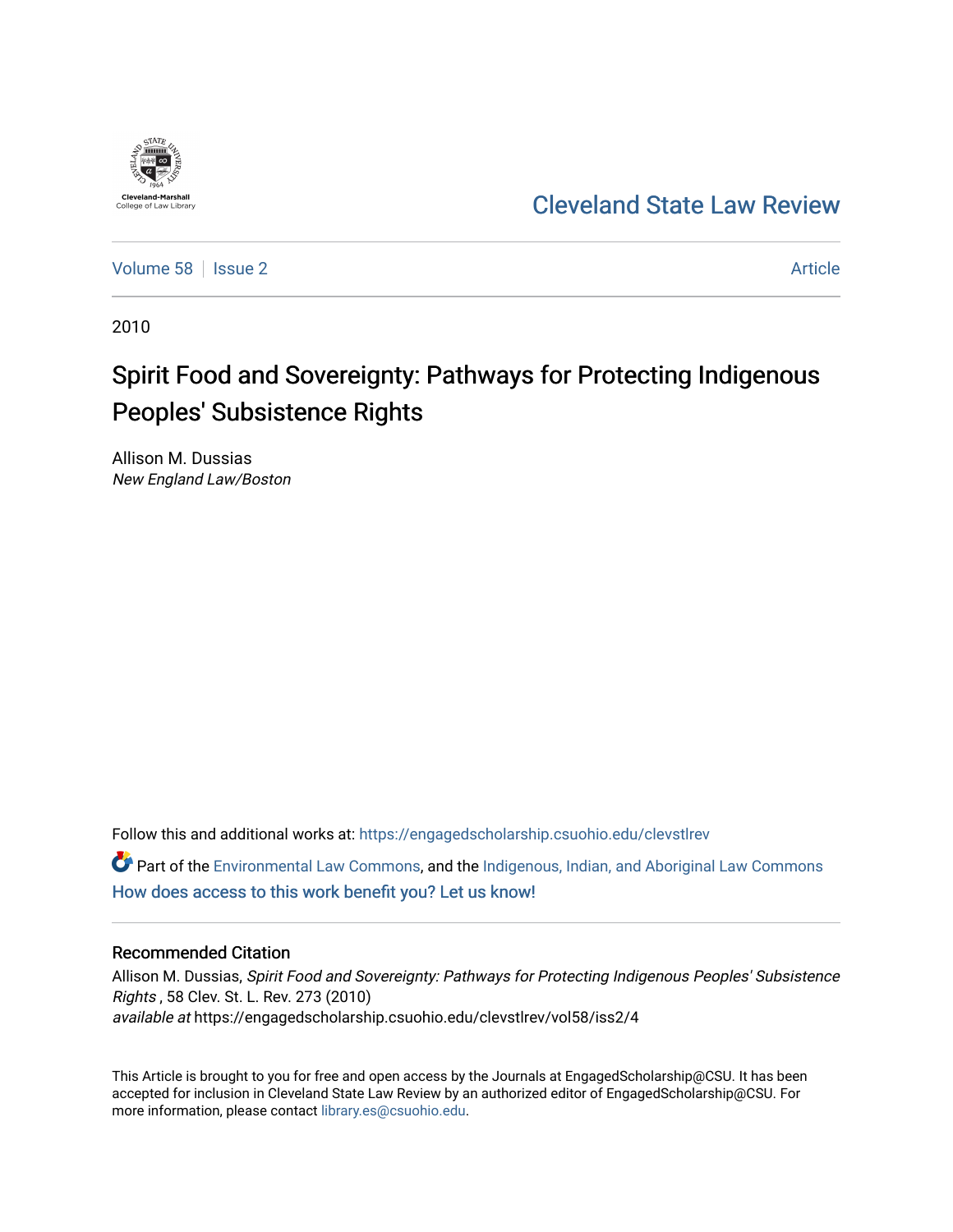# **SPIRIT FOOD AND SOVEREIGNTY: PATHWAYS FOR PROTECTING INDIGENOUS PEOPLES' SUBSISTENCE RIGHTS**

# ALLISON M. DUSSIAS\*

| I. | TAKING THE ROAD TO THE COURTHOUSE: ASSERTING TREATY               |
|----|-------------------------------------------------------------------|
|    |                                                                   |
|    | Ignoring Treaty-Protected Rights: EPA's Backpedaling on<br>A.     |
|    |                                                                   |
|    | Harvest of the Waters: The Significance of Fish and<br>B.         |
|    |                                                                   |
|    | Asserting Treaty Rights in Court: The Arguments of the<br>C.      |
|    |                                                                   |
|    | Identifying the Treaty Rights at Stake 285<br>1.                  |
|    | 2.                                                                |
|    | Treaty Rights, the Environment, and Sovereignty 290<br>3.         |
|    | D. EPA Unhorsed: The Court of Appeals Decision  292               |
|    |                                                                   |
| Π. | SENTINELS OF CLIMATE CHANGE: THE INUIT PETITION TO THE            |
|    | <b>INTER-AMERICAN COMMISSION ON HUMAN RIGHTS 296</b>              |
|    |                                                                   |
|    | <b>B.</b> International Legal Principles Recognizing Subsistence  |
|    |                                                                   |
|    | The Effects of Global Warming on Inuit Hunting and<br>$C_{\cdot}$ |
|    |                                                                   |
|    | Changes Affecting the Ability to Travel  304<br>1.                |
|    | Changes Affecting Harvested Foods and Their<br>2.                 |
|    |                                                                   |
|    | Changes Affecting the Accuracy of Traditional<br>3.               |
|    | Knowledge and Cultural Continuity 306                             |
|    | The Relief Sought by the ICC and the IACHR's<br>D.                |
|    |                                                                   |
|    | E.                                                                |

 <sup>\*</sup> Professor of Law, New England Law|Boston. J.D., University of Michigan; A.B., Georgetown University. The author wishes to thank Govind Sreenivasan for his comments on an earlier draft of this article, and the staff of the Cleveland State Law Review for their diligent editorial efforts.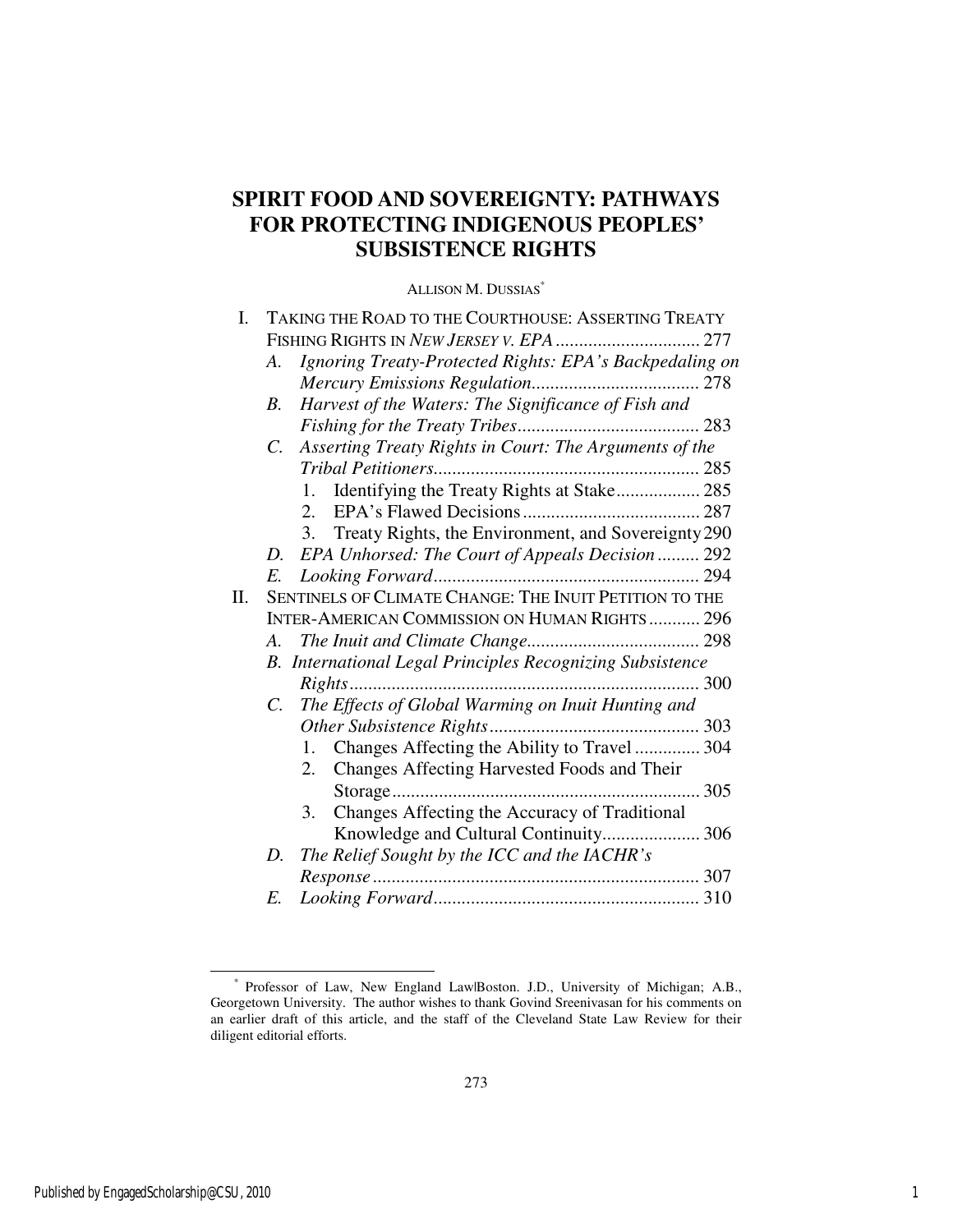| 274 | CLEVELAND STATE LAW REVIEW | [Vol. 58:273] |
|-----|----------------------------|---------------|
|     |                            |               |

| III. |                    | SOVEREIGNTY AND SUBSISTENCE: PROTECTING TRIBAL               |
|------|--------------------|--------------------------------------------------------------|
|      |                    | WILD RICE BEDS BY REGULATING RESERVATION WATER               |
|      |                    |                                                              |
|      | A.                 | The Lac du Flambeau Band-Safeguarding Keeshkemun's           |
|      |                    |                                                              |
|      |                    | Tribes' Role in Carrying Out the Clean Water<br>1.           |
|      |                    | Defending Reservation Waters and Wild Rice-<br>2.            |
|      |                    | the Lac du Flambeau TAS Application 319                      |
|      |                    | Establishing Regulatory Authority Over All<br>3.             |
|      |                    | Reservation Lands and Waters-Meeting a Key                   |
|      |                    | Challenge of the Application Process  325                    |
|      | $\boldsymbol{B}$ . | The Bad River Band's Clean Water Act TAS                     |
|      |                    |                                                              |
|      | $C_{\cdot}$        | Current Tribal Protection of Wild Rice Beds Under the        |
|      |                    |                                                              |
|      |                    |                                                              |
| IV.  |                    | CONCLUSION: THE ROLE OF SUBSISTENCE RIGHTS IN BUILDING       |
|      |                    |                                                              |
|      |                    |                                                              |
|      | A.                 |                                                              |
|      |                    | Bridges Between Tribal Members 334<br>1.                     |
|      |                    | 2.                                                           |
|      |                    | 3.                                                           |
|      |                    | 4.<br>Bridges Between Economic Life and Cultural and         |
|      |                    |                                                              |
|      | В.                 | Sovereignty as the Common Ground of Subsistence Rights       |
|      |                    |                                                              |
|      |                    | Indigenous Nations as Treaty Parties and International<br>1. |
|      |                    |                                                              |
|      |                    | 2.<br>Indigenous Peoples and Sovereignty—Political,          |
| V.   |                    |                                                              |

The right of taking fish at usual and accustomed grounds and stations is further secured to said Indians . . . together with the privilege of hunting and gathering roots and berries . . . .

 *– Treaty of Point No Point, 1855*<sup>1</sup>

l

<sup>&</sup>lt;sup>1</sup> Treaty of Point No Point, art. IV, Jan. 26, 1855, 12 Stat. 933.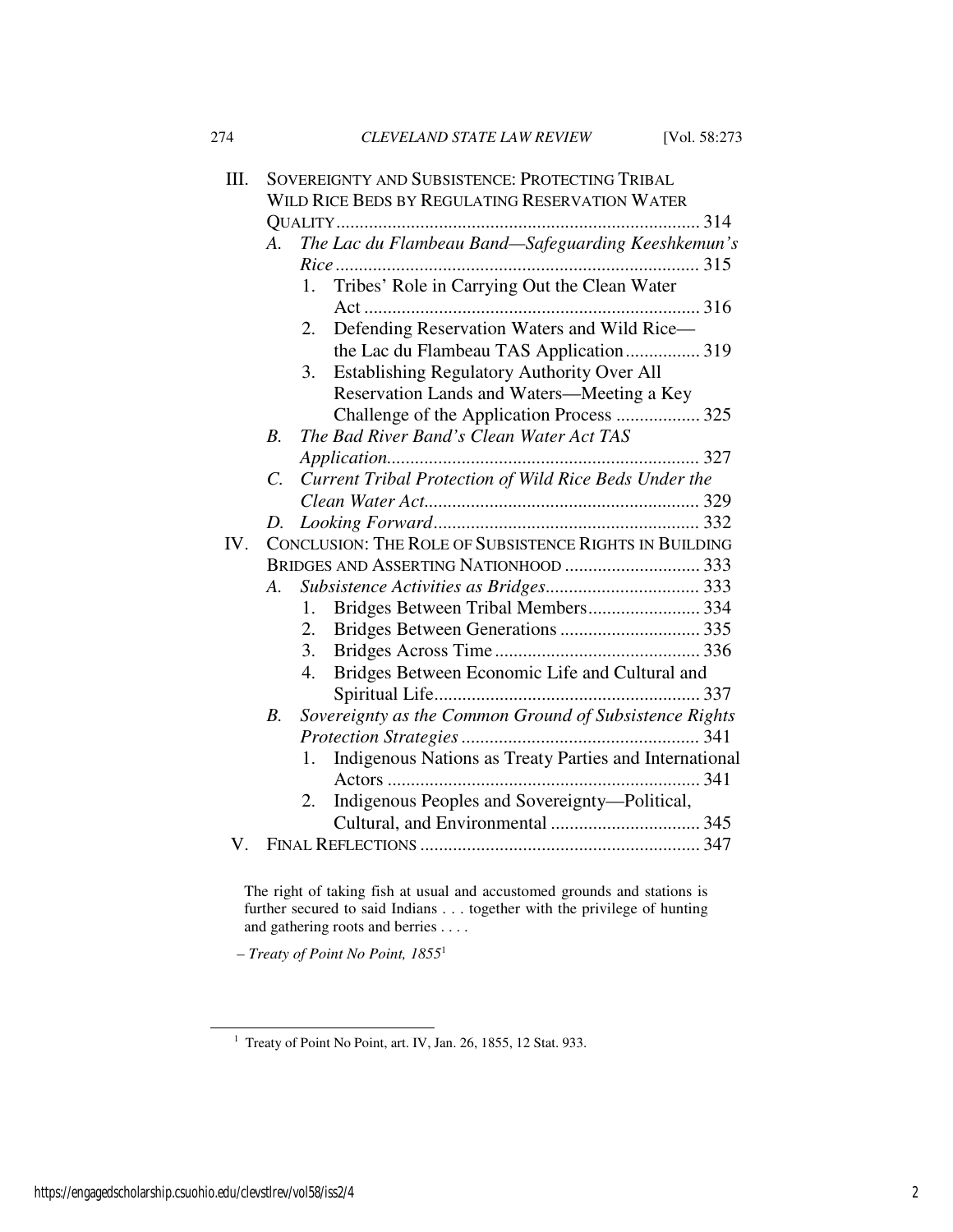Water is the life-supporting blood of Mother Earth that human beings share in common with all living things.

*– Sokaogon Chippewa Community*<sup>2</sup>

The Arctic is magnificent. It is not wilderness, for almost every square kilometer is used, known, and named. Inuit hunters travel hundreds of kilometers for seals, walrus, polar bear, whales, and caribou. Our rich and vibrant traditional knowledge is passed forward from generation to generation.

#### *– Inuit Petition to the Inter-American Commission on Human Rights*<sup>3</sup>

A single story can sometimes reveal more than a 1,000-page treatise can:

[An] American [man] asked [an Indian man], . . . "Can you tell me what, for you, is the meaning of God?" . . .

[The American] picked up a handful of the earth at his feet. "This," he said, "is dead matter, the material world." Then, pointing to the sky, he asked again, "Where is God to be found? If this is earth, what is spirit?"

[The American] was on the point of throwing the handful of earth to the ground, when the [Indian] grasped his hand and took the earth from him. "You call my Mother dead?" he said. . . . He kissed the earth, then knelt to return it to the ground.<sup>4</sup>

The story above recounts an actual conversation, which took place in India, in the state of Rajasthan. The protagonists were a Rajasthani farmer and an American visitor, in search of an understanding of what God means to ordinary Hindus. The conversation reveals a chasm separating two views of the nature of God and of the world. For the American, God and the world are separate, and the earth is merely dead matter, to be tossed aside when not deemed useful. For the Indian, God is in all things of the world, and the earth is the living mother of all, to be treated as a mother should be treated, with gratitude and respect.

A similar gap separates the traditional views of the earth and of the sacred, of the material world and of the spiritual world, held by Western societies and by the peoples of the Americas whom Columbus mistakenly identified as Indians. Past U.S. government policy makers, well aware of this gap, focused on eliminating it by imposing Western, "American" notions of nature and natural resources on the tribes of the United States. Under the policies developed by the federal government,

4 ROGER HOUSDEN, TRAVELS THROUGH SACRED INDIA xii (1996).

<sup>&</sup>lt;sup>2</sup> SOKAOGON CHIPPEWA COMMUNITY WATER QUALITY STANDARDS, Jan. 26, 2005, at 1, *available at* http://www.epa.gov/waterscience/standards/wqslibrary/tribes/chippewa\_5\_wqs. pdf.

<sup>&</sup>lt;sup>3</sup> Petition to the Inter-American Commission on Human Rights Seeking Relief from Violations Resulting from Global Warming Caused by Acts and Omissions of the United States, § IV.A, Dec. 7, 2005, *available at* http://www.inuitcircumpolar.com/files/uploads/iccfiles/FINALPetitionICC.pdf [hereinafter "Inuit Petition"].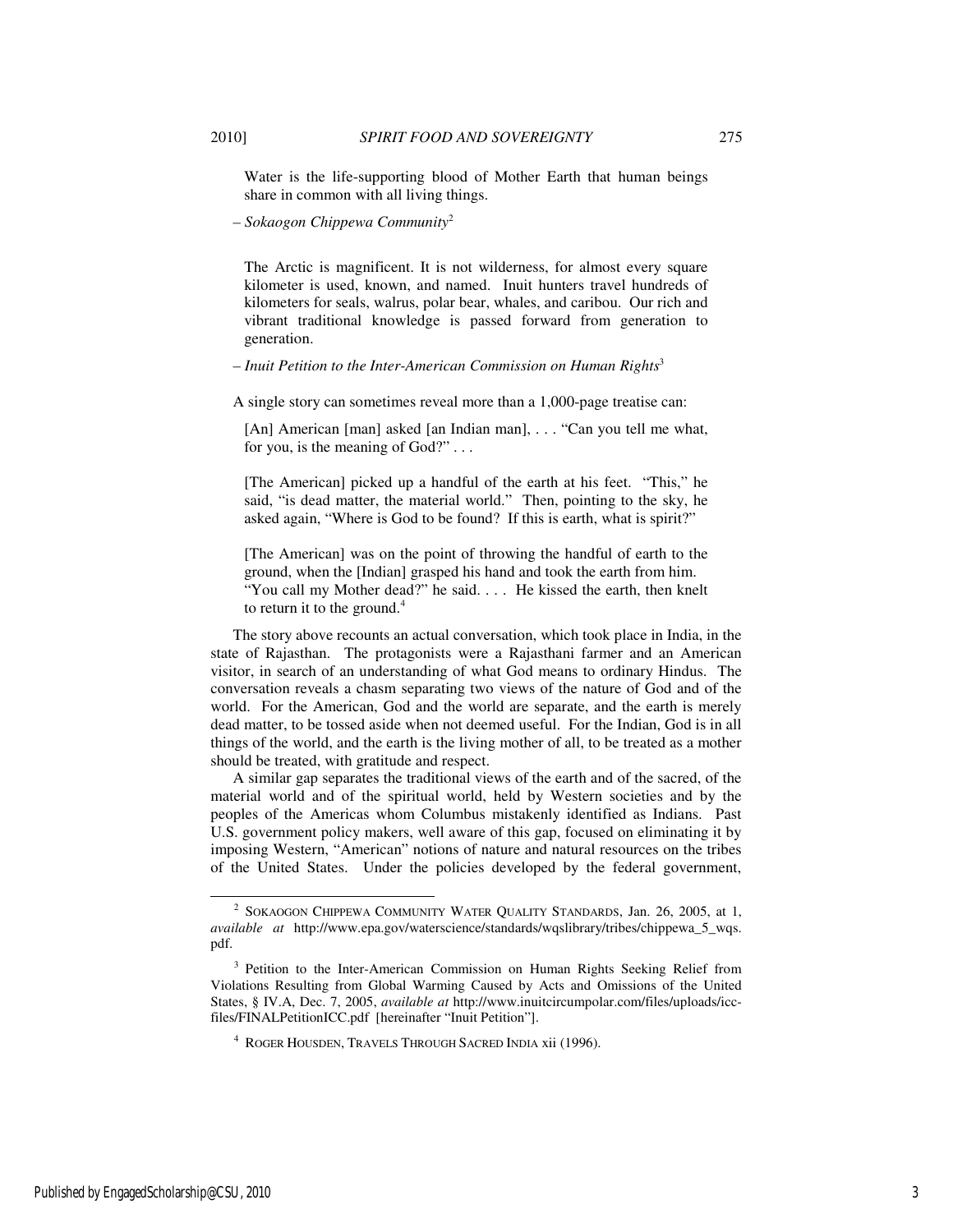Native Americans were to be dispossessed of most of their ancestral lands and waters, and of their religions, languages, and other elements of their cultures as well.

Although much was lost, much also survived, and tribes today continue, as they have for generations, to assert and defend rights to the lands, waters, and other natural resources of their homelands. As tribes pursue their claims, their accounts of their interests in natural resources evidence an understanding of the natural world and its intersections with the sacred that has survived centuries of efforts to suppress it. Theirs is a perspective at odds with the purely instrumental, "Drill, baby, drill!" understanding of land and natural resources that characterizes much of American law. This is not to adopt a romantic vision of Native Americans as living in perfect and permanent harmony with the environment, a vision expressed by the image of the weeping Indian of the 1970s anti-pollution television public service message.<sup>5</sup> Rather, this is simply to acknowledge that the Native American and Euro-American legal and cultural traditions approach questions of the rightful use and preservation of the natural environment from very different standpoints.

As tribes and indigenous peoples' organizations work to assert and defend rights to lands, waters, and other aspects of the environment, they have followed a variety of legal pathways, relied on a diversity of legal principles and theories, and emphasized different types of rights with respect to resources. This Article explores the pathways that a number of tribes and Native communities have chosen in recent efforts to assert a particular kind of rights related to natural resources, namely, subsistence rights. Subsistence rights provide tribes and communities with opportunities to obtain sustenance from the lands and waters of their homelands, to tap into their life-sustaining potential. As they assert subsistence rights, tribes and communities are obliged to explain to non-Native people the significance of the resources at issue—a significance that often extends beyond the resources' function as food for the body, to include their value as nourishment for the soul. These resources, and their procurement and use, are bound up with cultural and religious practices and beliefs. They are not just food for the body, but also "spirit food."

The Article examines three pathways recently followed by tribes and Native communities in seeking protection of their rights to valued subsistence resources, focusing on the legal principles and theories on which they have relied, including treaty rights, environmental law, tribal sovereignty, and international human rights

<sup>&</sup>lt;sup>5</sup> A public service message, presented as part of the "Keep America Beautiful" ad campaign that aired on American television in the 1970s depicted an American Indian man canoeing on a polluted river and weeping at the site of litter. The accompanying narration stated, "Some people have a deep, abiding respect for the natural beauty that was once this country. And some people don't. People start pollution. People can stop it." The video is available at a number of Internet sites. *See, e.g.*, Youtube—70's PSA Keep America Beautiful (Crying Indian), http://www.youtube.com/watch?v=\_R-FZsysQNw (last visited Aug. 15, 2010). The Indian was portrayed by the late actor Iron Eyes Cody. Amy Waldman, *Iron Eyes Cody, 94, an Actor and Tearful Anti-Littering Icon*, N.Y. TIMES, Jan. 5, 1999, at A15 (obituary of Iron Eyes Cody). Professor Krakoff has also warned against invoking "the mythic, romantic Indian, perpetually at one with nature and free of taint and pollution," and noted that "American Indian people are not hard-wired to be any closer to nature or more environmentally sensitive than non-Indian people." Sarah Krakoff, *American Indians, Climate Change, and Ethics for a Warming World*, 85 DENV. U. L. REV. 865, 868 (2008). American Indians' "traditional religious and cultural systems of meaning[, however,] revolve around the earth and its values, and these long-held beliefs have influenced how American Indians view and interact with the land and the natural world." *Id*.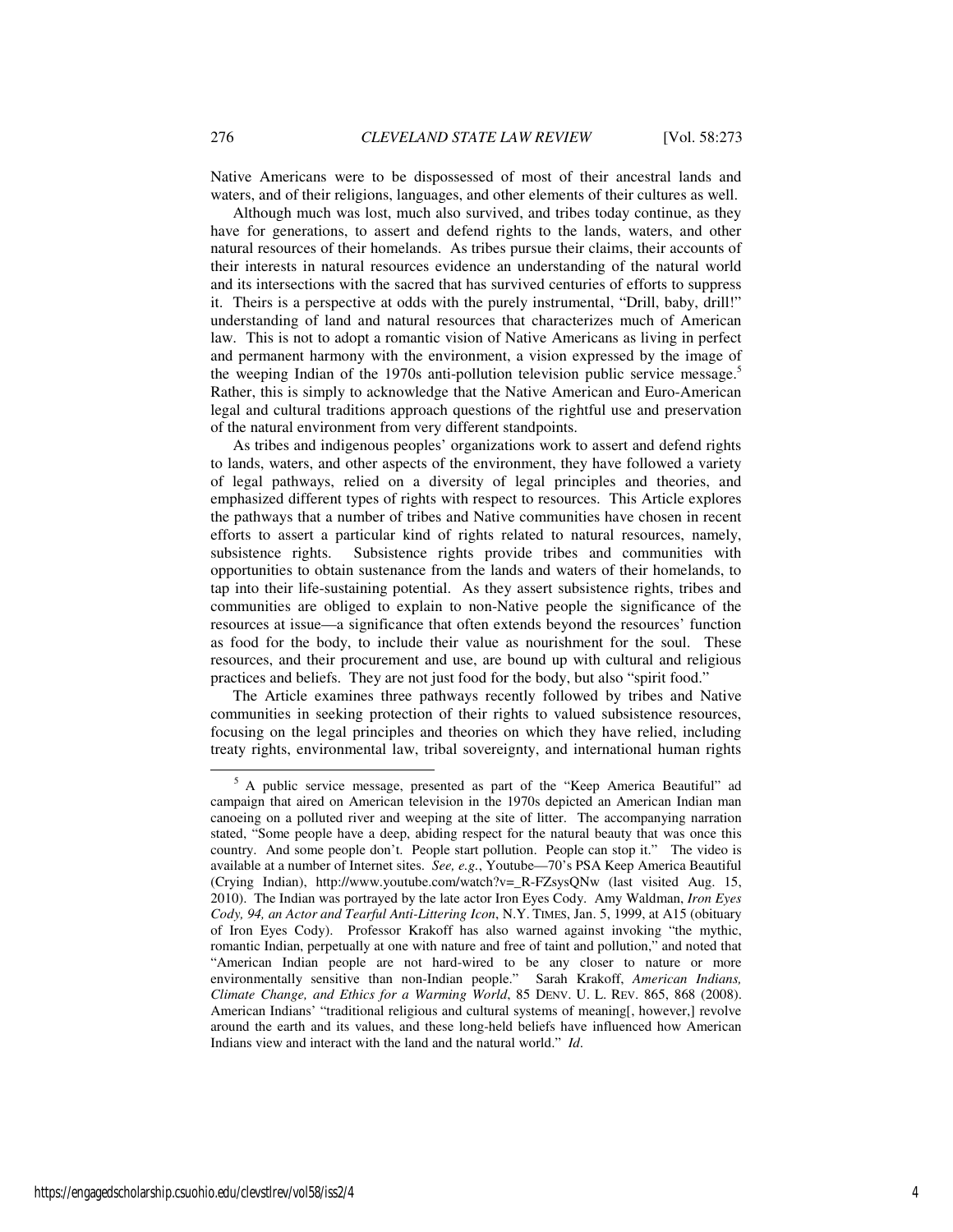law, as they have followed their different pathways. Part I discusses the participation of several tribes from the Great Lakes area and the Pacific Northwest in a lawsuit against the U.S. Environmental Protection Agency, based on the threat to treaty-guaranteed fishing rights arising from EPA's failure to adequately regulate mercury emissions by electric utility steam generating units. Part II shifts the focus outside of the U.S. legal system to explore the petition against the United States that Inuit communities submitted to the Organization of American States' Inter-American Human Rights Commission, based on the United States' failure to regulate activities that contribute to global warming—a failure that threatens Inuit hunting rights. Returning to domestic legal battles, Part III discusses the efforts of the Lac du Flambeau Band of Lake Superior Chippewa Indians and the Bad River Band of the Lake Superior Tribe of Chippewa Indians to obtain recognition of their regulatory authority, based on tribal sovereignty, under the Clean Water Act. Their goal is to establish water quality standards that would be stringent enough to protect the wild rice upon which they have relied for subsistence since time immemorial. The Conclusion offers some final thoughts, first, on the roles played by subsistence rights in the lives of these peoples and, second, on a common theme that runs through these three legal pathways: the sovereignty—political, cultural, and environmental—of indigenous peoples.

# I. TAKING THE ROAD TO THE COURTHOUSE: ASSERTING TREATY FISHING RIGHTS IN *NEW JERSEY V. EPA*

The mere passage of time has not eroded, and cannot erode[,] the rights guaranteed by solemn treaties that both sides pledged on their honor to uphold. The Indians have the right to fish today wherever fish are to be found within the area of the cession[—]as they had at the time of cession[—]a right established by aboriginal right and confirmed by the Treaty of Ghent, and the Treaty of 1836. The right is not a static right today any more than it was during treaty times. . . . Because the right . . . is protected by treaties . . . , that right is preserved and protected under the supreme law of the land  $\ldots$ .<sup>6</sup>

Indian tribes and other indigenous peoples seemingly need to be ever alert to the possibility of indirect threats to their subsistence rights. Regulatory action—or inaction—and judicial decisions that do not directly address tribal rights may nonetheless have profound adverse effects upon them. Judges and regulators may be ignorant of, or consciously disregard, the tribal subsistence rights that are at stake as they make a decision. They may conclude (erroneously) that the rights are not threatened by the decision being made or they may decide to privilege other interests and claims over tribal subsistence rights. It is left to the affected tribes and communities and their allies to take action against these threats, such as through litigation challenging decisions that infringe upon subsistence rights.

l

<sup>6</sup> United States v. Michigan, 471 F. Supp. 192, 280-81 (W.D. Mich. 1979) (upholding the treaty-confirmed rights of the Bay Mills Indian Community against state attempts to infringe upon them). For an examination of treaty fishing rights of tribes in Michigan and elsewhere, and the role that treaty rights might play in the preservation of the Great Lakes, see Wenona T. Singel & Matthew L.M. Fletcher, *Indian Treaties and the Survival of the Great Lakes*, 2006 MICH. ST. L. REV. 1285 (2006).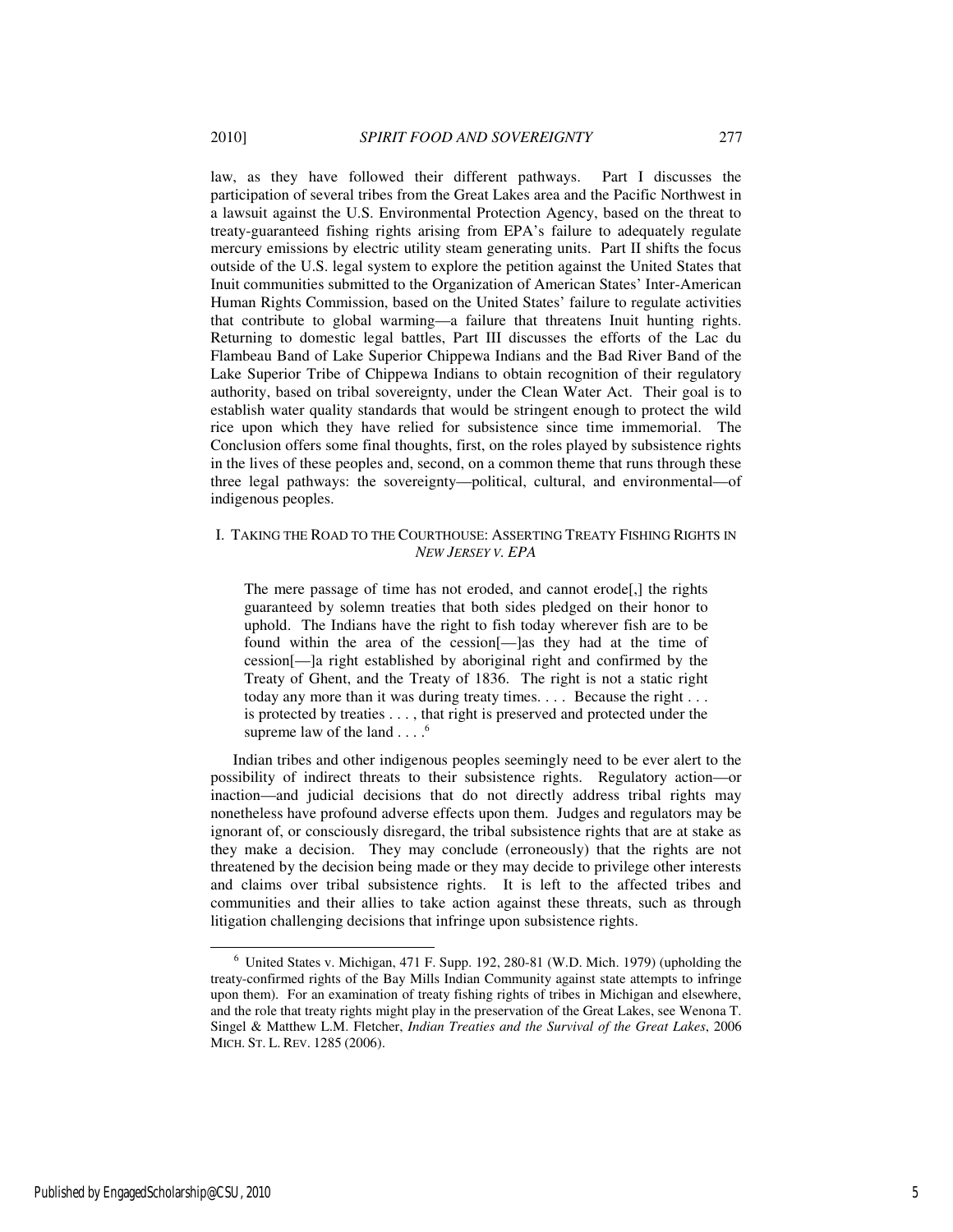Legal challenges to government actions that threaten subsistence rights may be pursued by tribes by initiating litigation or by joining in ongoing litigation to raise issues related to tribal subsistence rights. The latter strategy was pursued in recent years by a number of tribes with treaty-protected fishing rights, who participated in litigation challenging the failure of the Environmental Protection Agency to adequately regulate mercury emissions.<sup>7</sup> EPA's regulatory failure has allowed for continuing mercury contamination by power plants, with dire consequences for fish and consequently for the fishing rights that the United States guaranteed to a number of tribes by treaty.

## *A. Ignoring Treaty-Protected Rights: EPA's Backpedaling on Mercury Emissions Regulation*

Pollution poses problems for fisheries, both because of its destructive effects on the ecosystem and its contamination of fish. A right to fish is seemingly worthless without the ability to eat that fish  $\dots$ .<sup>8</sup>

In *New Jersey v. EPA*, eleven tribes joined with over a dozen states and several environmental groups in a petition to the U.S. Court of Appeals for the D.C. Circuit for review of two EPA rules regarding the emission of hazardous air pollutants ("HAPs") from coal- and oil-fired electric utility steam generating units ("EGUs"). $9$ The first rule, promulgated in final form in 2005 (the "Delisting Rule"), removed coal- and oil-fired EGUs from the list of sources whose emissions are regulated under Section 112 of the Clean Air Act  $("CAA").$ <sup>10</sup> The second rule, also promulgated in 2005, set performance standards, pursuant to Section 111 of the CAA,<sup>11</sup> for new coal-fired EGUs and established total mercury emissions limits for states and certain tribal areas (the "Clean Air Mercury Rule" or "CAMR").<sup>12</sup>

8 Jeffrey W. Henquinet & Tracy Dobson, *The Public Trust Doctrine and Sustainable Ecosystems: A Great Lakes Fisheries Case Study*, 14 N.Y.U. ENVTL. L.J. 322, 341 (2006).

9 New Jersey v. EPA, 517 F.3d at 574-77.

<sup>10</sup> Revision of December 2000 Regulatory Finding on the Emissions of Hazardous Air Pollutants From Electric Steam Generating Units and the Removal of Coal- and Oil-Fired Electric Utility Steam Generating Units From the Section 112(c) List, 70 Fed. Reg. 15,994, 15,994 (Mar. 29, 2005) [hereinafter "Delisting Rule"]. Section 112 is codified at 42 U.S.C. § 7412 (2006).

<sup>11</sup> 42 U.S.C. § 7411 (2006). Section 111 of the CAA requires the Administrator to "establish[ ] . . . standards of performance" for pollutants from new sources that the Administrator believes "cause[ ], or contribute[ ] significantly to, air pollution which may reasonably be anticipated to endanger public health or welfare." Clean Air Act § 111(b)(1)(A)-(B), 42 U.S.C § 7411(b)(1)(A)-(B) (2006). "Standards of performance" are to limit emissions to reflect "the degree of emission limitation achievable through the application of the best system of emission reduction which (taking into account the cost of achieving such reduction and any nonair quality health and environmental impact and energy requirements) the Administrator determines has been adequately demonstrated." *Id.* § 7411(a)(1).

<sup>12</sup> Standards of Performance for New and Existing Stationary Sources: Electric Utility Steam Generating Units, 70 Fed. Reg. 28, 606 (May 18, 2005) [hereinafter "CAMR"]. As described in the final rule's summary, by this rule EPA finalized the Clean Air Mercury Rule

<sup>7</sup> New Jersey v. EPA, 517 F.3d 574 (D.C. Cir. 2008), *reh'g en banc denied* (May 20, 2008), *cert. denied*, 129 S. Ct. 1308 (2009), *cert. dismissed*, 129 S. Ct. 1313 (2009).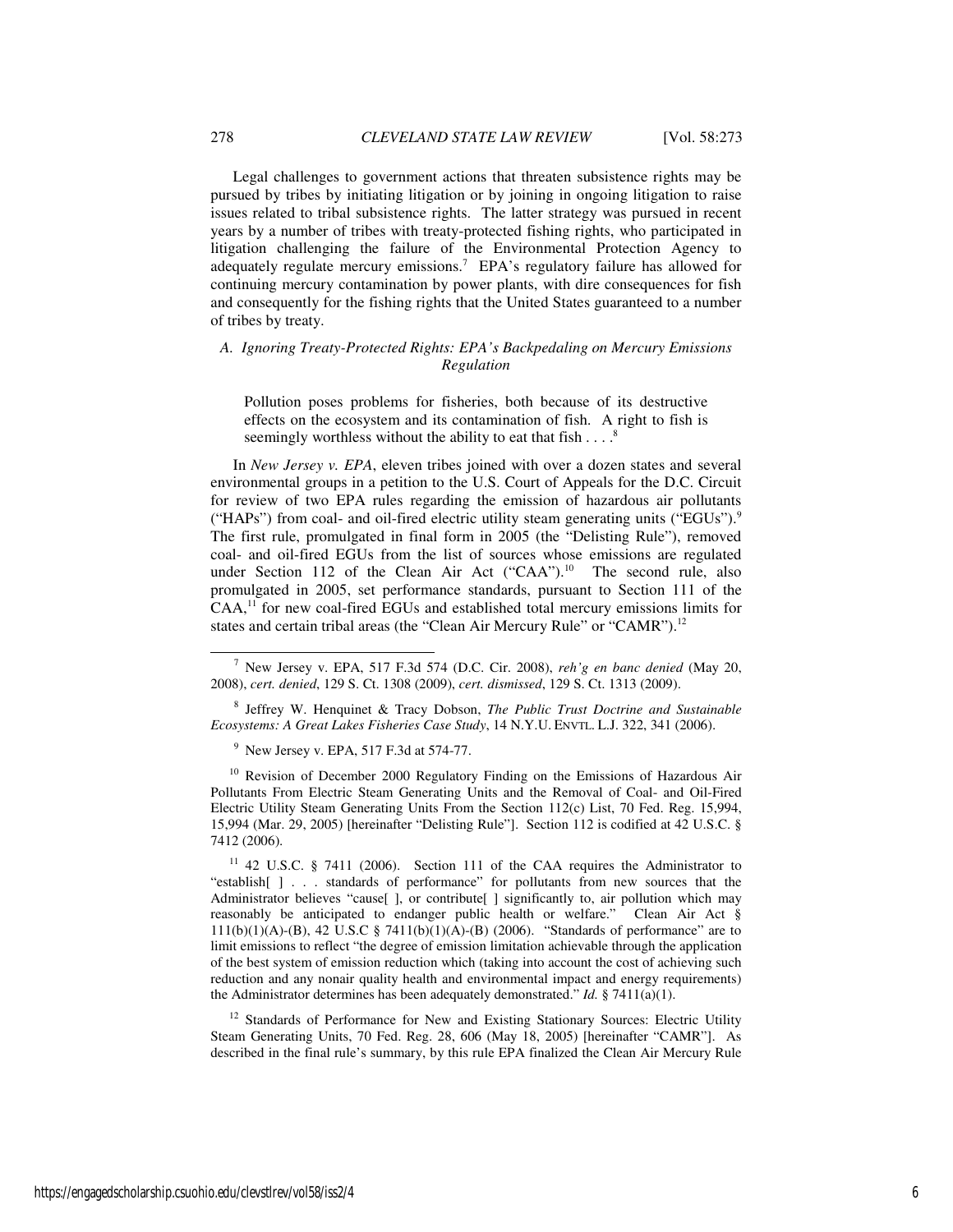Some background on the origins of the Delisting Rule is required to understand the petitioners' objections to EPA's actions. In 1990 amendments to Section 112, Congress required EPA to regulate more than one hundred specific HAPs, including mercury,<sup>13</sup> and to list and to regulate, on a prioritized schedule, "all categories and subcategories of major sources and area sources" that emit one or more HAPs.<sup>14</sup> Section 112(d) of the amended CAA directed EPA to promulgate regulations establishing, for each category and subcategory of listed HAP sources, emissions standards that require the maximum degree of emission reduction that EPA determines to be achievable.<sup>15</sup> Such standards are generally referred to as "maximum achievable control technology," or "MACT," standards.<sup>16</sup> Different criteria were to be applied to new and existing sources, with Congress specifying that new sources of HAPs must adopt, at a minimum, "the emission control that is achieved in practice by the best controlled similar source."<sup>17</sup> Existing sources of HAPs (with certain exceptions) were required to adopt emission controls equal to the "average emission limitation achieved by the best performing 12 percent of the existing sources."<sup>18</sup> Congress further provided that for HAPs that, like mercury, result in health effects other than cancer, the Administrator "may delete any source category" from the source category list (maintained pursuant to Section  $112(c)(1)$ ) *only* after determining that "emissions from no source in the category or subcategory concerned . . . exceed a level which is adequate to protect public health with an ample margin of safety and no adverse environmental effect will result from emissions from any source . . . . "<sup>19</sup> Finally, Congress required that certain conditions be met before EGUs were listed as a HAP source under Section 112(c)(1), including the Administrator's performance of "a study of the hazards to public health reasonably anticipated to occur as a result of emissions by [EGUs] of pollutants listed under subsection (b) [of this section] after imposition of the requirements of this [chapter]."<sup>20</sup> Furthermore, Congress provided that "[t]he Administrator shall regulate [EGUs] under this section, if the Administrator finds such regulation is *appropriate and necessary* after considering the results of the [required] study."<sup>21</sup>

Three studies released subsequent to the 1990 Amendment (two conducted by EPA and one by the National Academy of Sciences ("NAS")) reached the

<sup>13</sup> Clean Air Act § 112(b)(1). For the 1990 Amendments, see Act of Nov. 15, 1990, Pub. L. No. 101-549, 104 Stat. 2399, 2531-84 (1990).

 $15$  *Id.* § 112(d)(2).

-

<sup>16</sup> *See, e.g.*, EPA, CAA § 112(d): Emissions Standards, http://www.epa.gov/ttn/atw/ 112dpg.html (last visited Aug. 15, 2010) (defining the term and indicating its use in connection with Section 112(d) emissions standards).

<sup>17</sup> Clean Air Act § 112(d)(3).

- <sup>18</sup> *Id.* § 112(d)(3)(A).
- $19$  *Id.* § 112(c)(9).
- <sup>20</sup> *Id.* § 112(n)(1)(A).
- $21$  *Id.* (emphasis added).

and established standards of performance for mercury for new and existing coal-fired electric utility steam generating units, as defined in Clean Air Act Section 111.

<sup>&</sup>lt;sup>14</sup> Clean Air Act § 112(e)(1)-(3), (c)(1).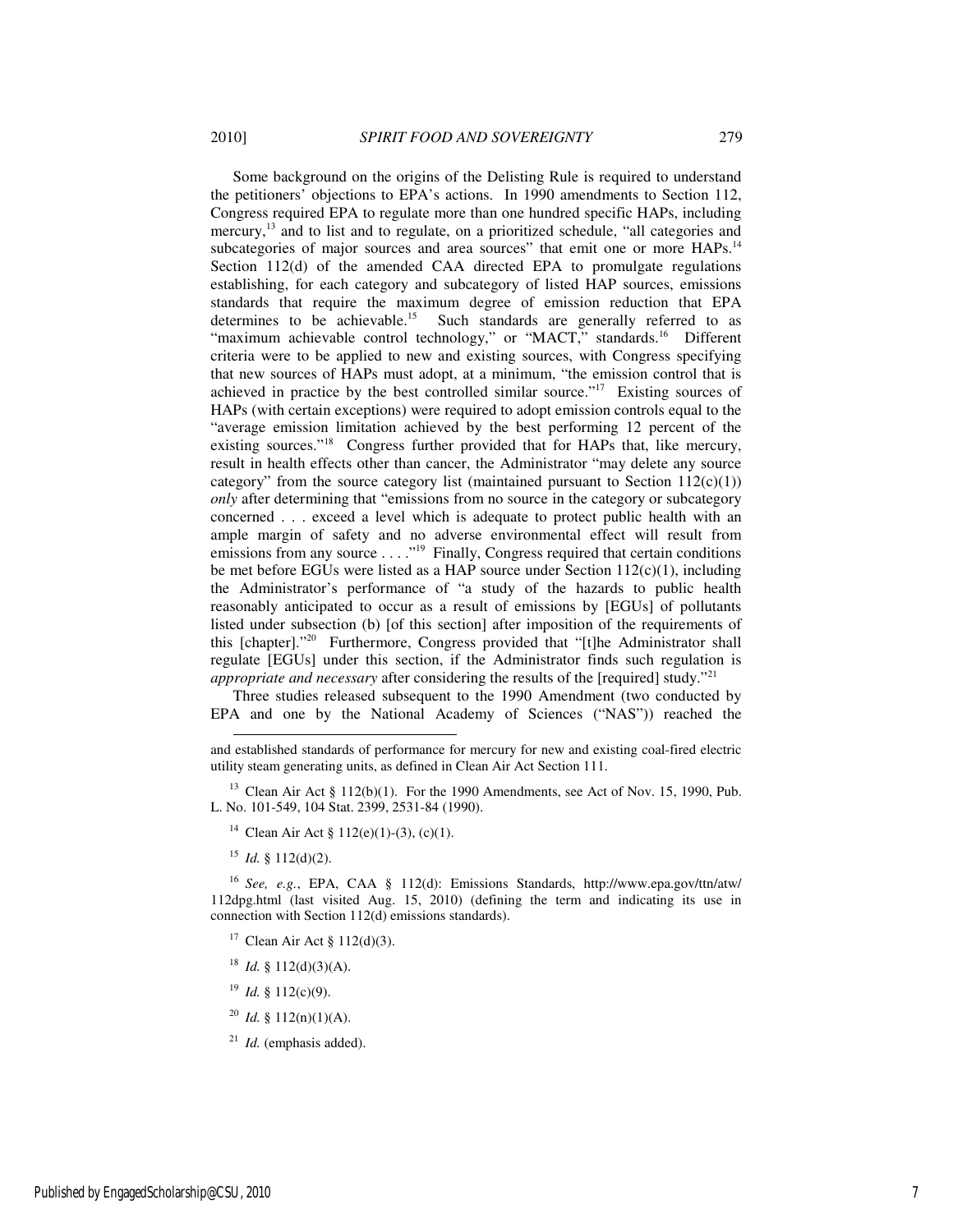conclusion that the main pathway for human exposure to mercury is fish consumption, and that existing fish methylmercury levels pose serious health risks.<sup>22</sup> Methylmercury is a form of mercury that is formed from metallic or elemental mercury by bacteria in sediments, such as those in lakes and rivers. Methylmercury is readily absorbed into aquatic organisms' tissue and is not easily eliminated, leading to its accumulation in organisms at the top of food chains, such as fish and, in turn, human beings who consume fish. $2<sup>3</sup>$  The first EPA report released after the 1990 Amendment, a mercury study report released in 1997 (the "Mercury Study"), noted that "Native Americans face the greatest risk of mercury poisoning, because as a sub-population, they consume the greatest quantities of fish."<sup>24</sup> Moreover, data indicated that a large portion of the Native American population was likely being exposed to unsafe mercury levels, $^{25}$  which resulted in members of some tribes having blood mercury levels that were between four and ten times the reference dose ("RfD")—the maximum acceptable oral dose of a substance.<sup>26</sup> The Mercury Study recommended that additional research on Native American fish consumption rates be conducted to allow for better estimates of methylmercury exposure.<sup>27</sup> EPA's public health hazards study of HAP emissions from EGUs (the "Utility Study"), released in 1998, found that there was '"a plausible link between anthropogenic releases of mercury from industrial and combustion sources in the United States and methylmercury in fish' and that 'mercury emissions from [EGUs] may add to the existing environmental burden."<sup>28</sup>

EPA, Glossary of Terms, http://www.epa.gov/economics/children/basic\_info/glossary.html (last visited Aug. 15, 2010).

<sup>24</sup> Final Tribal Brief, *supra* note 22, at 6.

<sup>25</sup> *Id.* 

-

<sup>26</sup> *See id.* (noting that a 1997 study of Ojibwe tribal members living in the Great Lakes region, which was discussed in the Mercury Study, "indicated that 16% of the individuals surveyed had blood mercury levels that were between four and ten times the RfD"). As explained in EPA's online Glossary of Terms, "EPA defines a reference dose as an estimate, with uncertainty spanning perhaps an order of magnitude, of a daily oral exposure to the human population (including sensitive subgroups) that is likely to be without an appreciable risk of deleterious effects during a lifetime." EPA, Glossary of Terms, *supra* note 23.

<sup>27</sup> Final Tribal Brief, *supra* note 22, at 6-7.

<sup>28</sup> New Jersey v. EPA, 517 F.3d 574, 579 (D.C. Cir. 2008) (quoting EPA, OFFICE OF AIR QUALITY PLANNING AND STANDARDS, STUDY OF HAZARDOUS AIR POLLUTANT EMISSIONS FROM ELEC. UTIL. STEAM GENERATING UNITS—FINAL REPORT TO CONG. 7-1, 45 (1998)).

<sup>&</sup>lt;sup>22</sup> Final Brief of Petitioners National Congress of American Indians and Treaty Tribes at 5-6, New Jersey v. EPA, 517 F.3d 574 (D.C. Cir. 2008) (No. 05-1097), *available at* 2007 WL 3231259 [hereinafter "Final Tribal Brief"]. The National Academy of Sciences study, completed in 2000, was entitled "Toxicological Effects of Methylmercury." *Id.* at 5.

<sup>&</sup>lt;sup>23</sup> EPA's online Glossary of Terms defines methylmercury as:

<sup>[</sup>a]n organic form of mercury, created from metallic or elemental mercury by bacteria in sediments. Methylmercury is easily absorbed into the living tissue of aquatic organisms and is not easily eliminated. Therefore, it accumulates in organisms at the top of food chains such as tuna or humans. It can cause adverse effects in children exposed before or after birth.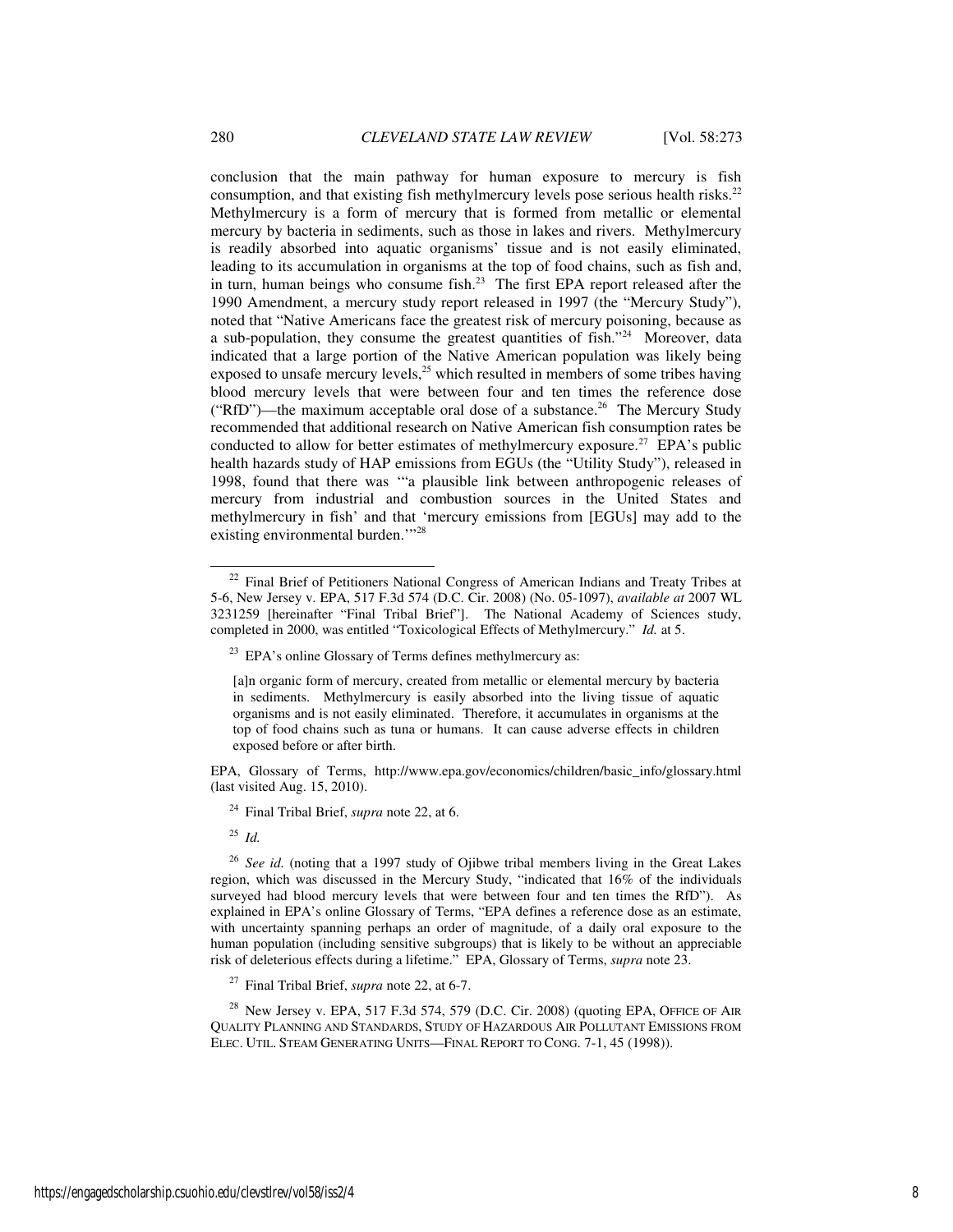In light of the two EPA studies and the NAS study, the Administrator concluded in 2000 that it was "'appropriate and necessary' to regulate coal- and oil-fired EGUs under Section 112 because . . . mercury emissions from EGUs, which are the largest domestic source of mercury emissions, present significant hazards to public health and the environment."<sup>29</sup> Consequently, the Coal- and Oil-Fired EGUs source category was added to the list, published in 2002, of source categories under Section  $112(c)$  of the CAA.<sup>30</sup>

EPA failed, however, in spite the evidence presented by the studies described above, to develop emissions standards for EGUs. This failure culminated in EPA's 2005 announcement that it was removing EGUs from the HAP sources list and was instead regulating their emissions under the less rigorous standards of Section 111 of the CAA.<sup>31</sup> EPA did not make the specific findings required by Section  $112(c)(9)$ prior to removal of a source from the Section 112 list. EPA claimed that it had "authority to remove coal- and oil-fired units from the section  $112(c)$  list at any time that it makes a negative appropriate and necessary finding under the section"<sup>32</sup> and that the regulation of EGUs under Section 112 was neither "'appropriate' or 'necessary.'"<sup>33</sup> EPA also established "standards of performance" for mercury emissions from new coal-fired EGUs under Section  $111(b)^{34}$  and a national mercury emissions cap (supplemented by a voluntary cap-and-trade program) for new and existing EGUs.<sup>35</sup> EPA's regulatory scheme was welcomed by the electrical power industry, because it allowed utilities to buy and sell emission-reduction allowances

- <sup>32</sup> Delisting Rule, *supra* note 10, at 16,032.
- <sup>33</sup> *See* New Jersey v. EPA, 517 F.3d at 580.
- <sup>34</sup> CAMR, *supra* note 12, at 28,613-16.

l

Id. (citing Regulatory Finding on the Emissions of Hazardous Air Pollutants From Electric Utility Steam Generating Units, 65 Fed. Reg. 79,825, 79,827 (Dec. 20, 2000)).

<sup>&</sup>lt;sup>30</sup> *Id.* (citing National Emission Standards for Hazardous Air Pollutants: Revision of Source Category List Under Section 112 of the Clean Air Act, 67 Fed. Reg. 6,521, 6,522, 6,524 (Feb. 12, 2002)).

<sup>&</sup>lt;sup>31</sup> CAMR, *supra* note 12, at 28,610, 28,624-32. EPA had announced this approach, along with an alternative, in 2004. *See* Proposed National Emission Standards for Hazardous Air Pollutants; and, in the Alternative, Proposed Standards of Performance for New and Existing Stationary Sources: Electric Utility Steam Generating Units*,* 69 Fed. Reg. 4,652, 4,659-61, 4,683, 4,689, 4,754 (Jan. 30, 2004). Rather than the more stringent requirements under Section 112, Section 111 only requires that emissions limitations reflect the "best system of emission reduction which (taking into account the cost of achieving such reduction any nonair quality health and environmental impact and energy requirements), the Administrator determines has been adequately demonstrated." 42 U.S.C. § 7411(a)(1) (2006).

<sup>35</sup> *See id.* at 28,616, 28,622, 28,629. EPA subsequently "revised CAMR's State mercury allocations and the statistical analysis used for new source performance standards." New Jersey v. EPA, 517 F.3d at 580 (citing Revision of December 2000 Clean Air Act § 112(n) Finding Regarding Electric Utility Steam Generating Units; and Standards of Performance for New and Existing Electric Utility Steam Generating Units: Reconsideration, 71 Fed. Reg. 33,388, 33,388-89, 33,395-96 (June 9, 2006)). EPA did not, however, make any substantive change to the Delisting Rule. *Id*.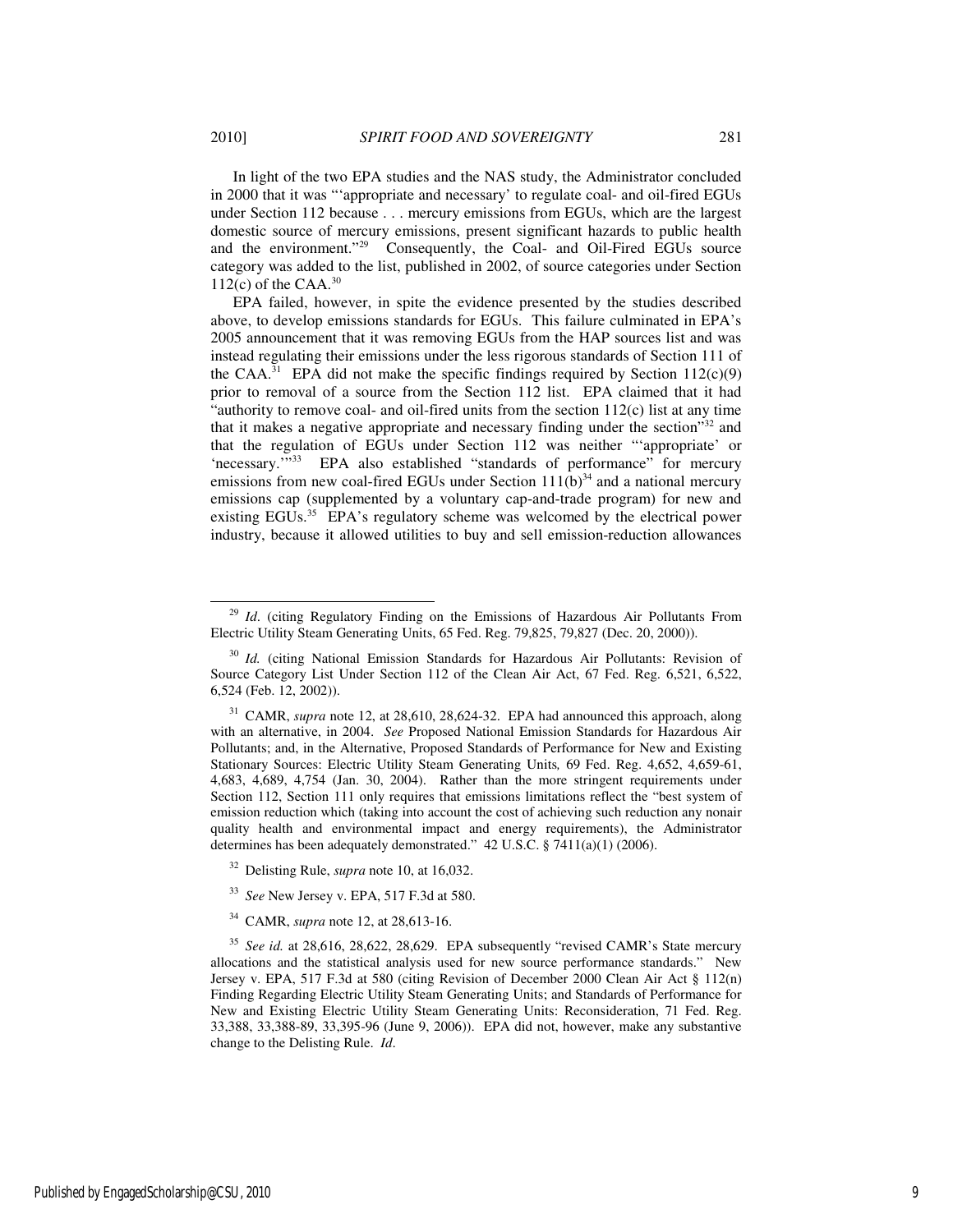through a cap-and-trade program, rather than requiring that EGUs curb their own emissions by installing pollution-control equipment.<sup>36</sup>

When EPA initially had proposed removing EGUs from the Section  $112(c)$  list,  $37$ Indian tribes, including Great Lakes tribes, and tribal organizations submitted extensive public comments expressing the view that EGUs should be subject to the most stringent emissions limitations that were permissible under the CAA, i.e., MACT standards.<sup>38</sup> Such limitations were necessary, the comments explained, because currents levels of methylmercury in fish were impairing fishing rights guaranteed by treaty.<sup>39</sup> In addition to raising concerns related to treaty rights, the tribes and organizations also discussed the responsibilities of EPA to the tribes under the federal trust doctrine. The comments of the Great Lakes Indian Fish & Wildlife Commission, for example, relied on both treaty and trust obligations, as well as the obligation to deal with tribes as governments, in urging the adoption of an "aggressive schedule" to eliminate coal fired utilities' mercury emissions:

An aggressive approach is . . . required because of the special obligations held by the federal government in its dealings with tribes. The federal government has committed, and each federal agency is obligated, to deal with the tribes on a government-to-government basis. The United States, as a treaty signatory, must live up to its treaty obligations regarding the tribes' ceded territory rights, and it has a trust responsibility toward those tribes to protect not only the exercise of the treaty rights, but the ecosystems that support the natural resources subject to those rights.<sup>40</sup>

<sup>38</sup> Final Tribal Brief, *supra* note 22, at 8.

<sup>39</sup> See id. The Fond du Lac Band of Lake Superior Chippewa, the Leech Lake Band of Ojibwe, the Little Traverse Bay Bands of Odawa Indians, and the Mille Lacs Band of Ojibwe Indians were among the tribes submitting comments to EPA on the proposed regulations. *See, e.g.*, Comment submitted by Christine Berini, Fond du Lac (FDL) Band of Lake Superior Chippewa (Jan. 3, 2004) (Doc. ID EPA-HQ-OAR-2002-0056-5513); Comment submitted by Brandy Toft, Air Quality Specialist, Leech Lake Band of Ojibwe (June 16, 2004) (Doc. ID EPA-HQ-OAR-2002-0056-3551); Comment submitted by Frank Ettawageshik, Little Traverse Bay Band of Odawa Indians (Apr. 23, 2004) (Doc. ID EPA-HQ-OAR-2002-0056- 2010); Comment submitted by Charles J. Lippert, Mille Lacs Band of Ojibwe Indians (Dec. 31, 2004) (Doc. ID EPA-HQ-OAR-2002-0056-5476), *available at* http://www.regulations. gov/search/Regs/home.html#documentDetail?R=09000064800badf5.

<sup>40</sup> Comments of the Great Lakes Indian Fish & Wildlife Commission, Docket No. OAR-2002-0056, at 3 (June 29, 2004), *available at* http://www.regulations.gov/search/Regs/ home.html#documentDetail?R=09000064800b33a9 [hereinafter "GLIFWC Comments"]. The Commission was established in 1984 to assist its eleven member tribes, based in Michigan, Minnesota, and Wisconsin, in asserting and implementing their treaty rights with respect to territories ceded in 1837 and 1842 treaties. *See id.* at 1. The Commission's website provides extensive information about the natural resource management activities of the Commission and its member tribes. *See* Great Lakes Indian Fish & Wildlife Commission,

l

<sup>36</sup> *See* Brian Hansen, *Electric Utilities Ask Supreme Court to Overturn Ruling on EPA Mercury Rule*, 9/22/08 INSIDE ENERGY WITH FED. LANDS 7 (2008), *available at* 2008 WLNR 18992506.

<sup>&</sup>lt;sup>37</sup> Proposed National Emission Standards for Hazardous Air Pollutants; and, in the Alternative, Proposed Standards of Performance for New and Existing Stationary Sources: Electric Utility Steam Generating Units, 69 Fed. Reg. 4,652 (Jan. 30, 2004).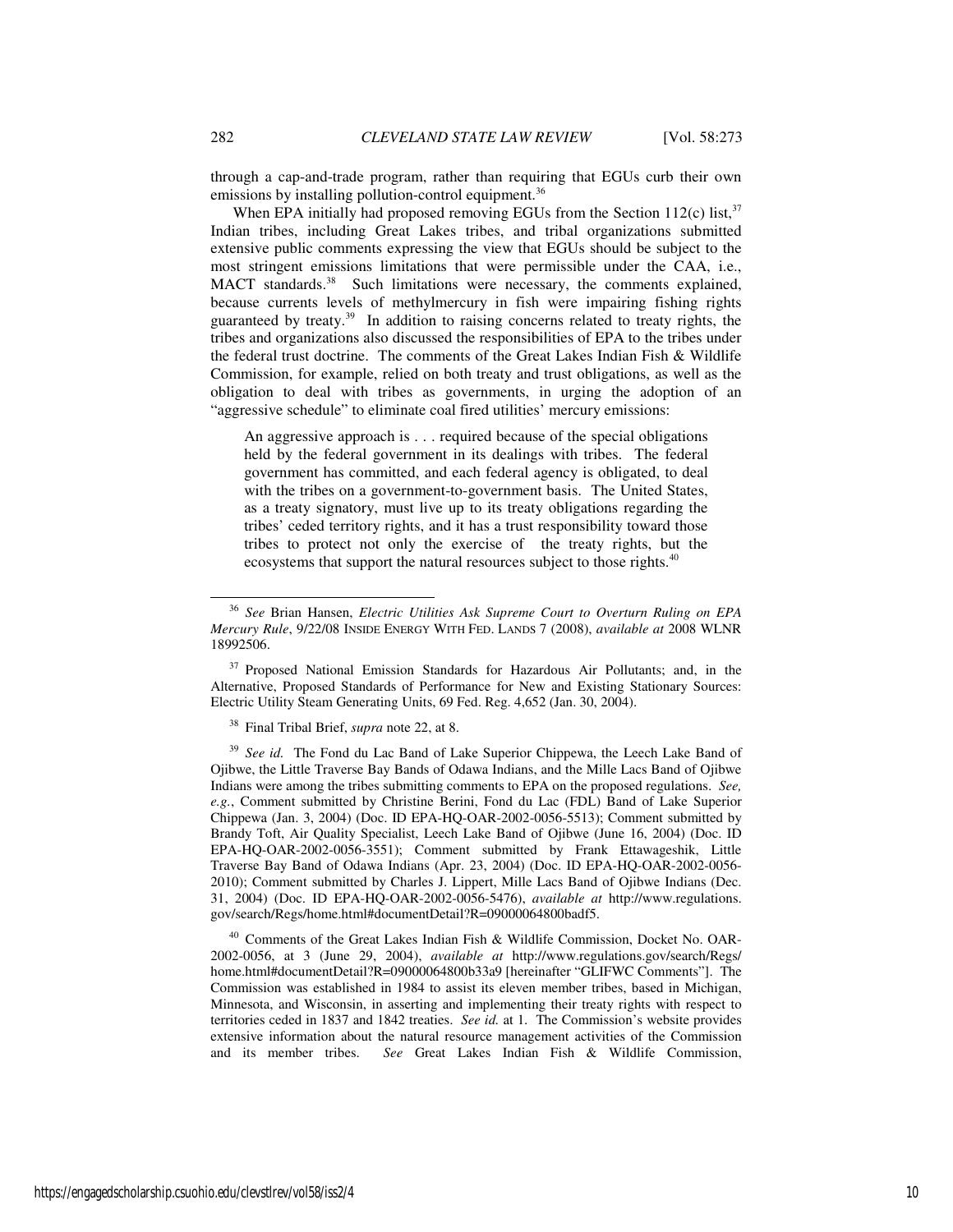In removing EGUs from the Section  $112(c)$  list and establishing performance standards for EGUs under Section 111, EPA in effect rejected the tribal commentators' concerns. EPA thus sacrificed treaty-guaranteed rights to the desire of the electrical power industry to continue the environmentally damaging practices that were part of its way of doing business.

The *New Jersey v. EPA* petitioners seeking review of EPA's actions included fifteen states (collectively, the "Government Petitioners") and a number of environmental organizations (the "Environmental Petitioners").<sup>41</sup> The National Congress of American Indians and eleven tribes (the "Treaty Tribes") intervened in the case as petitioners after the failure of their efforts to persuade EPA to change its plan to remove EGUs from the Section 112 list. The petitioners argued that EPA's decision to ignore the requirements of section  $112(c)(9)$  in delisting EGUs violated "Section 112's plain text and structure,"<sup>42</sup> and, in the alternative, that even if the delisting were lawful, "EPA was arbitrary and capricious in reversing its determination that regulating EGUs under section 112 was 'appropriate and necessary.'"<sup>43</sup> The Treaty Tribes raised the additional argument that EPA's failure to consider and comply with the tribes' treaty fishing rights in making the Section 112 determination violated Section 112 and was arbitrary and capricious.<sup>44</sup>

#### *B. Harvest of the Waters: The Significance of Fish and Fishing for the Treaty Tribes*

At first glance, regulation, under the Clean Air Act, of EGU emissions may appear to have nothing to do with tribal fishing rights; the Clean Water Act would seem more relevant. The relevance of the Clean Air Act to the exercise of tribal fishing rights stems, as noted above, from one of the components of EGU emissions, mercury, which, once it is transformed into methylmercury, contaminates fish.

The briefs submitted by the National Congress of American Indians ("NCAI") and the Treaty Tribes in *New Jersey v. EPA* made clear how tribal rights were affected by the EPA's planned actions and how much was at stake for tribes. The Treaty Tribes included three tribes from Michigan (the Bay Mills Indian Community, Grand Traverse Band of Ottawa and Chippewa Indians, Little River Band of Ottawa Indians, and Little Traverse Bay Bands of Odawa Indians); one from Minnesota (the Minnesota Chippewa Tribe); one from Wisconsin (the Lac Courte Oreilles Band of Lake Superior Chippewa Indians); and five from Washington (the Jamestown S'Klallam Tribe, Lower Elwha Klallam Tribe, Lummi Nation, Nisqually

<sup>43</sup> *Id.* 

http://www.glifwc.org (last visited Aug. 15, 2010). Comments submitted on behalf of Maine tribes by attorney Douglas J. Luckerman provide a more extensive analysis of the fiduciary duty of the EPA and the federal trust responsibility in connection with mercury regulation. *See* Comment Submitted by Douglas J. Luckerman, Representing the Maine Indian Tribes, Docket No. A-2002-0056, at 6-10 (Dec. 19, 2005), *available at* http://www.regulations.gov/ search/Regs/home.html#documentDetail?R=09000064800fb860.

<sup>&</sup>lt;sup>41</sup> The Government Petitioners also included the Michigan Department of Environmental Quality, the Pennsylvania Department of Environmental Protection, and the City of Baltimore. *See* New Jersey v EPA, 517 F.3d 574, 574 (D.C. Cir. 2008).

<sup>42</sup> *Id.* at 581.

<sup>44</sup> Final Tribal Brief, *supra* note 22, at 2.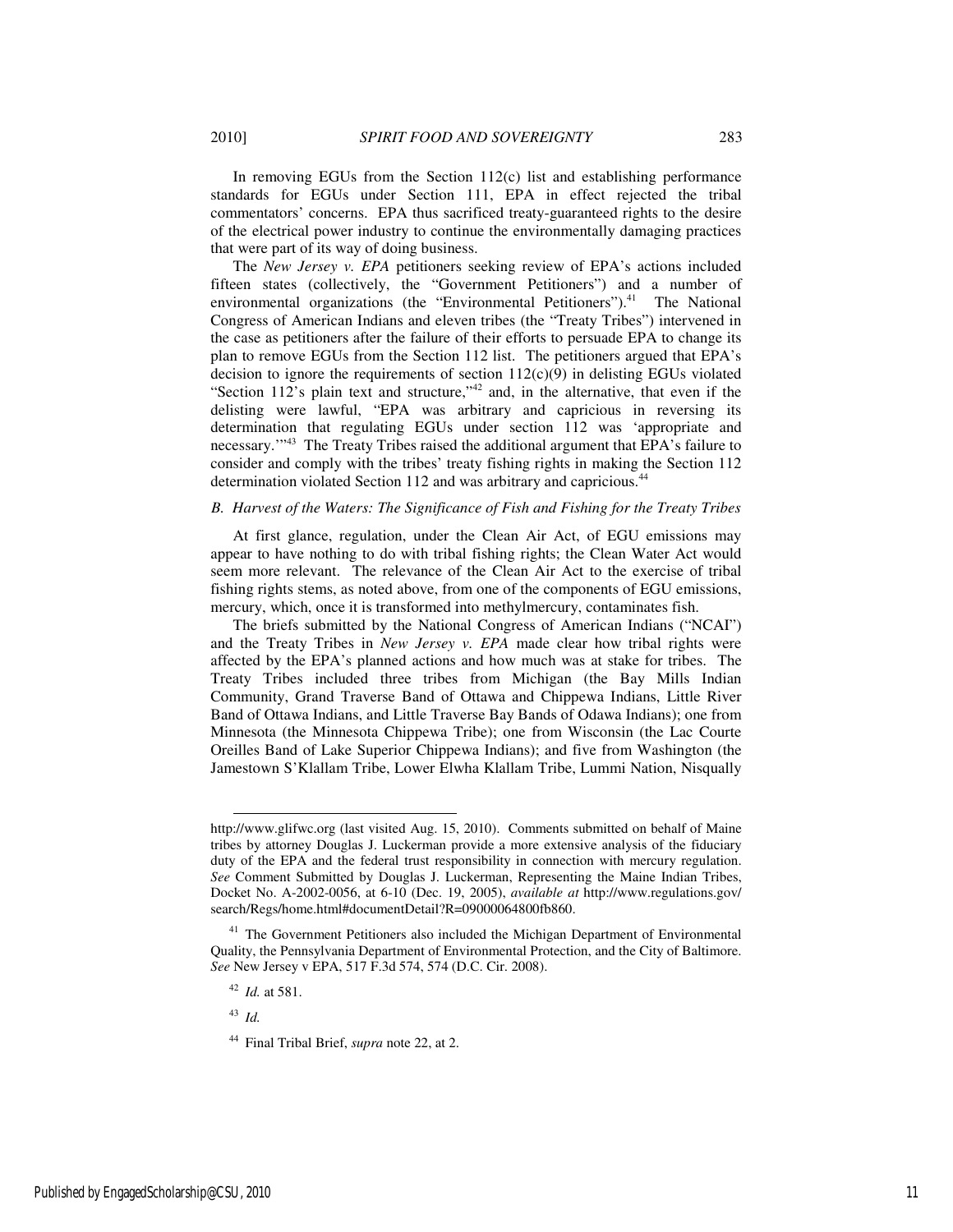Tribe, and Swinomish Indian Tribal Community).<sup>45</sup> The tribes in effect brought to the courthouse with them a number of treaties that had been signed in the Great Lakes area and in the Pacific Northwest to protect inherent tribal subsistence rights: the 1837, 1842, and 1854 Treaties with the Chippewa; the 1836 Treaty at Washington; and the Treaties of Medicine Creek, Point Elliot, and Point No Point of 1855.<sup>46</sup>

While these treaties are not identical, they all contain protections for fishing rights, and in some cases for hunting and other subsistence-related rights as well. The 1837 Treaty with the Chippewa, for example, provides that "[t]he privilege of hunting, fishing, and gathering the wild rice, upon the lands, the rivers and the lakes included in the territory ceded [by the treaty], is guarantied to the Indians."<sup>47</sup> The Treaty of Medicine Creek, signed by a number of tribes of the Pacific Northwest, contains more detailed provisions relating to fishing and other subsistence rights. Article Three of the Treaty provides as follows: "The right of taking fish, at all usual and accustomed grounds and stations, is further secured to said Indians, in common with all citizens of the Territory, and of erecting temporary houses for the purpose of curing, together with the privilege of hunting, gathering roots and berries  $\dots$ ."<sup>48</sup> This provision indicates the significance of fish not just as a seasonal component of the diet, enjoyed when the fish were running, but rather as a resource that would be preserved, via curing, for consumption during other times of the year. For these tribes, the waters of their homelands serve as a banquet table, filled with fish, which the treaties obligated the United States to preserve.<sup>49</sup>

The tribes' participation in the *New Jersey v. EPA* litigation indicates the continuing significance of fishing rights to tribes today. The participation of the NCAI, the oldest national organization addressing Native American interests,<sup>50</sup> suggests recognition of the case's significance for many tribes across the United States. It is worth emphasizing that by participating in the petition, the Treaty Tribes were not seeking to establish any new rights. They only sought to protect treaty rights that had been guaranteed to them by the United States, in consideration of the

j

<sup>&</sup>lt;sup>45</sup> *Id.* at iii. For an analysis of the litigation over Pacific Northwest tribes' fishing rights, see Vincent Mulier, *Recognizing the Full Scope of the Right to Take Fish Under the Stevens Treaties: The History of Fishing Rights Litigation in the Pacific Northwest*, 31 AM. INDIAN L. REV. 41 (2006).

<sup>46</sup> Final Tribal Brief, *supra* note 22, Treaty and Statutory Addendum Index.

<sup>&</sup>lt;sup>47</sup> Treaty with the Chippewa, art, 5, July 29, 1837, 7 Stat. 536. The 1854 Treaty provided that the Indians who resided on the ceded territory "shall have the right to hunt and fish therein." Treaty with the Chippewa, art. 11, Sept. 30, 1854, 10 Stat. 1109.

<sup>&</sup>lt;sup>48</sup> Treaty with the Nisqually, Puyallup, Steilacoom, Squawksin, S'Homamish, Stehchass, T' Peeksin, Squi-aitl, and Sa-heh-wamish Tribes and Bands of Indians at Medicine Creek, art. 3, Dec. 26, 1854, 10 Stat. 1132.

<sup>49</sup> Mary Christina Wood, *EPA's Protection of Tribal Harvests: Braiding the Agency's Mission*, 34 ECOLOGY L.Q. 175, 183 (2007) (noting the comment of an Indian fisherman that "the Columbia River was a 'great table' where many tribes would come together and partake").

<sup>&</sup>lt;sup>50</sup> Final Tribal Brief, *supra* note 22, at iii (noting that the NCAI is "the oldest and largest national organization addressing American Indian interests, representing over 250 Indian tribes and Alaskan Native villages").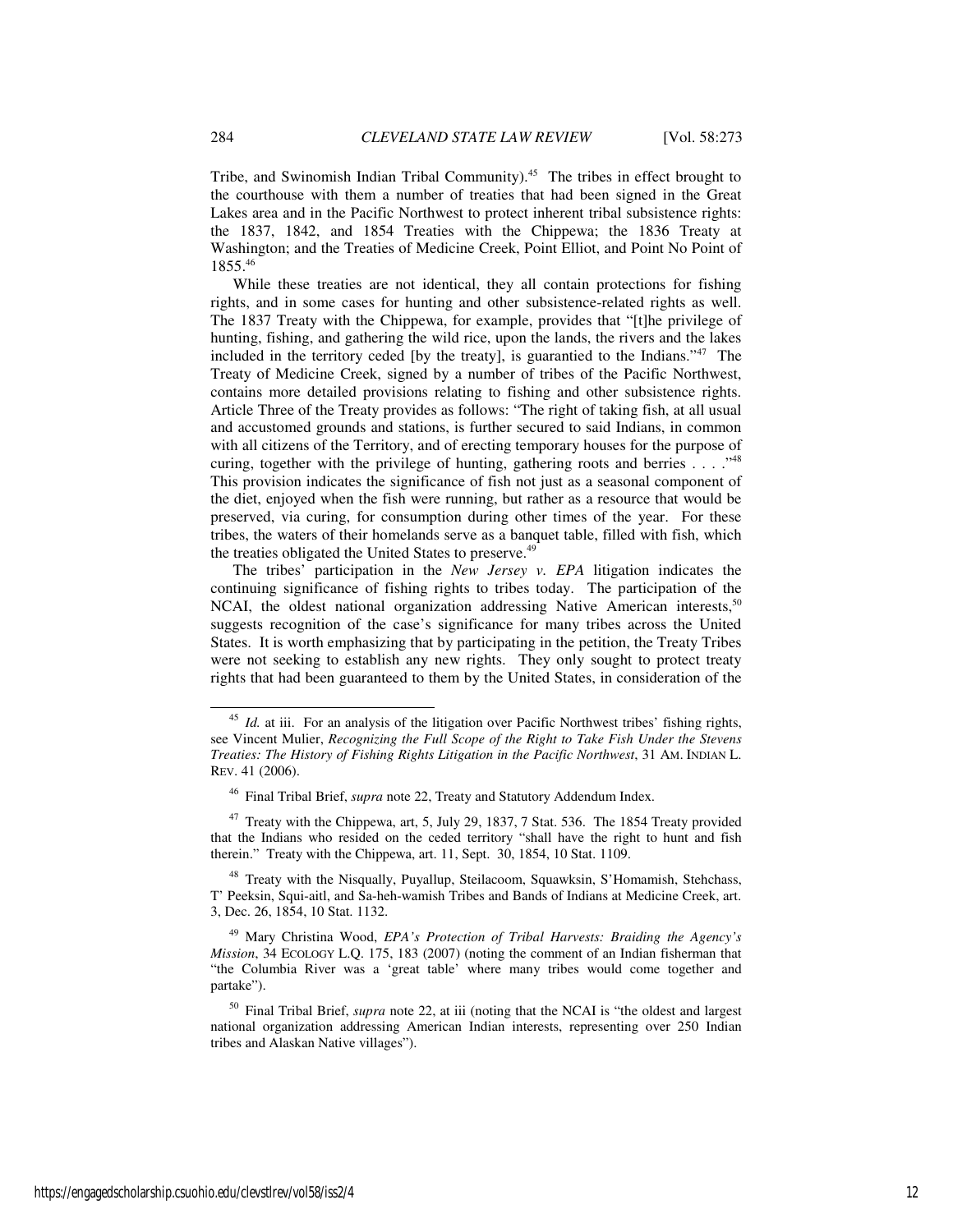rights that the Tribes were ceding under the treaties. These treaty rights would be rendered meaningless, however, if EPA persisted in allowing EGUs to continue to cause mercury pollution.

## *C. Asserting Treaty Rights in Court: The Arguments of the Tribal Petitioners*

The Treaty Tribes and the NCAI (collectively, the "Tribal Petitioners") agreed with the Government and Environmental Petitioners that EPA lacked authority to ignore the statutory delisting requirements and that EPA's new conclusion that it is not "appropriate and necessary" to regulate EGUs' mercury emissions under Section 112 was unsupportable.<sup>51</sup> The Tribal Petitioners' focus in their brief (the "Tribal Brief") was on "one of the starkest reasons" why EPA's revised "appropriate and necessary" determination violated the CAA: "EPA's utter failure to consider tribal treaty rights in making that determination."<sup>52</sup> Had treaty rights been treated with proper regard, there would have been "no doubt that section 112 regulation of mercury emissions is required under the CAA."<sup>53</sup>

# 1. Identifying the Treaty Rights at Stake

The applicable treaties secured the Treaty Tribes' aboriginal "rights to take fish as they had since time immemorial."<sup>54</sup> The Tribal Brief emphasized the significance of these treaties for the signatory tribes and the United States. Under these "solemn treaties,"<sup>55</sup> "the United States bound itself by its word and the force of law" to permanent protection of tribal fishing rights.<sup>56</sup> Because of the importance of fish to tribal members' diet and livelihood at the time that the treaties were signed, the tribes "'viewed a guarantee of permanent fishing rights as an absolute predicate to entering into a treaty."<sup>57</sup> In short, the Tribes would not have been willing to sign the treaties if they had not been confident that their pre-existing fishing rights were thereby protected. For the United States as well, the treaties were very important. In exchange for guaranteeing reserved tribal rights, the United States received "the Tribes' cessions of vast portions of what is now the United States."<sup>58</sup>

This understanding of the nature of the treaties has influenced judicial interpretations of treaty rights, the Tribal Brief explained, leading the courts to construe fishing rights expansively.<sup>59</sup> Federal court decisions have established that treaty fishing rights:<sup>60</sup> are permanent in nature;<sup>61</sup> extend to all species of fish;<sup>62</sup> apply

j

<sup>58</sup> *Id.* at 3.

<sup>51</sup> *See id.* at 22.

<sup>52</sup> *Id.* This also constituted a violation of the Administrative Procedure Act. *Id.*

<sup>53</sup> *Id.*

<sup>54</sup> *Id*. at 12; *see also id.* at 3 (noting that the treaties "reserve the Tribes' aboriginal rights to take fish throughout their fishing areas").

<sup>55</sup> *Id.* at 12.

<sup>56</sup> *Id.* at 15.

<sup>57</sup> *Id.* (quoting U.S. v. Washington, 873 F. Supp. 1422, 1437 (W.D. Wash. 1994)).

<sup>59</sup> *See id.* at 16.

<sup>60</sup> *Id.* at 12.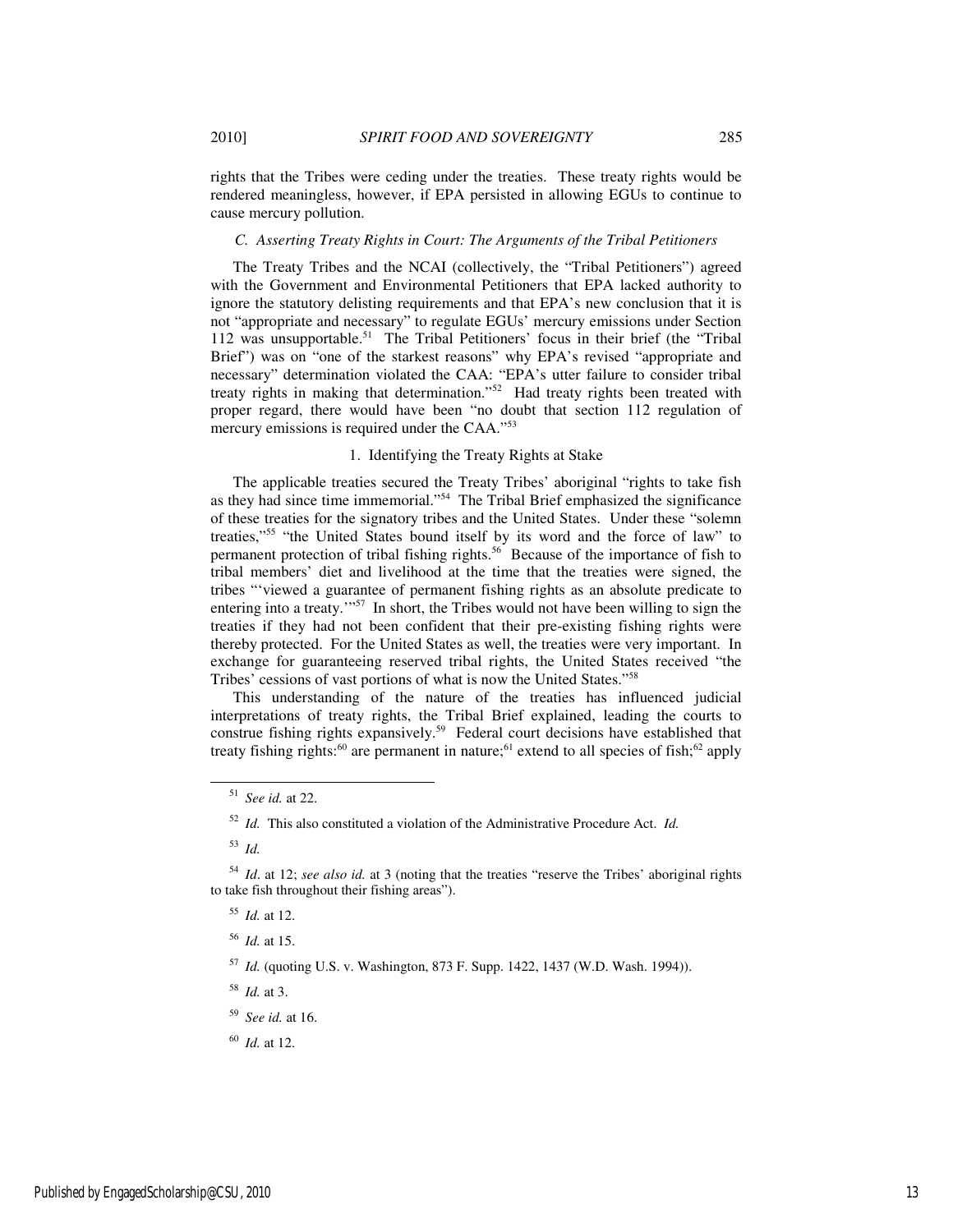to all areas where fishing rights were reserved, meaning all areas that were traditionally fished; $63$  and "encompass the taking of fish for all purposes, including for ceremonial, subsistence, and commercial reasons."<sup>64</sup> Taken together, the cases that have construed tribal fishing rights "stand for the fundamental proposition that the Tribes' fishing rights include the subsidiary rights necessary to render the treaty promises meaningful to the fishers who continue to rely on them to feed their families and communities and to secure a moderate living."<sup>65</sup> EPA's actions, however, threatened to render the treaty rights "a meaningless anachronism,"<sup>66</sup> the Tribal Brief argued. Because treaties are "the supreme law of the land," EPA's regulatory decisions that might affect treaty rights must comply with the treaties.<sup>67</sup>

Mercury pollution harms treaty fisheries and directly impairs treaty rights in a number of ways. First, mercury pollution impairs fish's abilities to reproduce and inhibits their survival skills, resulting in decreases in available fish stock and in certain species being off-limits, thus infringing upon the treaty rights' permanence and the Treaty Tribes' rights to fish for the species of their choice.<sup>68</sup> The geographic component of treaty rights is also impaired by the concentration of mercury contamination in certain geographical areas, which then become off-limits.<sup>69</sup> Secondly, mercury pollution also causes neurological and cardiovascular damage to those who consume contaminated fish, creating dangers for young children and fetuses in particular.<sup>70</sup> Finally, mercury pollution makes fish less salable, as numerous advisories recommend limitations on, or elimination of, consumption of certain fish.<sup>71</sup> This impairs the treaty-protected right to make a moderate living

<sup>63</sup> *See id.* at 17, 18. Because treaty fishing rights apply to "all areas traditionally available to the tribes," federal agencies cannot limit tribes' geographical treaty fishing rights or allow limitations to occur. *Id.* at 18.

<sup>64</sup> *Id.* at 17. Prioritization of the purposes for fishing is left to tribal governments. *See id.* at 19.

<sup>65</sup> *Id.* at 20.

j

<sup>66</sup> *Id.* For further discussion of the argument that treaty fishing rights become meaningless if fish habitat is allowed to be contaminated and becomes degraded, see generally Ed Goodman, *Protecting Habitat for Off-Reservation Tribal Hunting and Fishing Rights: Tribal Comanagement as a Reserved Right*, 30 ENVTL. L. 279 (2000); see also Catherine A. O'Neill, *Protecting the Tribal Harvest: The Right to Catch and Consume Fish*, 22 J. ENVTL. L. & LITIG. 131, 143-44 (2007).

<sup>67</sup> *See* Final Tribal Brief, *supra* note 22, at 12.

- <sup>68</sup> *See id.* at 20-21.
- <sup>69</sup> *See id.* at 21.
- <sup>70</sup> *See id.*
- <sup>71</sup> *See id.*

<sup>61</sup> *See id.* at 17. Because of the rights' permanent nature, tribes may use modern technology in their fisheries and make other adjustments that are needed "to maintain the rights' viability in the face of changing circumstances." *Id.*

<sup>&</sup>lt;sup>62</sup> See id. at 18. This conclusion follows from the fact that the fishing rights are reservations of pre-existing rights, which would have extended to all species within the tribes' traditional fishing areas. *See id.*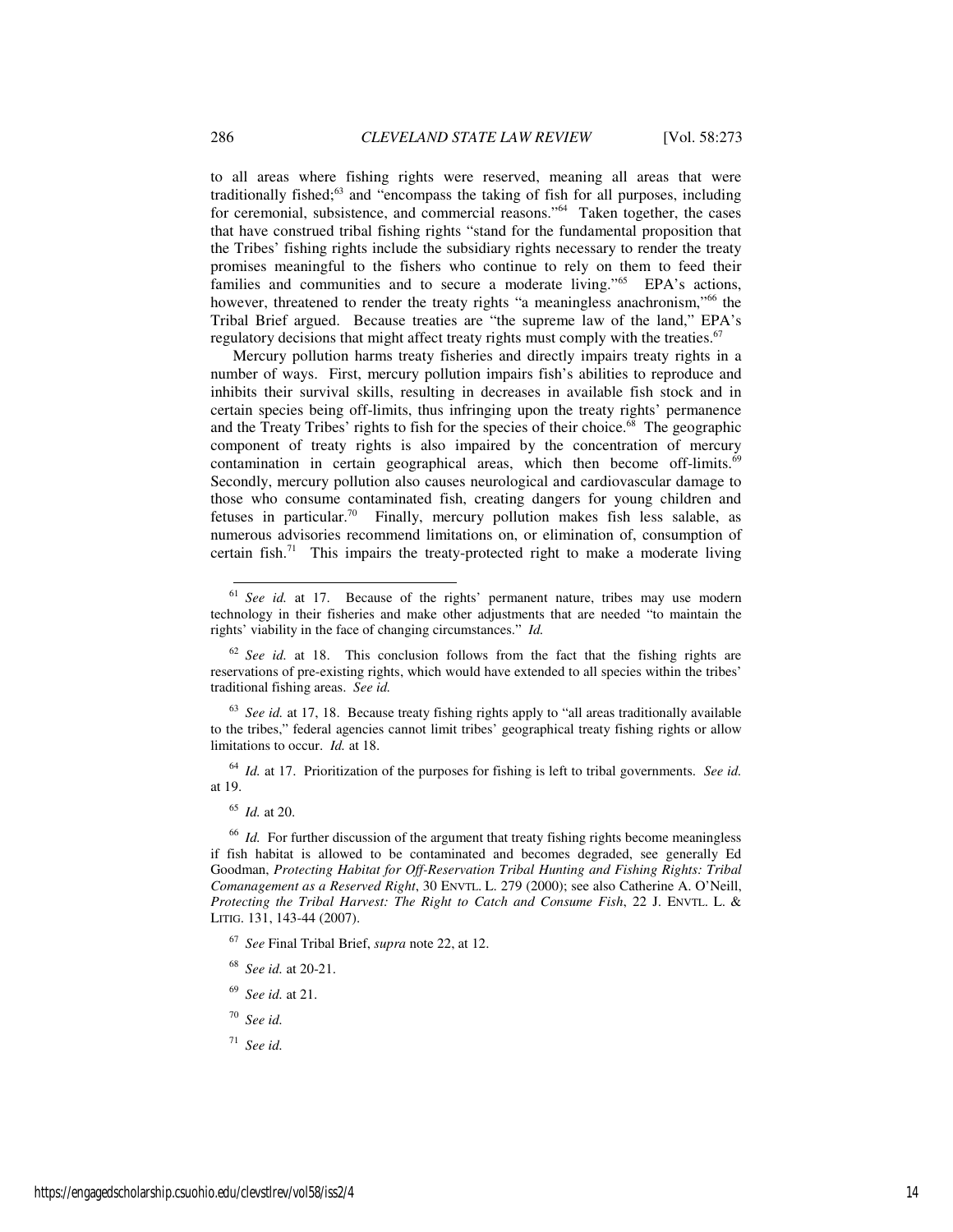through fishing and the right to use treaty-protected fisheries for subsistence and

#### 2. EPA's Flawed Decisions

Analyzed under the *Chevron* test used by courts to review agency actions, EPA's decisionmaking was flawed in several ways related specifically to treaty rights.<sup>73</sup> First, EPA had documented that fish consumption is the main pathway for human exposure to methylmercury, and that Native Americans consume more fish than any other American sub-population—consumption that occurs pursuant to treaty rights. If EPA had properly considered the treaty rights, the only possible conclusion it could have reached would have been that Section 112 regulation of mercury emissions was required.<sup>74</sup> Without such regulation, mercury would continue to contaminate treaty-protected fishing areas. Such contamination undermines the geographic component of the treaty rights, effectively renders certain fish species unavailable, interferes with making a living and utilizing fish for subsistence, and threatens treaty rights' permanence by interfering with fish reproduction.<sup>75</sup>

Secondly, EPA's failure to consider the Tribal Petitioners' treaty rights meant that its action was arbitrary and capricious.<sup>76</sup> EPA had denied that tribal members would be adversely affected as a result of EPA's actions, "asserting with dubious logic that, since any mercury regulation is arguably better than no regulation at all, the [Clean Air Mercury] [R]ule will benefit tribal members in the exercise of their treaty rights."<sup>77</sup> EPA's statement indicated its failure to give the United States' treaty obligations proper recognition and to recognize that Section 112 regulation would better honor the treaty obligations.<sup>78</sup>

Finally, EPA's gross underestimation of the effects of mercury contamination on tribal fishers did not justify its failure to consider fishing rights in making the

l

ceremonial purposes.<sup>72</sup>

<sup>72</sup> *See id.* at 21.

<sup>73</sup> *Chevron, U.S.A., Inc. v. NRDC* established that a court reviewing an agency action must first ask whether Congress has directly spoken to the question before the court, in which case the court is to end its inquiry and give effect to Congress's expressed intent. Final Tribal Brief, *supra* note 22, at 23 (citing Chevron, U.S.A., Inc. v. Natural Res. Def. Council, Inc., 467 U.S. 836, 842-43 (1984)); *see also* New Jersey v. EPA, 517 F.3d 574, 581 (D.C. Cir. 2008) (discussing the *Chevron* test). Only if the court concludes that the relevant statute is silent or ambiguous should the court proceed to *Chevron*'s second step and defer to an agency interpretation that is "based on a permissible construction of the statute." Final Tribal Brief, *supra* note 22, at 23 (quoting *Chevron*, 467 U.S. at 843). In order to determine whether a statute speaks directly to the issue at hand, a court is to consider the relevant statutory provision in context and utilize "the traditional tools of statutory construction." *Id.* at 23 (quoting Natural Res. Def. Council, Inc. v. Browner, 57 F.3d 1122, 1125 (D.C. Cir. 1995)).

<sup>74</sup> Final Tribal Brief, *supra* note 22, at 26.

<sup>75</sup> *See id.* at 26-27.

<sup>76</sup> *See id.* at 28-29. EPA's action thus violated the Administrative Procedure Act ("APA"). *See id.* at 29 n.4.

<sup>77</sup> *Id.* at 27.

<sup>78</sup> *See id.* at 29.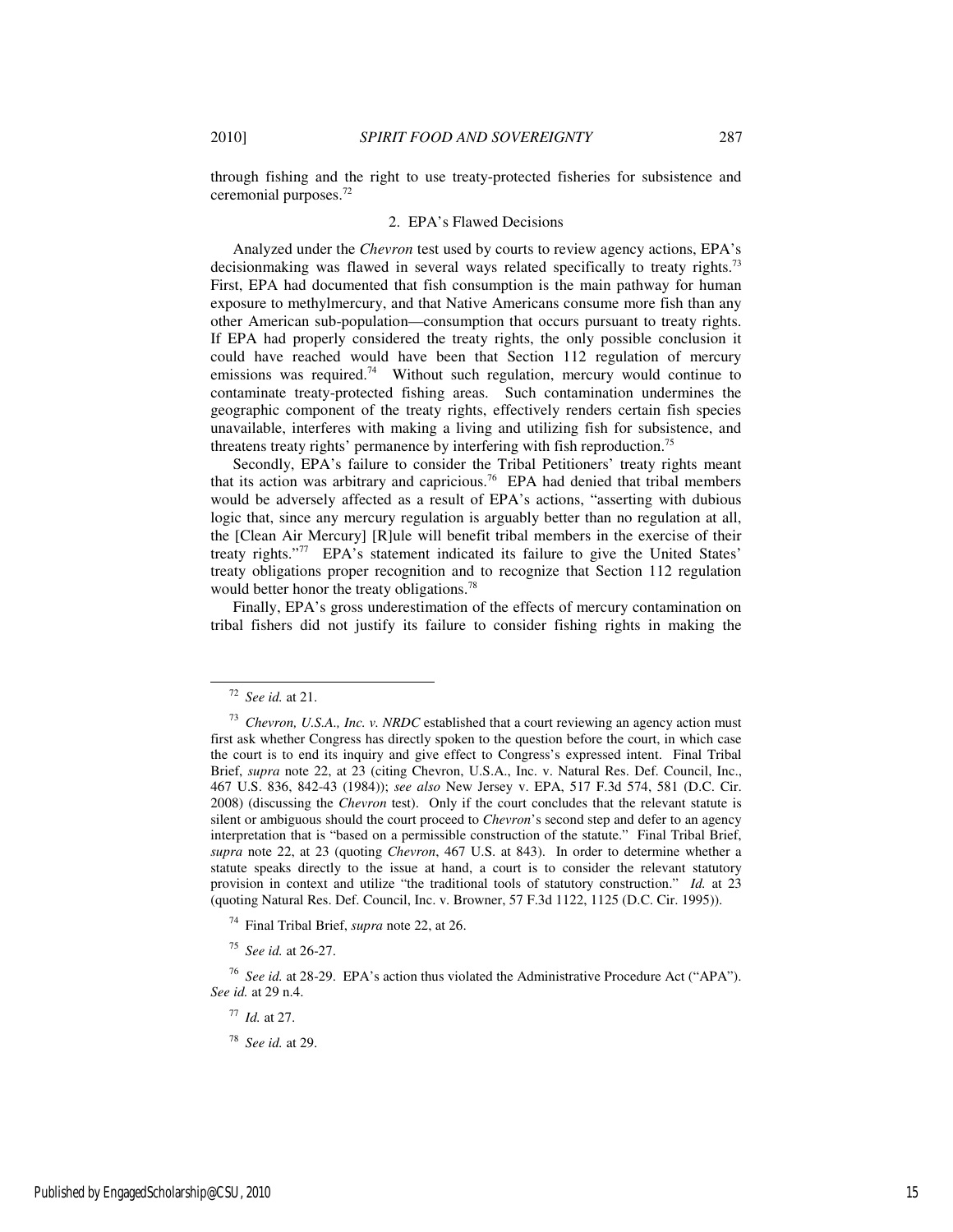Section 112 determination.<sup>79</sup> While EPA had recognized that "tribal subsistence" fishers are the members of the public most likely to be affected by power-plantinduced mercury contamination,"<sup>80</sup> the agency had claimed that tribal fishers would *not* consume unsafe levels of mercury under its proposed regulation under Section 111. EPA then used this claim to support its conclusion that Section 112 regulation was not necessary and appropriate.<sup>81</sup> Moreover, the manner in which EPA overlooked or distorted the relevant evidence in making its decisions was itself further evidence of EPA's having acted in an arbitrary and capricious manner.<sup>82</sup>

The Tribal Brief identified three causes of EPA's drastic understatement of mercury contamination's impact on tribal fisheries. First, EPA "grossly underestimated current tribal fish consumption rates, and ignored historic levels of consumption altogether."<sup>83</sup> EPA's estimates of average daily fish consumption rates ("FCRs") for Native American subsistence fishers were based on only one regional fish consumption study, namely, the 1994 Columbia River Inter-Tribal Fish Commission Report ("CRITFC Study"). EPA then used the results of this one study, which was based on questioning 513 adult members of four Columbia River Basin tribes,<sup>84</sup> as the basis for FCRs for *all* Native American subsistence fishers. EPA chose this approach despite considerable evidence that consumption rates of members of many of the over 550 federally recognized tribes (including Chippewa tribes) are much higher.<sup>85</sup> As EPA admitted, $86$  there was no evidence that the FCRs of the individuals who were surveyed in the CRITFC Study, who are members of tribes in the same part of the country, with similar socio-cultural practices, are similar to FCRs for tribes in other parts of the country. $87$  Moreover, EPA not only underestimated current tribal FCRs, but also failed to take account of the fact that the FCRs that it used did not accurately reflect tribes' full exercise of treaty-protected fishing rights, because of the artificial suppression of FCRs necessitated by contamination of fisheries.<sup>88</sup> In order to measure the true impact of EPA's proposed non-action under Section 112 on treaty-protected fisheries, EPA would have needed

<sup>83</sup> *Id*.

-

<sup>84</sup> *See id.* at 31; *see also id.* at 9 (giving the full name of the CRITFC Study).

<sup>86</sup> *See id.* at 33-34.

 $79$  This underestimation also rendered the rule regulating mercury emissions under Section 111 rather than Section 112 arbitrary and capricious under the APA. *See id.* at 29 n.4.

<sup>80</sup> *Id.* at 29.

<sup>81</sup> *See id.* at 30.

<sup>82</sup> *See id.*

<sup>&</sup>lt;sup>85</sup> *See id.* at 32. Also, the CRITFC Study was never intended to generate national FCRs. *See id.* at 33.

<sup>87</sup> *See id.* at 33. The Final Tribal Brief described some additional flaws in EPA's use of the Study and in the Study itself, such as EPA's reduction, without explanation, of the 99th percentile FCR from 389 g/day to 295 g/day and the Study's averaging of consumption rates among consumers and non-consumers of fish, which generated average rates that are not reflective of subsistence rates. *See id.* at 32 n.5, 33 n.6.

<sup>88</sup> *See id.* at 35; *see also id.* at 36 (noting studies that indicate that existing FCRs are suppressed).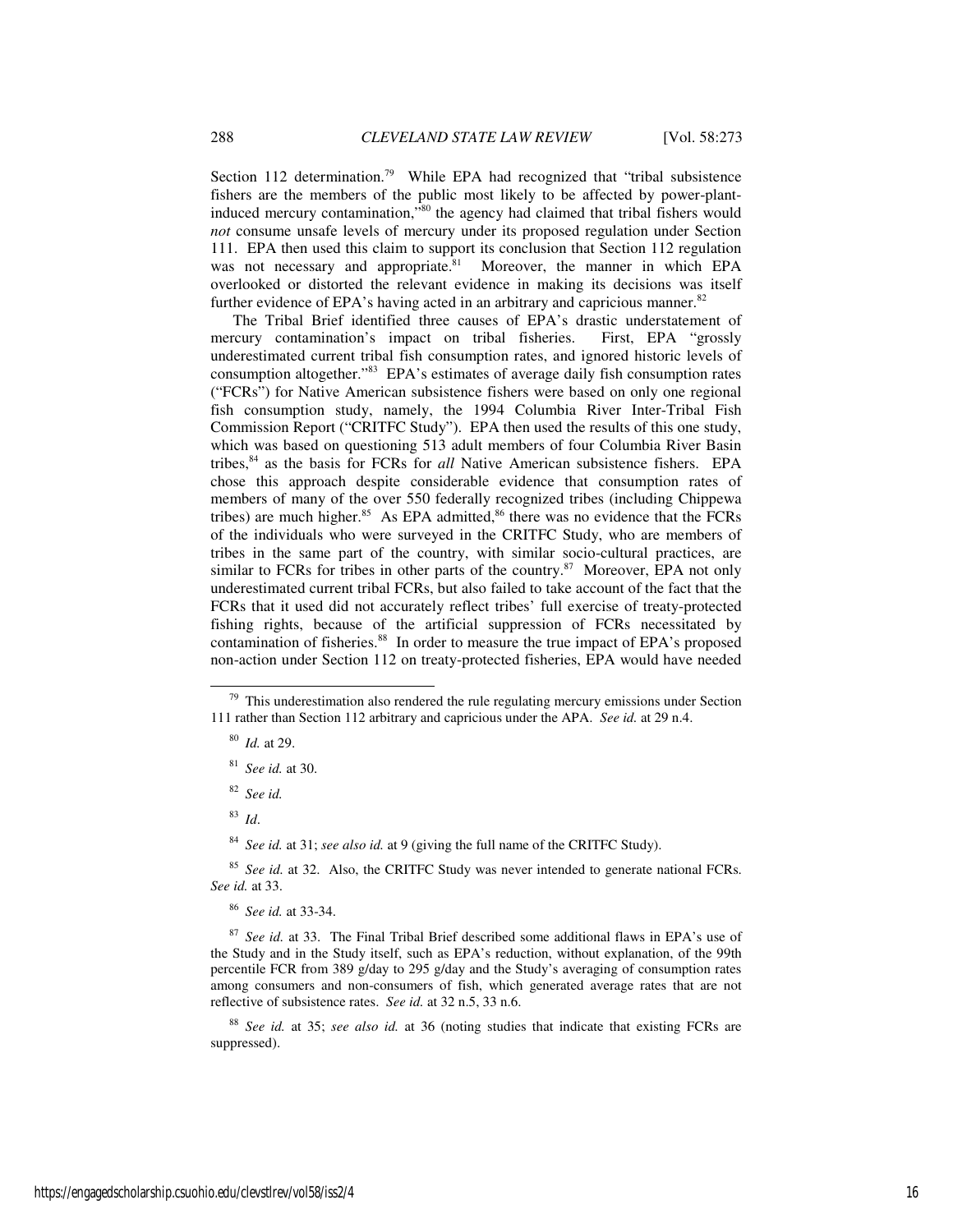to rely on *historical* fish consumption rates,<sup>89</sup> an approach that would have been in accord with Supreme Court precedent establishing that artificial suppression of fishing should not affect treaty obligations.<sup>90</sup> Instead, EPA had taken the illogical approach of relying on a suppressed fish consumption rate, which stems from contamination of fisheries by pollution, as a rationale for not adequately regulating such contamination.<sup>91</sup>

A second reason for EPA's drastic understatement of mercury contamination's impact on tribal fisheries was its "utterly implausible" claim<sup>92</sup> that few Native American fishermen reside in areas of significant mercury deposition.<sup>93</sup> EPA's own modeling indicated that mercury emissions were "currently being deposited in high amounts throughout the mid-west and nearly everywhere east of the Mississippi River."<sup>94</sup> EPA seriously underestimated the number of Native Americans living in this part of the United States, apparently because EPA only took into account populations currently residing within formal reservation boundaries or on trust lands, in tracts that contain at least  $1,000$  people.<sup>95</sup> This approach led to conclusions that few Native Americans live in Oklahoma, which is home to the nation's second largest Native American population,<sup>96</sup> or in Michigan, which is home to over 124,000 Native Americans, including members of four of the Treaty Tribes.<sup>97</sup> EPA's conclusion as to Native American residents thus could not be used to justify EPA's failure to consider tribal treaty rights.<sup>98</sup>

Finally, EPA's understatement of mercury contamination's impact was also due to the fact that EPA focused only on mercury emissions from American power plants.<sup>99</sup> By looking only at these emissions, EPA obscured "the true risks to which tribal fishers, their families, and communities are subjected."<sup>100</sup> This approach,

j

- <sup>94</sup> *Id.* at 38.
- <sup>95</sup> *See id.* at 41-42.

- <sup>98</sup> *See id.* at 42.
- <sup>99</sup> *See id.* at 30, 43.
- <sup>100</sup> *Id.* at 43.

<sup>89</sup> *See id.* at 36.

<sup>90</sup> *See id.* at 35. The Final Tribal Brief quoted the Supreme Court's opinion in *Washington v. Washington State Commercial Passenger Fishing Vessel Association* as follows: "The impact of illegal regulation, and of illegal exclusionary tactics by non-Indians, in large measure accounts for the decline of the Indian fisheries during this century and renders that decline irrelevant to a determination of the fishing rights the Indians . . . secur[ed] by initialing the treaties." *Id.* at 35 (quoting Washington v. Washington State Commercial Passenger Fishing Vessel Ass'n, 443 U.S. 658, 669 n.14 (1979)).

<sup>91</sup> *See* Final Trial Brief, *supra* note 22, at 36.

<sup>92</sup> *Id.* at 37.

<sup>93</sup> *Id.* at 30.

<sup>96</sup> *See id.* at 40. Oklahoma is the home of 37 federally recognized tribes and of a total of 391,949 Native Americans, according to the 2000 Census. *See id.* at 41.

<sup>97</sup> *See id.* at 41. Michigan is also the home of eight other federally recognized tribes. *Id.*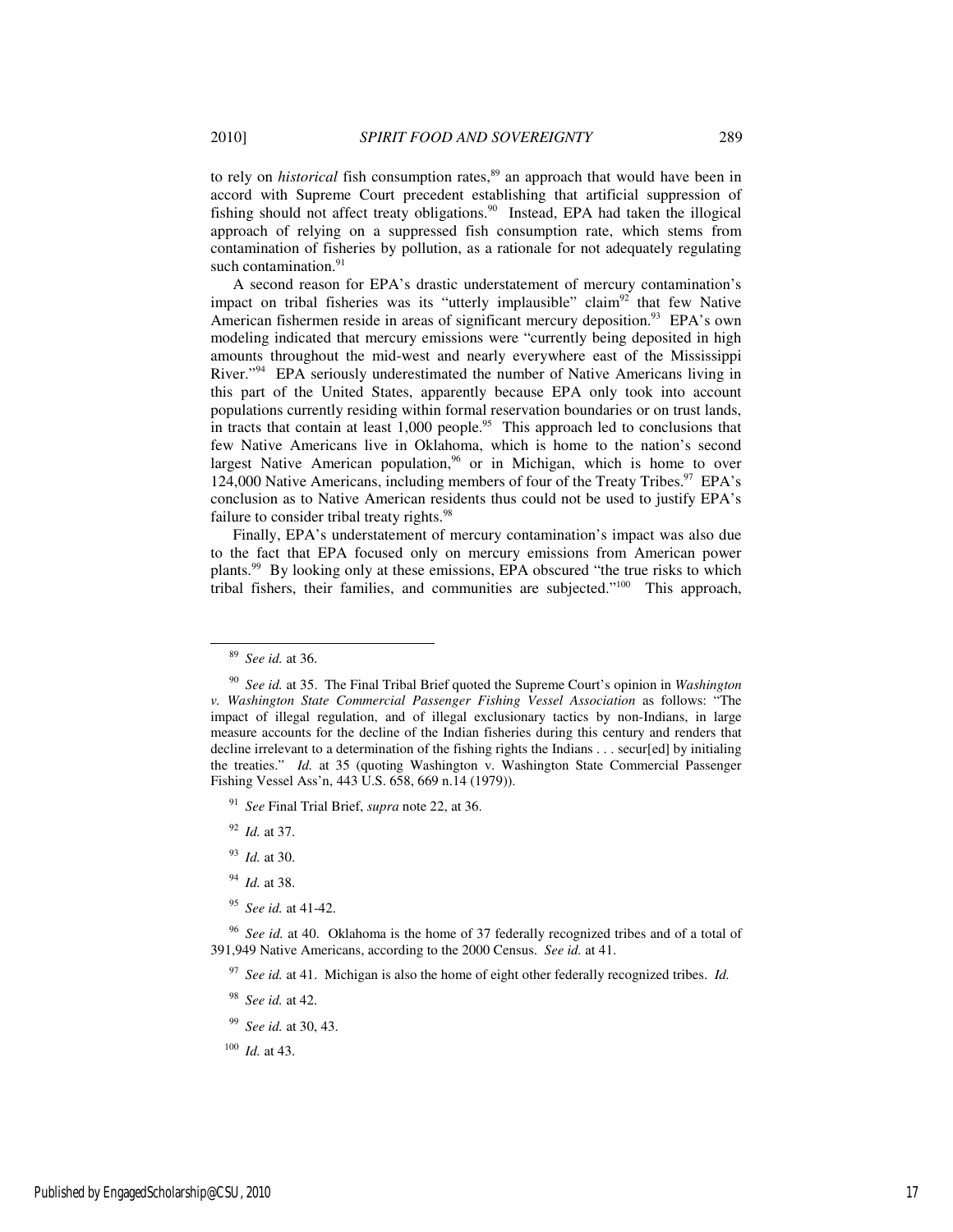which amounted to assessing risks in a vacuum, is inconsistent with the CAA and does not support EPA's failure to consider treaty rights.<sup>101</sup>

The foregoing analysis established, the Tribal Petitioners argued, that EPA was required to consider the tribes' treaty rights as an essential part of the context for making the Section 112 determination and that proper consideration of treaty rights would have required the conclusion that regulation under Section 112 was both appropriate and necessary to fulfill the United States' treaty obligations.<sup>102</sup> The approach that EPA had instead chosen had left the Tribes in the painful position of "having to choose between exercising their solemn treaty rights and thereby compromising their health and that of their families, including the potential success of their children, or of foregoing their cultural and economic identity despite the promises made to them by treaty."<sup>103</sup> In short, they were required to make choices that the treaties were intended to protect them against.

3. Treaty Rights, the Environment, and Sovereignty

The issues raised by the Tribal Brief demonstrate the interconnectedness of treaty rights related to subsistence and environmental protection. Fishing rights and other subsistence rights depend not only on the continued existence of fish and other relevant resources, but their existence in an uncontaminated state. As the Tribal Brief makes so clear, if the fish are contaminated, then consuming them threatens the health of tribal members, and ultimately threatens the continued existence of the Tribe itself if tribal members are committed to exercising their treaty rights. At the very least, contamination threatens the continued existence of fishing as an aspect of tribal culture, as comments submitted to EPA by the GLIFWC noted. The GLIFWC's comments explained that fishing and consuming fish are central to the culture of the Chippewa/Anishinaabe and that the "practice of harvesting, sharing, and consuming *ogaa* (walleye) is passed down from generation to generation."<sup>104</sup> In tribal communities there was now concern, however, that "methylmercury in *ogaa* may pose serious threats to the health of tribal members' young and unborn children and therefore the continuation of these traditional lifeways."<sup>105</sup> Inadequate mercury regulation, which allows contaminating activities to continue, thus serves as a twenty-first century mechanism of cultural destruction and assimilation.

The destruction of tribal food sources resulting from EPA's failure to regulate mercury and other HAPs is painfully reminiscent of nineteenth-century government actions that deprived tribes of access to vital food resources. Tribes were increasingly confined to reservations as the nineteenth century progressed. As a result, many were prevented from accessing off-reservation land that previously had been used for hunting, fishing, crop growing, and harvesting activities. Many tribes

<sup>103</sup> *Id.*

-

<sup>104</sup> GLIFWC Comments, *supra* note 40, at 2.

<sup>105</sup> *Id.*

<sup>101</sup> *See id.*

<sup>102</sup> *See id.* at 44.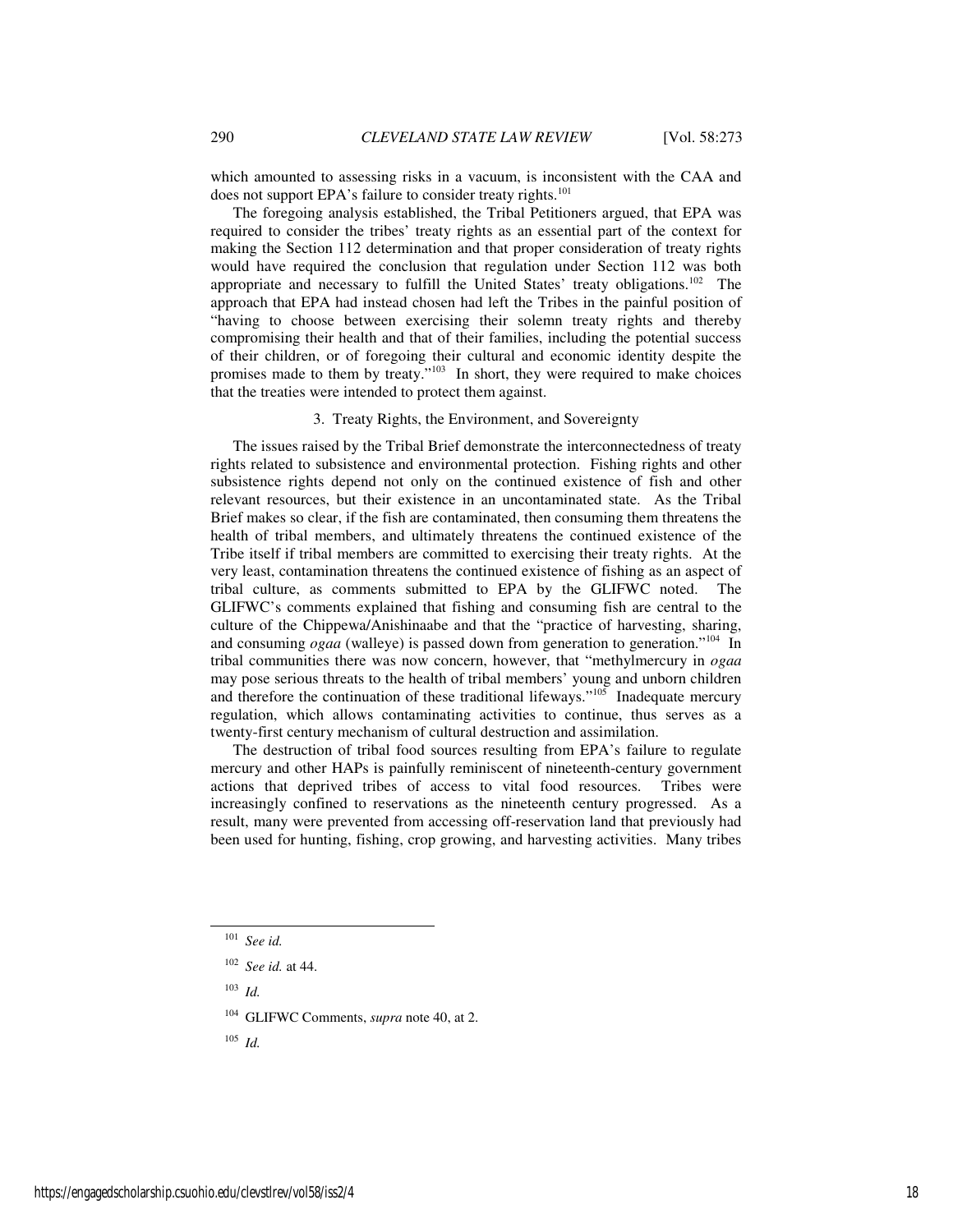-

were forced into dependence on government food rations, which were all too often inadequate in both quantity and quality.<sup>106</sup>

Tribes entered into treaties on the basis of the guarantee of continued access to certain resources. The contamination of these resources, resulting from the decision of the government that agreed to the treaty guarantees to permit the contamination, destroys a crucial part of the foundation of the treaty. The tribes suffer a loss of treaty-guaranteed rights, but do not recover any of the rights that they granted to the United States in exchange. In order for tribal fishing rights to continue to have any real meaning, the federal government must provide a regulatory framework that prevents the imposition of negative externalities that ultimately damage treatyguaranteed resources. The Tribal Brief exposed EPA's continuing failure in this regard. This failure is even more egregious when it is considered in light of the trust doctrine of federal Indian law, which imposes obligations on the government to protect tribal property and other interests. The trust relationship between tribes and the government has been reaffirmed in numerous statutes, federal agency policies, and presidential policy statements.<sup>107</sup>

While the Tribal Brief focused on treaty rights, tribal sovereignty was, necessarily, also at the center of the struggle. The Tribes signed the treaties at issue in the litigation as sovereigns. Tribal members have sought to utilize the treaty rights by virtue of being citizens of particular signatory tribes. Tribal members are not just another sub-population that suffers the ill effects of mercury contamination, but rather are members of sovereign entities with longstanding treaty rights. When rights under the treaties are threatened, tribes seek to defend these rights as sovereigns. Like tribes before them in other circumstances, who have recognized the common ground on which they stand when confronting harmful actions by the United States,<sup>108</sup> they have combined forces in their attempt to vindicate their rights.

<sup>&</sup>lt;sup>106</sup> For a discussion of the reservation era and the hardships that confinement on reservations imposed on tribes, see generally sources cited *infra* notes 377, 380, 390.

<sup>107</sup> *See, e.g.*, COHEN'S HANDBOOK OF FEDERAL INDIAN LAW 420-21 nn.235-37 (Nell Jessup Newton et al. eds., LexisNexis 2005) (1941) (listing examples of statutes, federal agency policies, and presidential policy statements that reaffirm the trust relationship). For a discussion of the obligations imposed by the trust doctrine in connection with EPA's actions affecting tribal traditional food supplies, see Wood, *supra* note 49, at 178-79. For an analysis of the means to enforce the federal government's trust responsibility to protect tribal resources, see Mary Christina Wood, *The Indian Trust Responsibility: Protecting Tribal Lands and Resources Through Claims of Injunctive Relief Against Federal Agencies*, 39 TULSA L. REV. 355 (2003). Professor Catherine O'Neill has also explored the requirements of the trust responsibility when federal agencies make environmental protection decisions that affect tribes, with a focus on the use of quantitative risk assessment to establish environmental standards to limit contamination of waters in which Pacific Northwest tribes fish. *See* Catherine A. O'Neill, *Variable Justice: Environmental Standards, Contaminated Fish, and "Acceptable" Risk to Native Peoples*, 19 STAN. ENVTL. L.J. 3, 101-05 (2000).

<sup>&</sup>lt;sup>108</sup> Tribes have stood together in the past in confronting the United States on the battlefield and in Washington. *See, e.g.*, VINE DELORIA, JR., BEHIND THE TRAIL OF BROKEN TREATIES: AN INDIAN DECLARATION OF INDEPENDENCE 23-62 (1985) (discussing pan-tribal activism in the 1960s and 1970s).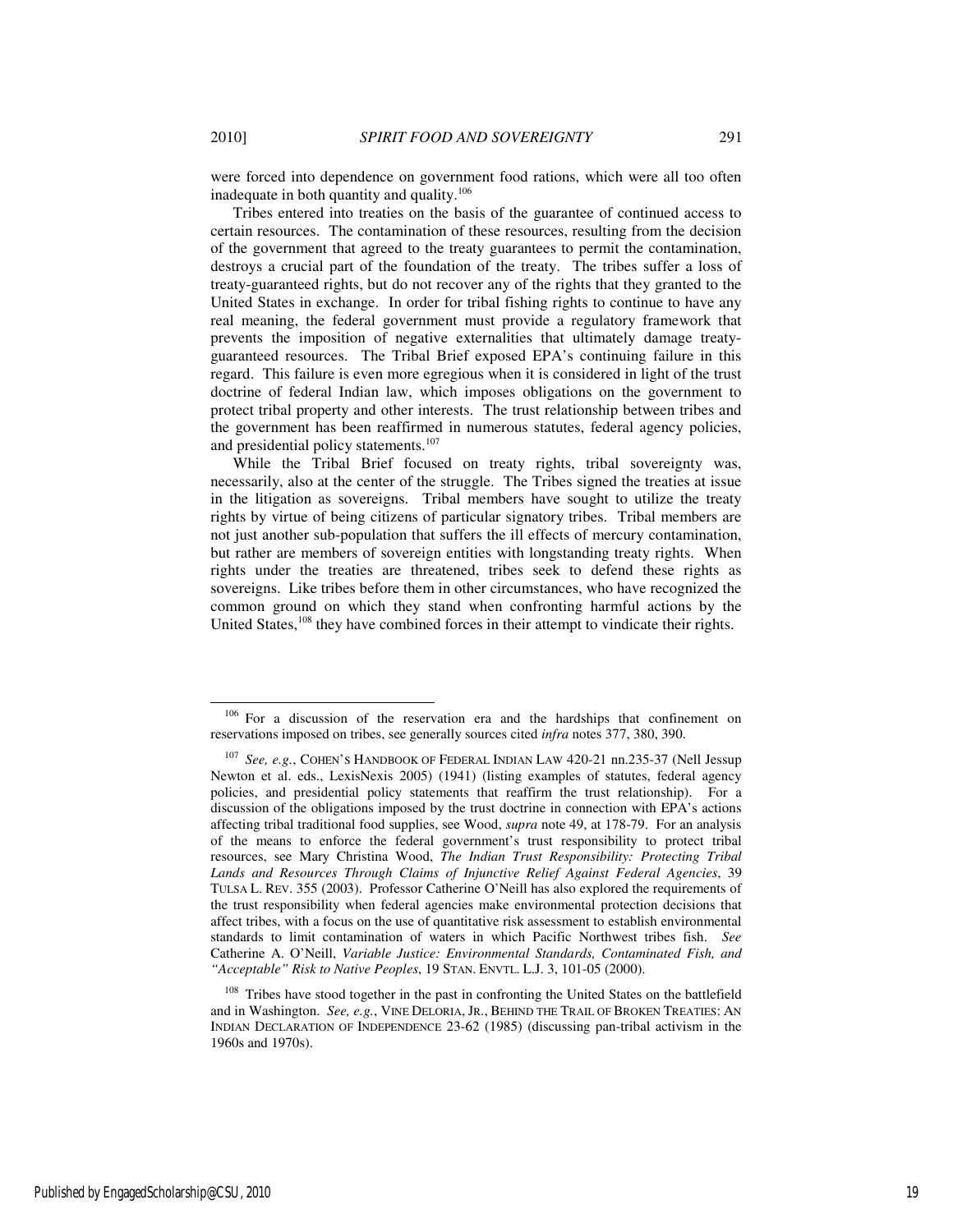#### *D. EPA Unhorsed: The Court of Appeals Decision*

After considering the petitioners' contention that once EPA determined that EGUs should be regulated under Section 112 and listed them under Section  $112(c)(1)$ , EPA had no authority to delist them without taking the steps required by the statutory language, $109$  the court of appeals agreed with the petitioners.<sup>110</sup> The court reached this conclusion from a straightforward reading of the statutory language. Because Section 112(c)(9) governs the removal of "*any* source category" from the Section  $112(c)(1)$  list, and nothing in the CAA exempts EGUs from Section  $112(c)(9)$ , the only way that EPA could remove EGUs from the Section  $112(c)(1)$ list was by satisfying the requirements of Section  $112(c)(9)$ .<sup>111</sup> EPA conceded that it had never made the findings that Section  $112(c)(9)$  required for delisting EGUs.<sup>112</sup> Only one conclusion was possible from this analysis: "EPA's purported removal of EGUs from the section  $112(c)(1)$  list therefore violated the CAA's plain text and must be rejected."<sup>113</sup> Having concluded that EPA had no authority to delist EGUs

Clean Air Act § 112(c)(9), 42 U.S.C. § 7412(c)(9) (2006).

 $110$  The court noted that in reviewing the petitioners' challenge to EPA's Delisting Rule and Clean Air Mercury Rule, the court's task was "to determine whether EPA's promulgation of them was arbitrary or capricious, an abuse of discretion, or otherwise not in accordance with law." New Jersey v. EPA, 517 F.3d at 581 (citing Clean Air Act § 307(d)(9)(A), 42 U.S.C. § 7607(d)(9)(A) (2006)). The court agreed with the Tribal Brief that the two-pronged *Chevron* test governed the challenge to EPA's interpretation of the CAA. *See* New Jersey v. EPA, 517 F.3d at 581 (citing Chevron, U.S.A., Inc. v. Natural Res. Def. Council, Inc., 467 U.S. 837, 842 (1984)).

<sup>111</sup> New Jersey v. EPA, 517 F.3d at 582. The court also noted that EPA conceded that it had listed EGUs under Section 112. *See id.*

<sup>112</sup> *See id*.

<sup>113</sup> *Id.* EPA's action thus was rejected under step one of the *Chevron* test, which examines whether the statute speaks directly to the issue at hand. *See id.* The court rejected several arguments made by EPA in "an attempt to evade section  $112(c)(9)$ " splain text" and to obtain judicial deference to its CAA interpretation under step two of the *Chevron* test. *See id.* EPA tried to reach step two of *Chevron* by arguing that "section 112(n)(1) makes section 112(c)(9) ambiguous because '[l]ogically, if EPA makes a determination under section 112(n)(1)(A) that power plants should not be regulated at all under section 112 . . . [then] this determination *ipso facto* must result in removal of power plants from the section 112(c) list.'" New Jersey v. EPA, 517 F.3d at 582 (quoting Final Brief of Respondent United States Environmental Protection Agency at 26, New Jersey v. EPA, 517 F.3d 574 (No. 05-1097)). The court's response was:

> this simply does not follow. Section  $112(n)(1)$  governs how the Administrator decides whether to list EGUs; it says nothing about delisting EGUs, and the plain text of section 112(c)(9) specifies that it

<sup>109</sup> New Jersey v. EPA, 517 F.3d 574, 581 (D.C. Cir. 2008). Section 112(c)(9) provides that:

The Administrator may delete any source category from the [Section  $112(c)(1)$  list] . . . whenever the Administrator . . . [determines] that emissions from no source in the category or subcategory concerned . . . exceed a level which is adequate to protect public health with an ample margin of safety and no adverse environmental effect will result from emissions from any source.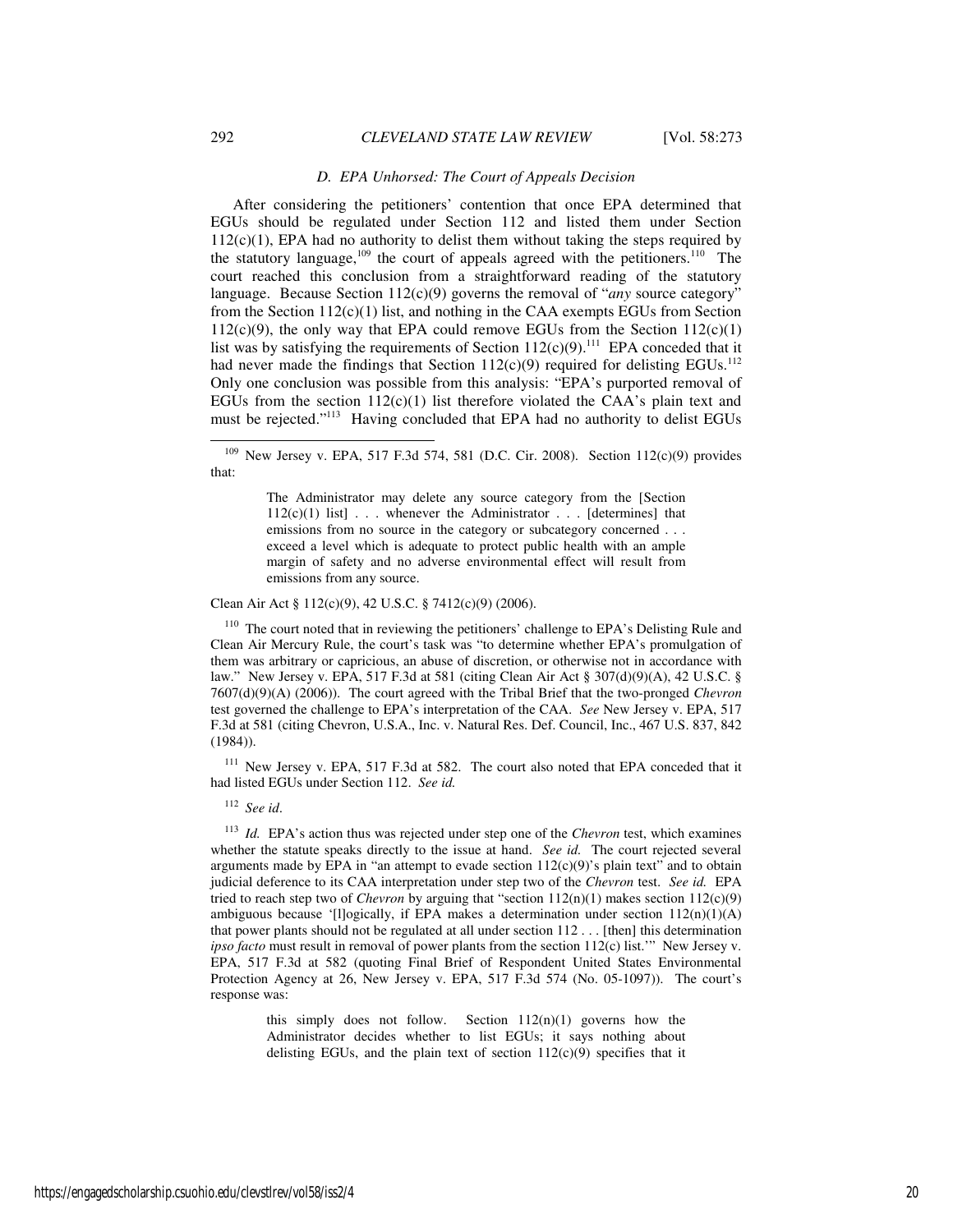from the Section 112 list without taking the steps required by the statute, $114$  the court granted the petitions and vacated the Delisting Rule and the Clean Air Mercury  $Rule.$ <sup>115</sup>

Having handily dealt with the petition by this brief textual analysis, the court's three-judge panel did not address other contentions of the petitioners and intervenors.<sup>116</sup> Thus, the court did not comment on the Tribal Petitioners' Thus, the court did not comment on the Tribal Petitioners' explication of the role that treaty rights must play in EPA decisionmaking with respect to EGU emissions.

Following the denial of its petition for rehearing en banc,<sup>117</sup> EPA pressed on in its efforts to put into place an EGU emissions regulatory scheme that fails to protect fishing rights guaranteed by treaty. In October 2008, EPA filed a petition for a writ of certiorari, asking the Supreme Court to review the court's decision.<sup>118</sup> EPA's petition was filed one month after the filing of a petition by the Utility Air Regulatory Group ("UARG"), which represents American Electric Power, Southern Company, and other large utilities.<sup>119</sup> In short, EPA was once again joining forces with the electric utility industry to try to forestall adequate regulation of mercury emissions.

<sup>114</sup> *See* New Jersey v. EPA, 517 F.3d at 581 (noting its agreement with the petitioners' argument).

<sup>115</sup> See id. at 583. The court explained the need to vacate the CAMR for both existing and new EGUs. As for existing EGUs, EPA promulgated the CAMR regulations for them under Section 111(d), but because that section "cannot be used to regulate sources listed under section 112," the fact that the EGUs remain listed under Section 112 meant that the CAMR regulations for them "must fall." *Id.* at 583. As for new EGUs, EPA promulgated the CAMR regulations for new sources under Section 111(b) "on the basis that there would be no section 112 regulation of EGU emissions and that the new source performance standards would be accompanied by a national emissions cap and a voluntary cap-and-trade program. Given that these vital assumptions were incorrect," the court had to vacate the new source performance standards and remand them for EPA reconsideration. *Id.* at 583-84 (citations omitted).

<sup>116</sup> *See id.* at 584.

<sup>117</sup> *See id.* at 574 (noting denial of rehearing en banc).

<sup>118</sup> Petition for a Writ of Certiorari, EPA v. New Jersey, 129 S. Ct. 1313 (2008) (No. 08-512) (Oct. 17, 2008), available at 2008 WL 4619509 [hereinafter "Cert. Petition"]. The petition argued that the court of appeals had erred in failing to defer to EPA's interpretation of the CAA and that the importance of the question of EPA's authority to take the actions that it preferred warranted review by the Court. *See id.* at \*11, \*18.

<sup>119</sup> *See* Brian Hansen, *Electric Utilities Ask Supreme Court to Overturn Ruling on EPA Mercury Rule*, INSIDE ENERGY WITH FED. LANDS 7, Sept. 22, 2008, *available at* 2008 WLNR 18992506.

 $\overline{a}$ 

applies to the delisting of 'any source.' . . . EPA can point to no persuasive evidence suggesting that section  $112(c)(9)$ 's plain text is ambiguous. It is therefore bound by section  $112(c)(9) \ldots$ .

New Jersey v. EPA, 517 F.3d at 582. Among EPA's arguments rejected by the court was an argument that it had ignored Section 112(c)(9) in the past (and thus could do so again). *See id.* at 583. The court's response was that "previous statutory violations cannot excuse the one now before the court." *Id.*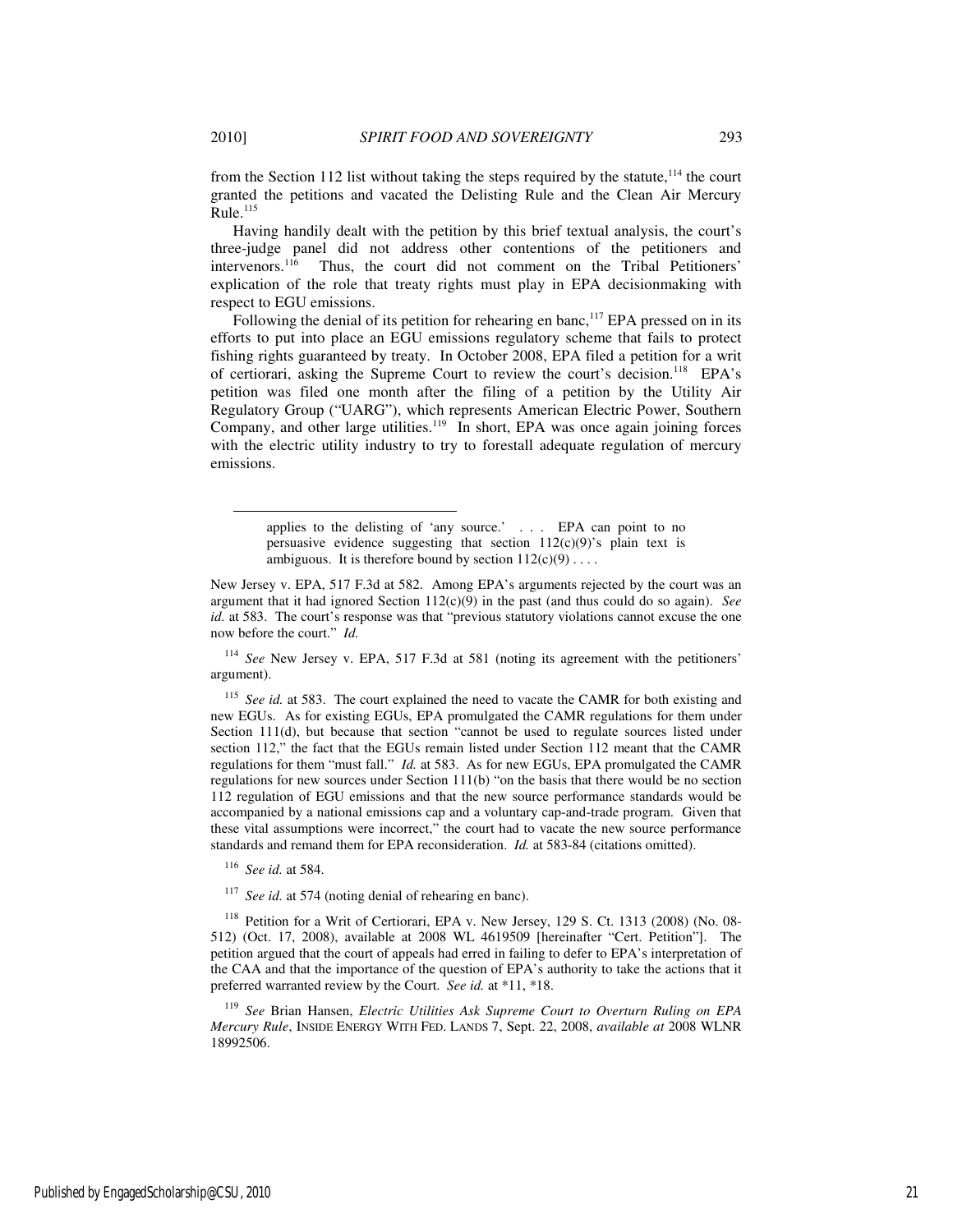EPA's petition to the Supreme Court emphasized not only what was at stake for EPA in terms of its efforts to adopt an "alternative regulatory approach," but also what is at stake for the power industry. Displaying a touching solicitude for the industry whose actions have adversely affected the rights guaranteed to the Treaty Tribes in exchange for land cessions, EPA noted how the D.C. Circuit's decision, if left undisturbed, would affect the industry: "power-plant operators will incur significant unnecessary regulatory burdens and uncertainty before judicial review of the original listing determination."<sup>120</sup> In EPA's calculation, industry expenses and discomfiture were to be given more weight than treaty rights and the health of tribal members, whose wellbeing is threatened by the effects on subsistence resources of the actions of the industry and EPA. This is not the first time that EPA has made such a calculation, $121$  and as long as EPA focuses on protecting the interests of the industries whose actions harm the environment, it will probably not be the last.

#### *E. Looking Forward*

It is the responsibility of all citizens to see that the treaty-protected rights of the plaintiff tribes are carried out, so far as possible, in accordance with the meaning they were understood to have by the tribal representatives at the councils, and in a spirit which generously recognizes the full obligation of this nation  $\dots$ .<sup>122</sup>

In February 2009, the Supreme Court rejected EPA's petition for a writ of certiorari,<sup>123</sup> leaving in place the victory of the Treaty Tribes and their allies in *New Jersey v. EPA.* The Court's decision followed an about-face by EPA, under the aegis of a new presidential administration. The government advised the Court, a few weeks before the Court announced the denial of the certiorari petition, that it no longer sought to appeal the D.C. Circuit's decision.<sup>124</sup> EPA stated in its motion to dismiss the case that it has now "decided, consistent with the court of appeals' ruling, to develop appropriate standards to regulate power-plant emissions" under Section 112 of the Clean Air Act and that it no longer sought review of the court's holding that Section 112(c)(9) provides "the sole mechanism for delisting power plants as a covered source category."<sup>125</sup> Until EPA follows through with this

 $125$  Motion of the Environmental Protection Agency to Dismiss the Case, EPA v. New Jersey, 129 S. Ct. 1313, No. 08-512 (Feb. 6, 2009), *available at* http://www.epa.gov/air/mercuryrule/pdfs/certpetition\_withdrawal.pdf. *See also* Cathy Cash,

<sup>120</sup> *See* Cert. Petition, *supra* note 118, at \*22.

<sup>121</sup> *See, e.g.*, Wood, *supra* note 49, at 196 (discussing the EPA perception that it should not strongly regulate pollution or force cleanups because EPA should not hurt businesses).

<sup>122</sup> United States v. Michigan, 471 F. Supp. 192, 281 (W.D. Mich. 1979).

<sup>123</sup> Utility Air Regulatory Group v. New Jersey, 129 S. Ct. 1308 (2009) (mem.); *see also*  EPA v. New Jersey, 129 S. Ct. 1313 (2009) (mem.).

<sup>124</sup> *See* Cornelia Dean, *Environmentalists Advance on Emissions*, N.Y. TIMES, Feb. 24, 2009, at A16 (noting that government lawyers had filed papers seeking dismissal of the appeal). Commentators have characterized this decision as part of a broader effort to adopt an environmental agenda that indicates a sharp break from the previous presidential administration. *See, e.g.*, Margaret Kriz Hobson, *The Greenest White House in History*, NAT'L J., Sept. 25, 2009, *available at* 2009 WLNR 19162231.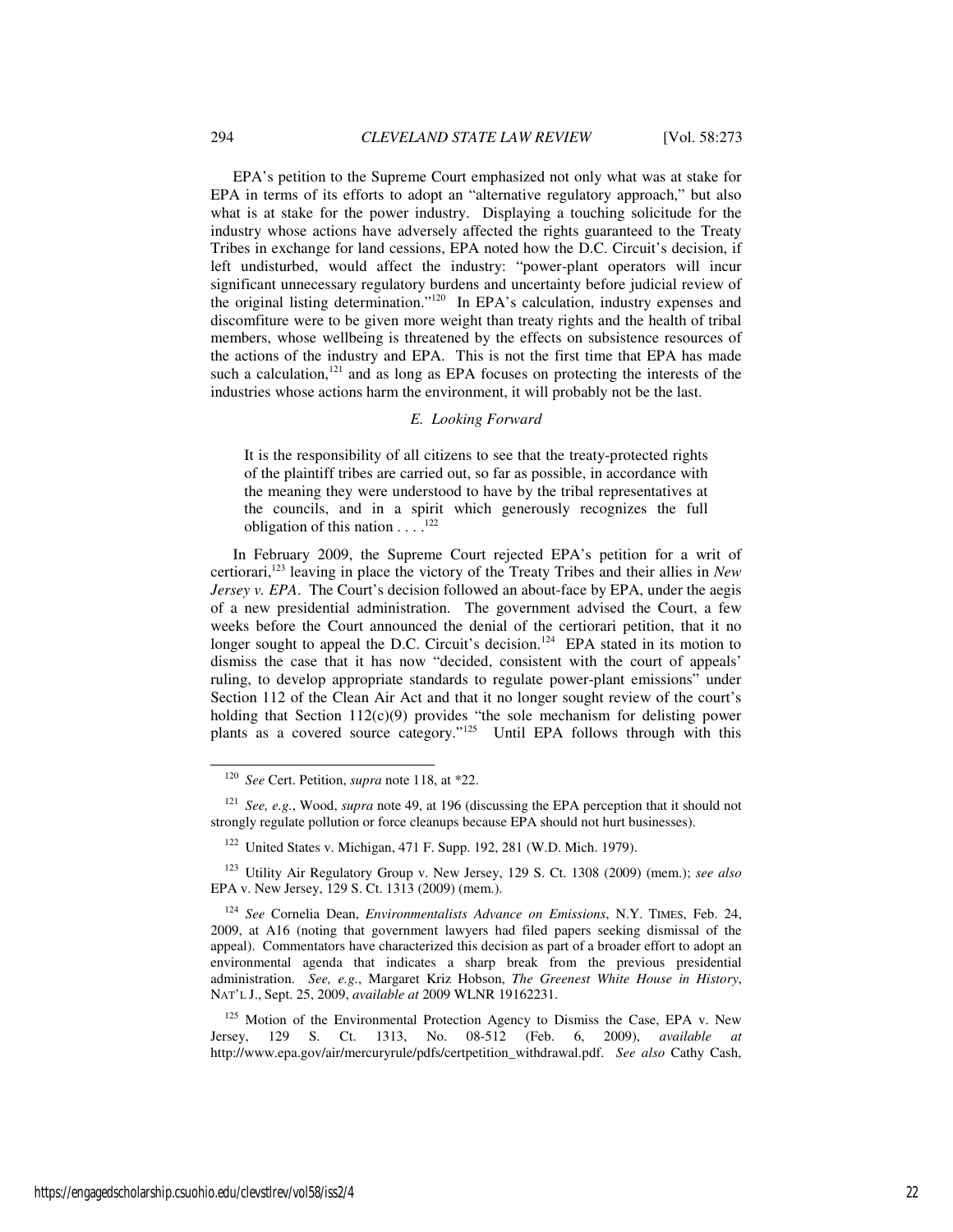commitment, and promulgates appropriate regulations, however, the victory of the petitioners in *New Jersey v. EPA* will remain incomplete. Fish continue to be contaminated by mercury and the EGU emissions that contribute to the contamination will remain unregulated. The seriousness of this ongoing problem was highlighted by the 2009 release of a U.S. Geological Survey report indicating that *every* fish tested in a sampling from 291 streams across the country contained mercury.<sup>126</sup>

Some hope for reduction in mercury contamination from a source other than EGUs has been raised by EPA's announcement that it is proposing rules to limit mercury (and other HAPs) emissions from cement kilns, which are the fourth largest source of mercury air emissions in the United States.<sup>127</sup> Legislation has also been introduced in the House of Representatives and the Senate to amend the Toxic Substances Control Act to phase out the use of mercury in the manufacture of chlorine and caustic soda—a proposal that House opponents have railed against as "misidentified environmental legislation that will effectively shut down U.S. manufacturers and displace U.S. workers."<sup>128</sup> Finally, in February 2010, Senator Carper introduced a bill (the Clean Air Act Amendments of 2010) that would, among other actions, require (1) that the EPA Administrator promulgate specified mercury emissions standards for EGUs under CAA Section 112(d) and (2) that EGUs meet (by January 1, 2015) MACT emission limitations if the Administrator fails to promulgate the mercury emissions limitations by January 1, 2012.<sup>129</sup> Thus,

<sup>126</sup> *See* BARBARA C. SCUDDER ET AL., MERCURY IN FISH, BED SEDIMENT, AND WATER FROM STREAMS ACROSS THE UNITED STATES, 1998-2005, at 10 (2009), *available at* http://pubs.usgs.gov/sir/2009/5109/pdf/sir20095109.pdf.

<sup>127</sup> See National Emission Standards for Hazardous Air Pollutants from the Portland Cement Manufacturing Industry, 74 Fed. Reg. 21,136 (proposed May 6, 2009) (to be codified at 40 C.F.R. pt. 60, 63).

<sup>128</sup> H.R. REP. NO. 111-381, at 18 (2009) ("Dissenting Views"). The relevant bills are the Mercury Pollution Reduction Act, H.R. 2190, 111th Cong., (2009), and the Mercury Pollution Reduction Act, S. 1428, 111th Cong. (2009), which was introduced in July 2009.

 $129$  S. 2995, 111th Cong., § 4 (2010). In promulgating emissions standards, the Administrator was directed to "ensure that such standards achieve at least a 90-percent

*Obama EPA to Proceed with Mercury Rules, Bids for Court Dismissal*, COAL TRADER, Feb. 9, 2009, at 1, *available at* 2009 WLNR 3498535. Also, in January 2009, EPA published a document providing "technical guidance to states and authorized tribes exercising responsibility under section CWA  $303(c)$  on how to use the new tissue-based criterion recommendation as they develop their own water quality standards for methylmercury," such as implementing the National Pollutant Discharge Elimination System permit limits. U.S. EPA, Guidance Document for Methylmercury, Human Health, http://www.epa.gov/waterscience/criteria/methylmercury/guidance-final.html (last visited Aug. 15, 2010). The guidance is currently under review, however, as part of the Obama administration's review of EPA decisions made under the previous administration. *See* U.S. EPA, Fact Sheet: Methylmercury Guidance, Human Health, http://www.epa.gov/waterscience/criteria/methylmercury/guidance-fs-final.html (last visited Aug. 15, 2010). For a discussion of the factors that will affect the stringency of the standard that EPA ultimately adopts to regulate mercury emissions, see UNITED STATES GOVERNMENT ACCOUNTABILITY OFFICE, MERCURY CONTROL TECHNOLOGIES AT COAL-FIRED POWER PLANTS HAVE ACHIEVED SUBSTANTIAL EMISSIONS REDUCTIONS (Oct. 9, 2009), http://www.gao.gov/new.items/d1047.pdf.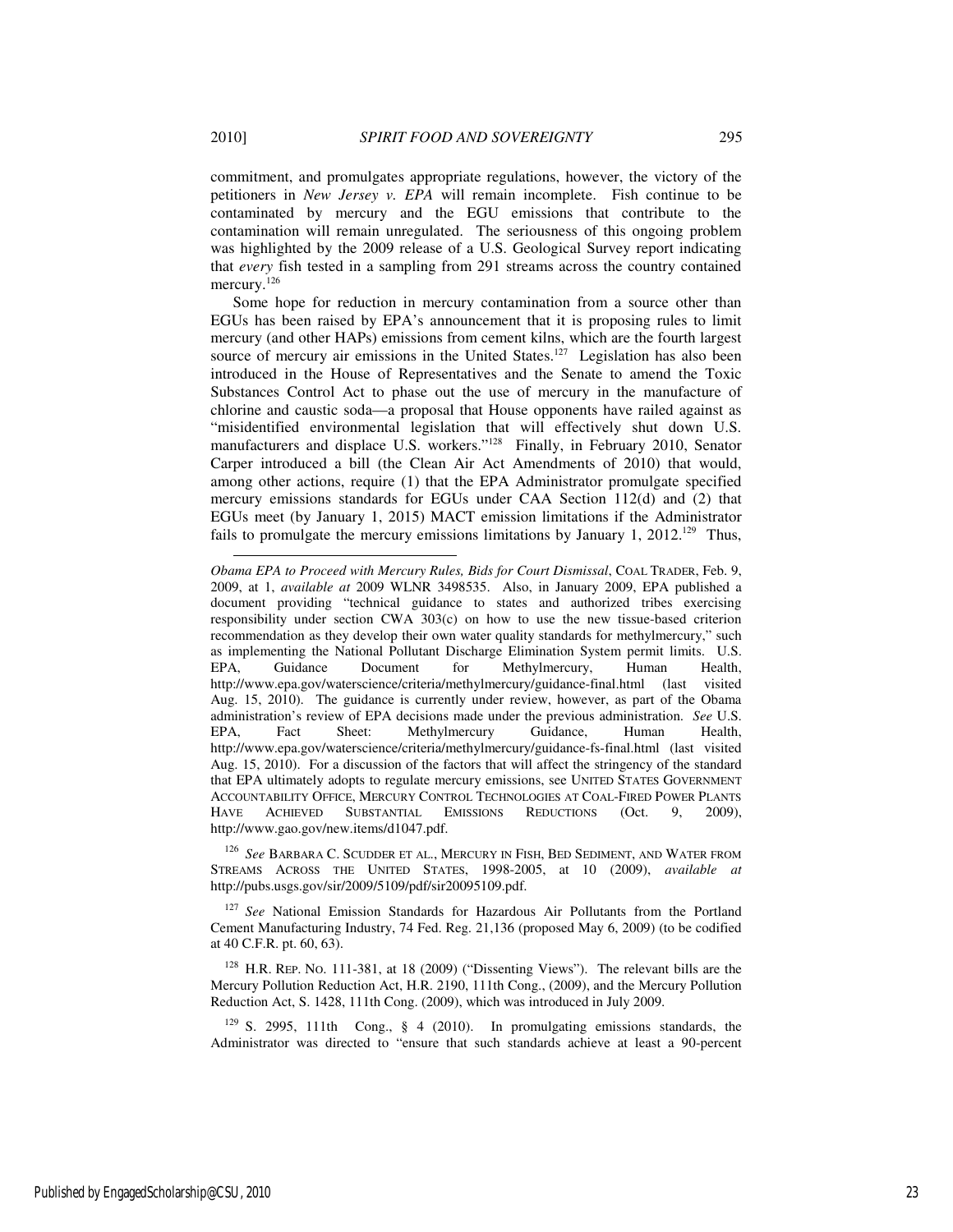there are some reasons to be hopeful that mercury emissions from EGUs and other sources will soon be subject to regulations that are commensurate with the threat that they pose. It still remains to be seen, however, whether fish species will ultimately receive the protection from mercury contamination that is necessary in order for the petitioning tribes' impaired treaty rights to have the force that the Constitution's Supremacy Clause dictates they must have.

As for the legal pathway chosen by the Treaty Tribes in their efforts to vindicate their treaty-guaranteed fishing rights, its use by the tribes in *New Jersey v. EPA* is a reminder, in case one is needed, of the continued viability of litigation as a method for asserting tribal rights with regard to subsistence resources. Tribes would undoubtedly much prefer, however, that the United States simply honor the subsistence rights-related guarantees that it made in treaties, so that tribes do not need to follow the pathway to the courthouse to enforce their treaty rights.

# II. SENTINELS OF CLIMATE CHANGE: THE INUIT PETITION TO THE INTER-AMERICAN COMMISSION ON HUMAN RIGHTS

The process of the hunt and eating of our country food personifies what it means to be Inuit. It is on the land that our values and age-old knowledge are passed down from generation to generation. Generations—young and old—meet on the land. The wisdom of the land and process of the hunt teaches young Inuit to be patient, courageous, tenacious, bold under pressure, reflective to withstand stress, to focus and carry out a plan to achieve a goal. . . . Hunting and eating the animals we hunt are spiritual and cultural activities.<sup>130</sup>

In 2005, a transnational indigenous peoples' organization, the Inuit Circumpolar Conference ("ICC"), chose another legal pathway to seek protection of its members' subsistence rights, which are threatened by global warming. The ICC is a nongovernmental organization that represents the Inuit people, whose members reside in

l

reduction in emissions of mercury when applied to the listed category as a whole." *Id.* The bill also provides for the establishment of a monitoring and reporting program for EGUs' mercury emissions. *See id.* Other provisions of the bill target emissions of sulfur dioxide and nitrogen oxides. *See id.* § 3. An earlier bill, H.R. 821 (the Mercury Emissions Reduction Act), introduced in the House of Representatives in February 2009, would amend the CAA to require that mercury emissions from EGUs be subject to MACT standards for HAPs under Section 112 of the CAA. H.R. 821, 111th Cong., (2009). H.R. 821's provisions would require the Administrator of EPA to promulgate MACT standards for mercury emissions from EGUs to take effect one year after enactment. *Id.* § 3. Other mercury-related legislation proposed in 2009 included H.R. 1841 (the Acid Rain and Mercury Control Act), introduced in April 2009, which is aimed at reducing sulfur dioxide, nitrogen oxide, and mercury emissions, and S. 2913 (the Comprehensive National Mercury Monitoring Act), introduced in December 2009, which would establish a national mercury monitoring program to track mercury in the atmosphere, in water, and in fish and wildlife. *See* H.R. 1841, 111th Cong., (2009); S. 2913, 111th Cong., (2009).

<sup>130</sup> Inuit Petition, *supra* note 3, at 15 (quoting Remarks by Sheila Watt-Cloutier, Chair of the Inuit Circumpolar Conference, The World Bank Environmentally and Socially Sustainable Development Week, Washington, DC, (March 30, 2005), *available at*  http://www.inuitcircumpolar.com/index.php?ID=290&Lang=En).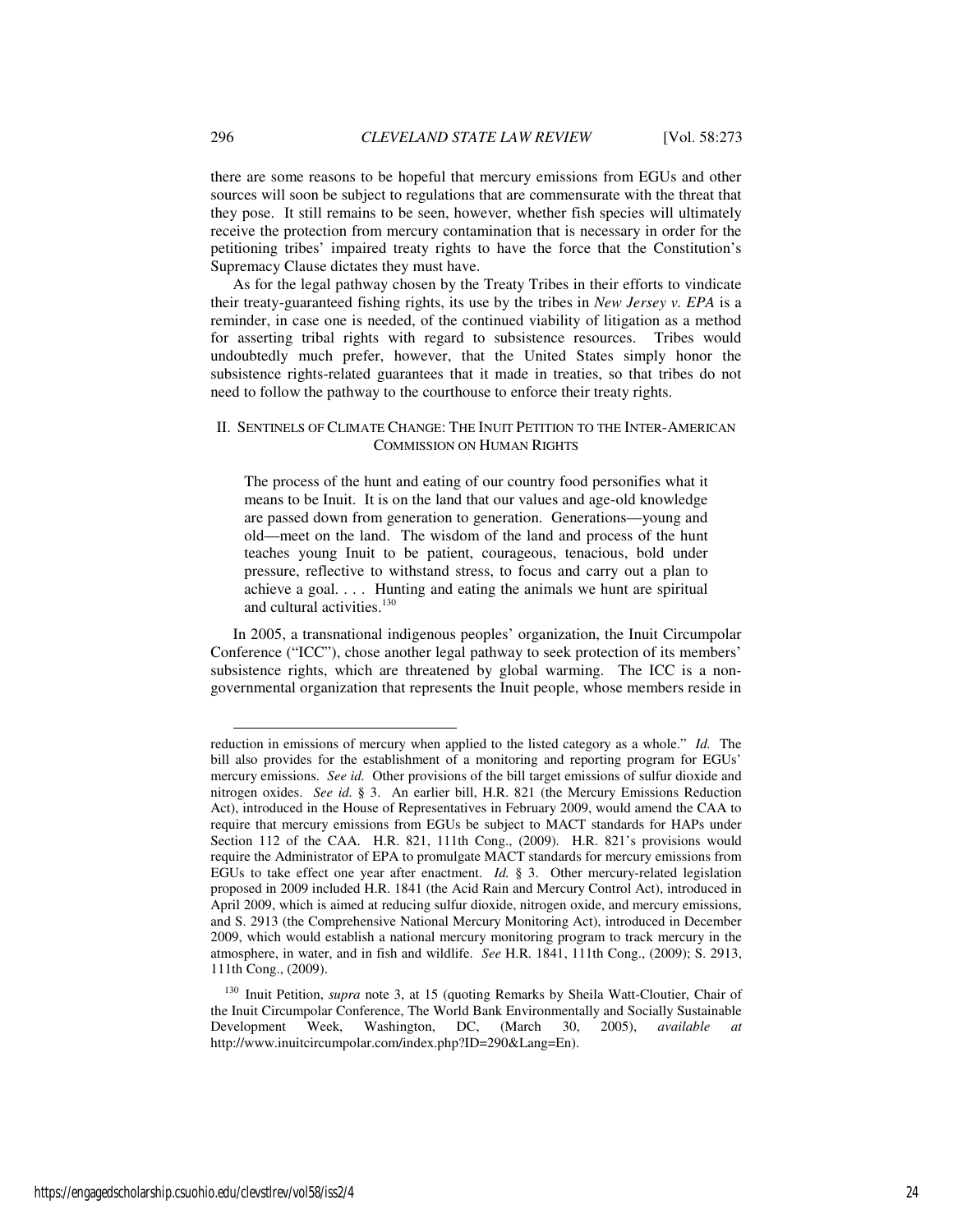the United States, Canada, Greenland, and Russia.<sup>131</sup> The pathway chosen by the ICC rises above the level of national governments to appeal to an international body, in reliance on internationally recognized legal principles. The choice of this pathway reflects the cross-border character of the threat at issue. This choice also emphasizes the nature of indigenous peoples themselves: they are political entities that pre-date the existence of contemporary nation-states, whose members may reside in more than one nation-state.

In December 2005, the ICC filed a petition with the Inter-American Commission on Human Rights ("IACHR"), seeking the IACHR's assistance in obtaining relief from human rights violations resulting from climate change, which it attributed to acts and omissions of the United States.<sup>132</sup> The IACHR, an autonomous body within the Organization of American States ("OAS"), examines petitions alleging that an OAS member State, such as the United States, has violated the petitioner's human rights.<sup>133</sup> More specifically, the IACHR considers whether the State has violated the OAS's basic human rights document, the American Declaration of the Rights and Duties of Man ("American Declaration").<sup>134</sup> In addition, as to those States that have ratified the more recently drafted American Convention on Human Rights ("American Convention"), $135$  the IACHR determines whether its provisions have been violated. After processing a petition, the IACHR prepares a report setting out its conclusions and providing recommendations to the State concerned.<sup>136</sup>

The 150-plus page petition was submitted to the IACHR by Ms. Sheila Watt-Cloutier, an Inuk who was the Chair of the ICC. Ms. Watt-Cloutier filed the petition on behalf of herself, sixty-two other named individuals, and "all Inuit of the arctic regions of the United States of America and Canada who have been affected by the impacts of climate change."<sup>137</sup> The Petition alleged a number of violations of various Inuit rights resulting from global warming, including rights with respect to hunting and other subsistence activities.

<sup>134</sup> American Declaration of the Rights and Duties of Man, O.A.S. Res. XXX, adopted by the Ninth International Conference of American States (1948).

<sup>135</sup> Organization of American States, American Convention on Human Rights, Nov. 22, 1969, O.A.S.T.S. No. 36, 1144 U.N.T.S. 123 (entered into force July 18, 1978).

<sup>136</sup> *See* Inter-American Commission on Human Rights, The Human Rights Situation of the Indigenous People in the Americas, OEA/Ser.L/V/II.108, doc. 62 (2000), § 2.D., *in* DAVID WEISSBRODT ET AL., INTERNATIONAL HUMAN RIGHTS LAW, POLICY, AND PROCESS 757 (4th ed. 2009). In the case of States that (unlike the United States) have accepted the Inter-American Court of Human Rights' compulsory jurisdiction, the IACHR could decide to bring the matter to the Court. *See id.* at 757 ("[I]f the State in question has accepted the compulsory jurisdiction of the Inter-American Court, the Commission may decide to submit the case for adjudication.").

<sup>137</sup> Inuit Petition, *supra* note 3, at 1.

l

<sup>131</sup> *See* Inuit Circumpolar Council, Welcome, http://www.inuitcircumpolar.com; *see also* Inuit Petition, *supra* note 3, at 9.

<sup>132</sup> *See generally* Inuit Petition, *supra* note 3.

<sup>133</sup> The Commission's work is described at its website. *See* Organization of American States, Human Rights, http://www.oas.org/OASpage/humanrights.htm (last visited Aug. 15, 2010).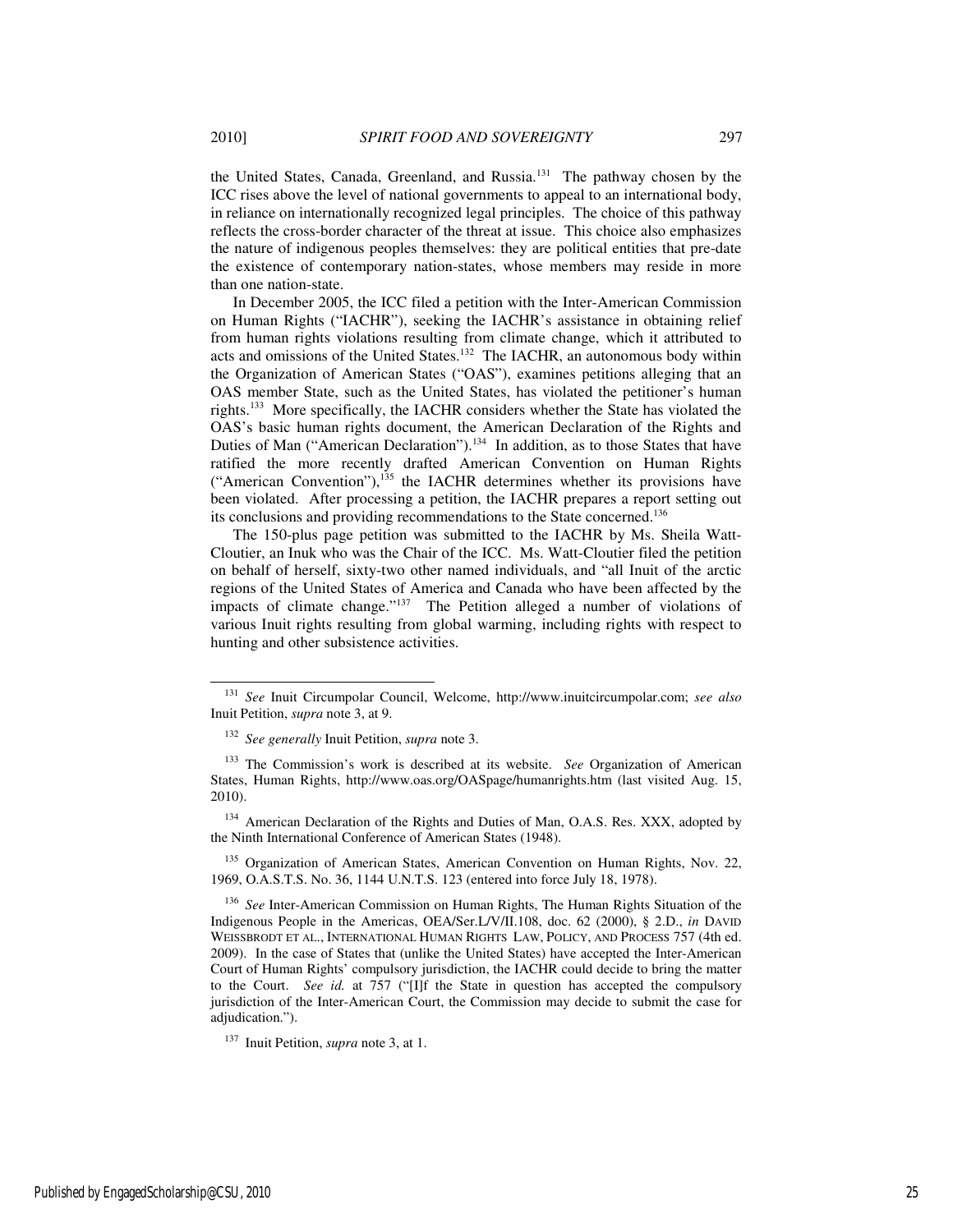#### *A. The Inuit and Climate Change*

The Inuit have developed an intimate relationship with their surroundings, using their understanding of the arctic environment to develop a culture, including tools, techniques, and knowledge, that has enabled them to subsist and thrive on the scarce resources available. All aspects of the Inuit's lives depend on their culture, and the continued viability of the culture depends in turn on the Inuit's reliance on the ice, snow, land and weather conditions in the Arctic. . . . Inuit observations and scientific studies [have] . . . document[ed] substantial and lasting alterations in the physical environment  $\dots$  due to global climate change.<sup>138</sup>

The Inuit, whose collective name means "the people" in Inuktitut, are a linguistic and cultural group descended from the Thule people whose traditional territory spans four countries: northern and western Alaska in the United States, northern Canada, Greenland, and Chukotka in the Federation of Russia.<sup>139</sup> The Petition explained that while there are "local characteristics and differences within the broad ethnic category of 'Inuit,'" all Inuit share a culture that is "characterized by dependence on subsistence harvesting in both the terrestrial and marine environments."<sup>140</sup> Although the Inuit today have a mixed subsistence- and cash-based economy, the Inuit still "depend heavily on the subsistence harvest for food."<sup>141</sup> Their traditional "country food" offers far better nutrition than "store-bought" food imported into their communities.<sup>142</sup> Moreover, the benefits of participating in subsistence harvesting activities are not limited to dietary and health benefits. The harvesting activities also provide the Inuit with "spiritual and cultural affirmation, and [are] crucial for passing skills, knowledge and values from one generation to the next, thus ensuring cultural continuity and vibrancy."<sup>143</sup>

The Petition noted the broad consensus among scientists that global warming— "an average increase in the Earth's temperature, causing changes in climate that lead to a wide range of adverse impacts on plants, wildlife, and humans"<sup>144</sup>—results from "the increase in concentrations of greenhouse gases in the atmosphere as a result of human activity."<sup>145</sup> The United States, as "the world's largest emitter of greenhouse gases, . . . bears the greatest responsibility among nations for causing global

j

<sup>142</sup> *Id.*

<sup>138</sup> *Id.* at 35.

<sup>139</sup> *Id.* at 1. For a more detailed discussion of Inuit life and culture, see *id.* at 13-20.

<sup>&</sup>lt;sup>140</sup> *Id.* at 1. Other cultural characteristics held in common are "sharing of food, travel on snow and ice, a common base of traditional knowledge, and adaptation to similar Arctic conditions." *Id.*

<sup>141</sup> *Id.*

<sup>143</sup> *Id*. *See also infra* notes 204-08 and accompanying text discussing the role of hunting in cultural continuity.

<sup>144</sup> Inuit Petition, *supra* note 3, at 1.

<sup>145</sup> *Id.* For a discussion of how human activity has caused global warming, see *id.* at 27-33.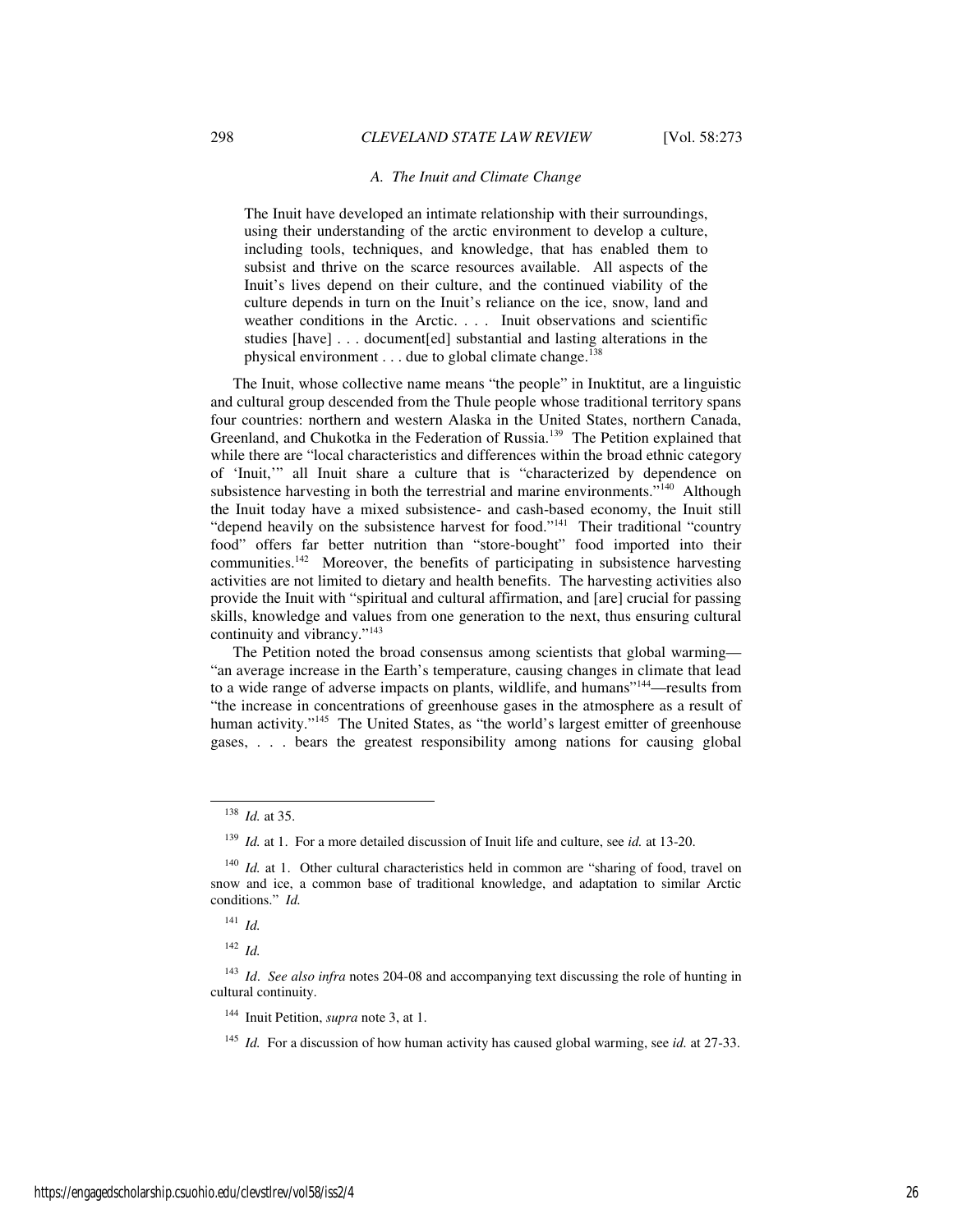j

warming" and should be held accountable for the resulting violations of the human rights of the Inuit.<sup>146</sup>

The Petition drew upon the recently completed Arctic Climate Impact Assessment ("ACIA"), which resulted from the work of over 300 scientists over a four-year period. The ACIA concluded that:

The Arctic is extremely vulnerable to observed and projected climate change and its impacts. The Arctic is now experiencing some of the most rapid and severe climate change on Earth. Over the next 100 years, climate change is expected to accelerate, contributing to major physical, ecological, social, and economic changes, many of which have already begun. $147$ 

Moreover, the Inuit way of life, which is closely attuned to the physical environment, is likely to be seriously disrupted, and perhaps even destroyed, by the reduction in sea ice resulting from global warming. Sea ice is crucial for Inuit travel to traditional locations for hunting and harvesting activities.<sup>148</sup>

A study of climate change in Alaska sponsored by the U.S. Global Change Research Program highlighted the likely impacts of global warming on the health of subsistence communities like those of the Inuit:

Climate change is likely to have significant impacts on key . . . terrestrial species availabl[e] for subsistence purposes. *At a minimum* . . . caribou, moose, and various species of waterfowl are likely to undergo shifts in range and abundance . . . . Changes in diet [and] nutritional health . . . can also be expected.<sup>149</sup>

In short, the indigenous peoples of the Arctic are on the frontline when it comes to experiencing the effects of climate change, and consequently their subsistence activities are already under serious threat.

The Petition discussed at great length the dependence of Inuit life and culture on the Arctic environment; the damage that global warming caused by greenhouse gas

<sup>147</sup> Arctic Climate Impact Assessment, Impacts of a Warming Arctic: Final Overview Report 10 ("ACIA Overview") (Cambridge University Press 2004), *available at*  http://www.amap.no/acia/.

<sup>148</sup> *See* Inuit Petition, *supra* note 3, at 2.

<sup>&</sup>lt;sup>146</sup> *Id.* at 1. For a discussion of the United States' responsibility for global warming and its damaging effects on the Inuit, see *id.* at 68-69. Since the filing of the petition, the United States has been overtaken by China as the largest emitter of greenhouse gases. Keith Bradsher, *U.S. Officials Press China on Climate*, N.Y. TIMES, July 16, 2009, at A10. For a discussion of the damage to the Arctic environment caused by global warming resulting from human emissions of greenhouse gases, and of the severity of global warming in the Arctic in particular, see the Inuit Petition, *supra* note 3, at 20-34. The rises in global temperatures and the consequent climate changes are demonstrated by global temperature trends and by key indicators such as melting sea ice; thawing permafrost; rising sea levels; melting ice sheets and glaciers; and alterations in species and habitat. *See id.* at 21-27.

<sup>149</sup> ALASKA REGIONAL ASSESSMENT GROUP, PREPARING FOR A CHANGING CLIMATE: THE POTENTIAL CONSEQUENCES OF CLIMATE VARIABILITY AND CHANGE (1999) at 19, *available at*  http://www.besis.uaf.edu/regional-report/regional-report.html, *quoted in* Inuit Petition, *supra* note 3, at 55.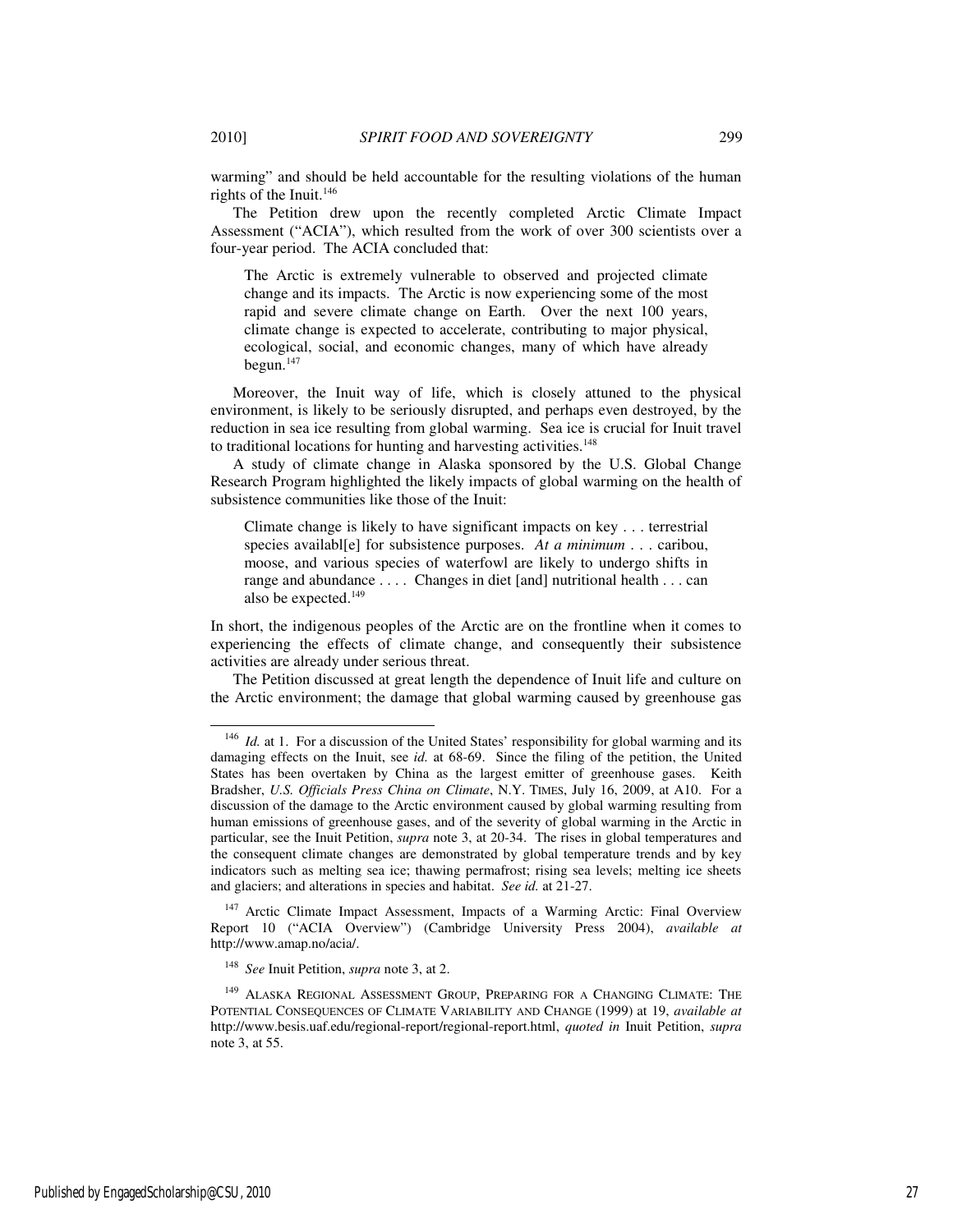emissions is doing to the Arctic environment; the consequent harm to Inuit life and culture; and the role attributed to the United States in causing global warming. The effects of global warming violate Inuit human rights that are protected by the American Declaration, the Petition argued, by violating the Inuit's right to enjoy the benefits of their culture; their right to use and enjoy the lands they have traditionally used and occupied and their personal property; their right to preservation of health and to life, physical integrity, and security; their right to their own means of subsistence; and their right to residence and movement.<sup>150</sup> While the various rights violations are in many ways intertwined, the focus of the discussion below is on the Petition's allegations that are specifically related to subsistence rights and on the legal principles on which the ICC based its subsistence-related claims.

## *B. International Legal Principles Recognizing Subsistence Rights*

The ICC's Petition based the Inuit's claim to the right to their own means of subsistence on a number of express rights in the American Declaration, arguing that this right "is inherent in and a necessary component of the American Declaration's rights to property, health, life, and culture in the context of indigenous peoples."<sup>151</sup> As recognized by the IACHR and the Inter-American Court of Human Rights, when the rights contained in the American Declaration are applied to indigenous peoples, "the unique context of indigenous culture and history" must be taken into account.<sup>152</sup> Because of its OAS membership and acceptance of the American Declaration, the United States is obligated to protect the rights of the Inuit that are under threat.<sup>153</sup>

The Petition also relied on the subsistence rights provisions of the International Covenant on Civil and Political Rights ("ICCPR") and the International Covenant on Economic, Social, and Cultural Rights ("ICESCR")<sup>154</sup> as further support for the Inuit claims. Both the ICCPR and the ICESCR provide that "[i]n no case may a people be deprived of its own means of subsistence."<sup>155</sup> The Petition argued that the United

<sup>150</sup> *See, e.g.*, Inuit Petition, *supra* note 3, at 5-6 (summarizing the rights that are alleged to be violated). For an extensive discussion of the various kinds of harm to Inuit life and culture by global warming, see *id.* at 35-67.

<sup>151</sup> *Id.* at 92.

<sup>152</sup> *Id.* at 70.

<sup>&</sup>lt;sup>153</sup> See id. at 5. The Petition stated, "Both the Inter-American Court and the Inter-American Commission on Human Rights have held that, although originally adopted as a declaration and not as a legally binding treaty, the American Declaration is today a source of international obligations for the OAS member States." *Id.* at 70 (citing Advisory Opinion OC-10/89, Interpretation of the American Declaration of the Rights and Duties of Man Within the Framework of Article 64 of the American Convention on Human Rights, Inter-Am. Ct. H.R., (ser. A) No. 10, ¶¶ 35, 45 (July 14, 1989)).

<sup>154</sup> *See* Inuit Petition, *supra* note 3, at 92.

<sup>&</sup>lt;sup>155</sup> International Covenant on Civil and Political Rights ("ICCPR"), art. 1(2), Dec. 16, 1966, 6 I.L.M. 368, 999 U.N.T.S. 171 (ratified by U.S. on June 8, 1992); International Covenant on Economic, Social and Cultural Rights ("ICESCR"), Dec. 16, 1966, art. 1(2), 6 I.L.M. 360, 365, 993 U.N.T.S. 3 (signed by U.S. on Oct. 5, 1977). Furthermore, Article 27 of the ICCPR provides more generally that members of minority groups "shall not be denied the right, in community with other members of their group, to enjoy their own culture." The ICESCR contains a similar provision, in art. 12 6 I.L.M. 360, 365, 993 U.N.T.S. 3, art. 15(1)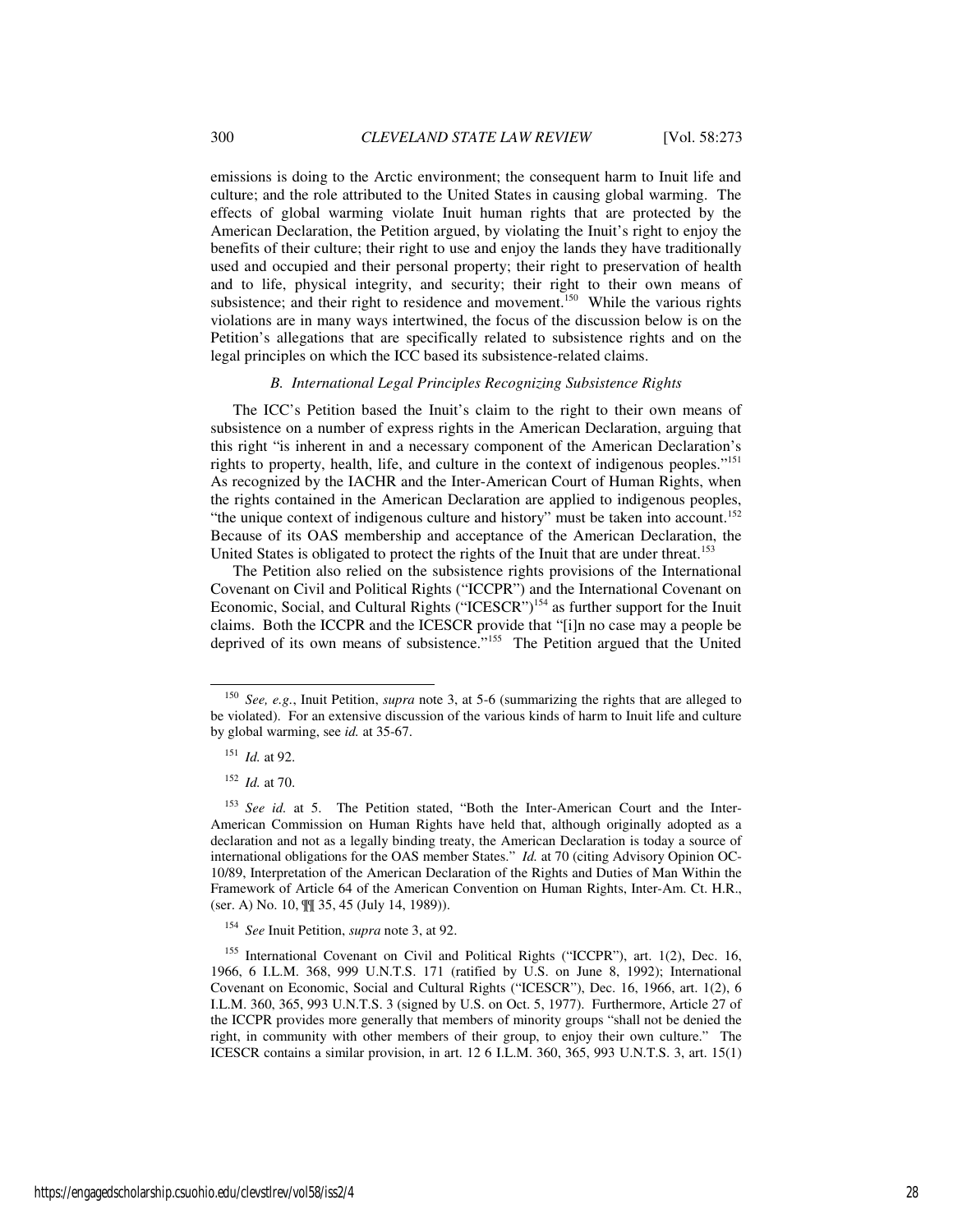States, as a party to the ICCPR, is bound by its principles, and as a signatory to the ICESCR, must act consistently with the principles of that agreement as well.<sup>156</sup>

The Inuit's claim is also supported by the protection for the right of a people to their own means of subsistence contained in International Labour Organization Convention (No. 169) Concerning Indigenous and Tribal Peoples in Independent Countries ("Convention 169").<sup>157</sup> Convention 169 provides that indigenous peoples' right to use lands they do not exclusively occupy, but "to which they have traditionally had access for their subsistence and traditional activities," is to be safeguarded.<sup>158</sup> Convention 169 further states that indigenous peoples' "subsistence economy and traditional activities . . . such as hunting, fishing, trapping and gathering, shall be recognised as important factors in the maintenance of their cultures and in their economic self-reliance and development."<sup>159</sup> More generally, as to the lands that indigenous peoples traditionally occupy, which presumably would be the location of many subsistence activities, their rights of ownership and possession are to be recognized.<sup>160</sup>

The Petition also referred to the U.N. Declaration on the Rights of Indigenous Peoples, then in draft form, and to its recognition of the subsistence rights of indigenous peoples in particular.<sup>161</sup> The Declaration, as adopted by the U.N. General Assembly in September 2007, provides the same assurance as did the Draft Declaration cited by the Petition: indigenous peoples have the right "to be secure in the enjoyment of their own means of subsistence and development, and to engage freely in all their traditional and other economic activities."<sup>162</sup> Similar recognitions of

<sup>158</sup> Convention Concerning Indigenous and Tribal Peoples in Independent Countries (ILO Convention No. 169), June 27, 1989, adopted by the International Labour Organization's General Conference in 1989 and in force since 1991, art. 14.1. ILO Official Bull. 59, *reprinted in* 28 I.L.M. 1382, *available at* http://www.un-documents.net/c169.htm.

<sup>159</sup> *Id.* art. 23.1.

<sup>160</sup> *Id.* art. 1.

l

<sup>161</sup> Inuit Petition, *supra* note 3, at 92. The petition cited Article 21 of the Draft U.N. Declaration on the Rights of Indigenous Peoples, stating that indigenous peoples have the right "to be secure in the enjoyment of their own means of subsistence and development." *Id.*  at 93. 451 U.N. Econ. & Soc. Council, Sub-Comm. on Prevention of Discrimination & Prot. of Minorities, Draft United Nations Declaration on the Rights of Indigenous Peoples, art. 21, *in* Report of the Sub-Commission on Prevention of Discrimination and Protection of Minorities on its Forty-Sixth Session 105 *et seq.*, E/CN.4/Sub.2/1994/56.

<sup>162</sup> United Nations Declaration on the Rights of Indigenous Peoples art. 20, G.A. Res. 61/295, U.N. GAOR, 61st Sess., 107th plen. mtg., U.N. Doc. A/RES/61/295 (Sept. 13, 2007)

<sup>(</sup>signed by U.S. on Oct. 5, 1977) ("The States Parties to the present Covenant recognize the right of everyone [t]o take part in cultural life.").

<sup>156</sup> Inuit Petition, *supra* note 3, at 5. The United States has not yet become a party to the ICESCR.

<sup>&</sup>lt;sup>157</sup> Inuit Petition, *supra* note 3, at 93 (citing Convention Concerning Indigenous and Tribal Peoples in Independent Countries (ILO Convention No. 169), June 27, 1989, adopted by the International Labour Organization's General Conference in 1989 and in force since 1991, art. 14.1., 23.1, ILO Official Bull. 59, *reprinted in* 28 I.L.M. 1382, *available at* http://www.undocuments.net/c169.htm).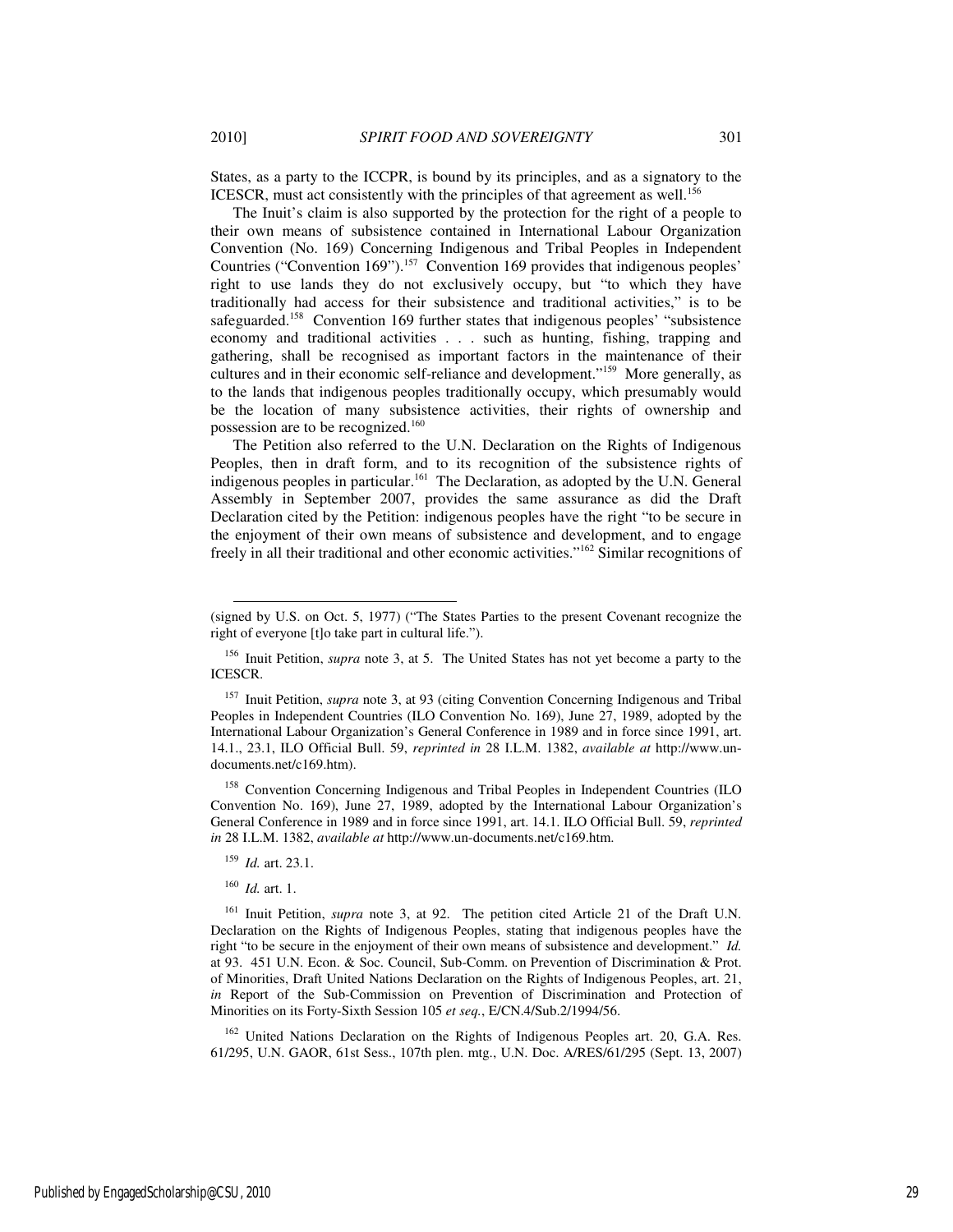indigenous peoples' subsistence rights are included in the OAS's own Proposed Declaration on the Rights of Indigenous Peoples.<sup>163</sup> The Proposed Declaration also states that "[i]ndigenous peoples have the right to . . . autonomy or self-government with regard to . . . land and resource management, [and] the environment."<sup>164</sup> Because an indigenous people's right to its own means of subsistence is tied to the people's right to exercise control over natural resources and the physical environment, deprivation of control over natural resources and the environment "necessarily deprives indigenous peoples of their own means of subsistence."<sup>165</sup> The IACHR itself has noted that the basic principles included in many of the Proposed Declaration's provisions are not novel, but rather "reflect general international legal principles developing out of and applicable inside and outside of the inter-American system and to this extent are properly considered in interpreting and applying the provisions of the American Declaration in the context of indigenous peoples."<sup>166</sup> On the basis of the foregoing, the Petition concluded that where indigenous peoples like the Inuit are concerned, a people's right to its own means of subsistence is protected by international law and is an "intrinsic part of the rights established in the American Declaration."<sup>167</sup>

The subsistence-related provisions of the documents described above have been relied upon by other international human rights bodies addressing subsistence rights claims.<sup>168</sup> The U.N. Human Rights Committee's 2002 Concluding Observations to Sweden, addressing the rights of the indigenous Sami people, for example, recommended that Sweden take steps to give the Sami "greater influence in decision-making affecting their natural environment and their means of

l

<sup>[</sup>hereinafter "Indigenous Rights Declaration"], *available at* http://www.unhcr.org/refworld/ docid/471355a82.html.

<sup>&</sup>lt;sup>163</sup> Article XVIII of the Proposed Declaration provides that indigenous peoples have the "right to an effective legal framework for the protection of their rights . . . with respect to traditional uses of their lands, interests in lands, and resources, such as subsistence." Inter-Am. C.H.R., Proposed American Declaration on the Rights of Indigenous Peoples, art. 18.4, OEA/Ser.L/V/II.110, Doc. 22 (Mar. 1, 2001), *available* http://cidh.org/Indigenas/Indigenas.en.01/index.htm.

<sup>164</sup> *Id.* art. 15.

<sup>165</sup> Inuit Petition, *supra* note 3, at 92.

See, e.g., Case of Mary and Carrie Dann ("Dann"), Case 11.140 (United States), Inter-Am. C.H.R., Report No. 75/02, ¶ 129 (2002), *available at*  http://www.cidh.oas.org/annualrep/2002eng/USA.11140.htm.

<sup>167</sup> Inuit Petition, *supra* note 3, at 93. *See also id.* at 92 ("In the context of indigenous peoples, the rights to self-determination and one's own means of subsistence have become recognized principles of international human rights law.)". This recognition is also reflected in the United Nations Development Group Guidelines on Indigenous Peoples' Issues. *See* United Nations Development Group Guidelines on Indigenous Peoples' Issues (2008), *available at* http://pro169.org/res/materials/en/general\_resources/UNDG%20Guidelines, %20indigenous%20peoples.pdf.

<sup>168</sup> Inuit Petition, *supra* note 3, at 92-93.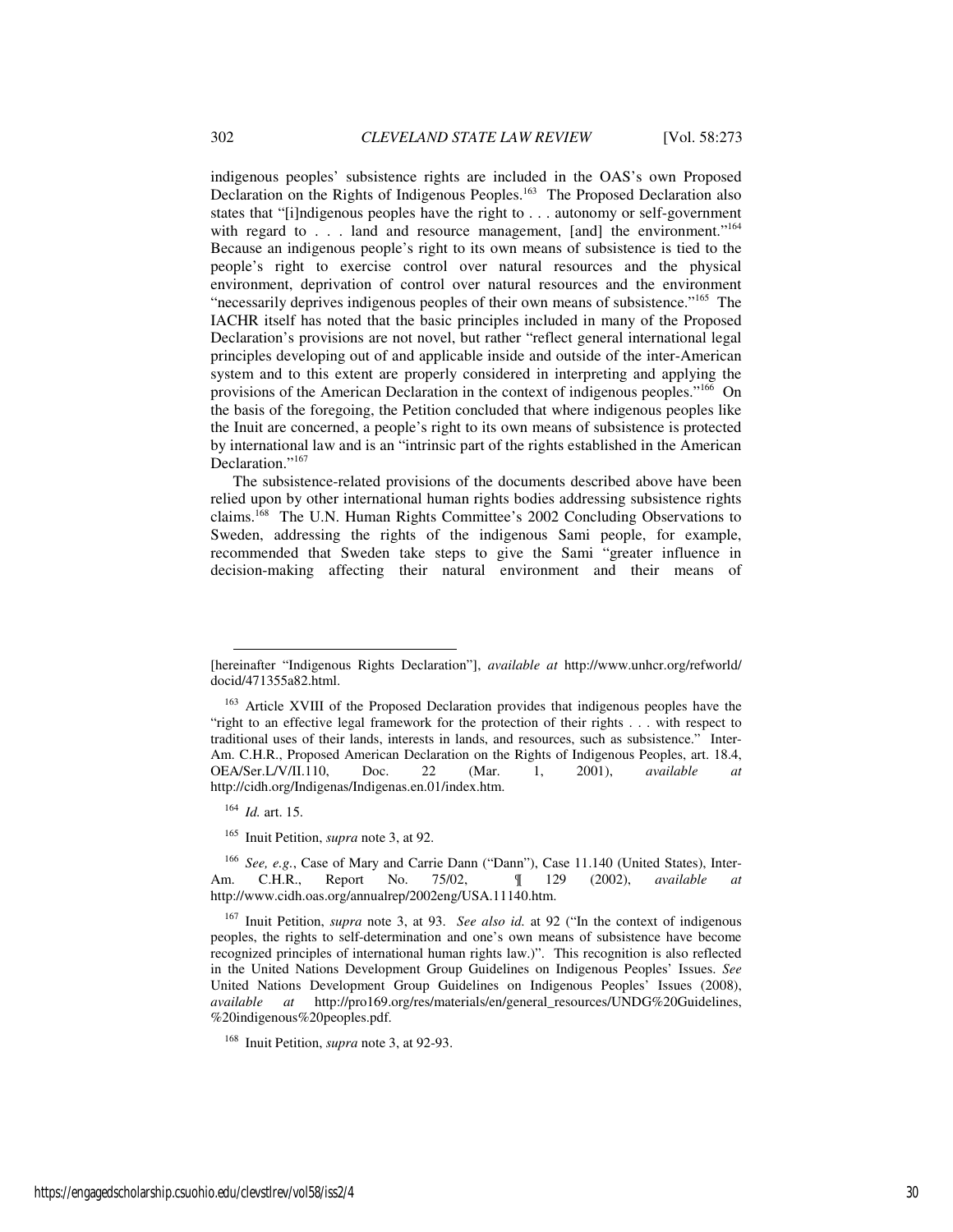subsistence."<sup>169</sup> In 1999, commenting on Canada's failure to implement aboriginal land and resource allocation recommendations, the Human Rights Committee cited Canada's obligations under Article 1 of the ICCPR and the ICESCR, which provide that "peoples  $\dots$  may not be deprived of their own means of subsistence."<sup>170</sup>

The U.N. Human Rights Committee has also recognized the link between protecting an indigenous people's means of subsistence and the people's right to culture.<sup>171</sup> In the *Lubicon Lake Band* case, the Lubicon Lake Band of Canada claimed that Canada's failure to protect the Band's culture from the impacts of development activities violated the Band's right to self-determination.<sup>172</sup> The Committee stated that Canada's actions violated the right to culture enshrined in the ICCPR because they "threaten[ed] the [subsistence] way of life of the Lubicon Lake Band."173

Finally, the United States has also recognized the importance of the subsistence way of life to Inuit survival. In granting preference to subsistence uses of fish and wildlife in Alaska in legislation, the U.S. Congress noted that "the continuation of the opportunity for subsistence uses . . . is *essential* to Native physical, economic, traditional, and *cultural existence*."<sup>174</sup>

#### *C. The Effects of Global Warming on Inuit Hunting and Other Subsistence Rights*

The Petition documented the ways in which climate change in the Arctic is "making the Inuit's subsistence harvest more dangerous, more difficult and less reliable" and "is gradually and steadily destroying the Inuit's means of subsistence."<sup>175</sup> The Inuit's right to their own means of subsistence has been violated by deprivation of "their ability to rely exclusively on the subsistence

<sup>170</sup> Concluding Observations: Canada 07/04/99, U.N. HRC, 65th Sess., ¶ 8, U.N. Doc. CCPR/C/79/Add.105 (1999) (*citing* ICCPR, art. 1(2)) ("In no case may a people be deprived of its own means of subsistence."). The language in Article 1 of the ICESCR is identical.

<sup>171</sup> Inuit Petition, *supra* note 3, at 92.

<sup>172</sup> Bernard Ominayak and the Lubicon Lake Band v. Canada ("Lubicon Lake Band"), U.N. HRC, 45th Sess., Supp. No. 40, at 27, U.N. Doc. CCPR/C/38/D/167/1984 (1990), ¶ 32.2.

<sup>173</sup> *Id.* ¶ 33. The Committee declined, however, to consider the claimed violation of the right to self-determination on jurisdictional grounds. The Petition explained that "[t]he Committee has jurisdiction over complaints by individuals under the Optional Protocol to the ICCPR, but the right to self-determination, including a people's right to their own means of subsistence, is a collective right, over which the Committee decided it did not have jurisdiction." Inuit Petition, *supra* note 3, at 93 n.592. The Committee noted further, however, that there is "'no objection to a group of individuals, who claim to be similarly affected, collectively to submit a communication about alleged breaches of their rights.'" *See id.* (quoting *Lubicon Lake Band*, *supra* note 172, ¶ 32.1).

<sup>174</sup> Inuit Petition, *supra* note 3, at 77 (quoting 16 U.S.C. § 3111(1) (2006)) (emphasis added in Petition). The Petition cited the Alaska National Interest Lands Conservation Act, which was enacted "to protect and provide the opportunity for continued subsistence uses on the public lands by Native and non-Native rural residents." 16 U.S.C. § 3111(4).

<sup>&</sup>lt;sup>169</sup> *Id.* at 92 (citing Concluding Observations: Sweden 24/04/2002, U.N. HRC, 74th Sess., ¶ 15, U.N. Doc. CCPR/CO/74/SWE (2002) (citing ICCPR, arts. 1, 25, and 27), *available at*  http://www.unhchr.ch/tbs/doc.nsf/0/5d974f7dcf82864dc1256b960038d029?Opendocument).

<sup>175</sup> Inuit Petition, *supra* note 3, at 93.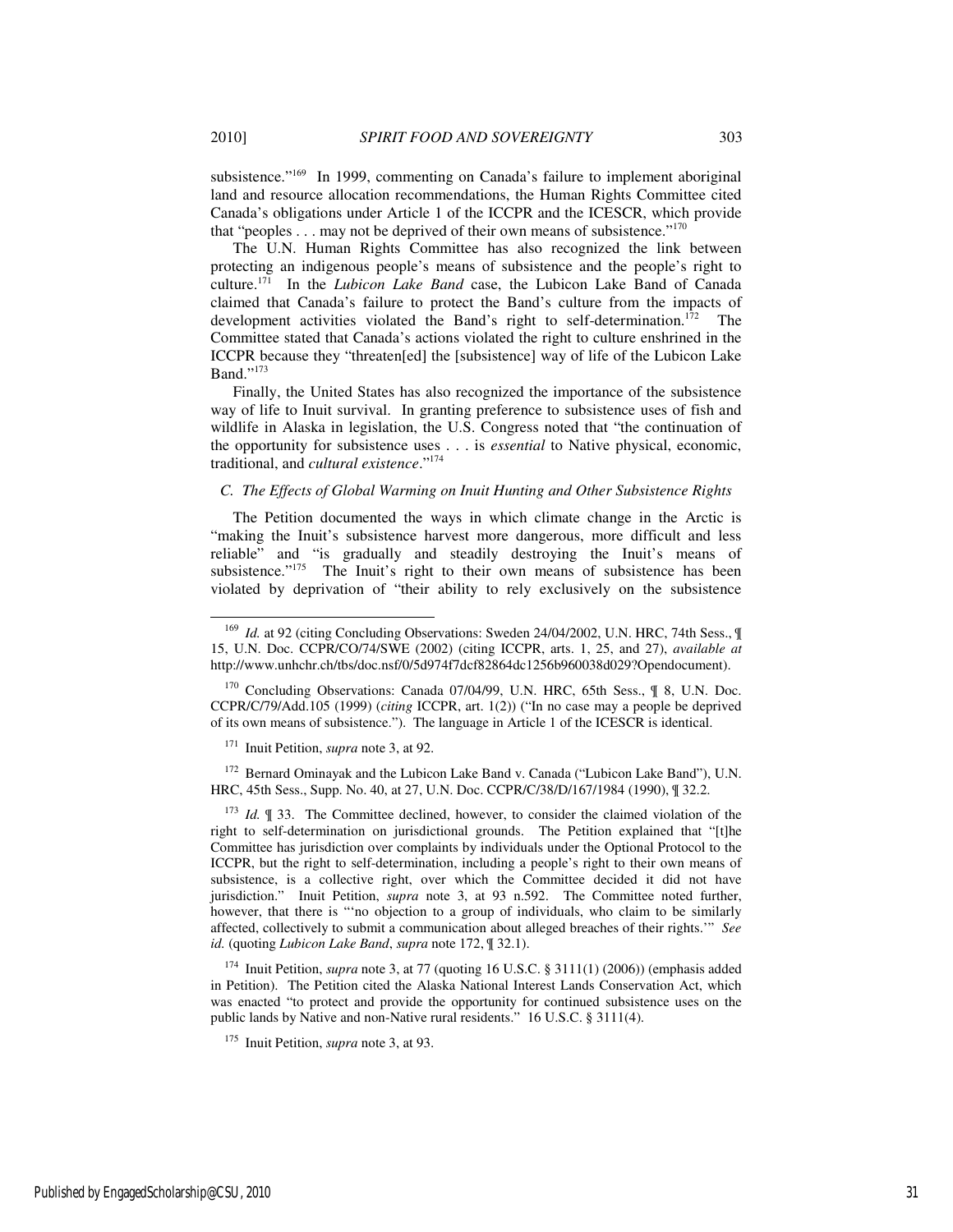harvest," resulting from global warming-induced changes in ice and snow, the weather, the seasons, and the land.<sup>176</sup>

# 1. Changes Affecting the Ability to Travel

Because travel is an essential component of the Inuit's hunting and other subsistence activities, the loss of safe and reliable means of travel because of global warming deprives the Inuit of their means of subsistence.<sup>177</sup> Changes in ice and snow conditions are among the commonly observed effects of global warming. The ice is, for the Inuit, "'a supporter of life. It brings the sea animals from the [N]orth . . . and in the fall it also becomes an extension of [Inuit] land.'"<sup>178</sup> Travel over ice to engage in subsistence harvesting has become more dangerous and more difficult. Ice now freezes hard enough for safe travel later in the year, and once it freezes it is thinner than it once was.<sup>179</sup> Thinner ice is more dangerous to travel on, melts earlier and breaks up more suddenly in the spring,<sup>180</sup> and can make harvesting of bowhead whales—an activity which requires solid ice at least six feet thick—more dangerous and at times impossible.<sup>181</sup> Retreating pack ice has also negatively affected subsistence harvesting of seals and walruses. Hunters now have to go miles out on the ice in search of game, and many come back without having obtained the needed meat and blubber.<sup>182</sup> Later freezes and earlier, more sudden thaws have significantly shortened the winter ice travel (and hunting) season, as hunters must wait until later in the winter to travel and must stop travel earlier in the spring.<sup>183</sup>

Deteriorating snow conditions make travel over snow more dangerous and inconvenient.<sup>184</sup> Snow, like ice, now arrives later and melts earlier and more suddenly, hampering the Inuit's travel over snow by sled and by snowmobile.<sup>185</sup> Sudden thaws can strand hunters who are traveling by either means.<sup>186</sup> Climate change has also induced shortages of the deep, dense, granular snow that is needed to build igloos. Building igloos for shelter while traveling to hunt is "a unique and important practice that is part of Inuit culture," and this practice has increasingly

 $176$  *Id.* 

-

- <sup>179</sup> *See id.* at 36.
- <sup>180</sup> *See id.* at 36, 40.

<sup>181</sup> *See id.* at 40 (explaining that thick ice is needed to bear the weight of the whale, and that hunters are resorting to catching smaller whales where ice thickness is inadequate, leading to the harvesting of less whale meat).

<sup>182</sup> *See id.* at 41 (describing the distances that hunters now have to travel and the shorter period of time for hunting).

- <sup>183</sup> *See id.* at 43.
- <sup>184</sup> *See id.* at 41.
- <sup>185</sup> *See id.* at 43, 94.

<sup>186</sup> *See id.* at 44. Similarly, lack of snow can force Inuit to use boats to reach fish camps, which makes them more vulnerable to being weather bound by wind conditions. *See id.* at 43.

 $177$  *Id.* 

<sup>178</sup> *Id.* at 39.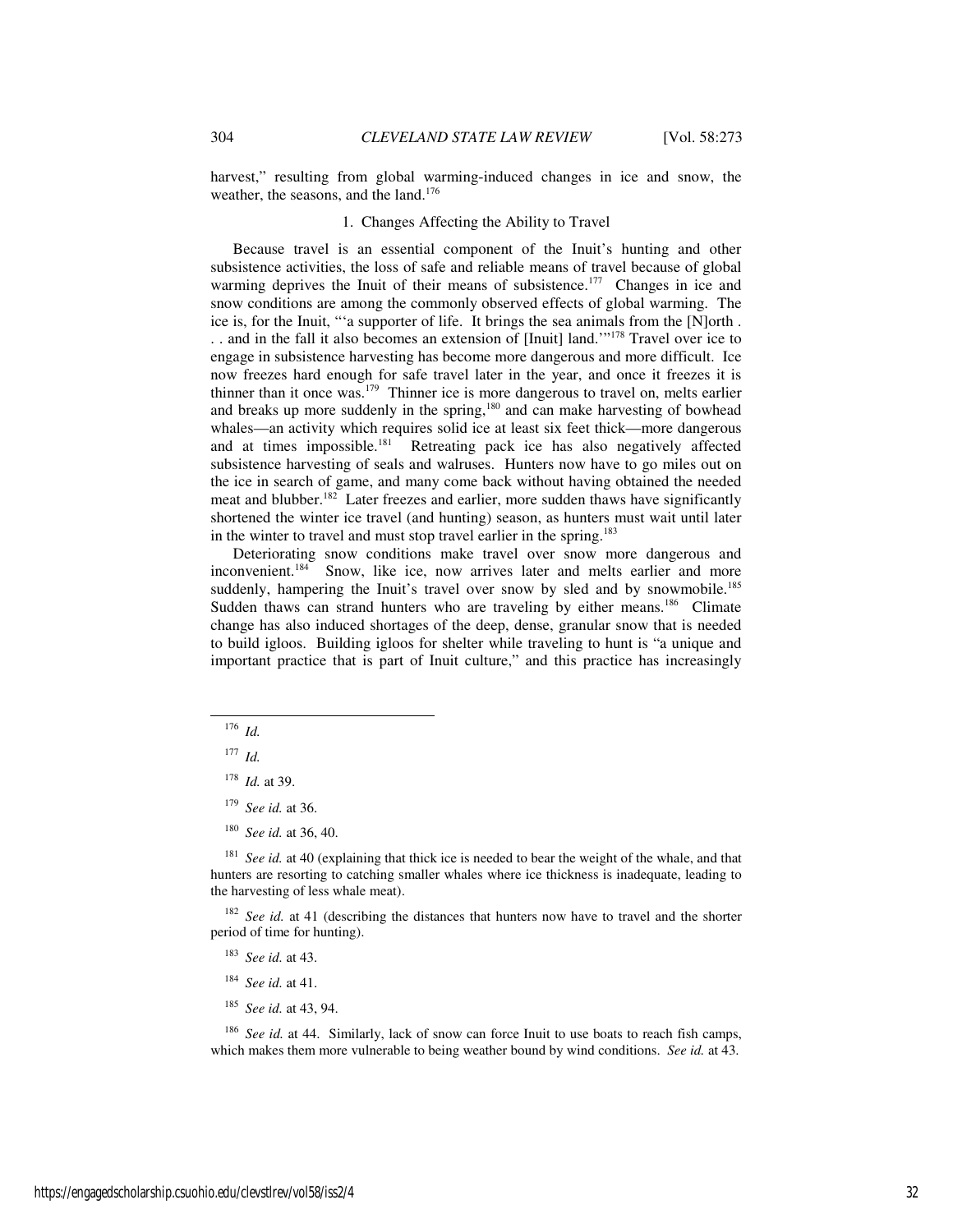"been replaced by the use of uninsulated, more cumbersome tents and fixed-location cabins."<sup>187</sup>

Climate change has also affected Inuit navigation and weather forecasting capabilities. The orientation of snowdrifts has changed, which makes navigation using them unreliable, thus "depriving the Inuit of one of the few navigation tools consistently available" to them<sup>188</sup> in a territory that lacks consistent landmarks.<sup>189</sup> The impact of such a change is comparable to "the impact on ancient mariners had the stars suddenly changed their positions in the sky."<sup>190</sup> Complicating the picture further is the unpredictable weather, which has deprived the Inuit of their ability to forecast the weather and to plan safe travel. The new inability to forecast the weather accurately has led to cancellation of trips, stranding of travelers, and the need for more cumbersome equipment.<sup>191</sup>

#### 2. Changes Affecting Harvested Foods and Their Storage

Climate change has crippled the Inuit subsistence harvest through its effect on the foods that they harvest. Land animals are fewer in number and are less healthy, because their winter food sources now lie underneath an impenetrable layer of  $\mathrm{ice}^{192}$ caused by the autumn freeze-thaw-freeze pattern that now exists.<sup>193</sup> Harvest activities focused on ice-dependent animals have also become less fruitful because of the disappearance of these animals' habitat and food sources. Like the land animals, the ice-dependent animals are less healthy and declining in numbers, trends which are expected to accelerate.<sup>194</sup> Remaining animals are forced to change their locations and habits, rendering them less accessible and more difficult to locate.<sup>195</sup> These factors, combined with the impacts on the ability to travel discussed above, mean that it is sometimes simply impossible for the Inuit to hunt these animals.

Other subsistence resources, such as certain plant species, have also been adversely affected by climate change. Berries and wild greens have decreased both in quantity and quality.<sup>196</sup> Wild greens grow up fast and then wither from the warmer summers' sun and heat.<sup>197</sup> Decreases in spring and summer precipitation

<sup>190</sup> *Id.*

- <sup>191</sup> *See id.* at 94.
- <sup>192</sup> *See id.* at 46, 94.
- <sup>193</sup> *See id.* at 94.
- <sup>194</sup> *See id.* at 45-46, 94.
- <sup>195</sup> *See id.* at 94.
- <sup>196</sup> *See id.* at 54.

<sup>187</sup> *Id.* at 77.

<sup>188</sup> *Id.* at 94.

<sup>189</sup> *See id.* at 77.

<sup>&</sup>lt;sup>197</sup> See id. (noting these changes and contrasting current harvests with the larger greens harvests of the past).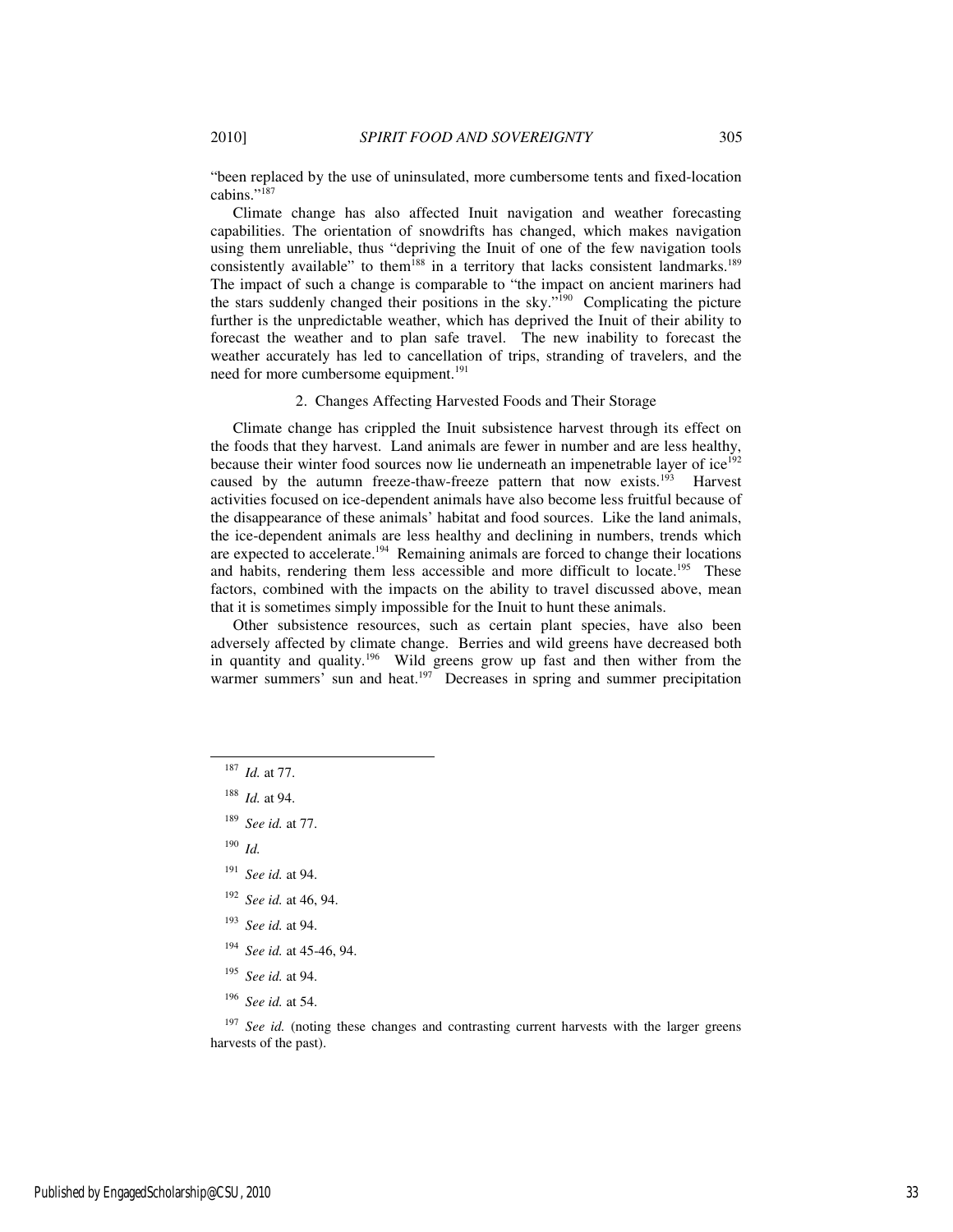have caused berries to be smaller and scarcer, while warmer weather has caused them sometimes to dry out before they can be harvested.<sup>198</sup>

Finally, melting permafrost and changing weather patterns are forcing changes in traditional methods of food storage and hide preparation. Permafrost has traditionally been used as a convenient resource for meat storage, but permafrost melt has made this method less feasible and has increased the risk of food-borne illnesses.<sup>199</sup> Higher temperatures have made processing animal hides more difficult, and resulted in some skins ending up too dry or easily torn.<sup>200</sup>

As a result of travel and food source problems due to climate change, the Inuit are no longer able to rely exclusively on the subsistence harvest for their survival. Climate change has thus deprived the Inuit of their means of subsistence. Under the pressures of climate change, the traditional Inuit diet, "which for millennia has consisted of wild meat and a few wild plants," is being replaced by "a more western store-bought diet with all of its inherent health problems."<sup>201</sup> The Inuit have already noticed deterioration in their health as their diet has changed, $202$  including an increase in the incidence of diabetes.<sup>203</sup> One Inuit man commented, "It would be nice for us to have all the native food that we can hunt and prepare because these are healthy foods . . . ."<sup>204</sup> Inuit mental health has also been affected by the decreased hunting opportunities, as Eugene Brower explained in the Petition: "There's a lot of anxieties and angers that are being felt by some of the hunters that no longer can go and hunt. We see the change, but we can't stop it, we can't explain why . . . our way of life is changing up here."<sup>205</sup>

# 3. Changes Affecting the Accuracy of Traditional Knowledge and Cultural Continuity

Traditional Inuit knowledge is passed to younger generations by Inuit elders, the stewards of Inuit culture. This knowledge is becoming less useful, however, because of the rapid changes in the Arctic environment that render elders' knowledge about ice, snow, weather, and navigation outdated.<sup>206</sup> For example, the location of ice that

<sup>199</sup> See id. at 50. In addition, fish is overcooked by the more intense sunlight when laid on rocks when preparing dried fish and drying racks have been wiped out by erosion and by the severe storms that the Inuit now experience. *See id.* at 60; *see also id.* at 53 (describing the loss of drying racks by erosion and storms).

j

<sup>201</sup> *Id.* at 6; *see also id.* at 62-63 (associating high blood pressure, diabetes, cancer, obesity, and cardiovascular disease with a Western diet).

<sup>202</sup> *See id.* at 55.

<sup>203</sup> *See id.* at 62.

<sup>204</sup> *Id.* at 55 (quoting Stanley Tocktoo).

<sup>205</sup> *Id.* at 64 (quoting Eugene Brower of Barrow). Additional travel dangers; changes in the conditions and appearance of the land, flora, and fauna; and destruction of homes and the accompanying relocation of communities are also affecting Inuit mental health. *See id.* at 63- 64.

<sup>206</sup> *See id.* at 6, 78.

<sup>&</sup>lt;sup>198</sup> *See id.* Berries that survive until the fall may end up spoiled when sudden heavy rains prevent their harvest. *See id.*

<sup>200</sup> *See id.* at 60-61.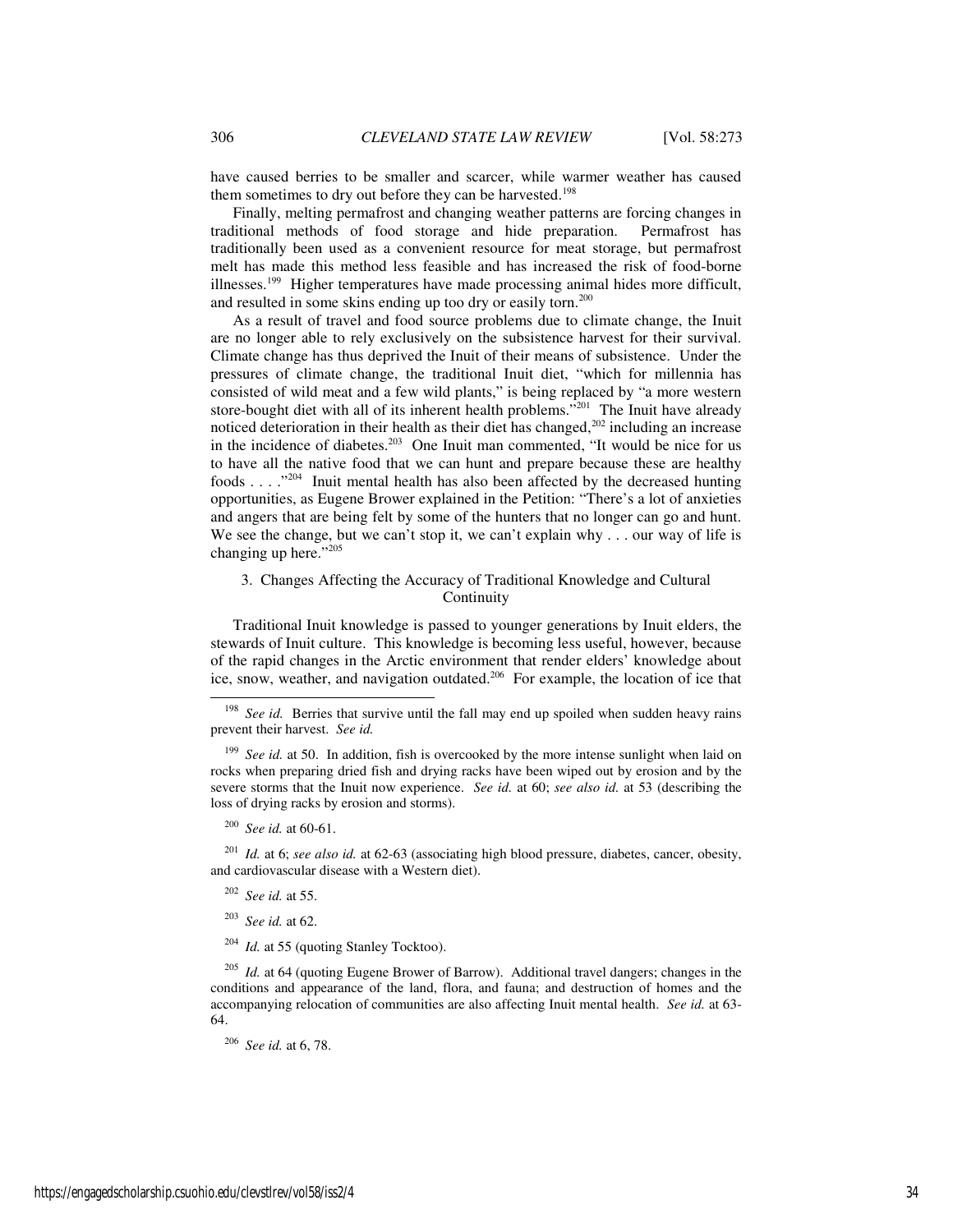is safe to travel on has become harder to predict, as one Inuk woman described: "You know it is scary because we can no longer depend on . . . traditional knowledge, where it was safe to travel on these areas, [and] now we don't know."<sup>207</sup> As elders' knowledge becomes less useful, and as hunting trips become shorter in

duration and fewer in number, "less time [is] spent in engaging in important cultural

practices and teaching younger generations the intricacies of those practices."<sup>208</sup> Thus, the adverse impacts of climate change are not limited to its direct impacts on the food that has supported the Inuit for thousands of years. By lessening the opportunities for generations to interact with each other in traditional activities, and by rendering outdated the knowledge that elders transmit to younger generations, climate change also has adversely impacted the culture that has long sustained the Inuit. If action is not taken to address climate change, "[t]he subsistence culture

#### *D. The Relief Sought by the ICC and the IACHR's Response*

central to Inuit cultural identity . . . may cease to exist."<sup>209</sup>

The ICC argued in the Petition that the United States has "repeatedly declined to take steps to regulate and reduce its emissions of the gases responsible for climate change, $^{3210}$  despite the knowledge that "this course of action is radically transforming the arctic environment upon which the Inuit depend for their cultural survival."<sup>211</sup> Moreover, even though the United States has ratified the U.N. Framework Convention on Climate Change, it has explicitly rejected the Kyoto Protocol to the U.N. Framework Convention, thus undercutting efforts to secure agreement to curtail greenhouse gas emissions.<sup>212</sup>

The ICC argued that the United States is responsible for the enumerated violations of its subsistence and other rights $^{213}$  and sought the IACHR's assistance "in obtaining relief from human rights violations resulting from the impacts of global warming and climate change caused by acts and omissions of the United States."<sup>214</sup> The ICC requested that the IACHR visit the Arctic to confirm the harms and rights

-

<sup>212</sup> *Id.* at 6. *See also id.* at 97-98 (discussing the Framework Convention).

<sup>214</sup> *Id.* at 1.

<sup>207</sup> *Id.* at 39-40 (quoting an Inuk woman from Baker Lake in Nunavut, Canada). Similarly, weather forecasting based on observing cloud formations, a part of Inuit traditional knowledge, is no longer reliable. *See id.* at 56-57.

<sup>208</sup> *Id.* at 78.

<sup>209</sup> *Id.* at 5.

<sup>210</sup> *Id.* at 6. *See also id.* at 68-69 (discussing the contribution of the United States to global warming).

<sup>211</sup> *Id.* at 6-7.

<sup>&</sup>lt;sup>213</sup> The Petition claimed that it was not necessary to comply with the usual requirement of exhaustion of domestic remedies prior to consideration of admissibility by the Commission, under a recognized exception to the exhaustion requirement: "the U.S. legal system does not provide an effective remedy for the human rights violations suffered by the Inuit as a result of U.S. actions and omissions related to climate change." *Id.* at 116. *See also id.* at 112-16 (describing the lack of effective protections and remedies under U.S. law with respect to the Inuit's subsistence and other rights).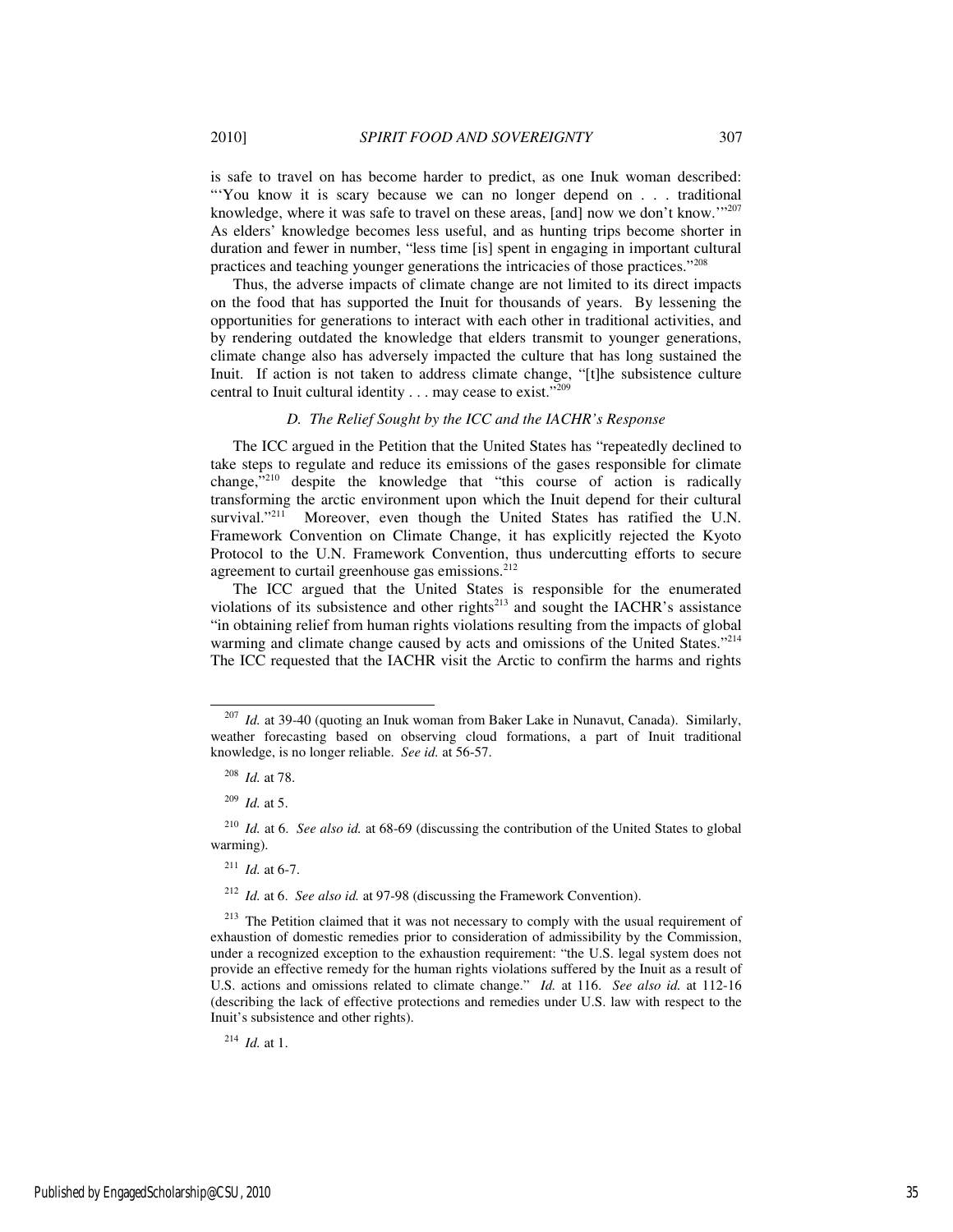violations described in the Petition, hold a hearing to investigate the claims,<sup>215</sup> and prepare a detailed report declaring that the United States is responsible for the identified rights violations.<sup>216</sup> Finally, the ICC requested that the IACHR recommend that the United States take a number of actions, including the adoption of mandatory measures to limit greenhouse gas emissions and the establishment and implementation, in coordination with the Inuit, of "a plan to protect Inuit culture and resources, including, *inter alia*, the land, water, snow, ice, and plant and animal species used or occupied by the . . . affected Inuit; and mitigate any harm to these resources caused by U.S. greenhouse gas emissions."<sup>217</sup>

l

<sup>215</sup> *Id.* at 118.

<sup>216</sup> *See id.*

<sup>&</sup>lt;sup>217</sup> *Id.* The Petition also requested that the IACHR report recommend that the United States "cooperate in efforts of the community of nations—as expressed, for example, in activities relating to the United Nations Framework Convention on Climate Change—to limit . . . [greenhouse gas] emissions at the global level; . . . [t]ake into account the impacts of U.S. greenhouse gas emissions on the Arctic and affected Inuit in evaluating and before approving all major government actions; . . . [e]stablish and implement, in coordination with Petitioner and the affected Inuit communities, a plan to provide assistance necessary for Inuit to adapt to the impacts of climate change that cannot be avoided; [and] . . . [p]rovide any other relief that the Commission considers appropriate and just." *Id.*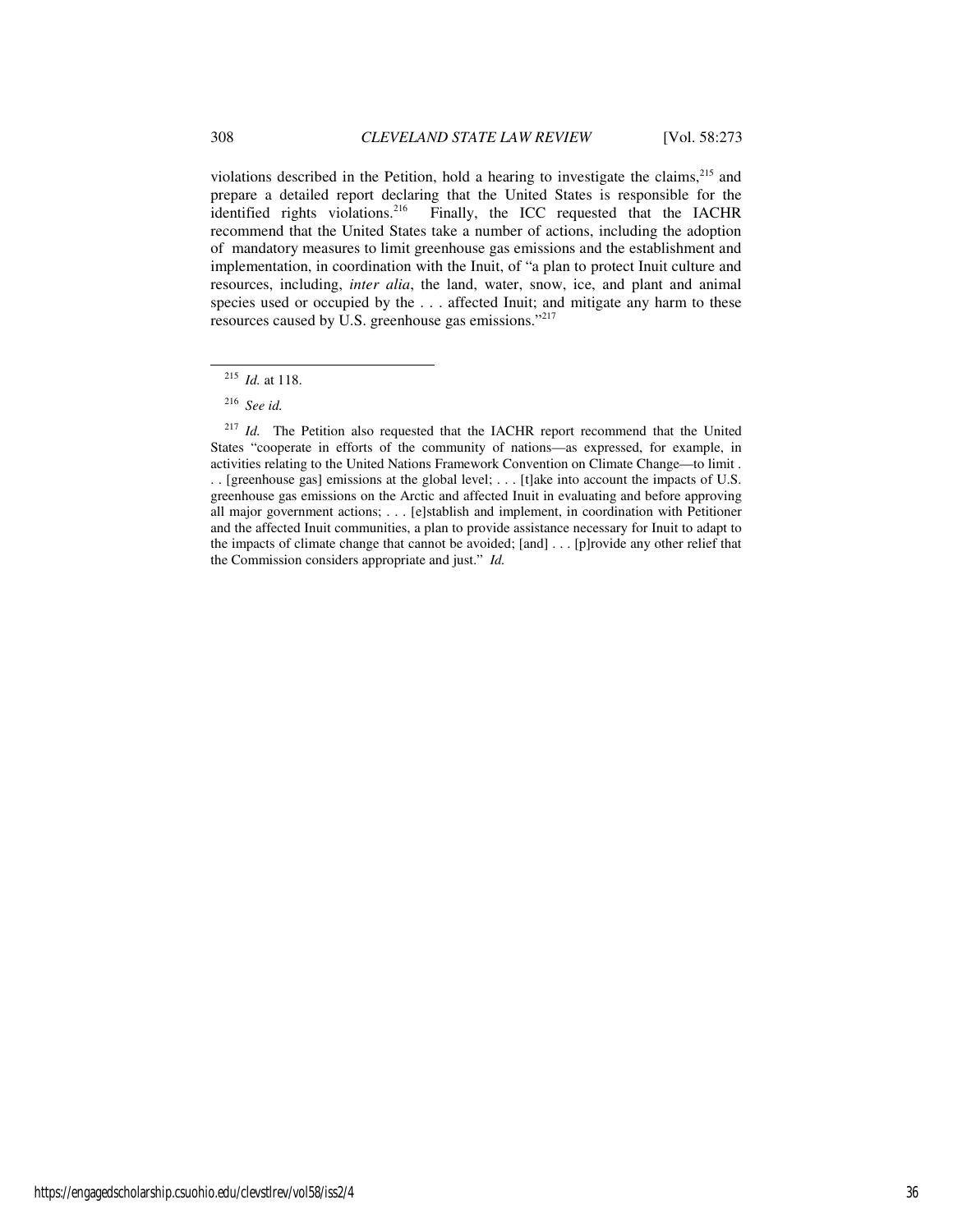In November 2006, the IACHR rejected the ICC's petition without prejudice.<sup>218</sup> In response, Sheila Watt-Cloutier requested that the IAHCR hold a hearing to assist it "in exploring and better understanding the relationship between global warming and human rights."<sup>219</sup> The request noted the adverse impacts of global warming, and accompanying human rights impacts, in the Americas—not just on the Inuit and their subsistence rights, but also on communities and human rights in the Caribbean, Central America, and South America. Rising sea levels, and the consequent loss of land and intrusion of saltwater into freshwater resources; threats of flooding from rapid glacial melt; and increased temperatures undermine the subsistence rights, and threaten the very survival, of affected communities.<sup>220</sup> In response, the IACHR

<sup>218</sup> *See* Climate Change: CIEL Representing Inuit in Human Rights Case, http://www.ciel.org/Climate/Climate\_Inuit.html (last visited Aug. 15, 2010). *See also* Andrew C. Revkin, *Inuit Climate Change Petition Rejected*, N.Y. TIMES, Dec. 16, 2006, at A9 (noting that the IACHR declined to rule on the petition and that the IACHR told the ICC that "there was insufficient evidence of harm"); John H. Knox, *Climate Change and Human Rights Law*, 50 VA. J. INT'L L. 163, 192 (2009) (quoting Letter from Ariel E. Dulitzsky, Assistant Executive Sec'y, Inter-American Comm'n on Human Rights, to Paul Crowley, Legal Representative of the Inuit (Nov. 16, 2006), that said "the information provided does not enable us to determine whether the alleged facts would tend to characterize a violation of rights protected by the American Declaration"). A similar response was made to another indigenous people's global warming claim, which was made against a corporate defendant in U.S. federal court. In *Native Village of Kivalina v. ExxonMobil Corporation*, an Alaska native village sued ExxonMobil and a number of other oil, energy, and utility companies for their contributions to global warming by emissions of greenhouse gases. Global warming has melted the Arctic Sea ice that previously provided protection from winter storms. The Army Corps of Engineers had concluded that because of the resulting massive erosion, the Village must be relocated. The Village sought monetary damages for the defendants' contributions to global warming, which, the plaintiff argued, constitutes a public nuisance. *See* Complaint for Damages at 1-2, Native Vill. of Kivalina v. Exxon Mobil Corp., 663 F. Supp. 2d 863 (N.D. Cal. 2009) (No. C 08-1138), *available at* http://www.climatelaw.org/cases/country/us/ kivalina/Kivalina%20Complaint.pdf. In September 2009, the court granted the defendants' motion to dismiss the claim for lack of subject matter jurisdiction. *See* Native Vill. of Kivalina v. ExxonMobil Corp., 663 F. Supp. 2d 863 (N.D. Cal. 2009). The court held that the plaintiffs' claim for nuisance was barred by the political question doctrine and by their lacking Article III standing (based on their inability to establish causation, i.e., a sufficient connection between the defendants' conduct and the injury alleged by the plaintiffs). *See id.* at 877 (meaning of the causation element of the Article III standing test); *id.* at 882-83 (basis for the claim being barred). The court expressed disagreement with a 2009 Second Circuit decision, *Connecticut v. American Electric Power Company*, 582 F.3d 309 (2d Cir. 2009), holding that the political question doctrine did not bar a federal common law nuisance suit by the plaintiffs, which included states and private entities, against greenhouse gas emitters. *See id.* at 875. The court also disagreed with the Second Circuit's analysis of the Article III standing causation element. *See id.* at 880 n.7.

<sup>219</sup> *See* Letter from Sheila Watt-Cloutier, Martin Wagner (Managing Attorney, Earthjustice) and Daniel Magraw (President, Center for International Environmental Law) to Santiago Cantón, Executive Sec'y, Inter-American Comm'n on Human Rights, at 1 (Jan. 15, 2007), *available at* http://www.ciel.org/Publications/IACHR\_Letter\_15Jan07.pdf [hereinafter "Watt-Cloutier Letter"].

<sup>220</sup> Watt-Cloutier Letter, *supra* note 219, at 2-3.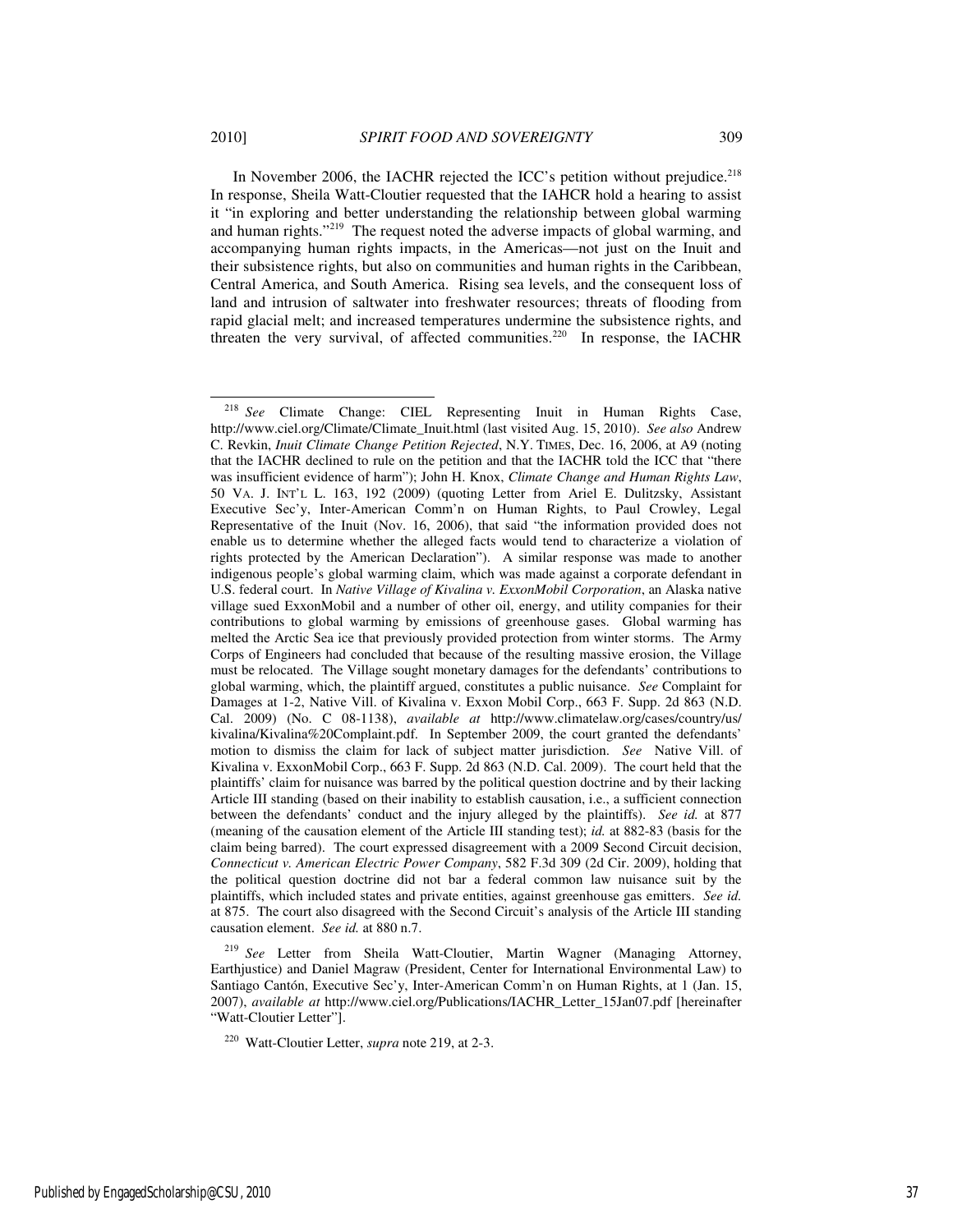scheduled a one-hour hearing to hear testimony related to the links between global warming and human rights. $221$ 

In her testimony at the 2007 hearing, Sheila Watt-Cloutier spoke powerfully about the experiences of the Inuit and other indigenous peoples of the Americas with the impacts of global warming on oceans, land, health, and culture. She noted that "[g]lobal warming and climate change touches on almost every aspect of an indigenous person's life" and related the significance of one subsistence activity, hunting, to Inuit culture:

[T]he hunting culture that I come from is not only about the pursuit of animals and the technical aspect of a hunt. Hunting is, in reality, a powerful process where we prepare our young for the challenges and opportunities not only for survival on the land and ice but for life itself. . .

. We are seeing this powerful training ground on the land and ice being destroyed before our very eyes.<sup>222</sup>

## *E. Looking Forward*

I encourage the Commission to continue its work in protecting human rights. In so doing, you will protect the sentinels of climate change—the indigenous people. By protecting the rights of those living sustainably in the Amazon Basin or the rights of the Inuit hunter on the snow and ice, this commission will also be preserving the world's environmental early warning system.<sup>223</sup>

The IACHR's decision to decline to proceed with consideration of the ICC's petition may discourage other indigenous peoples that are considering bringing environment- and subsistence-related claims to the IACHR or to other international or regional bodies. The IACHR's reaction to the Petition did not, however, indicate that the IACHR is always closed, in principle, to hearing such claims. Bringing such claims to the IACHR or other similar bodies serves to emphasize the transnational character of many of the kinds of claims that indigenous peoples make while also highlighting indigenous peoples' status as nations that transcend contemporary internationally-recognized borders. Moreover, the fact that other environmentrelated claims of indigenous peoples have received a more positive response in such fora suggests that indigenous peoples should continue to consider pursuing subsistence and other environment-related claims, based on international law and human rights principles, outside their domestic legal systems.

The experience of the Mayagna (Sumo) Awas Tingni Community of Nicaragua in seeking protection of subsistence rights through the inter-American human rights

<sup>221</sup> *See* Letter from Ariel E. Dulitzky, Assistant Executive Sec'y, Inter-American Comm'n on Human Rights, to Sheila Watt-Cloutier, Martin Wagner (Earthjustice) and Daniel Magraw (Ctr. for Int'l Envtl. Law) (Feb. 1, 2007), *available at* http://www.ciel.org/Publications/IACHR\_Response\_1Feb07.pdf.

<sup>222</sup> Earthjustice, Nobel Prize Nominee Testifies About Global Warming (Mar. 1, 2007), http://www.earthjustice.org/news/press/007/nobel-prize-nominee-testifies-about-globalwarming.html (last visited Aug. 15, 2010).

<sup>223</sup> *Id.* (testimony of Sheila Watt-Cloutier).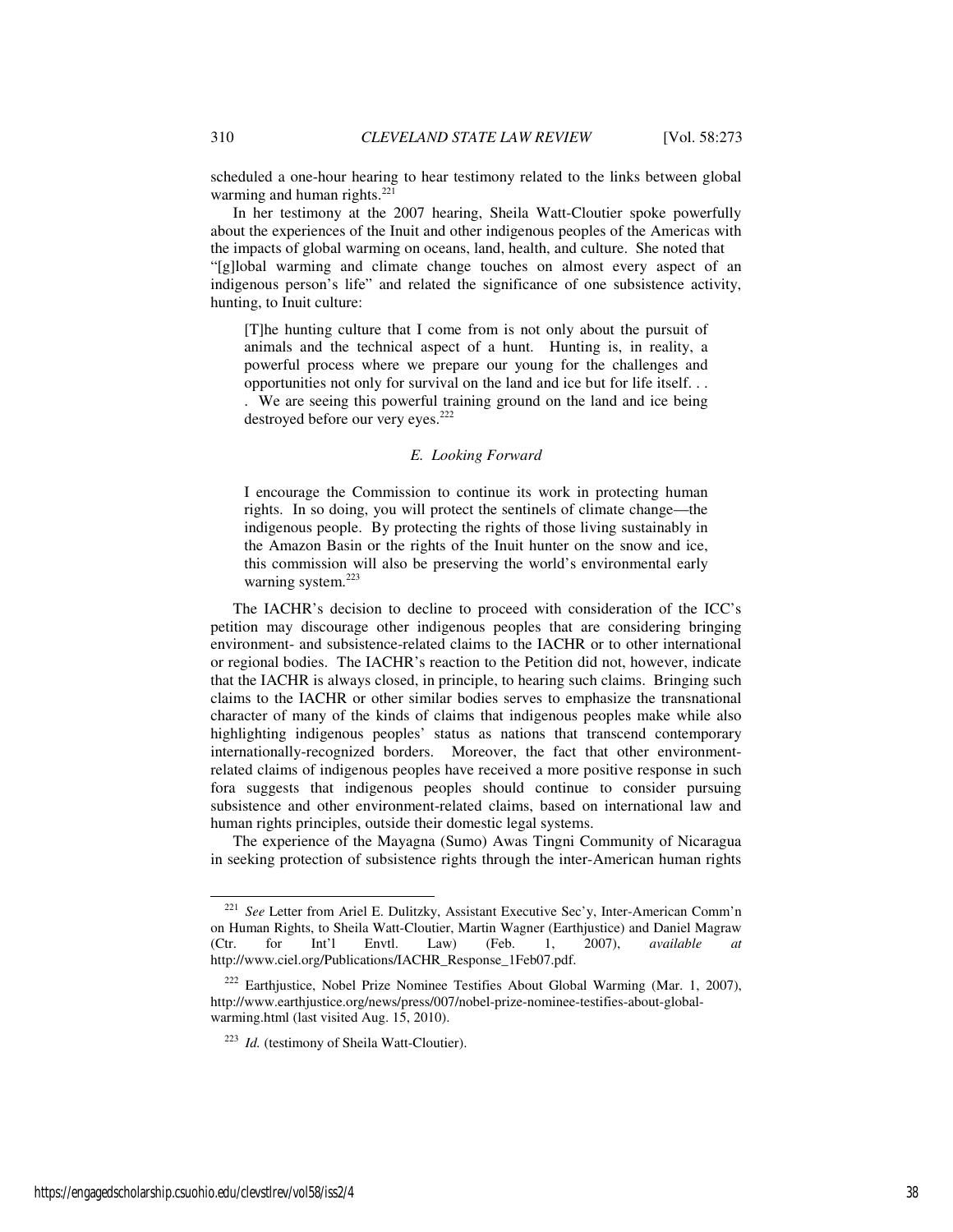system provides a case in point of the successes that some indigenous peoples have had before regional human rights bodies. The Awas Tingni Community is located in the Northern Atlantic Autonomous Region of Nicaragua's Atlantic Coast and subsists on hunting, fishing, fruit gathering, and family and communal agriculture.<sup>224</sup> The Community objected to the Nicaraguan government's decision to grant a timber concession to a foreign company to operate on the Community's communal lands.<sup>225</sup> In the eyes of government officials, Awas Tingni consent was not required because Nicaragua did not recognize the Community's title to the land at issue but instead claimed it as state land.<sup>226</sup> The Community argued that Nicaragua had violated the American Convention on Human Rights by failing to guarantee its property rights and by granting the concession.<sup>227</sup> In addition, as a party to the International Covenant on Civil and Political Rights, Nicaragua is obligated to take "protective measures when the subsistence activities or other aspects of the culture of an indigenous community might be affected by a project authorized by the State" and to ensure the effective participation of the relevant community in the decision making process.<sup>228</sup> By threatening the Community's subsistence rights, the timber By threatening the Community's subsistence rights, the timber concession represented "a danger to the survival and cultural integrity of the Awas Tingni Community and its members."<sup>229</sup>

The Inter-American Court of Human Rights considered the Awas Tingni complaint because Nicaragua, unlike the United States, has ratified the American Convention and acceded to the Court's jurisdiction.<sup>230</sup> In 2001, the Court ruled in favor of the Community, finding that Nicaragua had violated the provisions of the American Convention that recognize rights to private property and to judicial protection.<sup>231</sup> The Court emphasized the close ties between indigenous peoples and

<sup>226</sup> Awas Tingni Complaint, *supra* note 225, ¶ 22 (noting that Nicaragua took the position that the land was state land); *see also id.* ¶ 142 (noting that Nicaragua took the position that land that is not officially registered is state land).

<sup>227</sup> *See id.* ¶¶ 119-23 (violation of Convention by failure to guarantee property rights); *see also id.* ¶¶ 141-42 (violation by granting the concession).

<sup>228</sup> *Id.* ¶ 144 (explaining Nicaragua's obligations under Article 27 of the International Covenant on Civil and Political Rights).

<sup>229</sup> *Id.* ¶ 143.

<sup>224</sup> Mayagna (Sumo) Awas Tingni Cmty. v. Nicaragua, Inter-Am. Ct. H.R., Case No. 11.577, Judgment of Aug. 31, 2001, ¶ 103(e) [hereinafter "Awas Tingni Judgment"].

<sup>&</sup>lt;sup>225</sup> Compl. of the Inter-American Comm'n on Human Rights, submitted to the Inter-American Court of Human Rights in the Case of the Mayagna (Sumo) Awas Tingni Community against the Republic of Nicaragua, ¶¶ 13-14 (noting the grant of a thirty year concession to Sol de Caribe, S.A. ("SOLCARSA"), a company owned by a Korean entity, to exploit tropical forests located on Awas Tingni lands) [hereinafter "Awas Tingni Complaint"]. See also Awas Tingni Judgment, *supra* note 224, ¶ 103(k) (noting the grant of a thirty year forest management concession to SOLCARSA).

<sup>230</sup> *Id.* ¶¶ 87-88 (discussing the Court's jurisdiction).

<sup>231</sup> Awas Tingni Judgment, *supra* note 224, ¶ 173. *See also id.* ¶ 127 ("[T]here is no effective procedure in Nicaragua for delimitation, demarcation, and titling of indigenous communal lands . . . ."); *see also id. ¶* 153 ("[T]he State has violated the right of the members of the Mayagna Awas Tingni Community to the use and enjoyment of their property . . . ."). The relevant articles of the Convention are Articles 21 and 25. Article 21 provides as follows: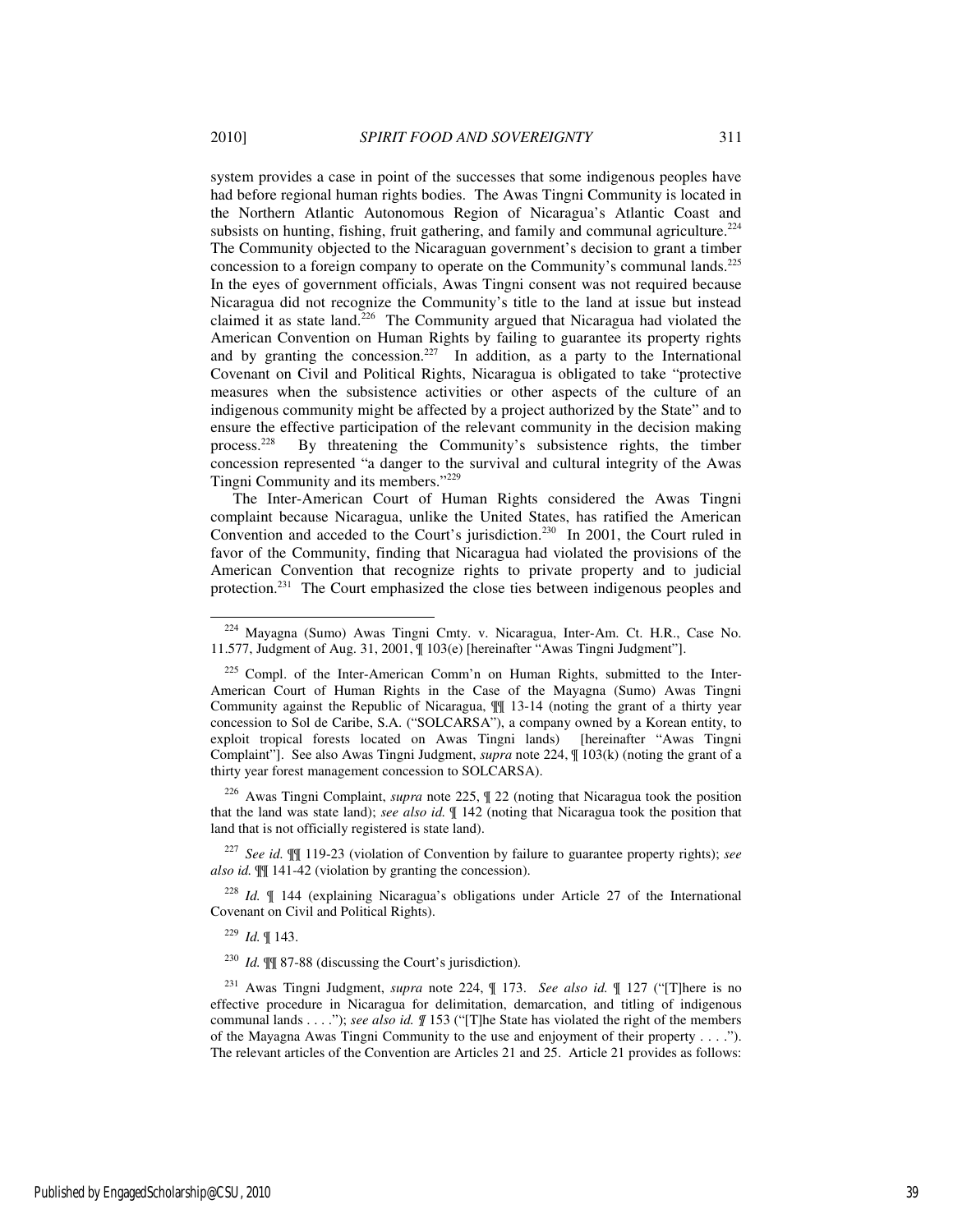their lands, and the lands' role in sustaining the peoples physically, spiritually, and culturally:

[T]he close ties of indigenous people with the land must be recognized and understood as the fundamental basis of their cultures, their spiritual life, their integrity, and their economic survival. For indigenous communities, relations to the land are not merely a matter of possession and production but a material and spiritual element which they must fully enjoy, even to preserve their cultural legacy and transmit it to future generations.<sup>232</sup>

The Court ruled that Nicaragua must adopt the legal measures required to create an effective mechanism to delimit, demarcate, and title indigenous communities' property.<sup>233</sup> As to the Awas Tingni Community itself, delimitation, demarcation, and titling was required to take place within a maximum of fifteen months, "with full participation by the Community and taking into account its customary law, values, customs and mores."<sup>234</sup> The Court noted that it saw the judgment as a form of reparation, but, in addition, the immeasurable "immaterial damage" that had been caused by the lack of titling of the land also necessitated reparation.<sup>235</sup> Nicaragua cancelled the logging concession,<sup>236</sup> and in December 2008, six years after the Court's judgment,<sup>237</sup> the government of Nicaragua handed over to the Community title to  $73,000$  hectares of its territory.<sup>238</sup>

<sup>232</sup> Awas Tingni Judgment, *supra* note 224, ¶ 149.

<sup>233</sup> *Id.* ¶ 173(3).

-

<sup>234</sup> *Id.* ¶ 164. Until the titling process was complete, Nicaragua was to abstain from acts that could affect the existence, value, use or enjoyment of the property located in the geographic area where the members of the Awas Tingni Community live and carry out their activities. *Id.*

<sup>236</sup> *See* DAVID H. GETCHES ET AL., CASES AND MATERIALS ON FEDERAL INDIAN LAW 1028 (5th ed. 2005). Further pressure was brought to bear on the government by the World Bank, which conditioned a financial aid package to Nicaragua on the government's development of demarcation legislation. *Id.* 

<sup>237</sup> A discussion of the lengthy road to titling of the land, and the stops and starts along the way, is provided at the website of the University of Arizona College of Law's Indigenous Peoples Law and Policy Program, which played a crucial role in the success of the

<sup>&</sup>quot;Everyone has the right to the use and enjoyment of his property. The law may subordinate such use and enjoyment to the interest of society.... No one shall be deprived of his property except upon payment of just compensation, for reasons of public utility or social interest, and in the cases and according to the forms established by law." Organization of American States, American Convention on Human Rights, Nov. 22, 1969, O.A.S.T.S. No. 36, 1144 U.N.T.S. 123 (entered into force July 18, 1978), Art. 21(1)-(2). Article 25 provides that "[e]veryone has the right to simple and prompt recourse, or any other effective recourse, to a competent court or tribunal for protection against acts that violate his fundamental rights recognized by the constitution or laws of the state concerned or by this Convention . . . ." *Id.* Art. 25(1).

<sup>235</sup> *Id.* ¶¶ 166-67. This "moral damages" money, in the amount of \$50,000, was to be invested in "works or services of collective interest for the benefit of the Awas Tingni Community, by common agreement with the Community and under the supervision of the Inter-American Commission." *Id.* ¶ 167. The Community was also awarded \$30,000 for the expenses of the Community and their attorneys. *See id.* ¶ 169.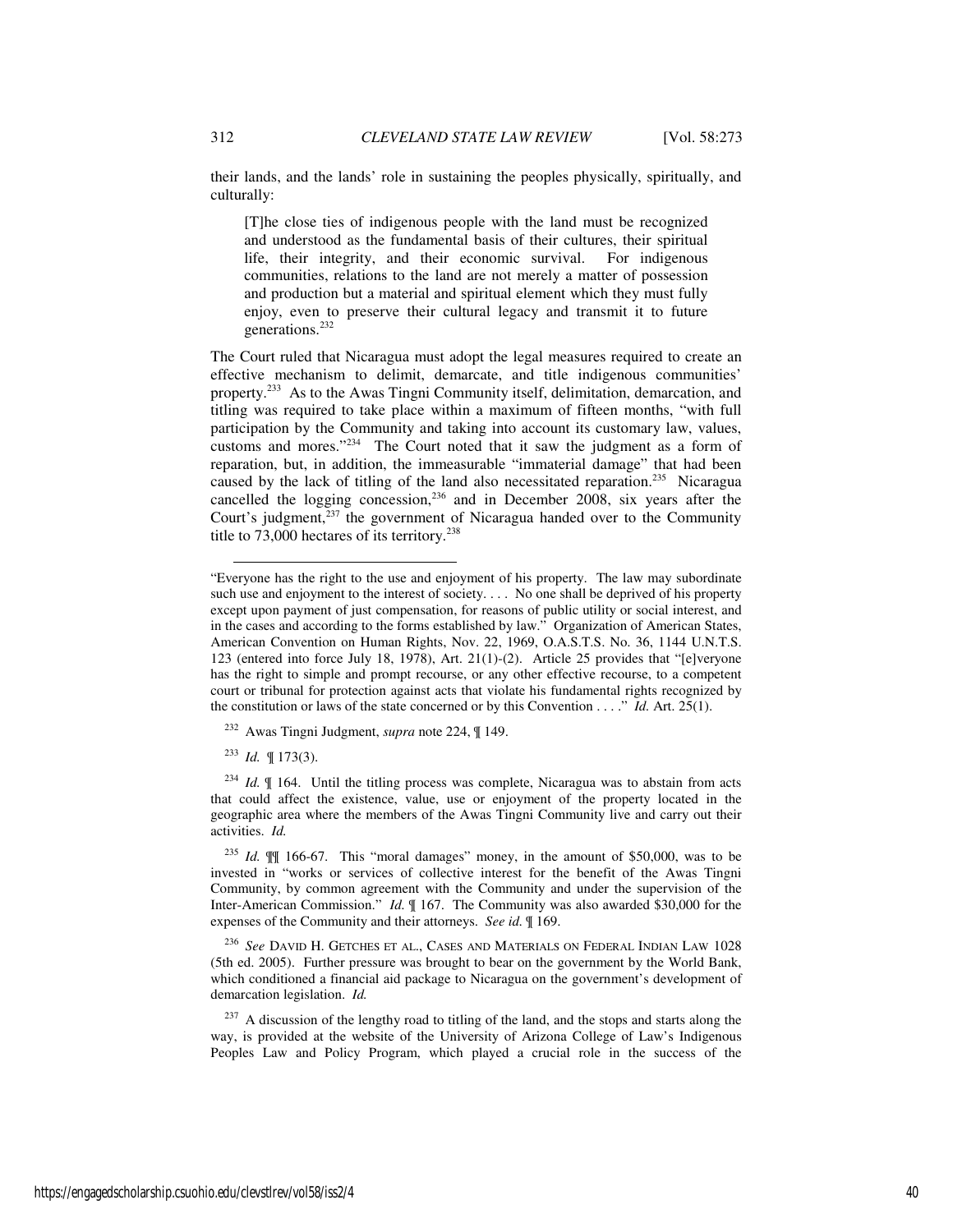Decisions like the Awas Tingni decision indicate that the pathway chosen by the Inuit Circumpolar Conference, of seeking protection of subsistence rights under international instruments from a human rights body, may prove fruitful, at least in some circumstances. It is worth noting, however, the importance of the fact that in the Awas Tingi case, the claim was made against a state that had ratified the American Convention and was subject to the Inter-American Court's authority. The Inuit claim, on the other hand, was made against an OAS member that has not ratified the Convention or accepted the Inter-American Court's jurisdiction over it. In cases where the Inter-American Commission issues recommendations as to remedial measures, these recommendations may fall on deaf ears. Indeed, this was even the case with the Awas Tingni claim, which was first brought, in 1996, to the Commission, which ruled favorably on the petition and recommended remedial action in 1998.<sup>239</sup> It was only after Nicaragua continued to refuse to demarcate the lands of the Awas Tingni Community and other indigenous communities, despite domestic law provisions requiring the government to guarantee indigenous

communal lands, that the Commission itself took the case to the Court.<sup>240</sup> In short, while the pathway chosen by the ICC holds promise, its potential efficacy as a route for obtaining protection of subsistence rights is greatly enhanced when a claim can result in a binding decision rather than solely a recommendation.

In February 2007, Sheila Watt-Cloutier was nominated for the Nobel Peace Prize, in recognition of her advocacy on behalf of the Inuit.<sup>241</sup> Although Ms. Watt-Cloutier was not awarded the Prize, the choice of recipients met with her approval. Reacting to the news that the Peace Prize had been awarded to the Intergovernmental Panel on Climate Change and former U.S. Vice President Al Gore, in recognition of "their efforts to build up and disseminate greater knowledge about man-made climate change, and to lay the foundations for the measures that are needed to

l

Community's claim. *See* Indigenous Peoples Law and Policy Program, *Awas Tingni v. Nicaragua*, http://www.law.arizona.edu/depts/iplp/advocacy/awastingni/index.cfm?page= advoc (last visited Aug. 15, 2010).

<sup>238</sup> Inter-American Commission on Human Rights, *IACHR Hails Titling of Awas Tingni Community Lands in Nicaragua*, Dec. 18, 2008, http://www.cidh.oas.org/ Comunicados/English/2008/62.08eng.htm; *see also* S. James Anaya, *Nicaragua's titling of communal lands marks major step for indigenous rights*, Indian Country Today, Jan 5, 2009, http://www.indiancountrytoday.com/opinion/36996734.html (last visited Aug. 15, 2010) (discussing the efforts leading up to the titling and its significance).

**<sup>239</sup>** *See* Awas Tingni Judgment, supra note 224, ¶ 25 (noting the Commission's conclusions as to Nicaragua's violations of the Convention and its recommendations).

<sup>240</sup> *Id.* ¶ 28. The Commission acted pursuant to Article 51 of the American Convention on Human Rights.

<sup>&</sup>lt;sup>241</sup> Earthjustice, Inter-American Commission on Human Rights to Hold Hearing on Global Warming, Feb. 6, 2007, http://www.earthjustice.org/news/press/007/inter-americancommission-on-human-rights-Hearing-on-Global-Warming.html (identifying Ms. Watt-Cloutier as having been nominated on February 1, 2007, for the Nobel Peace Prize).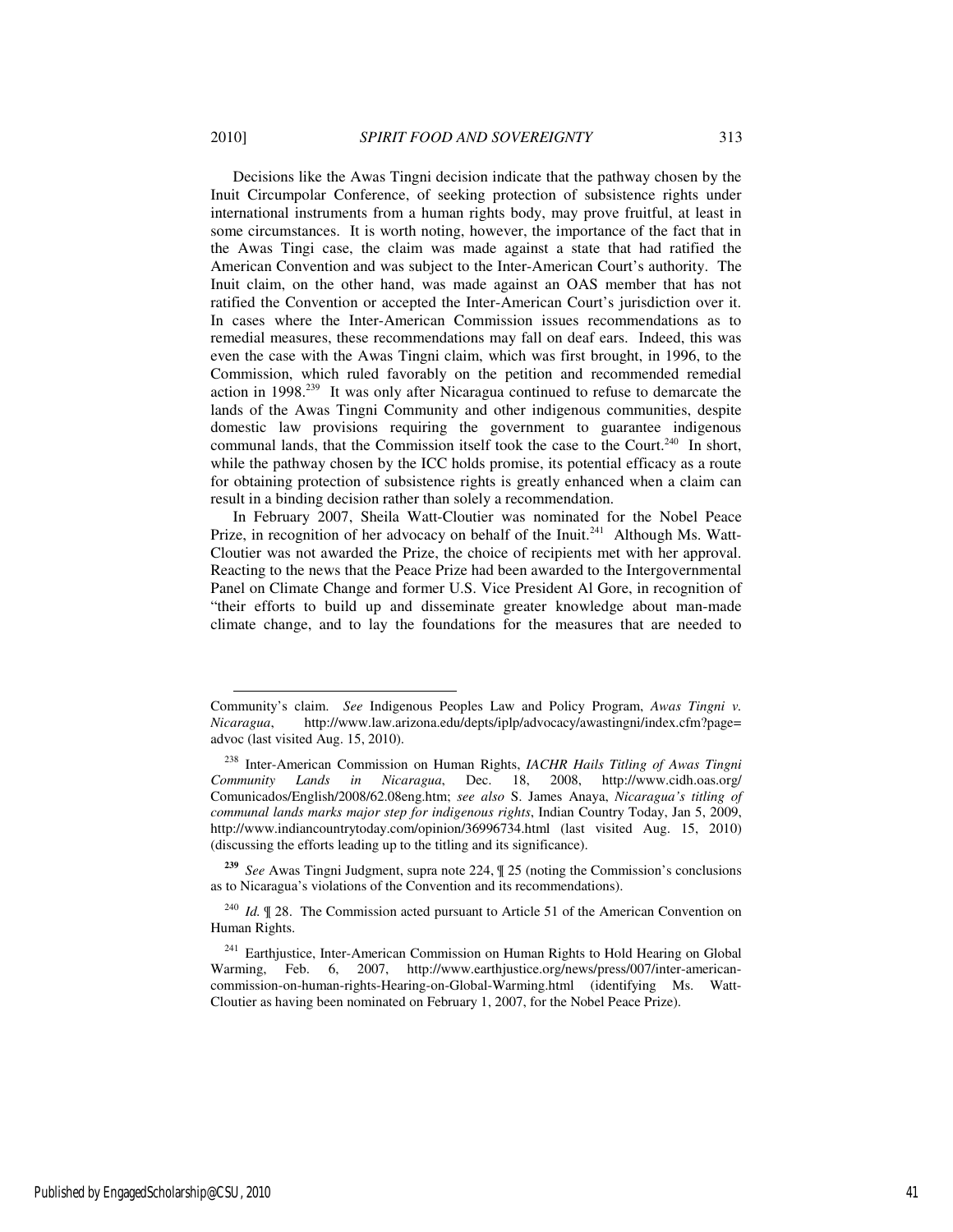counteract such change,"<sup>242</sup> Ms. Watt-Cloutier commented, "[T]his year it was planet earth that got the Peace Prize."<sup>243</sup>

Although the IACHR refused to address the Inuit Circumpolar Conference's claims against the United States, the U.S. Congress is nonetheless examining legislation to address climate change caused by human actions. In September 2009, Senators Boxer and Kerry introduced the 800-plus-page Clean Energy Jobs and American Power Act (a companion to a bill passed by the House of Representatives in June 2009), which is designed to "create clean energy jobs, promote energy independence, reduce global warming pollution, and transition to a clean energy economy."<sup>244</sup> It remains to be seen whether Congress has the political will to make progress toward at last addressing greenhouse gas-induced climate change.

## III. SOVEREIGNTY AND SUBSISTENCE: PROTECTING TRIBAL WILD RICE BEDS BY REGULATING RESERVATION WATER QUALITY

The wild rice is a primary component of the migration story, the history of why the Ojibwe came to this place. Wild rice harvesting has been a cornerstone of tribal culture, subsistence, and commercial enterprises for several generations.<sup>245</sup>

<sup>244</sup> Clean Energy Jobs and American Power Act, S. 1733, 111th Cong. (2009). The bill was reported out of the Senate Committee on Environment and Public Works, accompanied by a 300+ page committee report, on February 2, 2010. S. Rep. No. 111-121, at 1 (2010). The companion House legislation, H.R. 2454 (the American Clean Energy and Security Act), was passed by a vote of 219-212 on June 26, 2009. *See* http://clerk.house.gov/evs/2009/roll477.xml (last visited Aug. 15, 2010) (reporting the final vote on the bill).

<sup>245</sup> Bad River Band of the Lake Superior Chippewa Indians, *Application for Treatment as State for Purposes of Sections 303(c) and 401 of the Clean Water Act*, at 9 (citation omitted), *available at* http://www.epa.gov/region5/water/wqs5/pdf/badriver/badriver\_application.pdf [hereinafter "Bad River Application"]. The Ojibwe, or Chippewa, are an Algonquian people of the Upper Great Lakes area. "Ojibwe" and "Ojibway" "are variant spellings of the same Ojibwe word, meaning 'people who script or write.' This refers to the pictographic form of communication the Chippewa developed and which became the lingua franca of Indian trade." Patty Loew, *Hidden Transcripts in the Chippewa Treaty Rights Struggle: A Twice Told Story. Race, Resistance, and the Politics of Power*, 21 AM. INDIAN Q. (No. 4) 713, 725 n.1 (Fall, 1997). The term "Chippewa" is presumably a European rendition of the word "Ojibwe." *See id.* A related term is "Anishinaabe," which can be used as a term that includes people of the Potawatomi and Ottawa, along with the Ojibwe, Nations. *See id.*; *see also* Matthew L.M. Fletcher, *Politics, History, and Semantics: The Federal Recognition of Indian Tribes*, 82 N.D. L. REV. 487, 487 n.2 (2006) (stating that "[t]he Anishinabeg, or Anishinabek, are the Odawa (Ottawa), the Ojibwe (Chippewa), and Bodewadimi (Potawatomi) people of the Great Lakes, known as the 'Three Fires' in Michigan"). Others use the term "Anishinaabe(g)" as a synonym for the words Ojibwe, Ojibway, Ojibwa, and Chippewa. *See, e.g.*, Rachel Durkee Walker & Jill Doerfler, *Wild Rice: The Minnesota Legislature, a Distinctive Crop, GMOs, and* 

<sup>&</sup>lt;sup>242</sup> Nobel Peace Prize for 2007, Oct. 12, 2007, http://nobelprize.org/nobel\_prizes /peace/laureates/2007/press.html (last visited Aug. 15, 2010).

<sup>243</sup> Nobel Foundation, Nobel Peace Prize for 2007, Ole Danbolt Mjøs, Chairman of the Norwegian Nobel Committee, Presentation Speech, Dec. 10, 2007, *available at* http://nobelprize.org/nobel\_prizes/peace/laureates/2007/presentation-speech.html.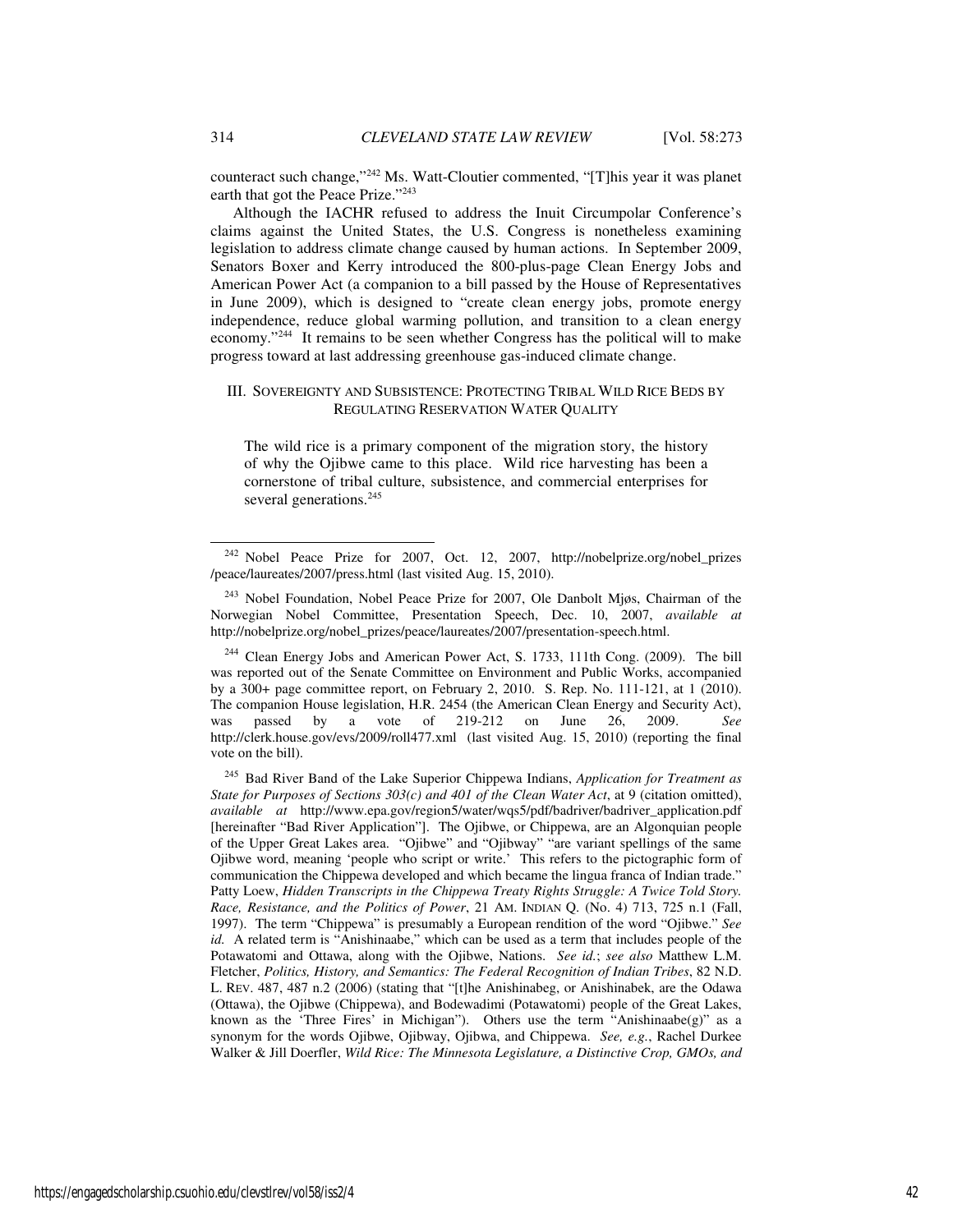The Lac du Flambeau Band of Lake Superior Chippewa Indians has pursued another pathway for protecting subsistence resources and rights. Faced with threats to its reservation's wild rice, a food source with cultural as well as dietary importance, the Tribe looked to its inherent sovereignty and the exercise of tribal regulatory authority, channeled through provisions of the Clean Water Act, as the means of securing the future of its wild rice beds. Federal treaty guarantees of reservation boundaries and subsistence-related rights have bolstered the Tribe's efforts to take on this important regulatory role. Accompanying the Lac du Flambeau Band along this pathway is another Wisconsin tribe, the Bad River Band of the Lake Superior Tribe of Chippewa Indians. The Lac du Flambeau and Bad River Bands, which share a concern over the threat posed to wild rice by degradation of reservation water, both applied to EPA to run water quality standards programs on their reservations. These tribes can look for guidance along this pathway to the experiences of three other Great Lakes area tribes that have already established water quality standards for their reservations—standards that are designed to protect wild rice beds for the current generation and for generations to come.

# *A. The Lac du Flambeau Band—Safeguarding Keeshkemun's Rice*<sup>246</sup>

The Tribe has demonstrated that the waters of the Reservation provide game, fish, and wild rice that Tribal members rely on for food, and that those waters are closely tied to the preservation of the Tribe's culture and way of life. The Tribe has also demonstrated that a broad range of non-Indian activities on fee lands on the Reservation threatens to change Reservation waters in ways that would harm the Tribe's governmental, economic, cultural and health interests. The Tribe seeks TAS to protect against such harm within the framework authorized by the Clean Water Act. $^{247}$ 

j

*Ojibwe Perspectives*, 32 HAMLINE L. REV. 499 (2009). A number of Ojibwe entities are recognized as tribes by the federal government, which uses "Chippewa" in its rendering of the tribes' names. *See* Indian Entities Recognized and Eligible to Receive Services from the United States Bureau of Indian Affairs, 74 Fed. Reg. 40,218 (Aug. 11, 2009) (listing a number of Chippewa tribes, such as the Bad River Band of the Lake Superior Tribe of Chippewa Indians of the Bad River Reservation, Wisconsin; the Sokaogon Chippewa Community, Wisconsin; the Lac du Flambeau Band of Lake Superior Chippewa Indians of the Lac du Flambeau Reservation of Wisconsin; and the Minnesota Chippewa Tribe, Minnesota, with six component reservations: Bois Forte Band (Nett Lake); Fond du Lac Band; Grand Portage Band; Leech Lake Band; Mille Lacs Band; and White Earth Band).

<sup>&</sup>lt;sup>246</sup> Chief Keeshkemun led the ancestors of today's Lac du Flambeau Band to their homeland. *See infra* note 279 and accompanying text. The Lac du Flambeau Reservation was officially established by the 1837 and 1842 Chippewa treaties. *See* Lac du Flambeau Chamber of Commerce, History of Lac du Flambeau, http://www.lacduflambeauchamber.com/history.htm (last visited Aug. 15, 2010).

 $247$  Lac du Flambeau Band of Lake Superior Chippewa Indians, TAS Application, 2007 Supplement, at 8 (Apr. 3, 2007), *available at* http://www.epa.gov/R5water/wqs5/ pdf/ldf\_app/LdFsupplementApril2007.pdf.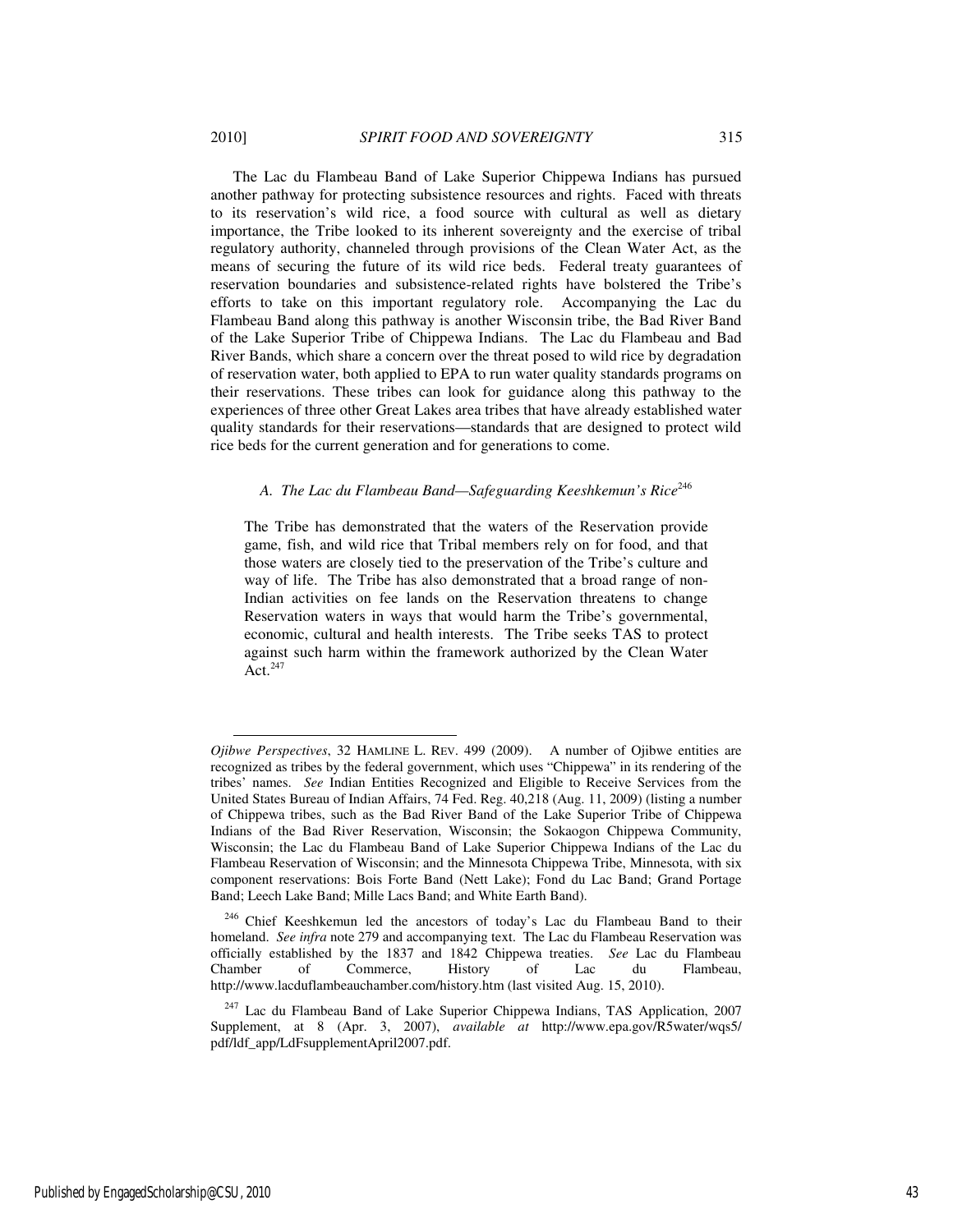#### 1. Tribes' Role in Carrying Out the Clean Water Act

In 1987, Congress amended the Clean Water Act ("CWA") to provide a mechanism for tribes to be treated as states for the purposes of administering certain CWA programs on their reservations,  $248$  including CWA Section 303 water quality standards programs<sup>249</sup> and Section 401 discharge certification programs.<sup>250</sup> Interested tribes apply to EPA for approval to run specific water quality programs. A tribe's application must demonstrate that the tribe is federally recognized; that it has a government that carries out substantial duties and powers over a defined area; that it has authority to regulate surface water quality; and that it is capable of administering an effective water quality standards program.<sup>251</sup> States have the opportunity to review and comment on tribal assertions of authority over reservation waters within their borders, but they do not have veto power over tribal jurisdictional assertions.<sup>252</sup>

If a tribe's application is approved by EPA, the tribe develops water quality standards ("WQS") based on identifying appropriate uses for reservation waters and then developing criteria to protect the designated uses of the water.<sup>253</sup> It is in the development of designated uses for reservation waters that a tribe can act to protect culturally significant uses of water, such as subsistence-related and ceremonial uses. The public is given the opportunity to comment on the tribe's proposed WQS, which are submitted to EPA for approval following the completion of the comment process. Once a tribe receives EPA approval and is running a water quality program, it also has authority to grant or deny certification for activities that may result in discharges into waters, based on whether they would violate the tribe's  $WQS$ .<sup>254</sup>

<sup>251</sup> *See* 33 U.S.C. § 1377(e) (defining "Indian tribe" to require federal recognition and stating criteria for EPA to "treat an Indian tribe as a State" for the purposes of specified CWA provisions); *see also* 40 C.F.R. § 131.8 (2010). *See also* EPA, *EPA Considering Tribal Water Program Request, Lac du Flambeau Band of Lake Superior Chippewa Indians* (Feb. 2006) [hereinafter "EPA, *Lac du Flambeau Announcement*"].

<sup>248</sup> *See* Clean Water Act § 518(e), 33 U.S.C. § 1377(e) (2006).

<sup>&</sup>lt;sup>249</sup> 33 U.S.C. § 1313 (2006) (water quality standards and implementation plans).

 $250$  33 U.S.C. § 1341 (2006) (certification).

<sup>252</sup> EPA, *Lac du Flambeau Announcement*, *supra* note 251, at 2.

<sup>253</sup> *See* Clean Water Act § 303(c).

<sup>254</sup> *See* Clean Water Act § 401. Tribes that are treated as states for the purposes of establishing WQS automatically also have TAS status for the certification of federal permits under CWA § 401. 40 C.F.R. § 131.4(c) (2010). Under the certification provisions, tribes may review any federal permit or license for activities within reservation boundaries that may result in pollutant discharges into waters, to determine if the activities will comply with the tribal WQS. Based on this analysis, a tribe may decide to certify, certify with conditions, or refuse certification. In the latter two scenarios, the relevant federal agency is required to include the tribe's conditions in its decision or deny the license or permit. *See* Clean Water Act § 401, 33 U.S.C. § 1341(d) (include conditions) & (a) (denial). Tribes with CWA TAS status are also entitled to notice of, and to the opportunity to object to the issuance of, federal licenses or permits outside tribal jurisdiction that may affect the quality of tribal waters. *See* Clean Water Act § 401, 33 U.S.C. § 1341(a)(2) (2006).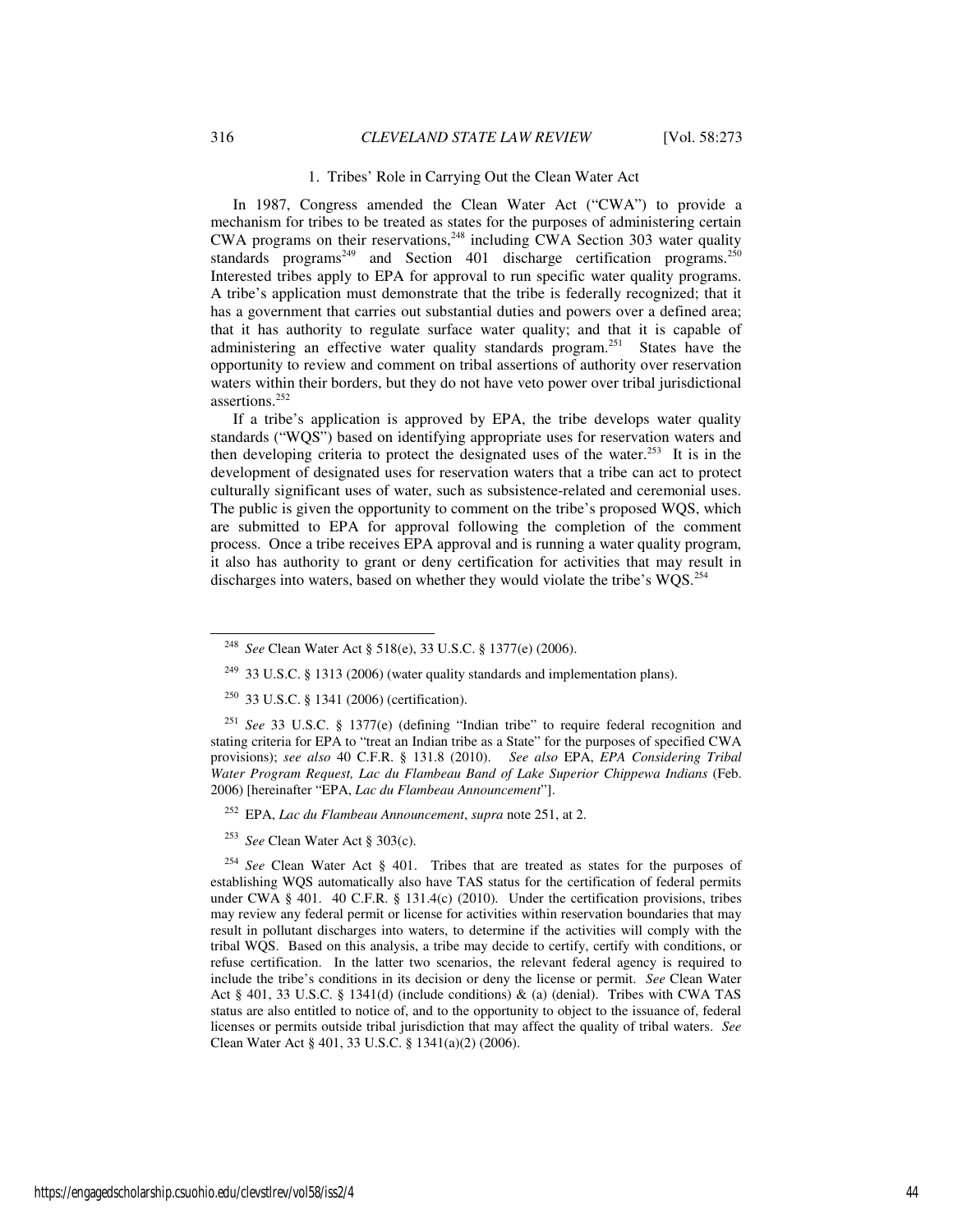In 2005, the Lac du Flambeau Band applied for recognition of authority to regulate water quality on its reservation.<sup>255</sup> Although the Tribe sought EPA approval in this regard, it is important to identify the legal principle on which the Tribe was relying in its application: tribal sovereignty. The Tribe was seeking EPA's *acknowledgment* of its authority, based on its existing, retained sovereignty, to regulate water quality on all waters and lands within the boundaries of its reservation. It was not seeking a *grant* of authority from EPA as a supplement to inadequate tribal authority. Instead, the Tribe recognized the application for TAS designation as a "tool to implement the CWA," and as an "*action [that] does not diminish the Band's status as a sovereign nation.*" <sup>256</sup> The fact that tribal sovereignty is at the heart of the Tribe's action is apparent in both the tribal application and in EPA's evaluation of the application.

Logically speaking, tribal governmental authority should extend to all land, people, and activities within the boundaries of the tribe's reservation, as is generally the case with other sovereigns acting within their territorial boundaries. The Supreme Court's cramped reading of tribal sovereignty in 1981 in *Montana v. United States*, <sup>257</sup> however, necessitates a more complicated analysis of tribal authority by EPA. In *Montana*, the Court, applying the diminished sovereignty principle that it had invented in 1978 in its analysis of tribal criminal jurisdiction over non-Indians in *Oliphant v. Suquamish Indian Tribe*, <sup>258</sup> stated that a tribe retains civil adjudicatory jurisdiction over nonmember activities on nonmember fee lands within its reservation where (1) nonmembers enter into "consensual relationships with the tribe or its members through commercial dealing, contract, leases or other arrangements" or (2) nonmember "conduct threatens or has some direct effect on the political integrity, the economic security, or the health or welfare of the tribe."<sup>259</sup> Subsequent cases have established that *Montana* provides the relevant standard for

<sup>&</sup>lt;sup>255</sup> Lac du Flambeau Band of Lake Superior Chippewa Indians' Treatment-as-a-State Application for Designation Under Sections 303 and 401 of the Clean Water Act, Oct. 12, 2005, *available at* http://www.epa.gov/region5/water/wqs5/pdf/ldf\_app/ldf\_tas\_app.pdf [hereinafter "Lac du Flambeau Application"].

<sup>&</sup>lt;sup>256</sup> *Id.* at 1 (emphasis in original). Similarly, the Bad River Band's application discussed *infra*, at § IIIB states that the Bad River Band "derives its authority to set water quality standards applicable to the entire Bad River Reservation from the tribal government's police power to protect all persons within the exterior boundaries of the Reservation and to preserve the well-being and existence of the Band. These powers are part of the Band's inherent sovereign power that has existed since time immemorial . . . ." Bad River Application, *supra* note 245, at 6. In addition, the application contends, "the Band has been delegated authority to regulate water quality by Section 518 of the [CWA]." *See id.* at 19 (citing 33 U.S.C. § 1377(e). Congress's statement, in Section 518, that EPA may authorize tribes to administer their own water quality programs in all areas within the borders of their reservations "may mean that Congress has delegated such authority to tribes; alternatively, it may mean that Congress has indicated that the United States recognizes the inherent authority of tribes to regulate such waters." *Id.* at 21.

<sup>257</sup> Montana v. United States, 450 U.S. 544 (1981).

<sup>258</sup> Oliphant v. Suquamish Indian Tribe, 435 U.S. 191 (1978).

<sup>259</sup> *Montana*, 450 U.S. at 565-66.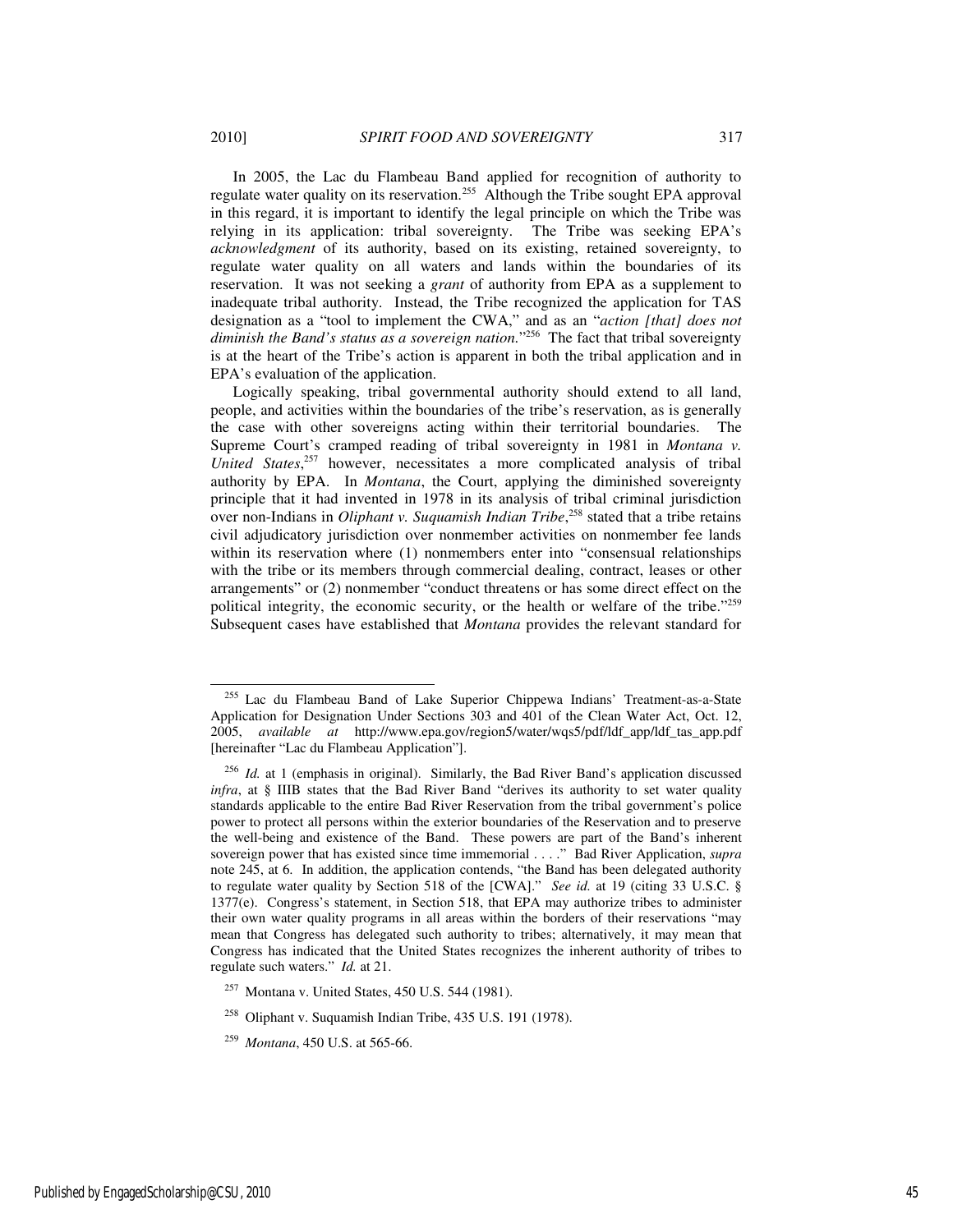determining the extent of tribal regulatory authority over nonmembers.<sup>260</sup> As a result, EPA decision documents for TAS applications include findings of fact as to the TAS applicant's authority over the activities of nonmembers on nonmember lands on the reservation.<sup>261</sup> When it comes to asserting authority over their own members and their own land, on the other hand, tribes are on firm ground, based on inherent tribal sovereignty. $262$ 

EPA's 1991 water quality standards regulations, promulgated in the wake of the *Montana* decision, noted that, in applying the *Montana* test in the context of TAS applications, EPA would evaluate whether the potential impact on a tribe of the activities to be regulated are "serious and substantial."<sup>263</sup> Tribes are not required to demonstrate that such activities are actually polluting tribal waters as long as they show a potential for such pollution to occur in the future.<sup>264</sup>

The process of obtaining WQS program authorization and implementing tribal WQS has not always gone smoothly for tribes, as state and local governments have in some cases attacked the authorization and the enforcement of tribal WQS in court. Not content with their statutorily established right to participate in the TAS status application process through the opportunity to submit comments, some disgruntled state and local governments have resorted to litigation to try to overturn EPA's actions. The authorization of the Sokaogon Chippewa Community (also known as the Mole Lake Band of Lake Superior Chippewa Indians) to run a WQS program on its reservation, for example, was the target of such a challenge by Wisconsin.

<sup>260</sup> *See* Nevada v. Hicks, 533 U.S. 353, 358 (2001) ("Indian tribes' regulatory authority over nonmembers is governed by the principles set forth in [*Montana*].").

 $261$  For example, the final findings of fact appended to EPA's decision document approving the Lac du Flambeau Tribe's application described EPA's analysis and conclusions as to the authority of the Tribe over the activities of nonmembers on nonmember lands on the reservation. *See* EPA, *Decision Document: Approval of the Lac du Flambeau Band of Lake Superior Chippewa's Application for Treatment in the Same Manner as a State for Sections 303(c) and 401 of the Clean Water Act*, Apr. 8, 2008, *available at* http://www.epa.gov/region5/water/wqs5/pdf/ldf\_app/approval\_docs/LDFDD.pdf [hereinafter "Lac du Flambeau Decision Document"]; Lac du Flambeau Decision Document, App. II, Final Findings of Fact, Lac du Flambeau Band of Lake Superior Chippewa, Wisconsin, *available at available at*

http://www.epa.gov/region5/water/wqs5/pdf/ldf\_app/approval\_docs/LdF%20FOF.March7.20 08.pdf [hereinafter "Lac du Flambeau Findings"].

<sup>262</sup> *See* EPA, *Document is Next Step in Tribal Request for Authority* 2 (Feb. 2009), *available at* http://www.epa.gov/r5water/wqs5/pdf/badriver/proposedfindingfactsheet.pdf (announcing the issuance of proposed findings of fact regarding the request of the Bad River Band of Lake Superior Chippewa to set water quality standards). "As sovereign governments, tribes already have authority over their own members and land. But tribes seeking to apply their authority over nonmembers under the Clean Water Act must show how activities of those nonmembers may affect the political integrity, economic security, or health and welfare of the tribe." *Id.* 

<sup>&</sup>lt;sup>263</sup> Amendments to the Water Quality Standards Regulation That Pertain to Standards on Indian Reservations, 56 Fed. Reg. 64,876, 64,878-79 (Dec. 12, 1991). The regulations were amended in 1994. *See* Indian Tribes: Eligibility of Indian Tribes for Financial Assistance, 59 Fed. Reg. 13,814 (Mar. 23, 1994) (to be codified at 40 C.F.R. pt. 131).

<sup>264</sup> *See* Lac du Flambeau Findings, *supra* note 261, at 2.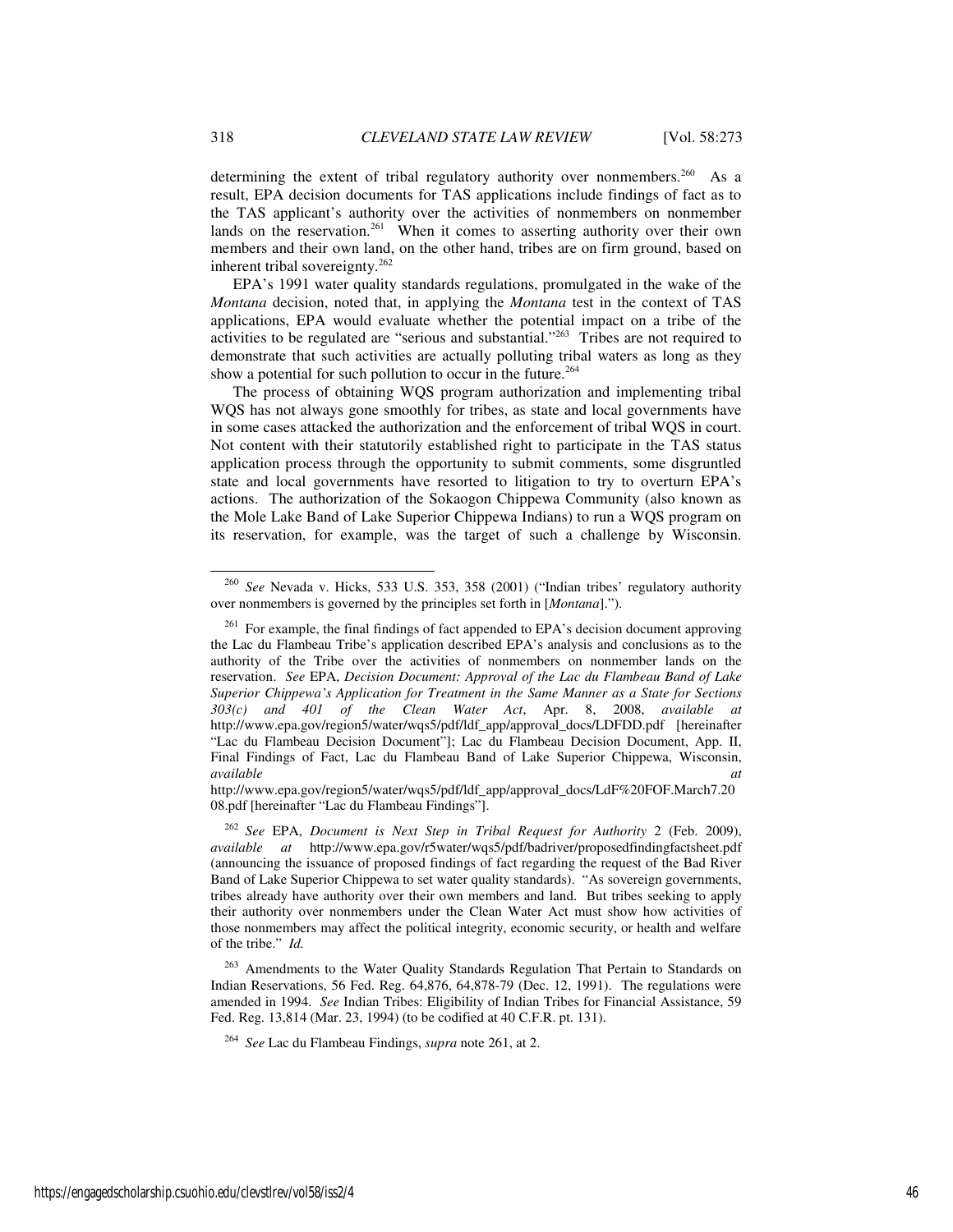Concerned that the grant of TAS status to the Tribe could potentially derail the state's plans for construction of a huge zinc-copper mine on a river upstream from the reservation's Rice Lake,<sup>265</sup> Wisconsin argued that the Tribe's TAS status could not extend to authority with respect to lakes because the state (it claimed) owned the underlying lake beds.<sup>266</sup> The state's efforts to prevent the Tribe from protecting reservation waters via a WQS program ultimately failed. The U.S. District Court for Wisconsin upheld EPA's approval of the Tribe's TAS application, a decision that was affirmed by the Seventh Circuit Court of Appeals.<sup>267</sup> Other tribes seeking WQS program authorization thus must consider the possibility that their efforts will also meet with state hostility and a resulting law suit.

## 2. Defending Reservation Waters and Wild Rice—The Lac du Flambeau TAS Application

When the Lac du Flambeau Band submitted an application for recognition of authority to run the water quality standards program on its reservation in 2005, thirty two other tribes had already received EPA authorization to run WQS programs, including (as noted above) another Wisconsin tribe (the Sokaogon Chippewa Community) and two other Great Lakes area tribes (the Fond du Lac Band of Chippewa and the Grand Portage Band of Chippewa, both of Minnesota).<sup>268</sup>

The Lac du Flambeau Band's application noted that the Tribe had already received TAS designation to receive funding under CWA Sections 106 (providing for grants for pollution control programs) and 314 (relating to the clean lakes program), and that the expansion of the Tribe's environmental management program had been accompanied by greater ability to successfully implement new programs.<sup>269</sup> A water program seemed to be an appropriate, and necessary, area for regulatory expansion, as tribal members are "the best managers of the water resources on the Lac du Flambeau Indian Reservation."<sup>270</sup>

The Tribe's application referred specifically to the subsistence lifestyle of tribal members and the spiritual and cultural uses of reservation water. These uses necessitate more stringent water quality standards than the state deems sufficient for waters that it regulates.<sup>271</sup> Water provides "the foundation of the Tribe's culture and

-

<sup>270</sup> *Id.*

 $271$  *Id.* 

<sup>265</sup> Wisconsin v. EPA, 266 F.3d 741, 745 (7th Cir. 2001) (noting the state's concern that TAS status could "throw a wrench into the state's planned construction of a huge zinc-copper sulfide mine on the Wolf River, upstream from Rice Lake"), *cert. denied*, 535 U.S. 1121 (2002).

<sup>266</sup> *Id*. at 746.

<sup>267</sup> *Id.* at 747. The Seventh Circuit concluded that regardless of who owned the lake beds (which the court did not decide), the federal government had properly authorized the Tribe to exercise the government's retained regulatory authority over the lakes. *Id.*; *see also* City of Albuquerque v. Browner, 97 F.3d 415 (10th Cir. 1996), *cert. denied*, 522 U.S. 965 (1997) (rejecting a challenge to EPA's approval of the water quality standards of the Pueblo of Isleta, the first tribe to qualify for TAS status under the CWA).

<sup>268</sup> EPA, *Lac du Flambeau Announcement*, *supra* note 251, at 2.

<sup>269</sup> Lac du Flambeau Application, *supra* note 255, at 1.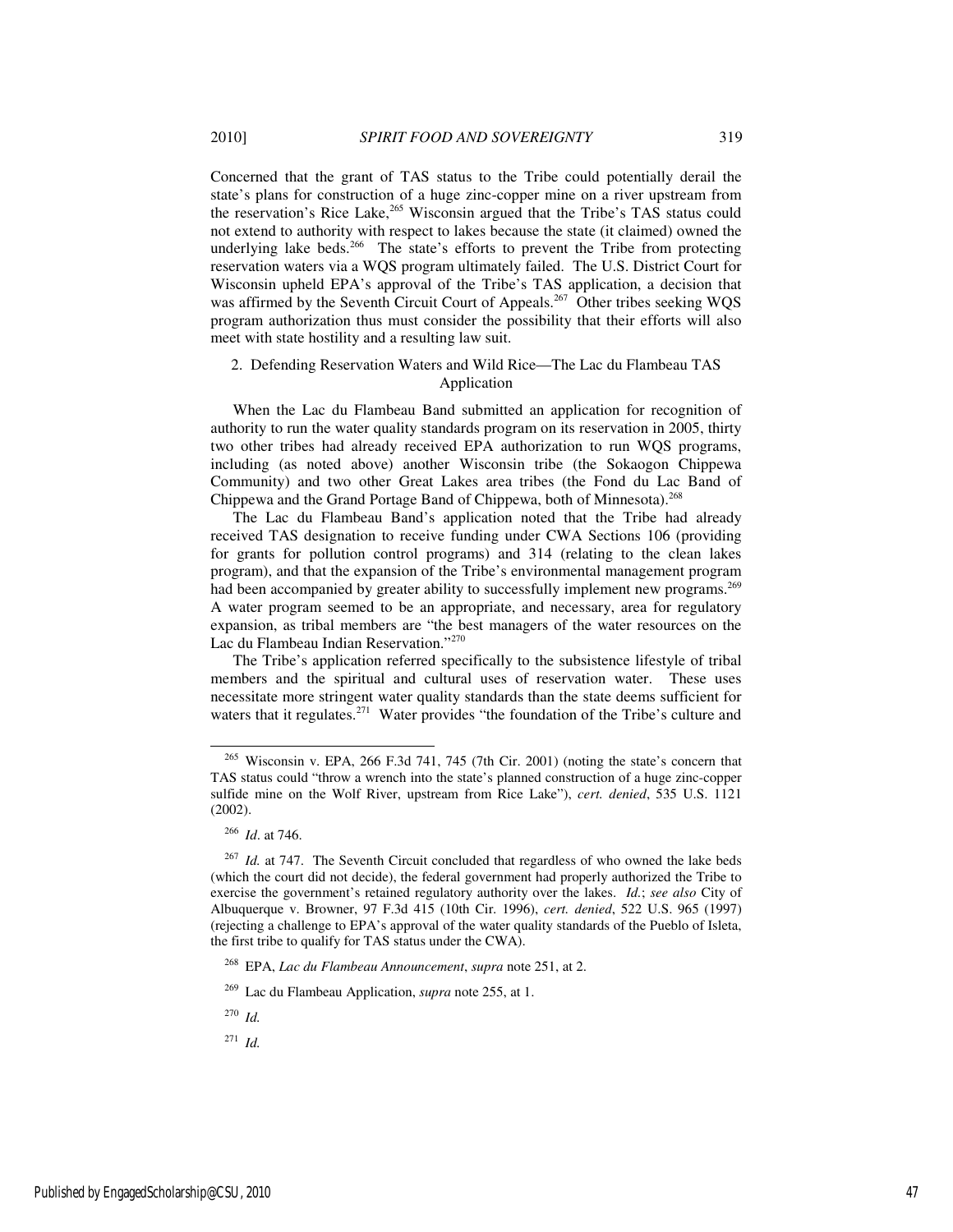the modern economy of the Reservation," where many tribal members "exercise Treaty rights  $\dots$  to hunt, fish, and gather wild rice in the traditional manner."<sup>272</sup> Given the lack of federally approved water quality standards to protect the reservation's waters, there was seemingly an urgent need for the Tribe to take on the responsibility of protecting "the 260 lakes, 17,800 acres of water, 72 miles of creeks, rivers and streams and 24,000 acres of wetlands on the Tribe's Reservation,"<sup>273</sup> for the benefit of all reservation residents and visitors. In the absence of any water quality standards for point source discharges on the Reservation, the Tribe sought to fill a significant regulatory void.<sup>274</sup>

EPA's findings with respect to the use of water within the Lac du Flambeau Reservation recognized the significance of the cultivation of wild rice, a waterdependent native grass species. EPA noted that wild rice has been an important resource for Ojibwe peoples since before the Tribe's treaties with the United States and that the right to gather wild rice, along with other subsistence resources, was expressly protected by the treaties.<sup>275</sup> The 1837 Treaty with the Chippewas, for example, provided that the "privilege of hunting, fishing, and gathering the wild rice, upon the lands, the rivers and the lakes included in the territory ceded, is guarantied to the Indians."<sup>276</sup>

Wild rice continues to be a significant food source for tribal members. It is a nutrient-dense food, with a higher protein content than most cereal grains.<sup>277</sup> Many tribal members still rely on rice for food and take part in the harvest.<sup>278</sup> In addition to its nutritional significance, wild rice continues to have cultural significance for the Tribe, dating to the Tribe's arrival in the area. When the Ojibwe people came from the East, led by Chief Keeshkemun, their migration was prophesied to end at the

j

<sup>276</sup> Treaty with the Chippewas art. 5, July 29, 1837, 7 Stat. 537. This Treaty was cited by the Tribal Petitioners in the *New Jersey v. EPA* litigation. *See supra* note 46 and accompanying text.

<sup>278</sup> See id. In 2004, for example, 279 tribal members obtained a tribal license for collecting wild rice. *Id.*

<sup>272</sup> Lac du Flambeau Band of Lake Superior Chippewa Indians, TAS Application, 2006 Supp., App. 1, at 13, *available at* http://www.epa.gov/r5water/wqs5/pdf/ldf\_app/ LdFsupplementMay2006.pdf.

<sup>273</sup> *Id.* at 8.

<sup>274</sup> *See id.*

<sup>275</sup> *See* Lac du Flambeau Findings, *supra* note 261, at 10 n.12 (quoting Treaty with the Chippewas art. 5, July 29, 1837, 7 Stat. 537). Archaeologists have even found evidence of the utilization of wild rice in the Great Lakes area during the prehistoric period. *See, e.g.*, Elden Johnson, *Archaeological Evidence for Utilization of Wild Rice*, 163 SCIENCE (no. 3864) 276 (Jan. 17, 1969). Wild rice was identified as an important Ojibwe food by early European visitors to the Great Lakes area such as Pierre d'Esprit, Sieur Radisson, who described it as "a kinde of rice, much like oats, [that] . . . growes in the watter in 3 or 4 foote deepe," in a 1668 letter to King Charles II of England. Gardner P. Stickney, *Indian Use of Wild Rice*, 9 AM. ANTHROPOLOGIST (no. 4) 115, 115 (Apr. 1896).

<sup>277</sup> *See* Lac du Flambeau Findings, *supra* note 261, at 10.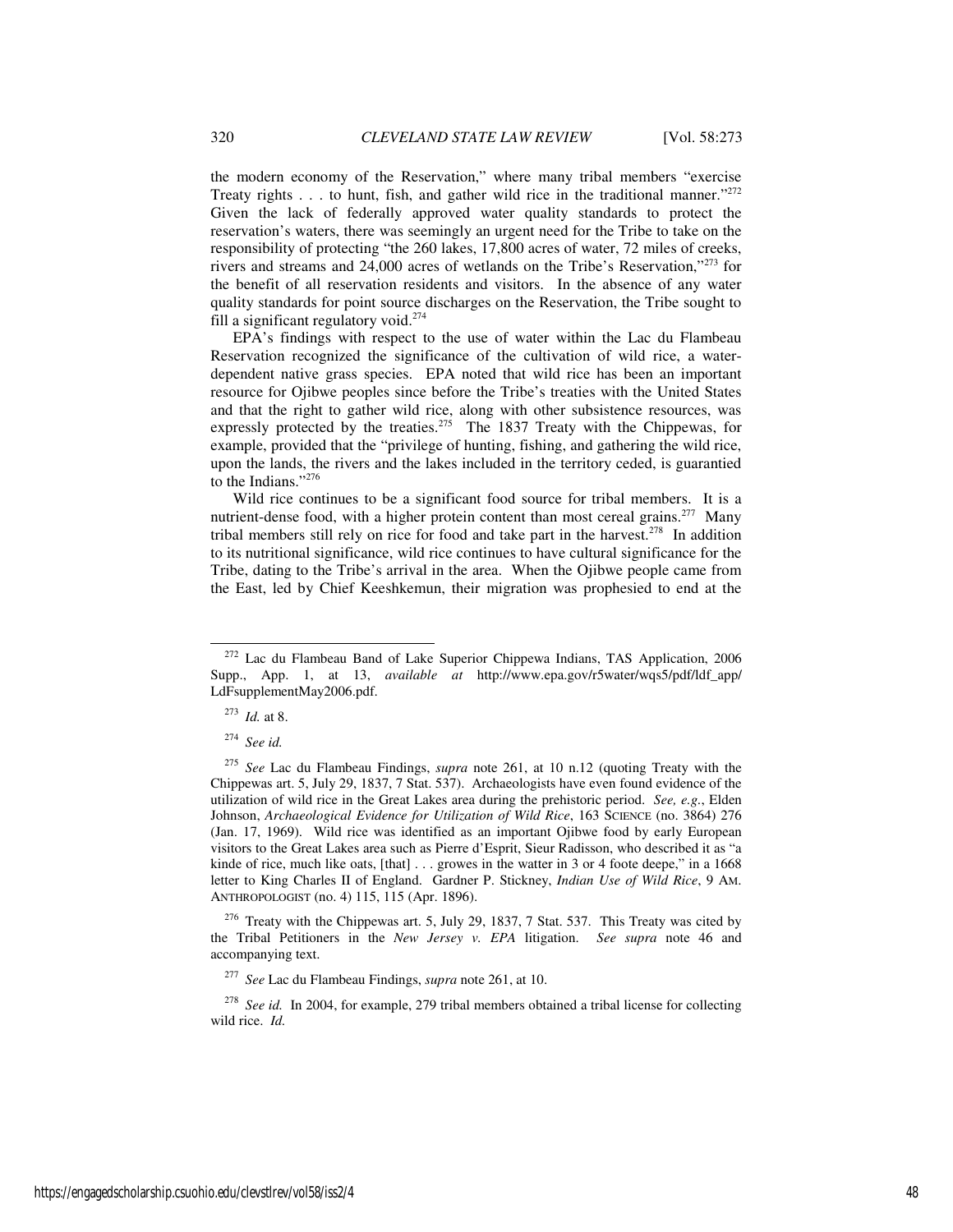place where they found food that grew on water.<sup>279</sup> The food that they found, which rooted them to their lands, was wild rice.<sup>280</sup>

Harvesting wild rice successfully requires knowledge that has been utilized by tribal members for generations. This tribal knowledge includes an understanding of how to: tell when the rice in a particular area is ripe; harvest the rice without breaking the stalks (to foster a second harvest); dry and sort the rice properly (to prevent mold and remove impurities); parch or dry the rice through roasting or heating (to preserve the rice grains and make them edible); hull and winnow the rice (to remove the chaff); and return enough grain to the rice beds to germinate the next year.<sup>281</sup> The harvesting "is a family and community-based activity," which is regulated by many tribes, the EPA Findings noted.<sup>282</sup> Gathering the rice "is a cultural complex of family connections, traditions, history, and spirituality."<sup>283</sup>

Wild rice is dependent on water for its very existence. As EPA explained in its findings, "From germination to the development of blossoms and fruit, the lifecycle of these plants and their particular yield is wholly defined by water quality and water levels."<sup>284</sup> The plants have shallow roots, and as a result the ideal environment "is characterized by non-fluctuating (but not inundated) water levels and 'slowly circulating, well-balanced, mineral-rich water.'"<sup>285</sup> These are conditions that historically have been found in sloughs and in other kinds of wetlands. Research has demonstrated that wild rice plants are sensitive to changes in water quality, such as changes causing increased alkalinity.<sup>286</sup> If either increased pollution diminishes water quality, or if hydrological patterns in the rice growing areas are changed from the naturally occurring patterns, then the rice will not proliferate.<sup>287</sup> In addition, changes in water quality and hydrological patterns that hurt wild rice cultivation

l

- <sup>283</sup> *Id.* at 11.
- <sup>284</sup> *Id.* at 10.
- <sup>285</sup> *Id.* (citation omitted).

See id. (citation omitted) (noting that wild rice grows best in water with an alkalinity range of 5 to 250 parts per million (ppm), and that sulfates have an adverse impact on plant growth, to such an extent that the plants fail to grow if the sulfate level is 50 ppm or above). EPA also discussed these matters in its Final Findings of Fact for the Bad River Band's TAS application. EPA explained that wild rice is sensitive to changes in water levels and in water quality, such as changes in alkalinity, increased presence of various pollutants, and changes in hydrological patterns. "Sulfates, copper, stream flow, pH levels and nutrients can all adversely impact the wild rice plants," and "[l]ead, cadmium and other heavy metals can accumulate in the rice[,] having implications for human health." EPA, *Public Review Draft— February 2009, Proposed Findings of Fact, Bad River Band, Wisconsin*, at 14, *available at* http://www.epa.gov/region5/water/wqs5/pdf/badriver/publicPFOF2-09.pdf [hereinafter "Bad River Proposed Findings"]. Moreover, water quality and hydrology changes can also boost the growth of invasive species that may out-compete wild rice. *See id.* at 15.

<sup>287</sup> *See* Lac du Flambeau Findings, *supra* note 261, at 11.

<sup>279</sup> *See id.*

<sup>280</sup> *See id.*

<sup>281</sup> *See id.* at 10-11.

<sup>282</sup> *Id.* at 10.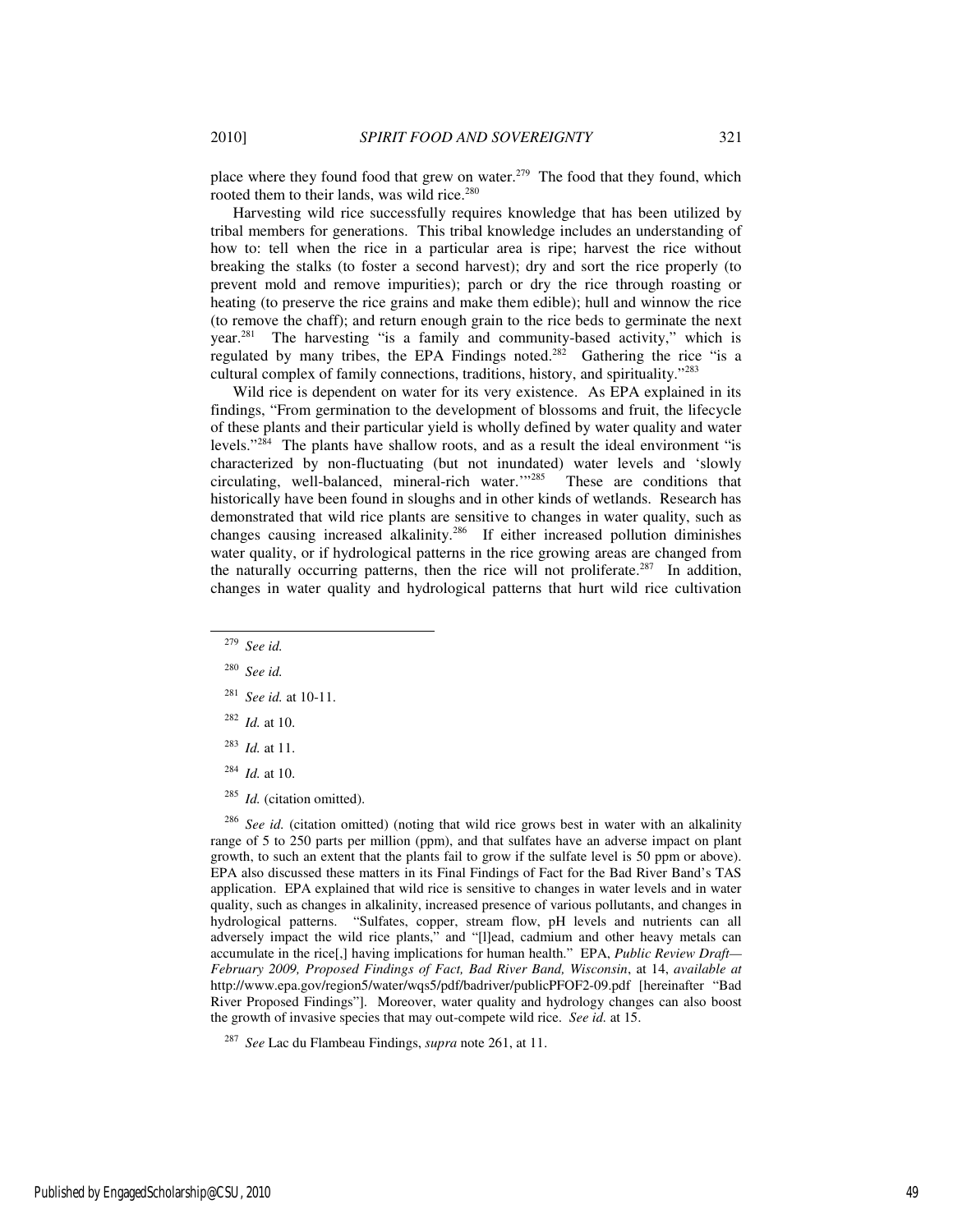might produce conditions that are favorable for invasive species, possibly leading to displacement of the rice.<sup>288</sup>

EPA's findings also explained the importance of wild rice for various reservation wildlife species. Waterfowl use the wild rice stands for nesting cover.<sup>289</sup> Water birds depend on the rice itself as an essential food source, and also eat insects, leeches, and snails that are harbored by the rice plants.<sup>290</sup> Muskrats consume, and build their homes from, wild rice vegetation, and the muskrats in turn serve as a food source for eagles, mink, otters, and other predators.<sup>291</sup> In short, human beings are just one of the many species that depend upon the wild rice for subsistence.

In light of wild rice's importance in promoting healthy wildlife populations, along with its direct significance to the Tribe both nutritionally and culturally, EPA concluded that "impairment of wild rice uses would have a direct, harmful impact on the Tribe and its members."<sup>292</sup> Referring more broadly to both cultural and ceremonial uses of water, EPA also noted that "[r]espect for water by Tribal members is founded upon traditional Ojibwe teachings and encompasses the full range of uses of water by living beings, including humans, wildlife and fish."293 EPA concluded that impairment of cultural uses specifically would have a direct, harmful impact on the Tribe and tribal members.<sup>294</sup>

Having made findings as to the tribal uses of reservation water resources that would be adversely affected by degradation of water quality, EPA also made findings as to the potential effects on surface waters of specific activities that are occurring or may occur on the Reservation. Residential and commercial development necessarily involves construction activity, which can cause runoff of polluted water into the Reservation's waterways.<sup>295</sup> Residential development and accompanying road construction and bank stabilization often involve dredging and filling of wetlands, which destroys animal and plant habitat and threatens cultural and archaeological resources.<sup>296</sup> Cranberry operations, which involve periodic flooding and later water releases from cranberry bogs, can cause loss of wetlands, hydrologic and water quality changes from water diversions and releases, and water

<sup>288</sup> *See id.*

-

- <sup>289</sup> *See id.*
- <sup>290</sup> *See id.*
- <sup>291</sup> *See id.*
- <sup>292</sup> *Id.*
- <sup>293</sup> *Id.* at 12.

<sup>294</sup> *Id.* Water uses that are important to maintaining tribal cultural heritage include gathering various aquatic resources for food and medicinal purposes. Ceremonial activities can include uses such as full immersion in reservation waters, inhalation of steam, and ingestion of water, necessitating that Reservation water sources "be clean and safe for these direct-contact ceremonial uses that are integral to the cultural identity of tribal members." *Id.*

See id. at 13-16. Completed construction projects can lead to further degradation of water quality from storm water runoff across impervious surfaces and from contamination from septic systems.

<sup>296</sup> *See id.* at 17.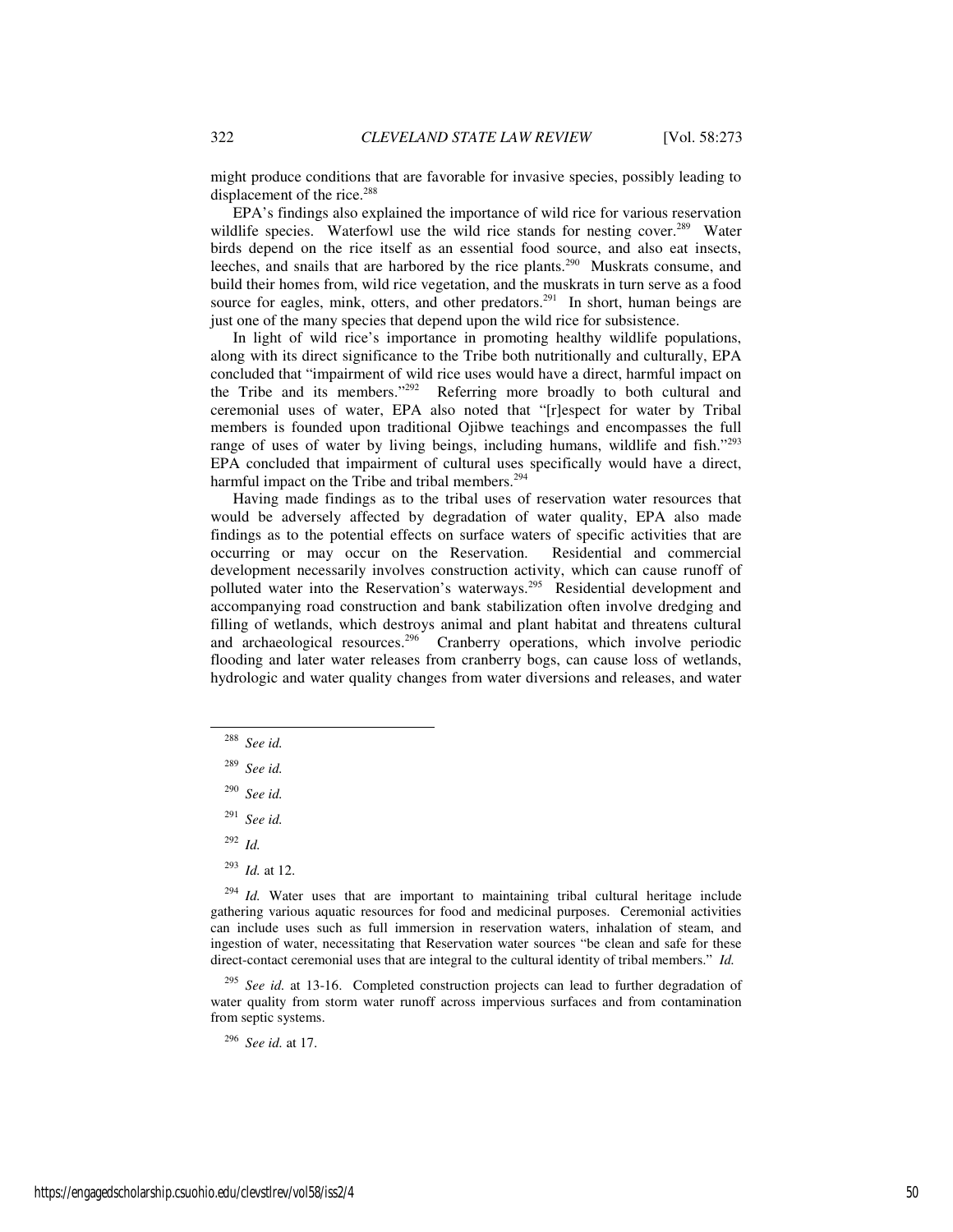contamination from fertilizers and pesticides.<sup>297</sup> Logging activities adversely impact water quality by causing increased runoff of sediment- and pollutant-laden surface waters, including waters that are contaminated by mercury and methylmercury.<sup>298</sup> Similar adverse effects result from sand and gravel mining.<sup>299</sup> Nonmembers of the Tribe are currently engaging in these kinds of activities, resulting in adverse effects on the welfare of the Tribe and tribal members.<sup>300</sup> For example, shoreland development by nonmembers has resulted in increased sedimentation in water bodies of the Reservation, threatening wild rice yields.<sup>301</sup> Cranberry operations and their hydrological system impacts are currently threatening harm to the wild rice bed on Trout River.<sup>302</sup>

Based on the findings outlined above, EPA approved the Tribe's application to administer the CWA Section 303(c) water quality standards and Section 401 discharge certification programs on its reservation.<sup>303</sup> The Tribe clearly met the first of the four statutory requirements for TAS status, $304$  the federal recognition requirement, as it is included on the Secretary of the Interior's recognized tribes list.<sup>305</sup> The Tribe also easily met the substantial governmental duties and powers requirement, given the Tribe's active tribal government and past EPA approval of its TAS application for CWA Section 106 participation.<sup>306</sup> Materials submitted in the

- <sup>297</sup> *See id.* at 17-18.
- <sup>298</sup> *See id.* at 18-20.
- <sup>299</sup> *See id.* at 21.

-

- <sup>300</sup> *See id.* at 21-29.
- <sup>301</sup> *See id.* at 24.
- <sup>302</sup> *See id.* at 28.
- <sup>303</sup> *See* Lac du Flambeau Decision Document, *supra* note 261, at 14.
- <sup>304</sup> *See supra* note 251 and accompanying text.

<sup>305</sup> *See* Lac du Flambeau Decision Document, *supra* note 261, at 7 (citing *Indian Entities Recognized and Eligible to Receive Services from the United States Bureau of Indian Affairs*, 72 Fed. Reg. 13,647, 13,649 (Mar. 22, 2007)).

<sup>306</sup> *See id.* Once a tribe has made a showing that it meets the "governmental functions" requirement for one EPA program, it generally does not need to make that showing again for another EPA program. *See id.* at 7 (citing 59 Fed. Reg. 64,339, 64,340 (Dec. 14, 1994)). The Tribe submitted materials that established that nothing had changed to alter EPA's past determination. *See id.* at 8. The regulation requires that the Tribe's application include the following:

> (2) A descriptive statement demonstrating that the Tribal governing body is currently carrying out substantial governmental duties and powers over a defined area. The statement should:

> > (i) Describe the form of the Tribal government;

> > (ii) Describe the types of governmental functions currently performed by the Tribal governing body such as, but not limited to,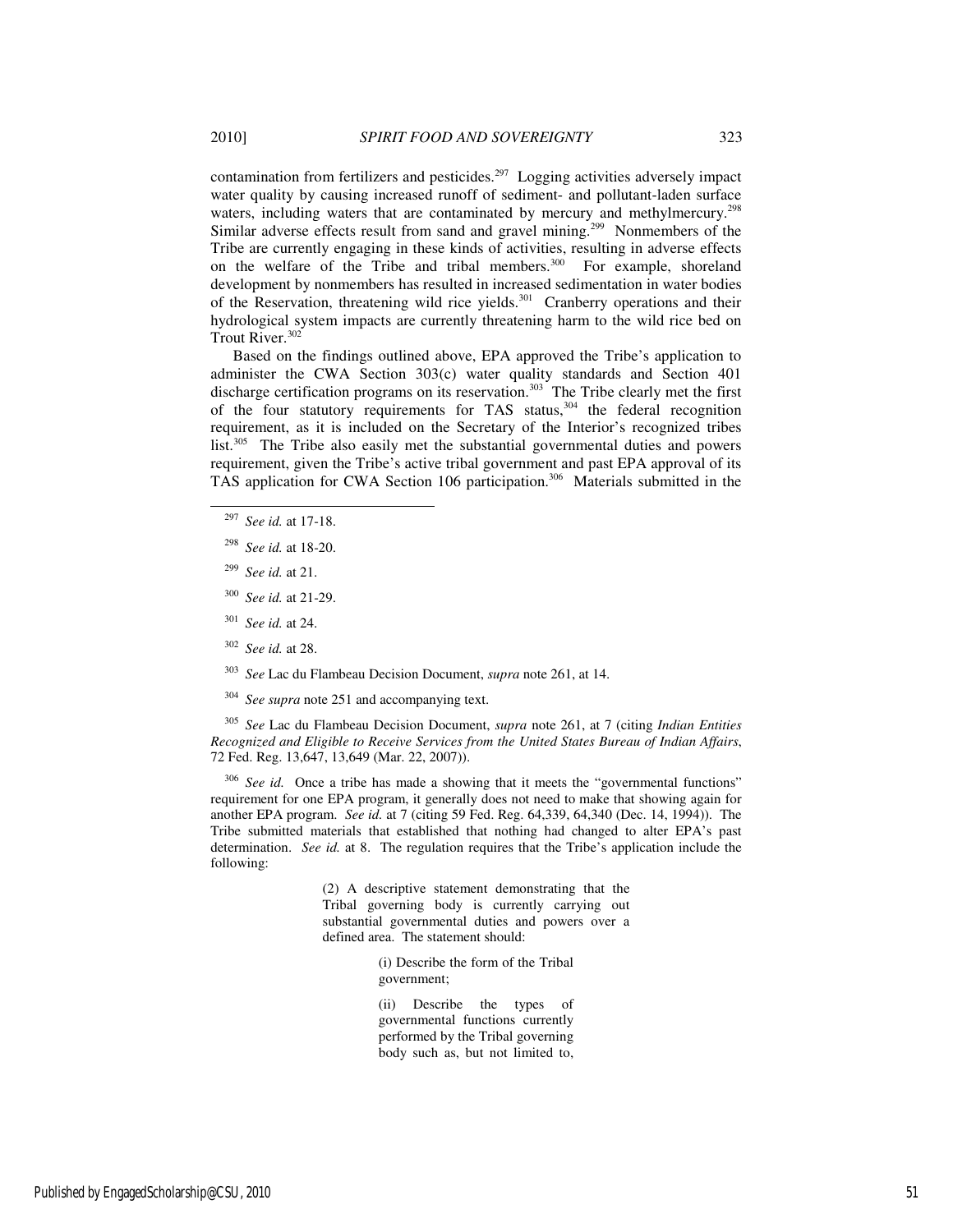Tribe's application and information submitted by EPA Region 5 program offices satisfied EPA that the Tribe met the requirement of being capable of administering an effective WQS and certification program.<sup>307</sup> Given the ease with which the Tribe

> the exercise of police powers affecting (or relating to) the health, safety, and welfare of the affected population, taxation, and the exercise of the power of eminent domain; and

> (iii) Identify the source of the Tribal government's authority to carry out the governmental functions currently being performed.

#### 40 C.F.R. § 131.8(b)(2).

<sup>307</sup> *See* Lac du Flambeau Decision Document, *supra* note 261, at 13-14. The regulations require that the Tribe submit the following to meet the capability requirement:

> (4) A narrative statement describing the capability of the Indian Tribe to administer an effective water quality standards program. The narrative statement should include:

> > (i) A description of the Indian Tribe's previous management experience . . .;

(ii) A list of existing environmental or public health programs administered by the Tribal governing body and copies of related Tribal laws, policies, and regulations;

(iii) A description of the entity (or entities) which exercise the executive, legislative, and judicial functions of the Tribal government;

(iv) A description of the existing, or proposed, agency of the Indian Tribe which will assume primary responsibility for establishing, reviewing, implementing and revising water quality standards;

(v) A description of the technical and administrative capabilities of the staff to administer and manage an effective water quality standards program or a plan which proposes how the Tribe will acquire additional administrative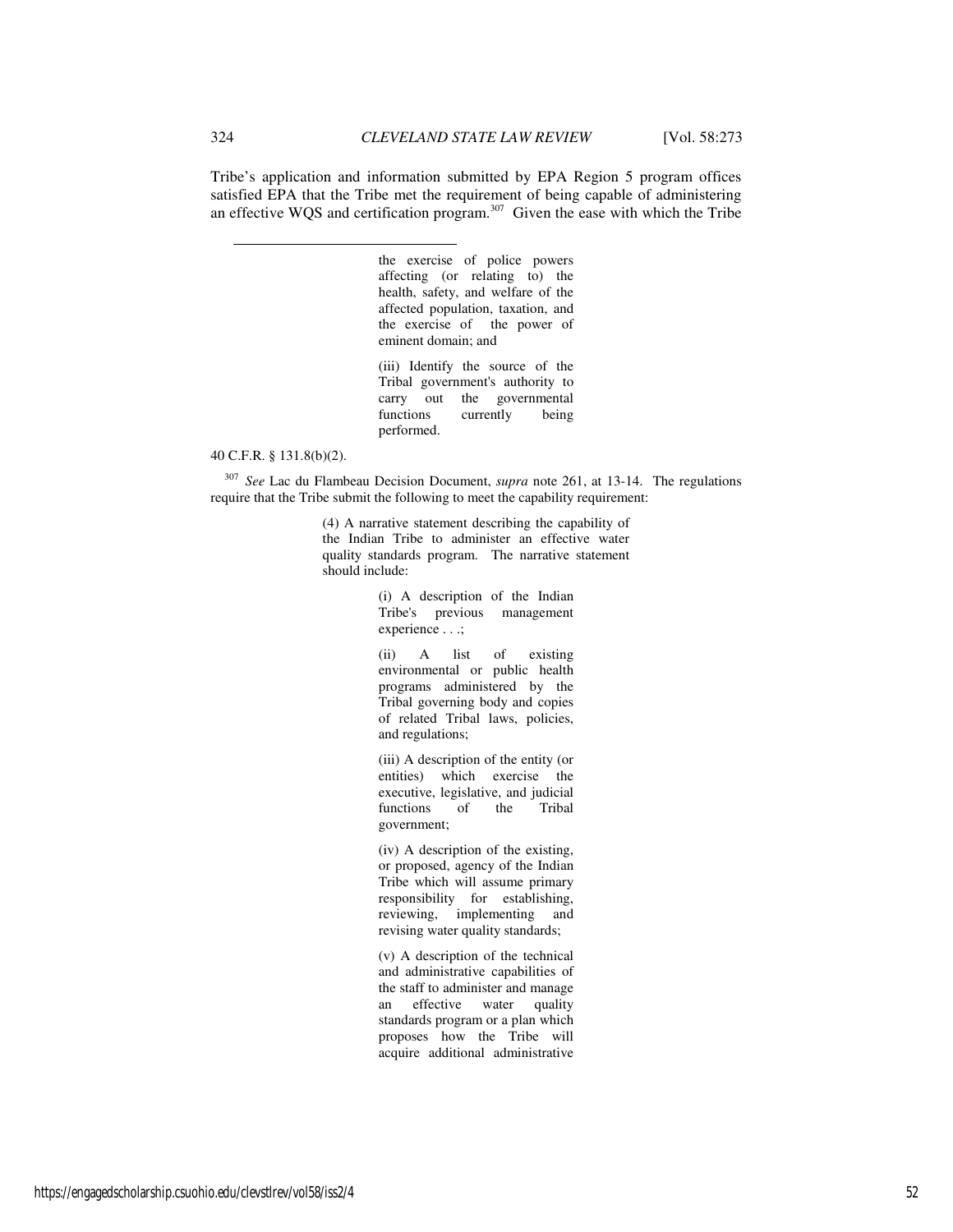met the latter three requirements, EPA's Decision Document paid the greatest attention to explaining how the Tribe met the regulatory authority requirement.

# 3. Establishing Regulatory Authority Over All Reservation Lands and Waters— Meeting a Key Challenge of the Application Process

EPA's regulations pertaining to the regulatory authority requirement provide that a Tribe's application must include "[a] descriptive statement of the Indian Tribe's authority to regulate water quality."<sup>308</sup> In assessing the Tribe's authority, EPA reviewed the Tribe's Constitution and a statement from the Tribe's attorney explaining the basis for the Tribe's authority and outlining its sources.<sup>309</sup> Most critically, EPA analyzed the Tribe's authority over activities of nonmembers on nonmember-owned reservation land under the approach developed pursuant to *Montana*. <sup>310</sup> EPA concluded that "the Lac du Flambeau Band has shown inherent authority over nonmember activities for purposes of the CWA water quality standards and water quality certification programs."<sup>311</sup>

EPA's Decision Document relied upon two key principles established in EPA regulations. First, the 1991 water quality standards regulations noted that, as a general matter, "'activities which affect surface water and critical habitat quality may have serious and substantial impacts,'" and that:

> and technical expertise. The plan must address how the Tribe will obtain the funds to acquire the administrative and technical expertise.

## 40 C.F.R. § 131.8(b)(4).

l

 $308$  40 C.F.R. § 131.8(b)(3). The regulations specify further that the statement of regulatory authority is to include the following:

> (i) A map or legal description of the area over which the Indian Tribe asserts authority to regulate surface water quality; (ii) A statement by the Tribe's legal counsel (or equivalent official) which describes the basis for the Tribe's assertion of authority and which may include a copy of documents such as Tribal constitutions, by-laws, charters, executive orders, codes, ordinances, and/or resolutions which support the Tribe's assertion of authority; and (iii) An identification of the surface waters for which the Tribe proposes to establish water quality standards.

# *Id.*

<sup>309</sup> Lac du Flambeau Decision Document, *supra* note 261, at 8-9. The Tribe satisfied the requirements of subsections (i) and (iii) of 40 C.F.R. § 131.8(b)(3) by submitting a reservation map and accompanying statements that identified the Reservation and its waters and indicated that the Tribe sought to set WQS for all waters within the boundaries of the Reservation. *Id.* The Tribe's submissions also provided information about the hydrology and waters of the Reservation's four major watersheds and "highlight[ed] the importance of these waterbodies to the Band." *Id.* at 9.

<sup>310</sup> *See supra* notes 257-263 and accompanying text (discussing *Montana*).

<sup>311</sup> Lac du Flambeau Decision Document, *supra* note 261, at 9.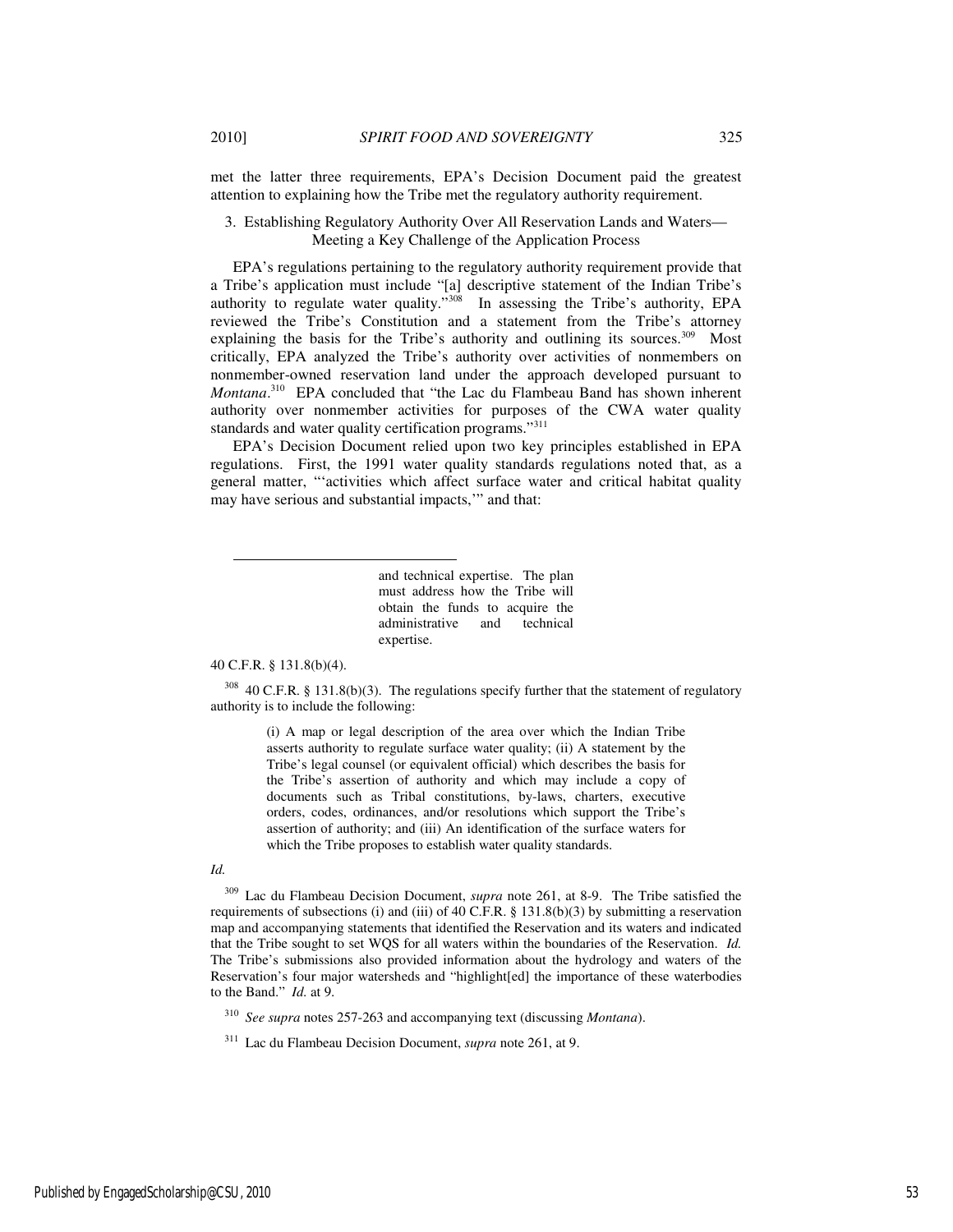because of the mobile nature of pollutants in surface waters and the relatively small length/size of stream segments or other water bodies on reservations . . . any impairment that occurs on, or as a result of, activities on non-Indian fee lands [is] very likely to impair the water and critical habitat quality of the tribal lands.<sup>312</sup>

Second, the 1991 regulations "noted that water quality management serves the purpose of protecting public health and safety, which is a core governmental function critical to self-government."<sup>313</sup>

The Tribe's attorney's statement described the importance of water quality, highlighting the subsistence uses of the Reservation's water bodies:

The culture of the Lac du Flambeau Band depends on the waters of the Reservation. Indeed, the name of the Reservation aptly reflects the connection of the band and its water-based natural resources—'Lac du Flambeau,' meaning 'Lake of the Torches,' gained its name from the Band's historical traditional practice of spear fishing at night with the use of torches. . . . Traditional fishing activities, as well as subsistence hunting and gathering, are dependent on those waters. Traditional beliefs and sacred places also depend on the purity of the waters for their vitality. These ties to water, which have existed from time immemorial, are no less important today—for the Band continues to rely heavily on Reservation waters for its economic and cultural survival.<sup>314</sup>

The Decision Document noted that EPA's recognition that "clean water may be crucial to the survival of the Band and its members."<sup>315</sup> The document highlighted EPA's specific factual findings with respect to particular tribal uses of Reservation waters, including wild rice cultivation, and with respect to activities, including nonmember activities, that can adversely impact water resources.<sup>316</sup> Based on these findings, EPA concluded that "existing and potential future nonmember activities within the Reservation have or may have direct effects on the political integrity, economic security and health and welfare of the Band that are serious and substantial."<sup>317</sup> Consequently, EPA concluded, the Tribe had met the regulation's requirement with respect to a description of its authority to regulate water quality.<sup>318</sup>

EPA informed the Tribe in April 2008 of the approval of its application to administer the water quality standards and certification program on the Lac du

j

<sup>317</sup> *Id.* at 12-13.

<sup>318</sup> *Id.* at 13.

<sup>312</sup> *Id.* at 10 (quoting 56 Fed. Reg. 64,878).

<sup>313</sup> *Id.* (citing 56 Fed. Reg. 64,878).

<sup>&</sup>lt;sup>314</sup> *Id.* at 11 (quoting Lac du Flambeau Application, Appendix B, at 7). The Tribe supported these claims with evidence "showing how current and potential nonmember activities on the Reservation have or may have direct effects on the Band's political integrity, economic security, and health and welfare." *Id.*

<sup>315</sup> *Id.* at 12.

<sup>316</sup> *Id.* Harmful activities include residential and commercial development and filling of wetlands. *See id.*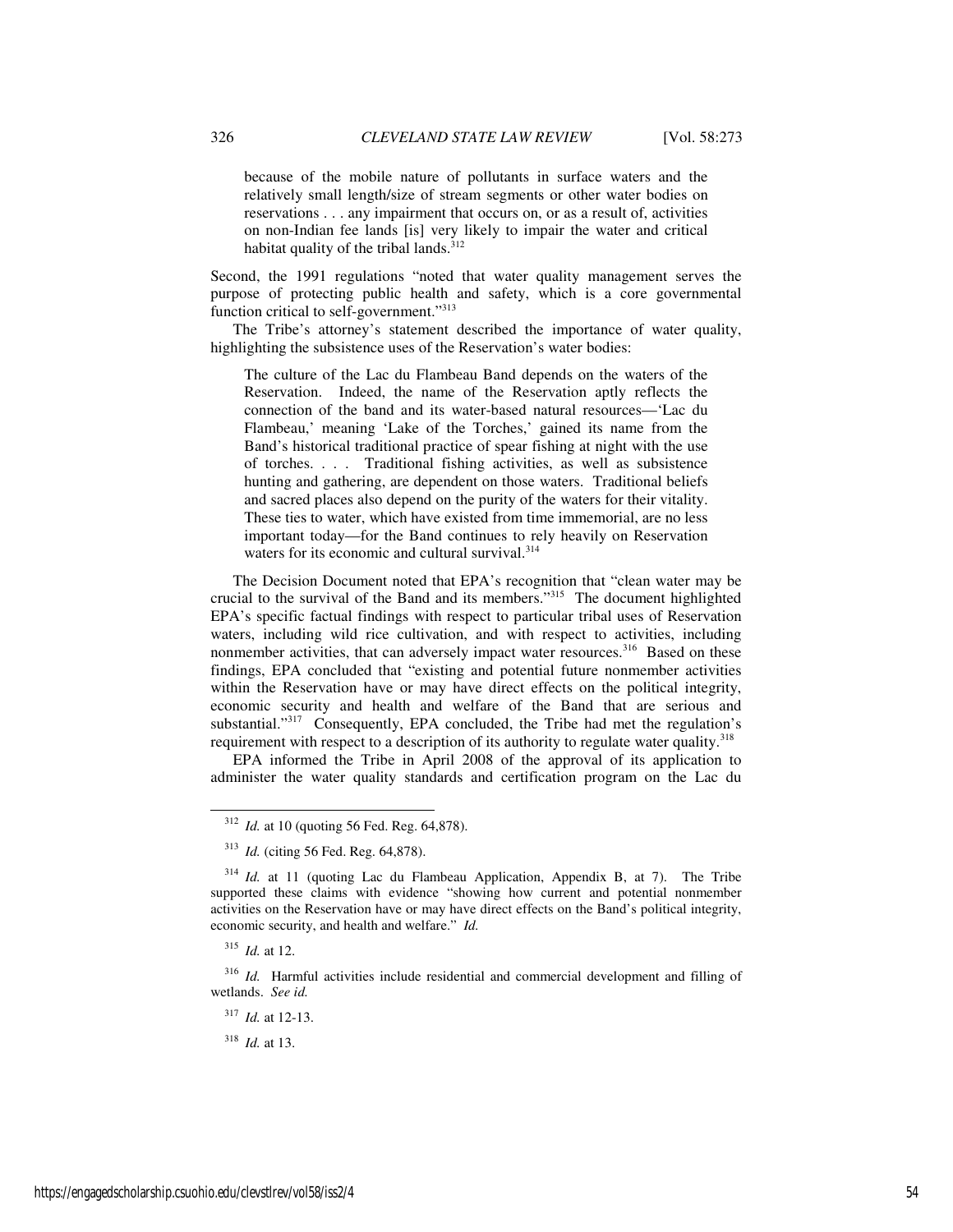Flambeau Reservation.<sup>319</sup> The Tribe is in the process of developing water quality standards that will protect the wild rice beds, and other crucial resources, of the reservation. For the Lac du Flambeau Band, reliance on its governmental authority, as a sovereign acting within the boundaries of its treaty-guaranteed reservation, has provided the mechanism for safeguarding resources that are integral to its survival.

## *B. The Bad River Band's Clean Water Act TAS Application*

The Bad River Band of the Lake Superior Tribe of Chippewa Indians, another Wisconsin tribe, applied for TAS status for the purposes of Sections 303 and 401 of the CWA in  $2006$ .<sup>320</sup> The Tribe's reservation was established under the Treaty of 1854, between the Lake Superior and Mississippi Chippewa Tribes and the United States.<sup>321</sup> The Bad River Reservation, like the Lac du Flambeau Reservation, is very rich in rivers, streams, lakes, ponds, and wetlands. The Reservation's waters are not protected by any federally approved WQS, and WQS developed by Wisconsin do not apply on the Reservation.<sup>322</sup> This regulatory gap led to understandable concern on the Tribe's part about the need to protect reservation waters from any further degradation.

For generations, the Reservation's plentiful water resources have provided subsistence, as well as cultural and spiritual benefits, to its people.<sup>323</sup> Wild rice has traditionally played an important role in the lives of tribal members. The largest remaining wild rice beds on the Great Lakes lie in the Kakagon Slough, located at the mouth of the Kakagon River.<sup>324</sup> Describing the significance of wild rice, the Tribe's TAS application noted that the Tribe's identity and social cohesion is dependent on the continuing supply and quality of the Reservation's wild rice."<sup>325</sup> Wild rice's importance is celebrated at the annual harvest-time Manomin (wild rice) Celebration and it is an essential part of tribal feasts and other ceremonies.<sup>326</sup> Wild rice also serves as a year-round dietary staple, thus nourishing bodies as well as spirits.<sup>327</sup>

<sup>321</sup> *See id.* at 5. *See also* Treaty with the Chippewa, Sept. 30, 1854, 10 Stat. 1109.

<sup>322</sup> *See* Press Release, EPA, Bad River Band Approved to Run Water Standards Program (July 2, 2009), *available at* http://www.epa.gov/tribal/pdf/bad-river-band-cwa.pdf (last visited Aug. 15, 2010).

<sup>323</sup> *See* Bad River Application, *supra* note 245, at 9.

<sup>326</sup> *See id.*

-

<sup>327</sup> *See id.*

<sup>319</sup> *See* Letter from Mary A. Gade, EPA Region 5 Regional Administrator, to the Hon. Victoria Doud, President, Lac du Flambeau Band of Lake Superior Chippewa Indians (Apr. 8, 2008).

<sup>320</sup> *See generally* Bad River Application, *supra* note 245.

<sup>&</sup>lt;sup>324</sup> See id. For a more detailed analysis of the waters of the Reservation and the threats to them, *see* W.G. BATTEN & R.A. LIDWIN, WATER RESOURCES OF THE BAD RIVER INDIAN RESERVATION, NORTHERN WISCONSIN (1995). This U.S. Geological Survey report was prepared with the cooperation of the Tribe and is available at http://wi.water.usgs.gov/pubs/WRIR-95-4207/WRIR-95-4207.pdf.

<sup>325</sup> Bad River Application, *supra* note 245, at 9 (citation omitted).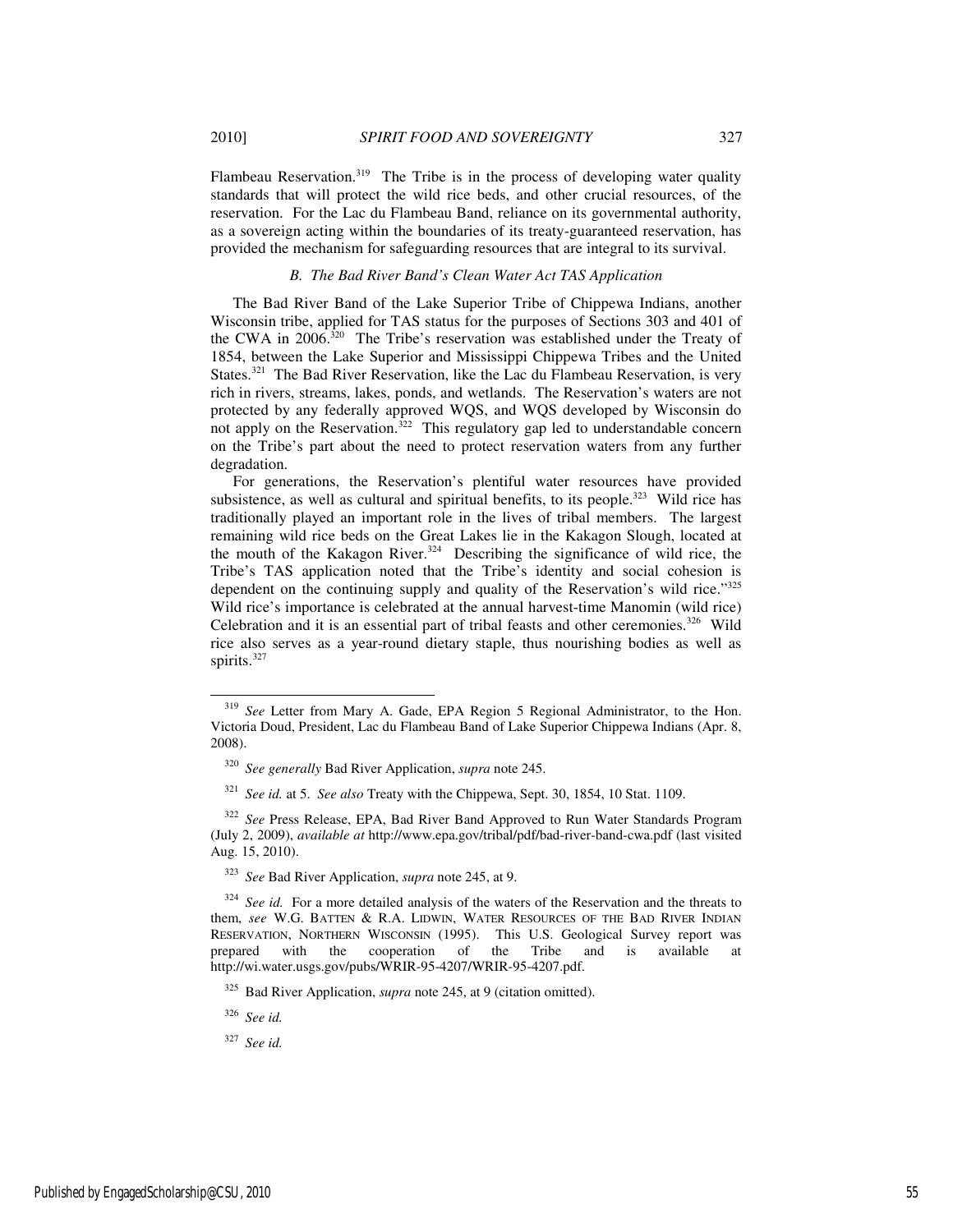The Tribe's application elaborated upon the significance of wild rice and its role in tribal culture. Harvesting the rice is a communal activity, carried out by twoperson teams in canoes, each of which can harvest 80-120 pounds of rice per day. Each year between 9,000 and 15,000 pounds of rice are processed by tribal families.<sup>328</sup> Use of traditional harvesting methods ensures that some rice falls back into the water, thus re-seeding the rice beds. $329$  Most of the harvested rice is consumed in the harvesters' homes or by their families and friends, or is used in feasts and other ceremonies.<sup>330</sup> In short, the Bad River Band, like the Lac du Flambeau Band, depends on wild rice, along with other water-based resources, to support its survival. Moreover, the Tribe chose the Bad River Reservation territory for its reservation specifically because of the quality of its wild rice and other waterdependent resources.<sup>331</sup> If the Band does not have control over these resources, then its political control and economic security are threatened.<sup>332</sup>

In June 2009, EPA approved the Bad River Band's application.<sup>333</sup> EPA's Final Findings of Fact with respect to the application<sup>334</sup> noted the presence of "the largest natural wild rice beds in the Great Lakes basin"<sup>335</sup> and listed the water bodies for which wild rice was indicated as a designated use in draft WQS that the Tribe had submitted to EPA.<sup>336</sup> One of the water bodies included as a wild rice use area was

-

<sup>331</sup> *See id.* at 8-9.

<sup>332</sup> See id. at 8. Consequently, the Tribe needs to be able to regulate water quality in all waters to address threats to water resources posed by a variety of sources, such as agricultural pollutants, residential discharges, forestry practices, mercury and polychlorinated biphenyls (PCBs) pollution, boat wakes, and illegal dumping. *See id.* at 12-18.

<sup>333</sup> *See* EPA, *Decision Document: Approval of the Bad River Band of Lake Superior Tribe of Chippewa Indians' Application for Treatment in the Same Manner as a State for Sections 303(c) and 401 of the Clean Water Act*, June 26, 2009, *available at* http://www.epa.gov/reg5oh2o/wqs5/pdf/badriver/approvaldocs/DecDocFinal6-26-09.pdf [hereinafter "Bad River Decision Document"].

<sup>334</sup> Bad River Decision Document, *supra* note 333, App. II, Final Findings of Fact, Bad River Band of Lake Superior Tribe of Chippewa Indians, Wisconsin, *available at* http://www.epa.gov/r5water/wqs5/pdf/badriver/approvaldocs/FinalFindingsFact6-26-09.pdf [hereinafter "Bad River Final Findings"]. EPA's Proposed Findings of Fact were released in February, 2009. *See generally* Bad River Proposed Findings, *supra* note 286.

<sup>335</sup> Bad River Final Findings, *supra* note 334, at 4.

<sup>336</sup> *See id.* at 7-8. The designated use list identified the Bad River; the Kakagon, Sand Cut, Bad River, and Wood Creek Sloughs; and Bear Trap Creek as wild rice designated use areas. *See id.* All of the water bodies were designated for cultural, wildlife, and aquatic life and fish uses, all of which can support subsistence activities. *See id.* Some water bodies were also designated for use as cold water and/or cool water fisheries. *See id.*

<sup>328</sup> *See id.*

<sup>329</sup> *See id.*

<sup>&</sup>lt;sup>330</sup> See id. at 10. Subsistence needs are also satisfied through harvesting of waterfowl and fish, especially walleye, which are released into reservation waters from the tribal fish hatchery. Fish, like wild rice, has been traditionally and continues to be a major component of Bad River Band members' diet. *See id.* at 10, 16.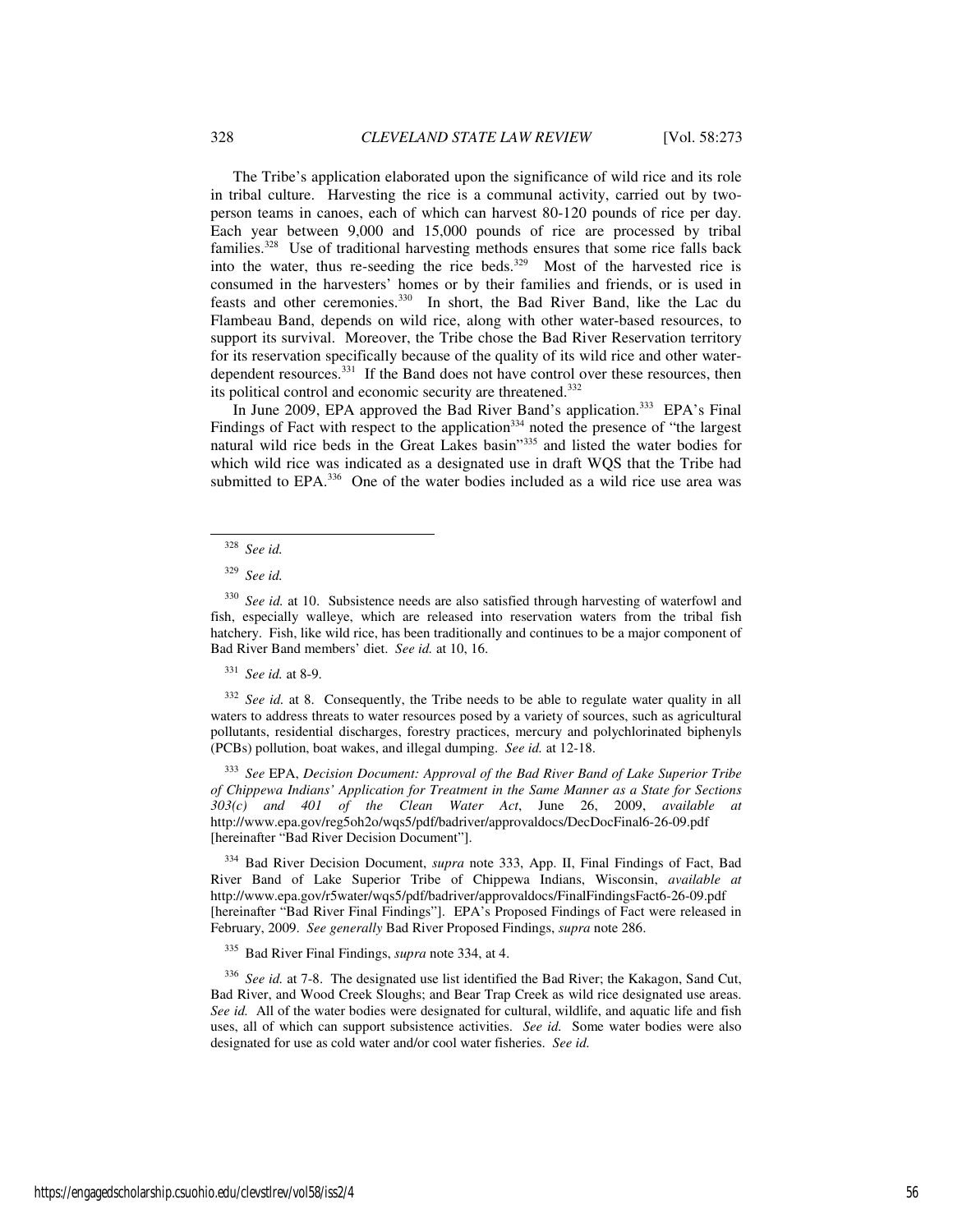the Bad River itself, which flows through the middle of the Reservation.<sup>337</sup> Gathering wild rice is, the document acknowledged, "not merely the acquisition of nutritional foodstuffs, rather it is a cultural complex of family connections, traditions, history, and spirituality."<sup>338</sup> The Tribe's "identity and social cohesion is dependent on the continuing supply and quality of the Reservation's wild rice."<sup>339</sup> In addition to serving as a cornerstone of tribal culture and subsistence, wild rice harvesting also is important in commercial terms, because some rice is sold to local stores and through roadside family stands.<sup>340</sup> The possibility of loss of opportunity for rice harvesting, which has a potential value of over  $\frac{1}{200,000}$  per year, thus threatens the economic security of the Tribe.<sup>341</sup> This estimate of the monetary value of the rice, however, "does not describe the full worth of the wild rice" to the Tribe.<sup>342</sup>

EPA's Final Findings indicate that nonmember activities on nonmember land impact water quality and hydrological patterns in ways that are harmful to wild rice cultivation.<sup>343</sup> The Tribe's use of wild rice as a food source, its cultural significance for the Tribe, and its role in fostering healthy aquatic-dependent wildlife species support the Tribe's assertion that "impairment of wild rice uses . . . would have or may have a serious and substantial direct impact on the Band and its members."<sup>344</sup> In light of this threat to wild rice cultivation, as well as to other tribal uses of reservation waters, EPA concluded that the Bad River Band, like the Lac du Flambeau Band, meets the *Montana* test-based regulatory authority requirement for TAS status to establish WQS for all reservation surface waters.<sup>345</sup>

# *C. Current Tribal Protection of Wild Rice Beds Under the Clean Water Act*

Neither the Lac du Flambeau Band nor the Bad River Band has yet imposed water quality standards on its reservation. In order to impose EPA-approved WQS, tribes with TAS status, like states, must follow the procedures in place for this process.<sup>346</sup> The tribe must develop the proposed WQS, make the proposed WQS (and supporting technical documents) available to the public, hold a public hearing

<sup>339</sup> *Id.*

-

- <sup>341</sup> *See id.*
- <sup>342</sup> *Id.*

<sup>343</sup> *See id.* at 17-18 (listing harmful activities carried out by nonmembers). *See also id.* at 23-30 (analyzing specific impacts of nonmember activities on aquatic life and fish, recreation, wildlife uses, and cultural/ceremonial uses).

<sup>344</sup> *Id.* at 15.

<sup>345</sup> The findings of fact also include findings as to specific impacts of nonmember activities on aquatic life and fish, recreation, wildlife uses, and cultural/ceremonial uses. *See id.* at 23- 30.

<sup>346</sup> CWA § 303, 33 U.S.C. § 1313(c)(3); 40 C.F.R. § 131.5.

See id. at 7 (listing the Bad River as a designated use area for wild rice), 6 (describing the Bad River's location).

<sup>338</sup> *Id.* at 14.

<sup>340</sup> *See id.* at 15.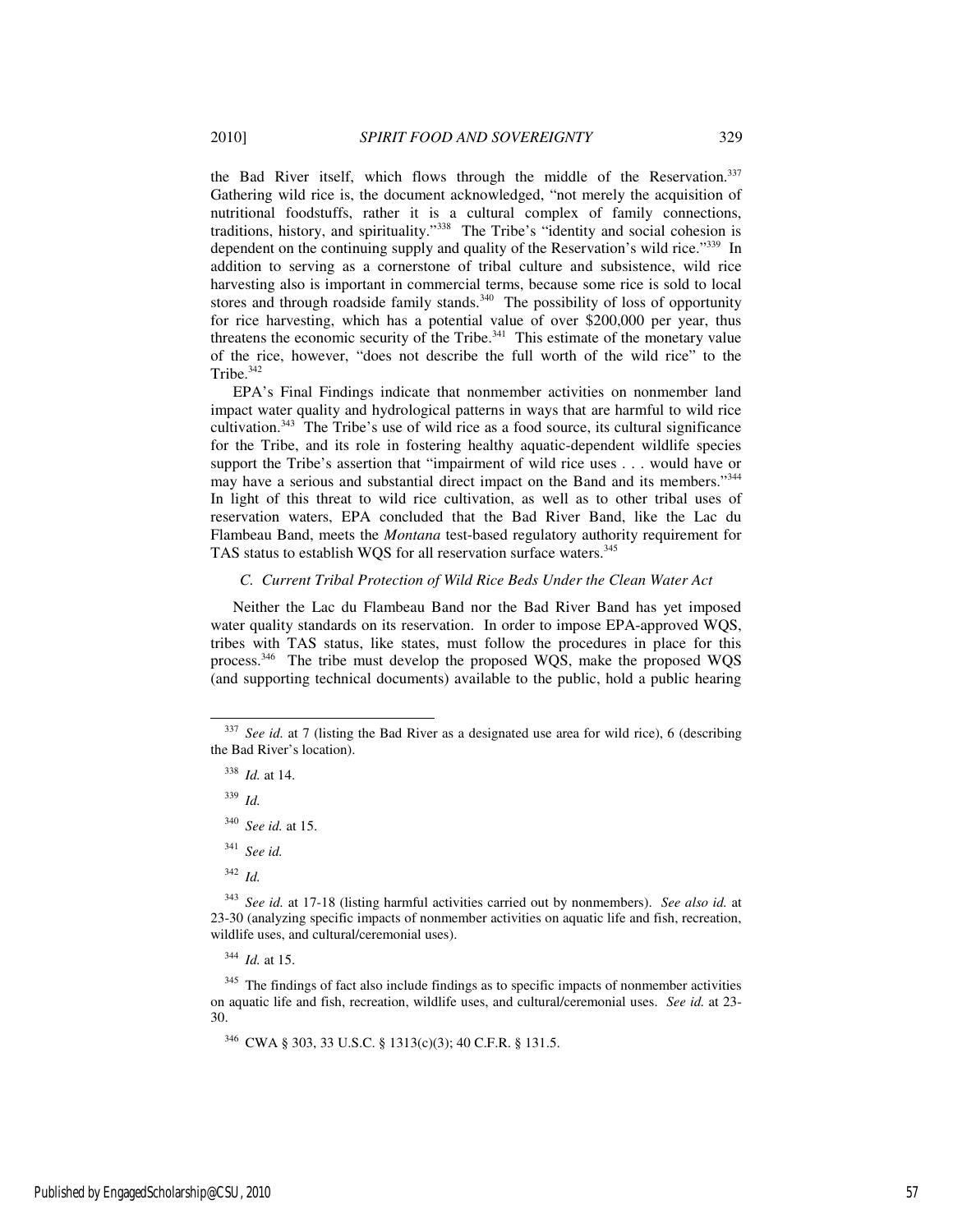about the proposed WQS, and then submit them to the EPA for approval.<sup>347</sup> Water quality standards embrace three elements: designated uses of each waterway or water body, consistent with the goals of the CWA; criteria, expressed in narrative statements and in numerical concentration levels, that specify the amount of specified pollutants that may be present in a water body and still protect its designated uses; and anti-degradation provisions.<sup>348</sup>

A number of other tribes with TAS status have already put into place WQS that are designed to protect the wild rice beds of their reservations. As is the case with the Lac du Flambeau and Bad River Bands, these tribes seek protection of wild rice beds because of their significance for tribal subsistence and culture. The Mole Lake Band of the Lake Superior Tribe of Chippewa Indians, Sokaogon Chippewa Community, for example, received EPA approval of its WQS, which provides protection for wild rice beds, in 1996.<sup>349</sup> The Tribe's WQS are based on the understanding that "[w]ater has always been an integral and sacred part of the Sokaogon people's survival, identity and culture. Water is the life-supporting blood of Mother Earth that human beings share in common with all living things."350 Tribal designated uses include cultural uses, defined as "[u]se of all Tribal Waters for cultural, subsistence, spiritual, medicinal, ceremonial, and aesthetic purposes that include any element of the environment that is ecologically associated with Tribal Waters."<sup>351</sup> Wild rice is identified as a "[c]ultural and natural resource of the Sokaogon people that has sustained their subsistence for over 300 years."<sup>352</sup> Wild rice's significance is indicated by the fact that the Tribe's reservation "was designated with a 600 acre wild rice lake as its centerpiece."<sup>353</sup>

The Sokaogon Chippewa Community's WQS narrative water quality criteria prohibit the presence of bacteria and microorganisms at levels that may impair wild rice gathering in tribal waters. The criteria also prohibit the release of pollutants and human-induced changes to tribal waters, tribal waters sediments, and area hydrology that alter the waters' natural ambient conditions or the species composition in the waters<sup>354</sup>—changes that can negatively impact wild rice.<sup>355</sup> In addition, the Tribe's

-

<sup>349</sup> State and Tribal Water Quality Standards, Notice of EPA Approval, 63 Fed. Reg. 53,914 (Oct. 7, 1998). The Tribe received EPA authorization for a WQS program in 1995. *See id.* 

<sup>350</sup> Sokaogon Chippewa Community Water Quality Standards § I(B), Jan. 26, 2005, *available at* http://www.epa.gov/waterscience/standards/wqslibrary/tribes/chippewa\_5\_ wqs.pdf [hereinafter "Sokaogon WQS"].

<sup>351</sup> *Id.* § II(B)(1).

<sup>352</sup> *Id.* § V (definitions).

<sup>353</sup> *Id.*

<sup>354</sup> *Id.* § III(A)(6)-(8). Changes in natural ambient conditions that are to be avoided include "flow, stage, dissolved oxygen, pH and temperature." *Id.* § III(A)(7).

<sup>347</sup> *See* 40 C.F.R. § 131.20.

 $348$  33 U.S.C. § 1313(c)(2)(A); 40 C.F.R. § 131.2. In addition to establishing WQS as a measure of water quality, the CWA also provides for uniform effluent limitations guidelines, which are technology-based standards, promulgated by EPA, which "restrict the quantities, rates, and concentrations of specified substances discharged from point sources." City of Albuquerque v. Browner, 97 F.3d 415, 419 n.4 (10th Cir. 1996) (citing 33 U.S.C. §§ 1311, 1314).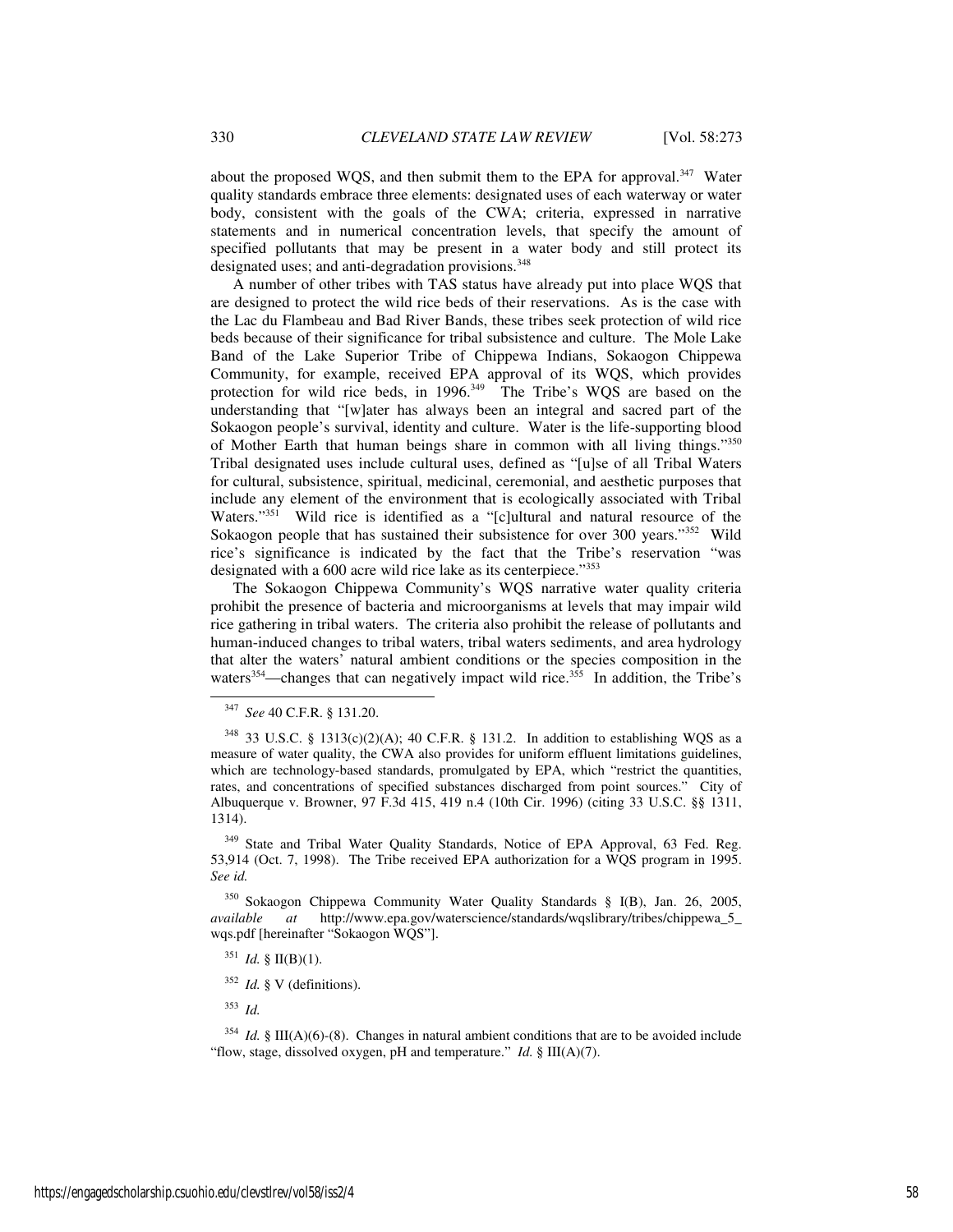numeric water quality criteria, which describe Rice Lake as "the cultural centerpiece" of the Sokaogon Chippewa Community,<sup>356</sup> provide that for the protection of wild rice, the Tribe will choose the "most protective values."<sup>357</sup> As discussed above,<sup>358</sup> state dissatisfaction with the level of protection afforded to water bodies by the Tribe's WQS resulted in unsuccessful litigation challenging EPA's approval of the Tribe's TAS status application.

The Fond du Lac Band of Lake Superior Chippewa received approval of its WQS in 2001.<sup>359</sup> The relevant tribal ordinance establishes general water quality standards applicable to all waters of the Fond du Lac Reservation, while also establishing a maximum sulfate level for "[a]ny lake or stream which supports wild rice growth."<sup>360</sup> Wild rice areas, defined as "[a] stream, reach, lake or impoundment, or portion thereof, presently, historically or with the potential to be vegetated with wild rice," are established as designated cultural uses of the waters of the Reservation.<sup>361</sup> The definition recognizes that water bodies that do not currently support wild rice (although they may have in the past) may do so at some point. Consequently, they are to be regarded as wild rice areas in anticipation of this future use. Wild rice is listed as a designated use for twenty-three lakes on the Reservation, including lakes with the evocative names of Rice Portage Lake and Wild Rice Lake, both of which are also designated as potential Outstanding Reservation Resource Waters ("ORRW").<sup>362</sup> The ORRW designation is given to particular waters because of their "exceptional cultural, aesthetic, recreational or ecological significance," and water quality of waters so designated is to "be maintained and protected without degradation."<sup>363</sup>

<sup>358</sup> *See supra* notes 263-65 and accompanying text.

<sup>359</sup> EPA, Indian Tribal Approvals (Oct. 15, 2009), http://nsdi.epa.gov/waterscience/tribes/approvtable.htm. The Tribe received EPA authorization for a WQS program in 1996. State and Tribal Water Quality Standards; Notice of EPA Approval, 63 Fed. Reg. 53,916 (Oct. 7, 1998).

<sup>360</sup> Fond du Lac Band of Lake Superior Chippewa, Water Quality Standards of the Fond du Lac Reservation, § 301(m), Ordinance # 12/98, adopted by Resolution # 1403/98 of the Fond du Lac Reservation Business Committee, Dec. 10, 1998, amended by Resolution # 1286/01 of the Fond du Lac Reservation Business Committee, Sep. 11, 2001, *available at* http://www.epa.gov/waterscience/standards/wqslibrary/tribes/chippewa.pdf.

<sup>361</sup> *Id.* § 302(e)(1).

<sup>362</sup> *Id.* ch. 4.

l

<sup>&</sup>lt;sup>355</sup> See supra notes 28-86 and accompanying text (discussing the adverse impact of such changes on wild rice).

<sup>356</sup> Sokaogon WQS, *supra* note 350, § III(C).

<sup>357</sup> *Id.* ("For the protection of wild rice, *Zizania palustris*, SCC may derive criteria using the aquatic life methodology specified at 40 C.F.R. 132.4(a)(2) in addition to using other scientifically defensible toxicological methods in order to obtain a range of potential criteria. The most protective values based upon the available methods or tribal Ambient Water Quality Values will be chosen as the applicable . . . criteria.").

<sup>363</sup> *Id.* § 105(a)(5).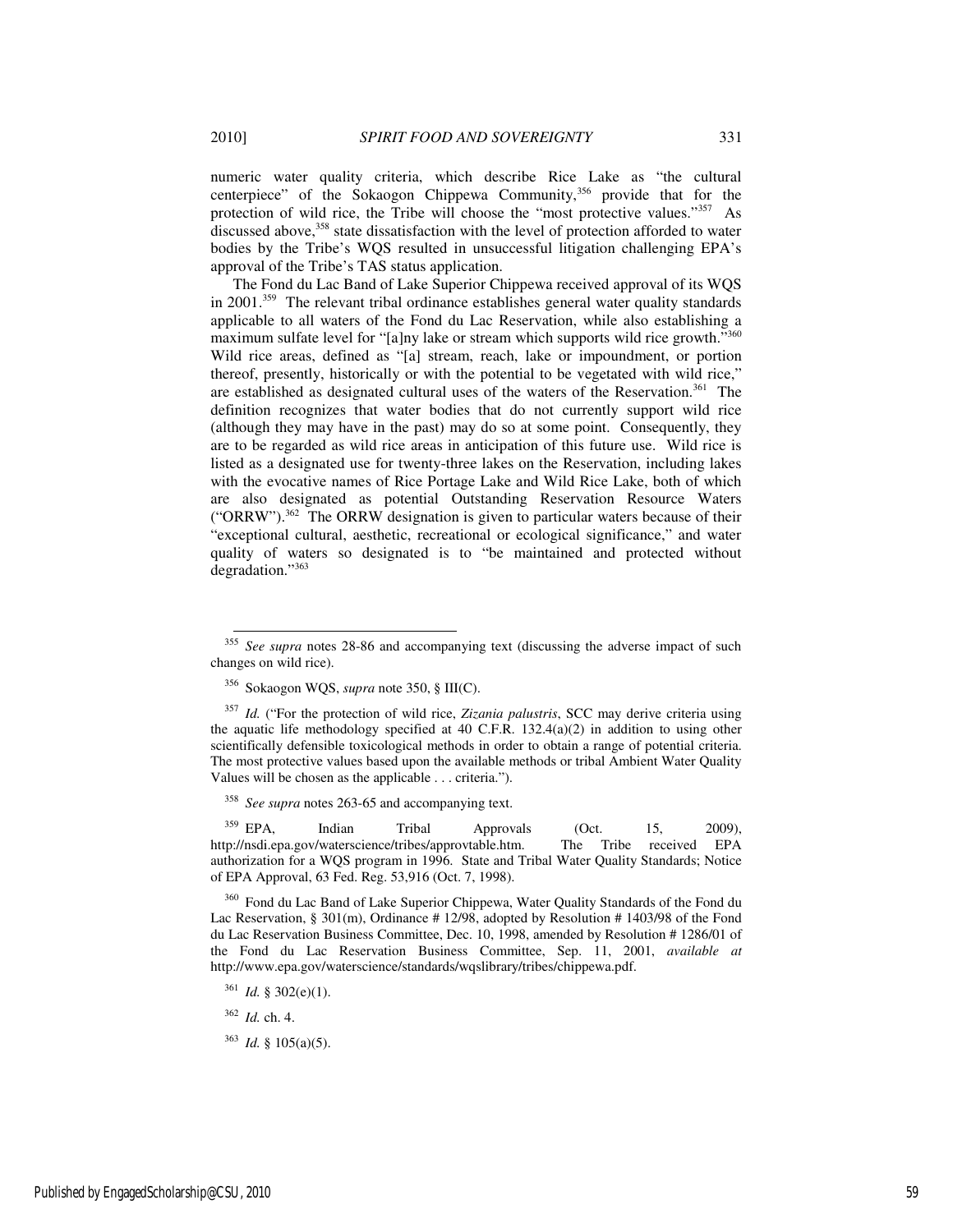Finally, the WQS of the Grand Portage Band of Chippewa, which EPA approved in 2005,<sup>364</sup> acknowledge that the "Tribe's existence has been dependent on the ability of the land and waters to provide natural resources for consumption, subsistence, cultural preservation, religious practice and sustainable economic development."<sup>365</sup> Reservation water quality is to be protected so that the areas within the Reservation can continue to "serve as a refuge for Tribal members to continue to practice a life that exemplifies sustainable economic development, and that preserves the resources critical to cultural integrity and survival of the Tribe."<sup>366</sup> Wild rice areas are established as designated cultural uses of the waters of the Reservation<sup>367</sup> and wild rice is listed as a designated use for eight lakes and one river on the Reservation.<sup>368</sup> The Tribe's water quality criteria require that "[w]aters capable of supporting wild rice will be of sufficient quantity and quality as to permit the propagation and maintenance of a healthy 'wild rice' ecosystem in addition to the associated aquatic life and their habitats."<sup>369</sup>

Given the concern for protecting wild rice beds that was reflected in the application for tribal water quality standards program authorization of the Lac du Flambeau Band,<sup>370</sup> it seems likely that the Tribe's WQS will also take into account wild rice protection in the standards' water quality criteria and antidegradation policy. Similarly, the Bad River Band expressed concern for wild rice in its application, $371$  so it is also likely to include provisions aimed at protecting wild rice beds in the proposed WQS that it submits to EPA for approval.

#### *D. Looking Forward*

Indian people have an ability to stretch their minds, to search far back and far ahead. The Chippewa were thinking in those terms at treaty time thinking of the long procession back ten thousand years or more, thinking of an equally long procession out ahead.<sup>372</sup>

<sup>366</sup> *Id.* 

<sup>364</sup> EPA, Indian Tribal Approvals, *supra* note 359. The Tribe received EPA authorization for a WQS program in 1996. State and Tribal Water Quality Standards, Notice of EPA Approval, *supra* note 359.

<sup>&</sup>lt;sup>365</sup> Grand Portage Reservation Water Quality Standards art. VI (Antidegradation Policy), Final Version as of May 24, 2005, with Revised Criteria Adopted Aug. 8, 2006, *available at* http://www.epa.gov/waterscience/standards/wqslibrary/tribes/grand-portage-band.pdf [hereinafter "Grand Portage WQS"].

<sup>367</sup> *Id.* § V(E)(1). Wild rice areas are defined as "a stream, river, lake, wetland or impoundment, or portion thereof, presently, historically or with the potential to be vegetated with wild rice." *Id.* 

<sup>368</sup> *Id.* § V tbl.1.

<sup>369</sup> *Id.* § XI(6).

<sup>370</sup> *See supra* notes 272-74 and accompanying text.

<sup>371</sup> *See supra* notes 325-32 and accompanying text.

<sup>372</sup> Charles F. Wilkinson, *To Feel the Summer in the Spring: The Treaty Fishing Rights of the Wisconsin Chippewa*, 1991 WIS. L. REV. 375, 413 (1991).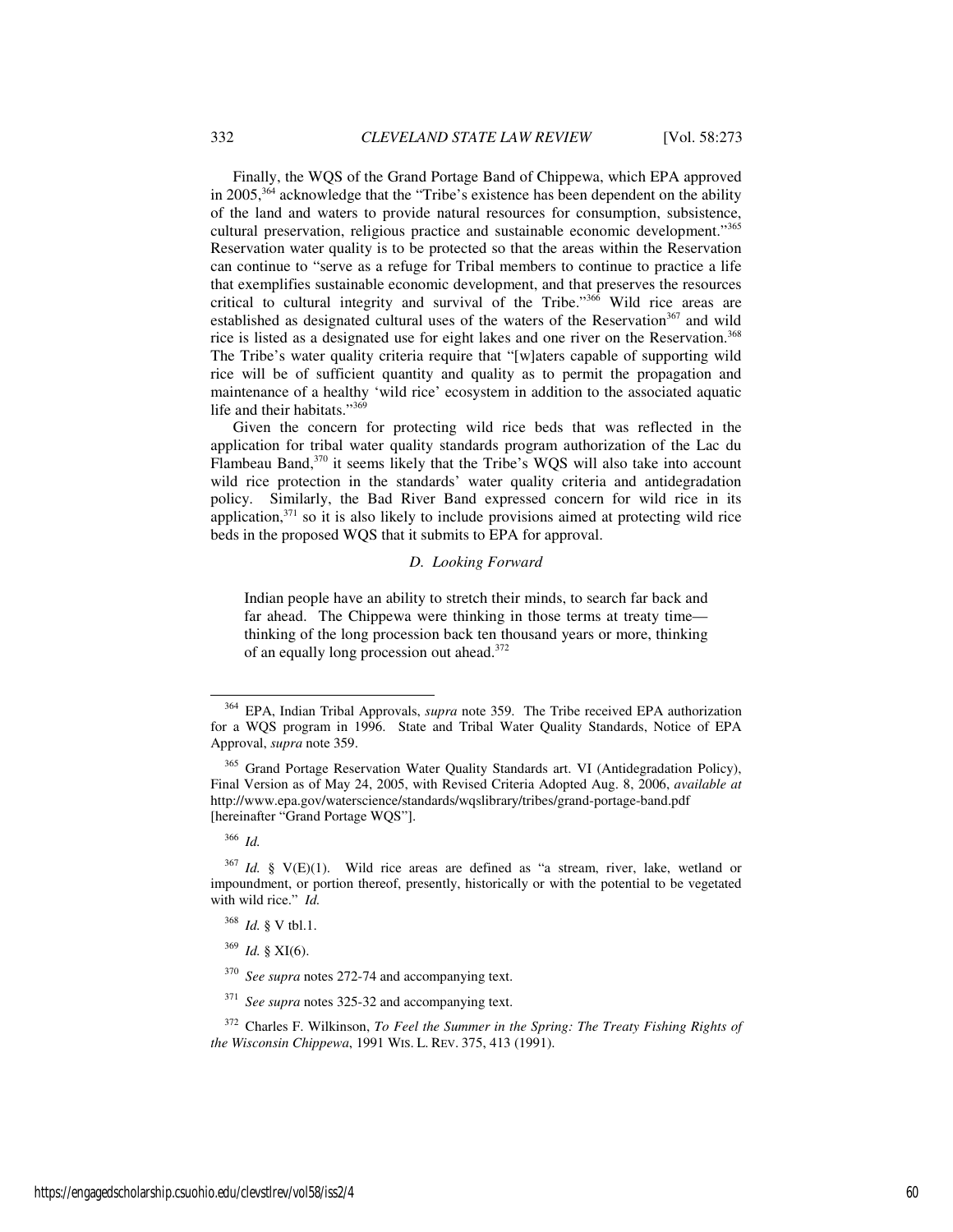The experiences of the Great Lakes tribes discussed above in seeking to protect the wild rice beds of their reservations by shouldering responsibilities for regulating water quality suggest that this can be a rewarding pathway to follow where waterrelated subsistence resources are concerned. A number of tribes have now established a track record of using the Clean Water Act's TAS provisions as a means to exercise control over water resources on their reservations, even where the activities that threaten these resources are engaged in by non-Indians on non-Indian land. This pathway thus shows considerable promise for protecting water-related subsistence resources, whether they are wild rice beds or other resources, such as fish.

The cumbersome and time-consuming nature of the TAS application process should not, however, be downplayed. Moreover, acknowledgement of tribal regulatory authority must be sought on a piecemeal, program-by-program basis. Tribes must have sufficient resources if they are to make it through the TAS application process successfully. Nonetheless, this pathway toward protection has been followed successfully by a number of tribes, not just in the Great Lakes area but also in other areas, and it is likely to be followed by others in the future.

## IV. CONCLUSION: THE ROLE OF SUBSISTENCE RIGHTS IN BUILDING BRIDGES AND ASSERTING NATIONHOOD

The rights that we have are traditional rights that go back, that extend back, that connect us directly with the earth. It's who we are. If you sever these webs that connect us to the earth whether it's the deer or whether it's fish or whether it's the timber or the gathering rights . . . you start losing the identity of who you are.<sup>373</sup>

The tribes and communities whose experiences and legal claims are examined above have sought to protect different kinds of subsistence resources and have chosen different legal pathways to do so. Nevertheless, their struggles have much in common. Common ground is apparent in both the centrality of subsistence activities in the lives of these peoples and in the ultimate legal principle on which their claims rest—the sovereignty of indigenous peoples. These commonalities are explored below.

### *A. Subsistence Activities as Bridges*

The Great Lakes tribes, Inuit peoples, and Pacific Northwest tribes whose struggles to protect crucial natural resources are discussed above have spoken in ways that suggest that subsistence activities function for them as what may be termed bridges. These activities serve as a means of connection, or as a route for passage over a gap or a barrier. As discussed below, subsistence activities serve as bridges between tribal members in general; between generations within a tribe; between the past, present, and future; and between economic life and spiritual life. Moreover, these intertwined aspects of subsistence activities represent rejection of past federal government efforts to destroy tribal cultures and assimilate tribal members.

<sup>373</sup> Loew, *supra* note 245, at 713 (quoting Nick Hockings, member of the Lac du Flambeau Band).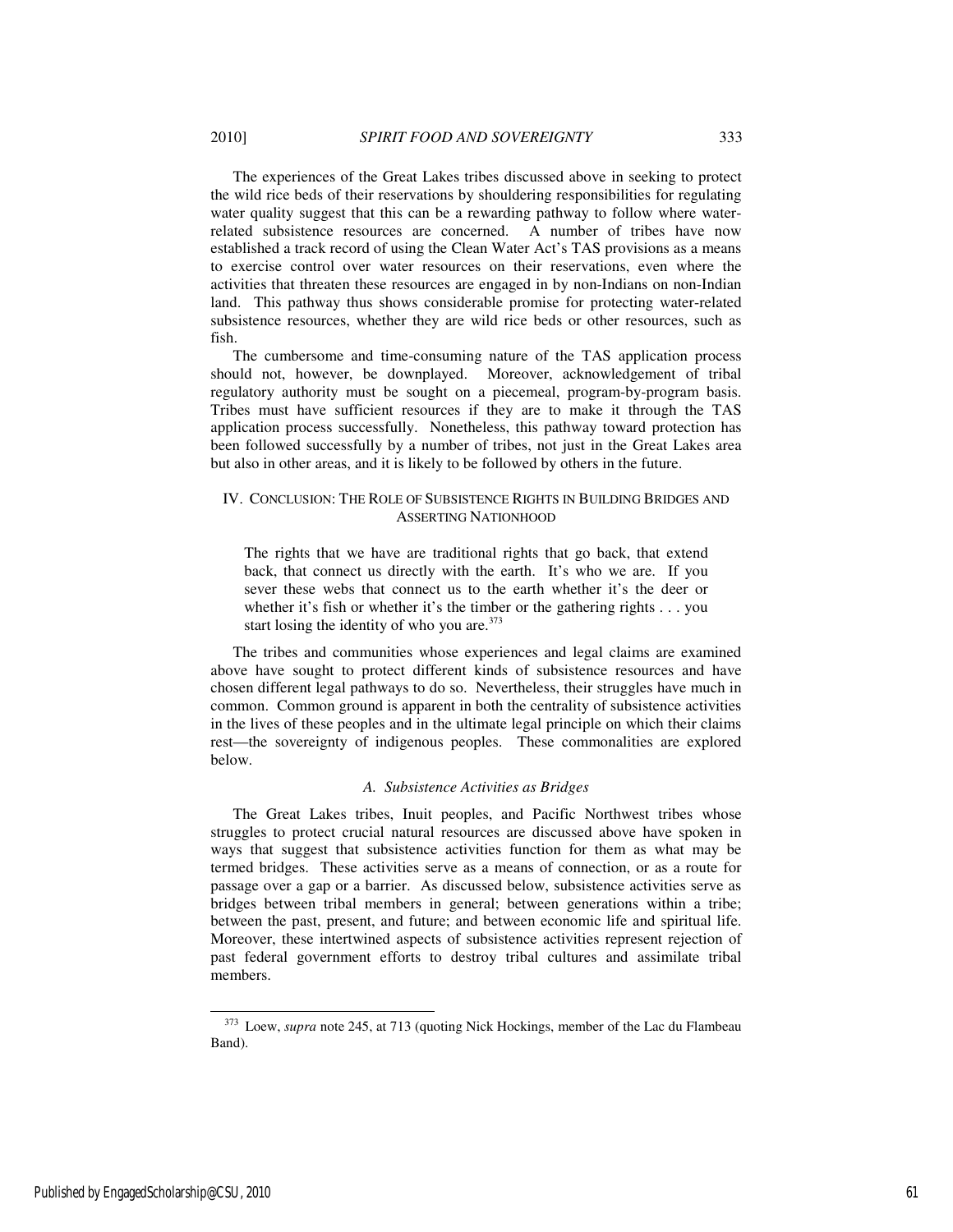#### 1. Bridges Between Tribal Members

Subsistence activities are often engaged in as community activities. Wild rice is customarily harvested and processed by Great Lakes tribes as a group activity. Inuit hunters do not hunt alone but rather rely on each other for guidance and assistance. Tribal fishing in the Midwest and Pacific Northwest requires family and communal efforts. Subsistence activities thus serve as bridges between members of these communities, binding them together as participants in activities that have long served as a kind of cultural glue.

Moreover, subsistence activities can build and preserve connections between members living within a tribe or community's territory and those who live elsewhere. When tribal members return to their reservation to participate in annual wild rice harvesting and related festivals, for example, or in seasonal hunting and fishing activities, they renew ties that may have grown attenuated. Comments by Spud Fineday, an Ojibwe from the White Earth Reservation, on the annual White Earth wild rice harvest illustrate this aspect of subsistence activities: "You get to visit people you haven't seen for a whole year, because just about everyone goes ricing."<sup>374</sup> Spending time together in subsistence activities on tribal lands can lessen not just physical distances but also social distances. Participation in subsistence activities can thus play a vital role in preserving the very existence of tribes and communities in the face of forces that draw members away from their homelands.

Finally, by fostering and preserving ties between tribal members, participation in subsistence activities functions as a belated antidote to past U.S. government efforts to destroy "tribalism" and promote self-centered individualism. Nineteenth-century government officials sought to destroy tribal members' ties to, and sense of responsibility toward, their extended families and communities. In the nineteenth century, influential Senator Henry Dawes, for example, attributed tribes' alleged failure to progress sufficiently on the road to civilization to their sense of community, lamenting that "[t]here is no selfishness, which is at the bottom of civilization."<sup>375</sup> Many reservations were subjected to division into allotments for tribal members (with "surplus" land made available to non-Indians), as part of the effort to foster exclusive individualism on the part of each Indian: "[H]e must be imbued with the exalting egotism of American civilization, so that he will say 'I' instead of 'We,' and 'this is mine,' instead of 'This is ours.'"<sup>376</sup> Kinship and community ties were to be replaced by nuclear families, each headed by a landowning Indian man, as the key social unit.<sup>377</sup>

<sup>374</sup> Winona LaDuke, *Wild Rice: Maps, Genes and Patents* (2001), *available at* http://savewildrice.org/winona-article (last visited Aug. 15, 2010) [hereinafter "LaDuke, *Wild Rice*"].

<sup>&</sup>lt;sup>375</sup> D.S. OTIS, THE DAWES ACT AND THE ALLOTMENT OF INDIAN LANDS 10-11 (Francis Paul Prucha ed., 1973) (quoting Statement of Senator Henry L. Dawes, Third Annual Meeting of the Lake Mohonk Conference (1885), *reprinted in* 1886 BOARD OF INDIAN COMMISSIONERS ANN. REP., *reprinted in* H.R. EXEC. DOC. NO. 1, pt. 5, 49th Cong. 1st Sess., app. at 819, 840).

<sup>376</sup> 1888 REPORT OF COMMISSIONER OF INDIAN AFFAIRS, H.R. EXEC. DOC. NO. 1, pt. 5, 50th Cong., 2d Sess., at lxxxix.

<sup>377</sup> *See* Allison M. Dussias, *Squaw Drudges, Farm Wives, and the Dann Sisters' Last Stand: American Indian Women's Resistance to Domestication and the Denial of Their Property Rights* 77 N.C. L. REV. 637, 683-84 (1999) (discussing government efforts to put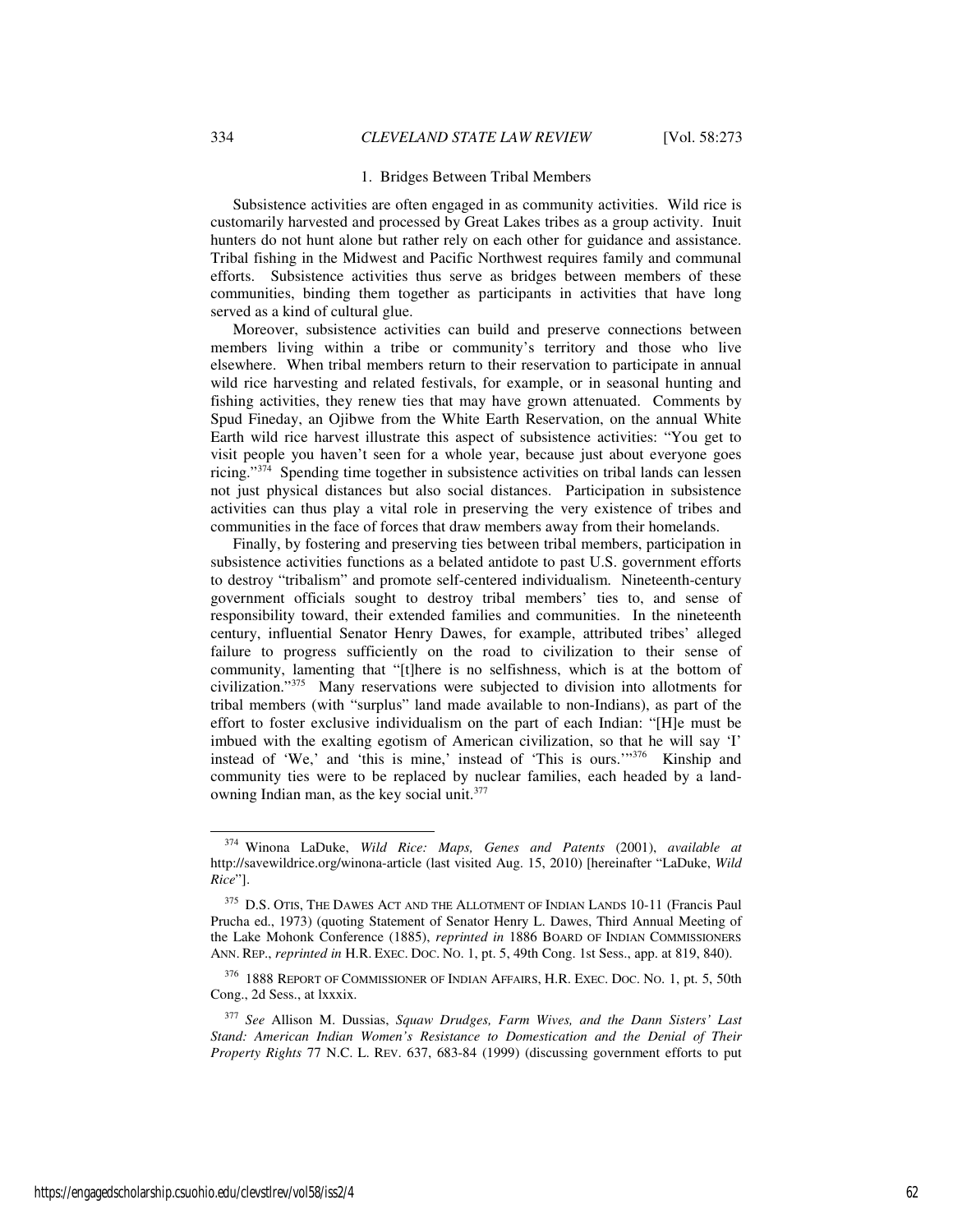l

Preserving, and even revitalizing, activities that revolve around communal cooperation and mutual support, rather than being focused on the competitive individual pursuit of as many resources as possible, thus flies in the face of past efforts to destroy tribal ties and replace them with undiluted individualism. Rejection of this self-centered way of life in connection with subsistence activities is apparent, for example, in programs established by a number of Great Lakes tribes to ensure that elders receive portions of resources that have been harvested by other members of the tribe.<sup>378</sup>

#### 2. Bridges Between Generations

In addition to serving as bridges between community members generally, subsistence activities serve more specifically as bridges between older and younger members. Subsistence activities are often multi-generational pursuits. Harvesting techniques that parents and grandparents teach to children were often taught to them by their own parents and grandparents. Knowledge of when and where certain resources are to be found, and how best to process and preserve them, is also passed down from older to younger generations. Possession of such knowledge is a component of the status of elders. The importance of the knowledge of elders in connection with subsistence activities is apparent, for example, in the Inuit climate change claim. Inuit hunters historically have depended on elders for knowledge and guidance about snow and ice characteristics, but climate change has undermined the accuracy of this knowledge. $379$  Climate change thus threatens not only the safety of hunters and the continued viability of subsistence hunting but also the role of subsistence activities as a bridge between generations.

Undermining the role of elders, and of community members in general, in the education of native children was yet another aspect of the assimilationist agenda of past U.S. government policy toward tribes. Boarding schools and day schools, run by the government and by religious organizations under contract with the government, were established to provide formal, "American" education (with an emphasis on vocational training) to Indian children and to counter the "backward" influences of their families and communities.<sup>380</sup> This educational project was expected to have transformative effects, as a congressional report described:

control over land into the hands of Indian men and to replace extended family ties with nuclear family ties) [hereinafter "Dussias, *Squaw* Drudges"].

<sup>378</sup> *See, e.g.*, Bad River Final Findings, *supra* note 334, at 14. *See also* Chantal Norrgard, *From Berries to Orchards: Tracing the History of Berrying and Economic Transformation among Lake Superior Ojibwe*, 33 AM. IND. Q. (no. 1) 33, 43 (2009) (noting that Ojibwe tribal members' berry gathering, which was protected by treaty, "was a group activity, in contrast to the individualism emphasized by assimilation and allotment policy"). Norrgard notes further how berrying activities have historically been intertribal; such activities thus served as a bridge stretching beyond the tribe to refresh relations with other tribes. *See id.* at 53 ("[B]errying was an intertribal activity . . . [and] a means for Ojibwe to refresh interband and intertribal networks.").

<sup>379</sup> *See supra* notes 206-09 and accompanying text.

<sup>380</sup> *See generally* Allison M. Dussias, *Let No Native American Child Be Left Behind: Reenvisioning Native American Education for the Twenty-First Century*, 43 ARIZ. L. REV. 819, 822-33 (2001) (discussing the history of the formal, government-imposed education of Native American children) [hereinafter "Dussias, *Let No Native American Child Be Left Behind*"].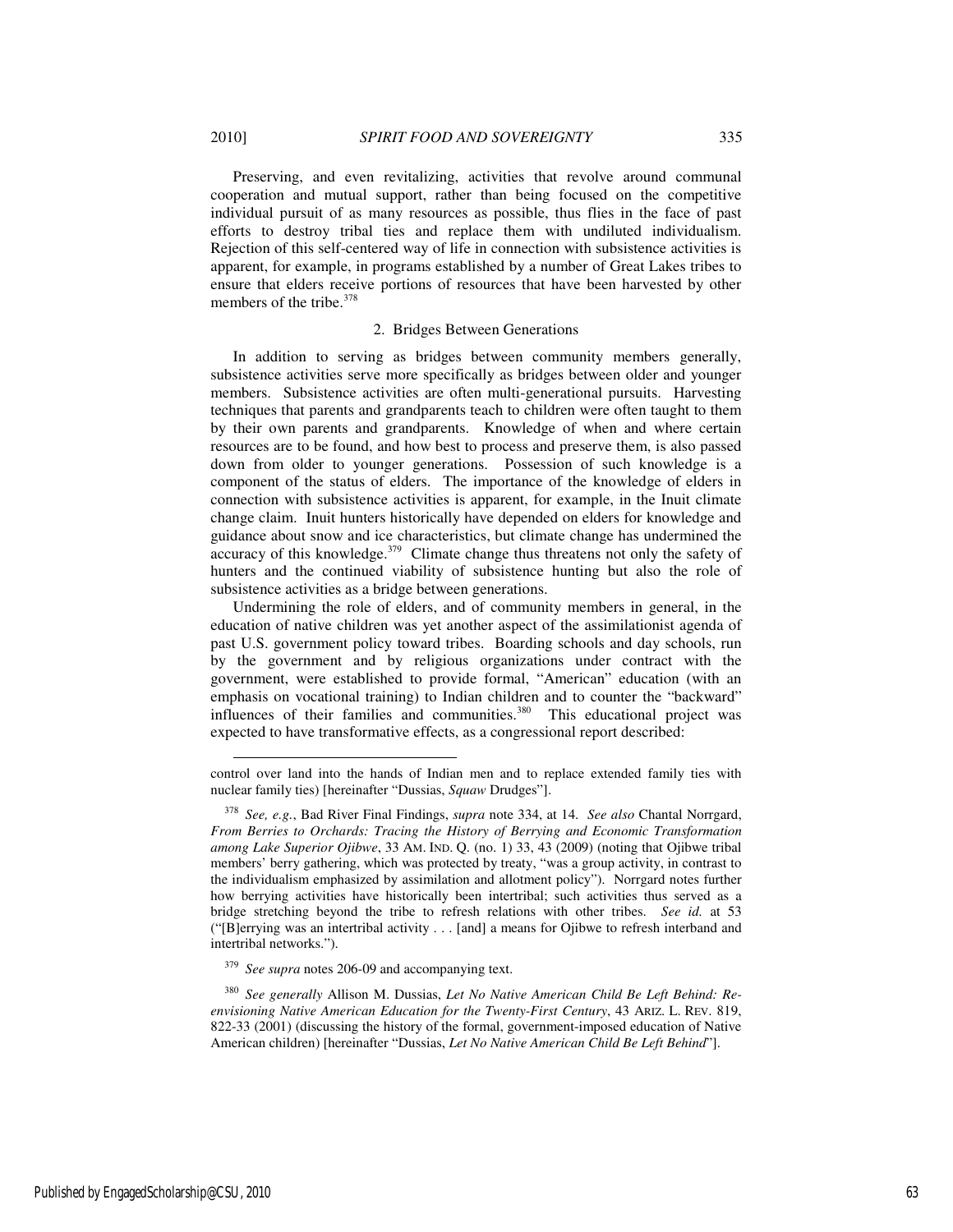Put into the hands of their children the primer and the hoe, and they will naturally, in time, take hold of the plow; and as their minds become enlightened and expand, the Bible will be their book, and they will grow up in habits of morality and industry, leave the chase to those whose minds are less cultivated, and become useful members of society.<sup>381</sup>

Preservation of "the chase" and other subsistence activities helps to counter the continuing effects of past government education programs and their denigration of traditional knowledge and of the educational role played by elders and other community members. Participation in inter-generational subsistence activities helps to preserve the bridge between older and younger community members, to continue the sharing of knowledge between generations. Where these activities are being revitalized, in connection with efforts aimed at restoring subsistence resources, intergenerational knowledge transfers that have largely disappeared can even be restored.

### 3. Bridges Across Time

Participating in subsistence activities helps to preserve a way of life that extends from the past, through the present, and into the future. Whether fishing, hunting, or wild rice cultivation is involved, the tribes and communities discussed above seek to protect activities in which their members have engaged since time immemorial. Subsistence activities and resources may be tied to a tribe's very identity and its current location.

Subsistence activities tap into knowledge that has come down to today's tribal and community members from their ancestors. These activities thus serve as a bridge connecting the past and the present, and deceased and living members, as the following comments by Lac du Flambeau tribal member Yolanda St. Germaine reveal:

Just being out there and seeing all those lights and knowing those are your people. Everybody's fishing and you could hear the drum. It just kind of took me back in time. . . . [I]t could have been a hundred years ago. THEY did this at that time and we're part of it. $382$ 

When tribes rely on treaties in making their claims for protection of subsistence activities, they are connecting with the efforts of their ancestors to ensure perpetual availability of resources that have long sustained the tribe. Moreover, when tribes seek to protect reservation lands and waters, they are seeking to preserve and protect what their ancestors valued and held at the centers of their lives. The location of the reservation of the Sokaogon Chippewa Community, for example, where the Tribe is protecting subsistence resources by imposing water quality standards, was selected by ancestors on the basis of the location of the lake at its center.<sup>383</sup> In this sense also, protection of subsistence rights represents a bridge between members of a community today and those of the past.

<sup>&</sup>lt;sup>381</sup> R. PIERCE BEAVER, CHURCH, STATE, AND THE AMERICAN INDIANS: TWO AND A HALF CENTURIES OF PARTNERSHIP IN MISSIONS BETWEEN PROTESTANT CHURCHES AND GOVERNMENT 67-68 (1966) (internal quotation omitted).

<sup>382</sup> Loew, *supra* note 245, at 724-25 (quoting Yolanda St. Germaine).

<sup>383</sup> *See supra* note 353 and accompanying text.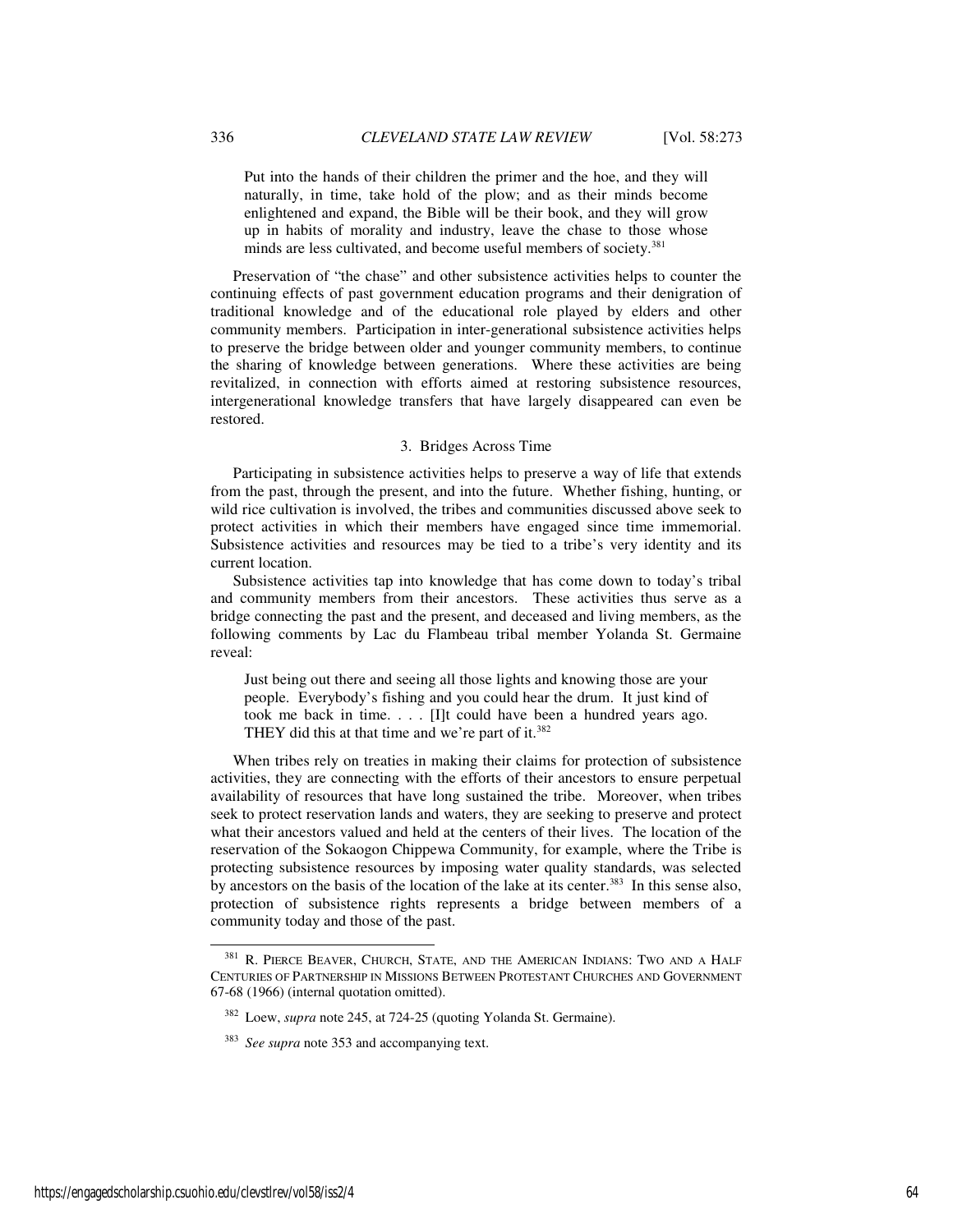The bridges created by subsistence activities also extend forward into the future. The Inuit Circumpolar Conference's Charter, for example, notes the ICC's goal of ensuring "the endurance and the growth of Inuit culture and societies for both present and future generations."<sup>384</sup> Today's tribal members seek to protect subsistence resources not just for those who enjoy them now, but also for those who will wish to enjoy them in the future. Tribes acting to protect reservation wild rice beds from the adverse effects of water quality degradation are acting to protect not just the beds that exist today, for use today, but also to protect additional areas that are suitable for wild rice cultivation and may be used as rice beds in the future.<sup>385</sup> Tribes and native communities seek to protect terrestrial and aquatic animals from mercury pollution and climate change's impacts not just for themselves, but also for their children, their children's children, and so on.

This ethic of sustainable consumption is embodied in the "Seven Generations" principle, which recognizes the responsibility of today's people toward those of the future. As Marge Anderson has explained, "At Mille Lacs, we always look seven generations ahead. We know that if we do not keep the protection of our resources and the needs of future generations at the center of each decision we make, even the most seemingly certain of economic plans will surely fail."<sup>386</sup> Thus, decisions are to be made with a view to their impact not just today, but also for the next seven generations to come. This principle is recognized in the U.N. Declaration on the Rights of Indigenous Peoples, which affirms the right of indigenous peoples "to uphold their responsibilities to future generations" with respect to maintaining their relationship with their lands, territories, waters, and other resources. $387$  This philosophy stands in stark contrast to the "drill, baby, drill" today, and forget about tomorrow, approach that often characterizes the dominant society's attitude toward resource development in the United States. By seeking protection for subsistence resources today, the Inuit and the tribes involved in the litigation and exercises of regulatory authority discussed above are endeavoring to ensure that these resources will be available to sustain the generations of the future.

## 4. Bridges Between Economic Life and Cultural and Spiritual Life

Finally, subsistence activities serve as a bridge between a community's efforts to feed and sustain its families—its economic life—and its cultural and spiritual life. Hunting, fishing, and wild rice harvesting play an important role in the cultures of the communities whose claims are discussed above. Members of these communities

j

<sup>387</sup> Indigenous Rights Declaration, *supra* note 162, art. 25.

<sup>384</sup> ICC, Charter, art. 3 ("Purposes").

<sup>385</sup> *See supra* notes 361-62 and accompanying text.

<sup>386</sup> Thomas D. Peacock & Donald R. Day, *Nations within a Nation: The Dakota and Ojibwe of Minnesota*, 129 DAEDALUS (no. 3) 137, 156 (quoting Marge Anderson). The Mille Lacs Reservation, home of the Mille Lacs Band of Ojibwe, is one of the seven Ojibwe reservations in Minnesota. *Id.* at 143. Marge Anderson is currently the tribe's Chief Executive. *See* Mille Lacs Band of Ojibwe, *Tribal Government, Elected Officials*, http://www.millelacsojibwe.org/Page\_ElectedOfficials.aspx. *See also* Joyce Tekahnawiiaks King, *The Value of Water and the Meaning of Water Law for the Native Americans Known as the Haudenosaunee*, 16 CORNELL J.L. & PUB. POL'Y 449, 457 (2007) (noting the directive of the Haudenosaunee Great Law of Peace to "[l]eave some of the 'catch' for the future, ensuring the future of seven generations for your family and the species' survival").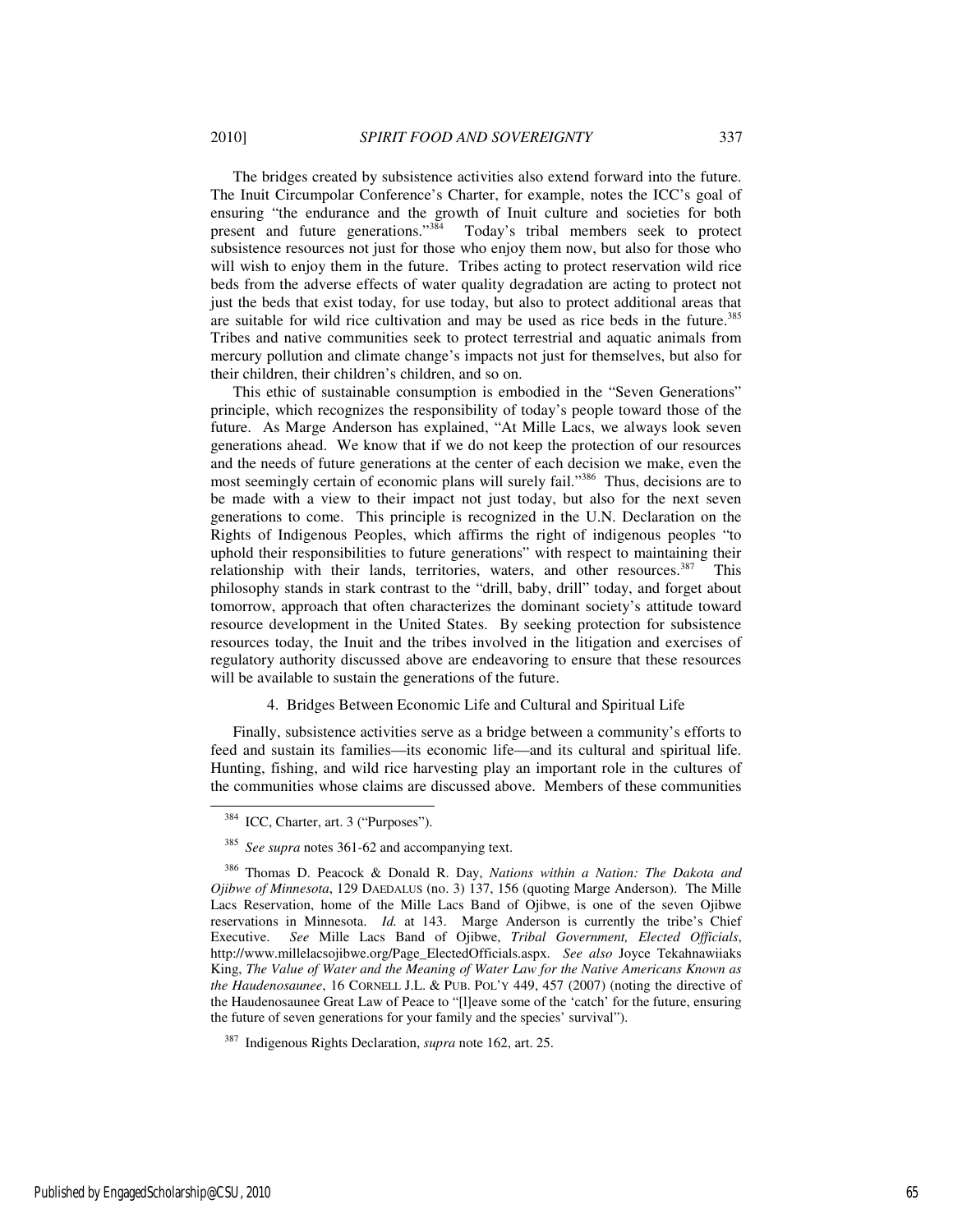have spoken about the ways in which subsistence activities are at the center of who they are as a people. They provide not just physical sustenance, but rather cultural and spiritual sustenance, thus serving as a kind of food for the spirit as well as the body. The following comment by Ronnie Chilton about making maple sugar (another treaty-protected resource) reflects this perspective: "You can cut a tree once and get some money, but if you make syrup every year, you will get money, you will get food, a sweet taste, you will smell Spring, and you will get food for your soul."388 Similarly, Winona LaDuke has commented that "[t]he wild rice harvest of the Anishinaabeg not only feeds the body, it feeds the soul."<sup>389</sup> Undermining subsistence resources thus undermines tribal cultures; sustaining them fosters the preservation of tribal cultures.

That tribal members should describe the importance of subsistence activities in spiritual language is no happenstance, but reflects the determined survival—despite great adversity—of a traditional worldview as to the environment and human beings' relationship with it. In the nineteenth century, the U.S. government and religious groups allied with it engaged in concerted efforts to suppress traditional Native American religions and replace them with Christianity, a project termed "Christianization."<sup>390</sup> Traditional practices, such as ceremonial dances, were categorized as "Indian Offenses," for which practitioners were to be punished.<sup>391</sup> Reflecting the government's general hostility toward Indians' traditional practices, one nineteenth-century reservation agent described ceremonial dances as "the great evils in the way of their ultimate civilization" and as a manifestation of "a heathenism as gross as that of India or Central Africa."<sup>392</sup> Suppression of traditional practices was combined with government support for Christian missionary activities on reservations.<sup>393</sup> The continued recognition of a spiritual aspect of subsistence

<sup>390</sup> *See generally* Allison M. Dussias, *Ghost Dance and Holy Ghost: The Echoes of Nineteenth-Century Christianization Policy in Twentieth-Century Native American Free Exercise Cases*, 49 STAN. L. REV. 773 (1997) [hereinafter "Dussias, *Ghost Dance*"].

<sup>391</sup> Dances, along with the practices of "so-called 'medicine-men," were listed as "Indian offenses" in the 1883 Department of the Interior, Office of Indian Affairs' "Rules Governing the Court of Indian Offenses," for which tribal members could be punished, a*vailable at*  http://rclinton.files.wordpress.com/2007/11/code-of-indian-offenses.pdf.

<sup>392</sup> 1882 REPORT OF COMMISSIONER OF INDIAN AFFAIRS, H.R. EXEC. Doc. No. 77, 47th Cong. 2d Sess., at 65 (report of J.H. Fleming, Moquis Pueblo Agency, Aug. 31, 1882) (quoted in Dussias, *Ghost Dance*, *supra* note 390, at 788).

<sup>388</sup> WINONA LADUKE, ALL OUR RELATIONS: NATIVE STRUGGLES FOR LAND AND LIFE 132 (1999), quoting Ronnie Chilton. For a discussion of treaty rights with respect to harvesting maple sugar, see Robert H. Keller, *America's Native Sweet: Chippewa Treaties and the Right to Harvest Maple Sugar*, 13 AM. IND. Q. (no. 2) 117 (1989). *See also generally* Norrgard, *supra* note 378 (exploring Ojibwe harvesting of berries, also protected by treaty rights).

<sup>389</sup> LaDuke, *Wild Rice*, *supra* note 374, at 1.

<sup>&</sup>lt;sup>393</sup> These efforts culminated in the "Peace Policy" of 1869-1882, under which reservations were assigned to specific Christian religious groups for proselytization. *See* Dussias, *Ghost Dance*, *supra* note 390, at 777-83, 821-23 (describing the Peace Policy and the role of religious groups). Even after the formal end of the Peace Policy, religious groups operated reservation schools under contracts with the government and the government provided Protestant Christian religious education in its own schools. *See id.* at 783-87.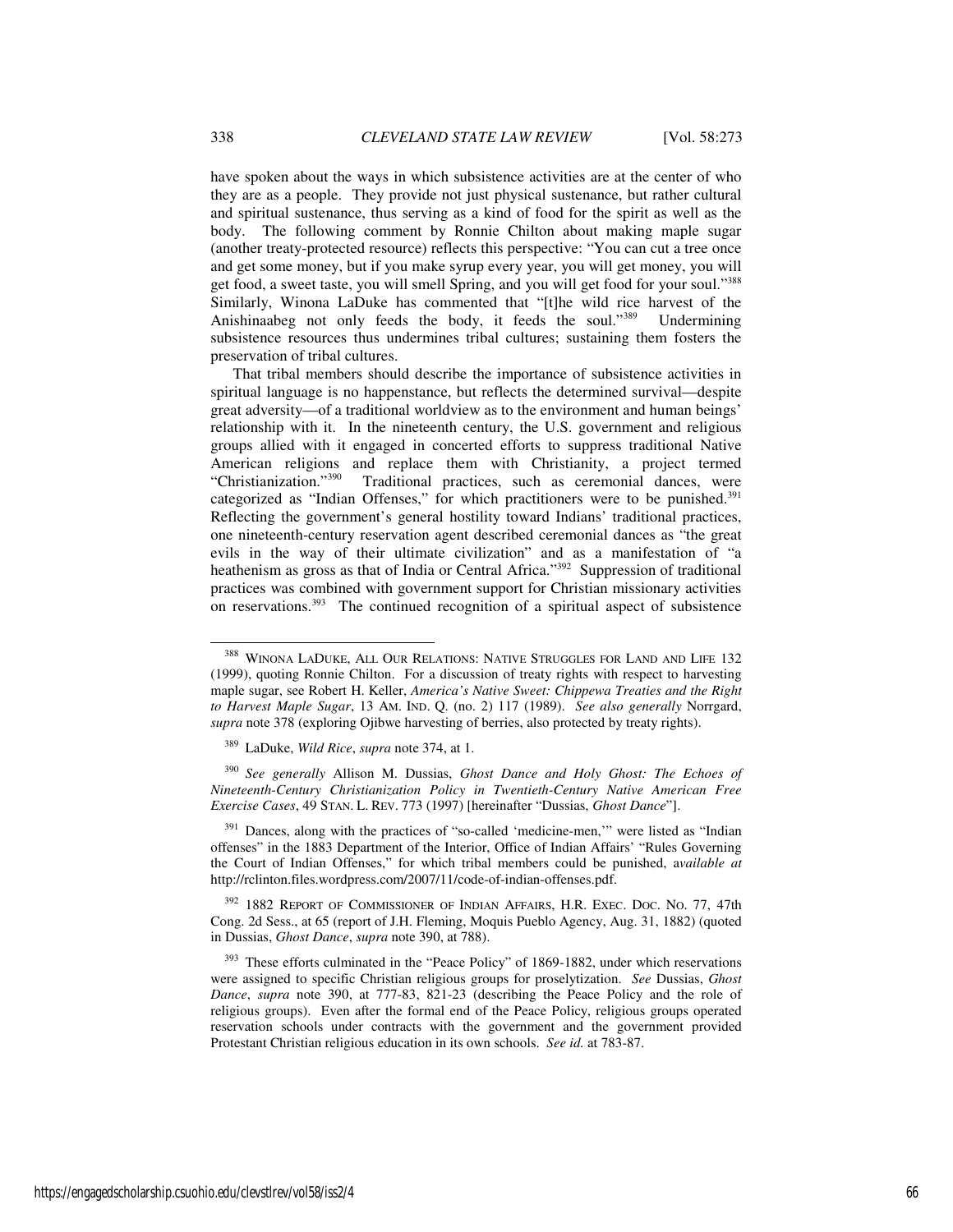l

activities indicates the ultimate failure of these policies and modern day tribal members' continuing ties to the worldviews of their ancestors.

Moreover, participation in subsistence activities amounts to a rejection of past government policies aimed at separating native communities from traditional economic activities and integrating them, albeit in a subservient status, into the dominant society's economy. Government policies focused on forcing male tribal members to become farmers, while female tribal members were to be confined to the domestic sphere and become American-style housewives. White farmers were hired to demonstrate farming techniques to Indian men, while so-called "field matrons" were stationed on reservations to instruct Indian women as to their proper roles within their families and communities.<sup>394</sup> To the extent that men or women took on other jobs off of their reservations, they were expected to work as low-paid manual laborers.<sup>395</sup> By protecting, and even revitalizing, subsistence activities, tribal members in effect repudiate these assimilationist policies.

Lastly, subsistence activities represent efforts to preserve, or restore, consumption of foods that played an important role in preserving the health of tribal members in the past. These natural foods, preserved through traditional methods, often provide superior nutrition, free of chemical preservatives and other additives, as compared to store bought foods and to "government cheese" and other commodities made available through the Food Distribution Program on Indian Reservations ("FDPIR")<sup>396</sup> and other government programs. The Inuit, for example, have spoken about the adverse effects on their health of increased consumption of store-bought foods, in place of "country foods."<sup>397</sup> Fish is an excellent source of healthy protein (assuming it is not contaminated by mercury and other toxins),<sup>398</sup> as is wild rice, which also provides B vitamins, several minerals, folic acid, fiber, and

<sup>394</sup> *See* Dussias, *Squaw Drudges*, *supra* note 377, at 680-83, 688-707 (discussing the farming-focused labor deemed appropriate for Native American men and the efforts made to instruct women in their domestic role, including the field matron program).

<sup>395</sup> Dussias, *Let No Native American Child Be Left Behind*, *supra* note 380, at 828, 833, 836-37 (describing schools' focus on vocational training, the subservient role that Native Americans were expected to play in the economy, and the shortcomings of the vocational training programs).

<sup>&</sup>lt;sup>396</sup> For information on the FDPIR, see United States Department of Agriculture, Food and Nutrition Service: Food Distribution Program on Indian Reservations (2009), *available at* http://www.fns.usda.gov/fdd/programs/fdpir/.

<sup>397</sup> *See supra* notes 142, 201-04 and accompanying text (discussing "country foods").

<sup>&</sup>lt;sup>398</sup> EPA's Fish Advisories web page notes, for example, that "[f]ish are a lean, low-calorie source of protein. However, some fish may contain chemicals that could pose health risks. When contaminant levels are unsafe, consumption advisories may recommend that people limit or avoid eating certain species of fish caught in certain places." EPA, Water Science, Fish Advisories (2009), *available at* http://www.epa.gov/waterscience/fish. EPA convened a National Forum on Contaminants in Fish in Portland, Oregon in November 2009, to provide an opportunity for state, tribal, and federal health and environmental officials to discuss "issues related to assessing, managing and communicating health risks and benefits associated with fish consumption." EPA, Water Science, Fish Advisories, National Fish Forum (2009), *available at* http://www.epa.gov/waterscience/fish/forum/2009/.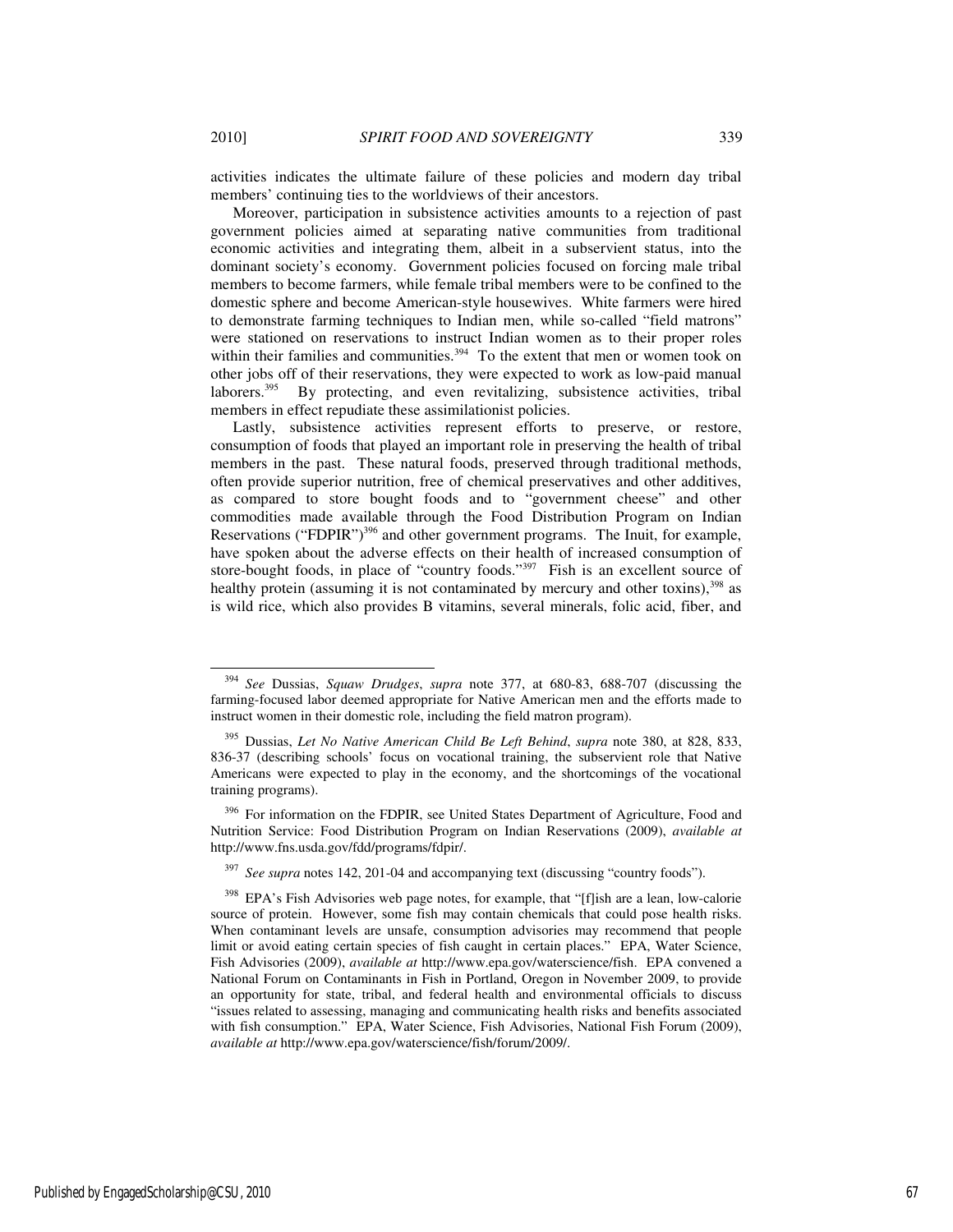very low-fat carbohydrates.<sup>399</sup> In marked contrast to these traditional foods, government-issued bricks of pasteurized process American cheese, one of the commodities made available through the FDPIR, are high in sodium and saturated fat.<sup>400</sup> Researchers have studied the role of dietary change from healthful, traditional diets to a Western diet and the role of government supplemental food programs in the increase in degenerative health and nutritional problems among tribal members.<sup>401</sup> Adverse health impacts from switching to a Western diet have already been studied with respect to a number of specific tribes.<sup>402</sup> Preservation and restoration of traditional foodways can help to improve tribal members' health and reverse the damage done by the switch to a Western diet.<sup>403</sup>

<sup>400</sup> For nutritional information on this product, see USDA, Household Commodity Fact (2009),  $\frac{1}{2}$  available available Sheet (2009), *available at* http://www.fns.usda.gov/fdd/facts/hhpfacts/New\_HHPFacts/Dairy/HHFS\_CHEESE\_AMERI CAN\_PROCESS\_B064\_Final.pdf. The sheet includes instructions that do not inspire confidence in its quality and health benefits: "If you see mold on the cheese, cut off at least 1 inch all around the mold spot." *Id.*

<sup>401</sup> *See generally* Teresa L. Dillinger et al., *Feast or Famine? Supplemental Food Programs and Their Impacts on Two American Indian Communities in California*, 50 INT'L J. FOOD SCI. & NUTRITION (no. 3) 173 (1999) (focusing on the use of supplemental food programs by families residing on the Round Valley Indian Reservation and Indian families residing in Sacramento).

<sup>402</sup> *See, e.g.*, Janette C. Brand et al., *Plasma Glucose and Insulin Responses to Traditional Pima Indian Meals*, 51 AM. J. CLINICAL NUTRITION (no. 3) 416 (1990) (reporting on a study of the effects of traditional Pima foods—corn, lima beans, acorns, mesquite, and white and yellow teparies—on blood glucose and insulin levels and concluding that the traditional diet may have helped to protect Pimas against diabetes; their recent adoption of the typical Western diet has led to high rates of Type II diabetes). For an analysis of the Western diet and its history, see Loren Cordain et al., *Origins and Evolution of the Western Diet: Health Implications for the 21st Century*, 81 AM. J. CLINICAL NUTRITION (no. 2) 341 (2005).

<sup>403</sup> *See, e.g.*, Bernadette deGonzague et. al., *Dietary Intake and Body Mass Index of Adults in 2 Ojibwe Communities*, 99 J. AM. DIETETIC Assoc. (no. 6) 710 (1999) (discussing dietary change in the communities studied and its adverse impacts on health, and recommending that "[t]raditional food items, which are sources of nutrients lacking in the diet (e.g., wild rice as a source of folate) . . . be promoted in recognition of their nutritional and cultural value"). *Id.* at 715.For an interesting report on the efforts on one tribe, the Ho-Chunk Tribe, to combat

<sup>399</sup> *See* Edward E. Terrell & W.J. Wiser, *Protein and Lysine Contents in Grains of Three Species of Wild-Rice (Zizania; Gramineae)*, 136 BOTANICAL GAZETTE (no. 3) 312, 315 (1975) (noting that "[c]ompared with the major cereals, wild-rice has an average protein content greater than most commercial cultivars of barley, corn, rice, rye, sorghum, white wheats, and soft wheats"); *see also* E.A. Oelke et al., *Alternative Field Crops Manual: Wild Rice*, *available at* http://www.hort.purdue.edu/newcrop/afcm/wildrice.html (noting that wild rice has a high protein and carbohydrate content and is very low in fat, and describing its other nutritional benefits). The benefits of wild rice have not gone unnoticed by scientists, who developed a domesticated version of wild rice for commercial cultivation in paddies. There is concern that the paddy rice stands will contaminate Ojibwe natural wild rice stands through pollen drift. *See* Winona LaDuke, *The Political Economy of Wild Rice: Indigenous Heritage and University Research*, 25 MULTINAT'L MONITOR 27, 28 (2004). Additional threats come from efforts to patent wild rice strains. *See, e.g.*, LaDuke, *Wild Rice*, *supra* note 374. *See also* Walker & Doerfler, *supra* note 245 (discussing Minnesota legislation relating to genetically engineered wild rice, which is designed to protect wild rice).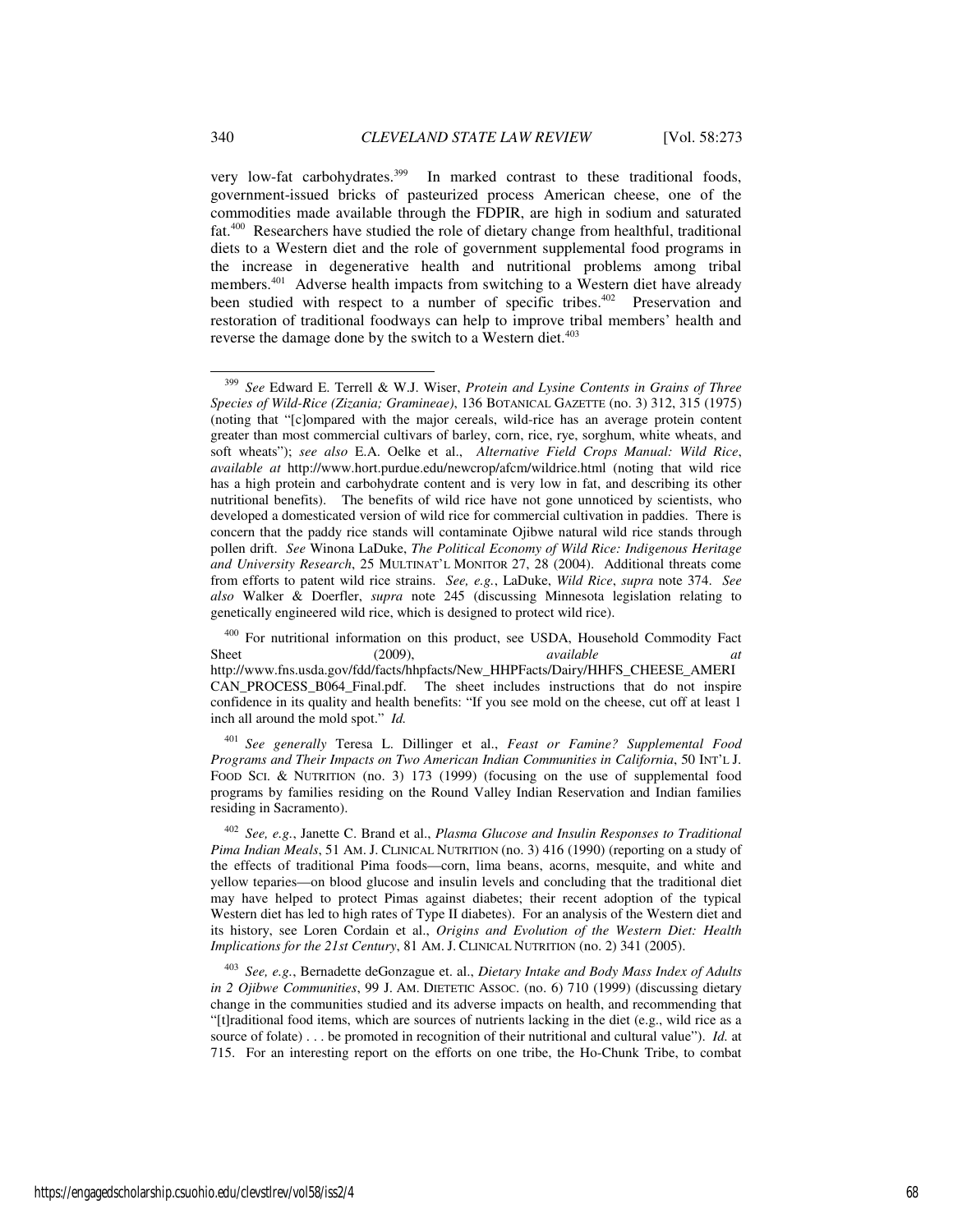In summary, subsistence activities today serve important roles in the indigenous communities whose efforts to protect their subsistence rights are discussed above. These activities bridge the gap between the past and the present, and between the present and the future, of tribes and communities. They serve as bridges to connect different generations, as well as tribal members generally. Finally, subsistence activities connect the economic life of a tribe to its cultural and spiritual life. Moreover, the continuation of these activities represents the rejection of a number of elements of past government assimilation efforts. Given the important functions that subsistence activities continue to serve, it is no wonder that tribes and indigenous communities have fought, utilizing a variety of means, to protect their rights under domestic and international law to engage in these activities. Their efforts ultimately rest upon a principle that also has deep roots with tribes and Native communities: sovereignty.

#### *B. Sovereignty as the Common Ground of Subsistence Rights Protection Strategies*

The Inuit Circumpolar Conference, the tribes involved in the *New Jersey v. EPA* litigation, and the Great Lakes tribes seeking TAS status to regulate water quality on their reservations have chosen different pathways for achieving their goal of protecting their right to engage in subsistence activities. They have chosen different fora for asserting their rights and relied on different legal principles stemming from different sources. Nonetheless, just as is the case with the underlying cultural values, these pathways to protect subsistence activities depart from a common legal principle. The bedrock of each of these pathways is the collective sovereignty, or nationhood, of indigenous peoples—their inherent authority to govern, and make decisions with respect to themselves, their homelands, and their resources.

It is as sovereigns, rather than as individuals or mere groups of individuals, that tribes of the Midwest and the Pacific Northwest participated in *New Jersey v. EPA*. It is as sovereigns that the Lac du Flambeau Band and other tribes have sought recognition of their authority to set water quality standards for reservation waters. And it is as sovereigns that the members of the Inuit Circumpolar Conference have united in an organization that transcends the internationally recognized boundaries of nation-states. The discussion below explores two key aspects of these peoples' assertions of sovereignty in connection with their efforts to protect their subsistence rights.

## 1. Indigenous Nations as Treaty Parties and International Actors

The tribes that participated in the *New Jersey v. EPA* litigation did so to vindicate rights under treaties that guarantee fishing rights. These rights are substantially undermined, they explained, by the contamination of fish that EPA has allowed through its failure to adequately regulate utilities' mercury emissions under the Clean Air Act. These treaties were entered into by the tribes as sovereigns on the one hand, and by the United States, in acknowledgment of the tribes' sovereignty, on the other hand. The rights guaranteed by the treaties survive to the present today, as does the sovereign status of the tribes that signed them.

Type II diabetes through an approach that draws on the Tribe's traditions, including those related to foods, see Mary Annette Pember, *Documenting Native Approaches to Wellness*, 57 NIEMAN RPTS. (no. 2) 46 (2003).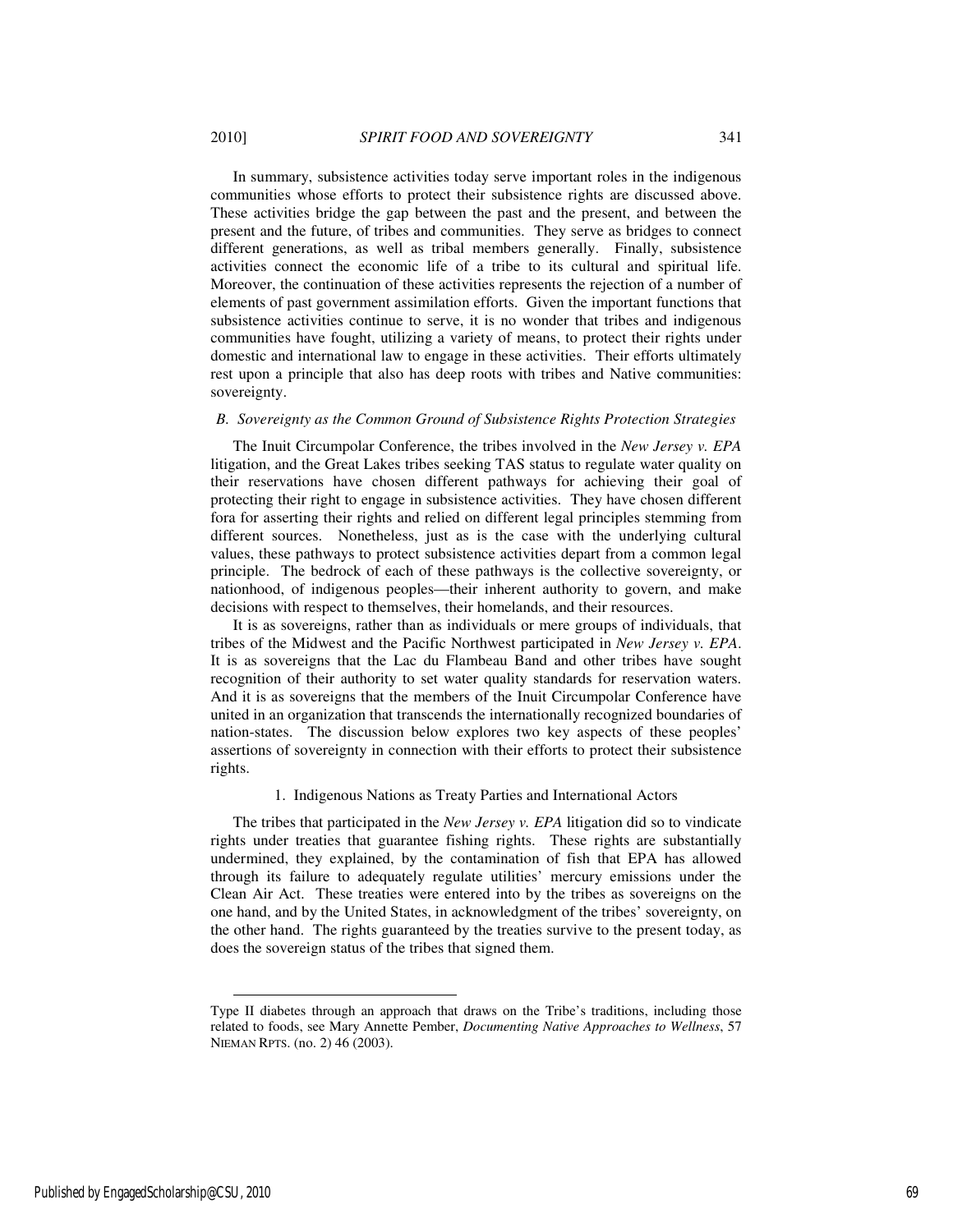The Lac du Flambeau Band and other Great Lakes tribes that have sought to protect wild rice by establishing Clean Water Act water quality standards programs have not relied directly on treaty rights in the pathway that they have followed. Treaty rights, however, underlie their efforts, because the boundaries of their reservations were established by treaties. These treaties recognize their continuing rights with respect to the territory within the boundaries set out in the treaties, including their rights with respect to subsistence resources. Moreover, in the case of some tribes, the location of their treaty-guaranteed reservation was selected in order to ensure continued access to valued subsistence resources.

Reliance on treaty rights reflects tribes' understanding of treaties as a means of forging timeless connections—of creating relatedness—between themselves and other sovereigns.<sup>404</sup> Tribes entering into treaties with the United States understood the treaties as creating sacred obligations; such obligations might even establish kinship duties between the signatories.<sup>405</sup> The rights and relationships created by these treaties remain intact today, and thus can be relied on when subsistence activities are threatened.

While the Inuit Circumpolar Council is not a treaty signatory like the tribes discussed above, the ICC does interact with other nations. The organization reflects the complicated position of the Inuit themselves, as set out in the ICC's Charter: the Inuit are "an indigenous people, with a unique ancestry, culture and homeland," and the territory "which [they] use and occupy transcends political boundaries."<sup>406</sup> Their homeland includes the "arctic and sub-arctic areas where, presently or traditionally, Inuit have Aboriginal rights and interests," defined as "those collective and individual rights and interests which are unique to indigenous peoples."<sup>407</sup> The ICC was created as an international organization "to protect and advance Inuit rights and interest on the international level,"<sup>408</sup> through participation in international organizations and otherwise.<sup>409</sup> The ICC's four member parties, separately organized as permitted under the laws of their respective nation-states (Canada, Greenland, Russia, and the United States), $410$  work together through the ICC to

<sup>404</sup> *See* Wallace Coffey & Rebecca Tsosie, *Rethinking the Tribal Sovereignty Doctrine: Cultural Sovereignty and the Collective Future of Indian Nations*, 12 STAN. L. & POL'Y REV. 191, 198 (2001).

<sup>405</sup> *See id.*

<sup>406</sup> Inuit Circumpolar Conference Charter, Preamble, *available at* http://inuitcircumpolar.com/index.php?auto\_slide=&ID=374&Lang=En&Parent\_ID=&current \_slide\_num. "Inuit" is defined in the Charter as "indigenous members of the Inuit homeland recognized by Inuit as being members of their people and shall include the Inupiat, Yupik (Alaska), Inuit, Inuvialuit (Canada), Kalaallit (Greenland) and Yupik (Russia)." *Id.* art. 1, § 6.

<sup>407</sup> *Id.* art. 1, § 7.

<sup>408</sup> *Id.* at Preamble.

<sup>&</sup>lt;sup>409</sup> *Id.* art. 4 (one of the ICC's goals is "to participate in, or make representations to, international organizations concerned with matters affecting Inuit interests").

<sup>410</sup> Article 1 of the Charter provides: "'Member Party' means each of Inuit Circumpolar Council (Canada) Inc., Inuit Circumpolar Council—Alaska, ICC Greenland and ICC Russia. Each Member Party shall organize itself as the laws of its home jurisdiction permit." *Id.* art. 1, § 8.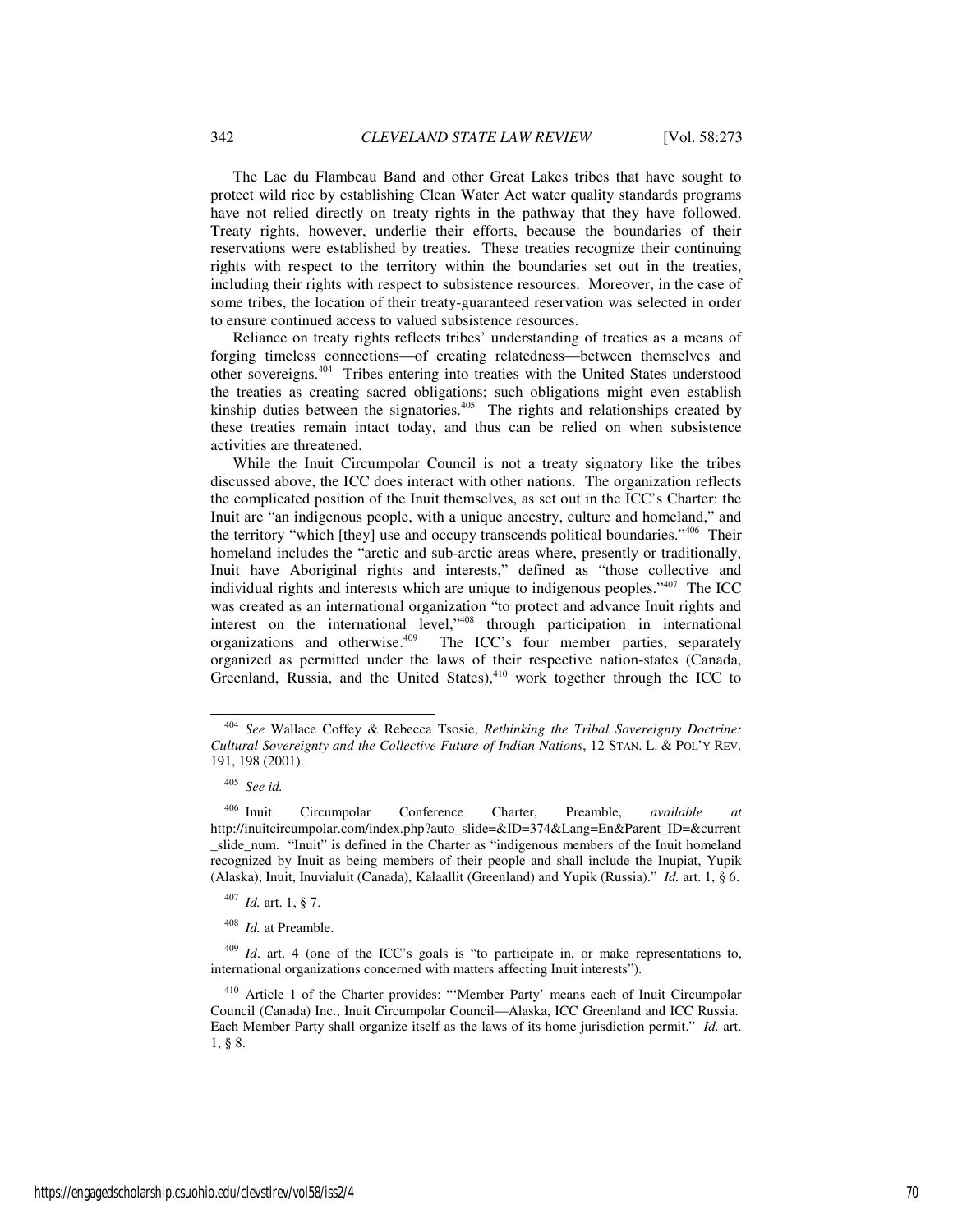ensure that the Inuit's right to self-determination is confirmed and that "Inuit participation in policies and activities affecting our homeland [is] assured."<sup>411</sup> The Inuit thus assert, through the ICC, an international legal right of sovereign peoples, namely, the right of self-determination.

The ICC's participation in the proceedings of an international organization is in keeping with recent developments respecting indigenous peoples' status in the international community. While international law continues to deny to indigenous peoples recognition as states, these peoples are increasingly being recognized as subjects, rather than objects, of international law. For some time, there has been a trend toward recognizing that "indigenous peoples are members of the international community who have legal personality under international law—'subjects' of international legal rights and duties rather than mere 'objects' of international concern."<sup>412</sup> Thus, "indigenous peoples are gaining recognition of their legal personality as distinct societies with special collective rights and a distinct role in national and international decisionmaking."<sup>413</sup>

Moreover, developments in recent years have indicated an increasing recognition of the right of indigenous peoples to have "a seat at the table" when international bodies are addressing issues that are of concern to indigenous peoples. The formation within the United Nations of the Permanent Forum on Indigenous Issues, for example, is but one indication of this trend. An advisory body to the Economic and Social Council, the Permanent Forum was established with "a mandate to discuss indigenous issues related to economic and social development, culture, the environment, education, health and human rights."<sup>414</sup> Its responsibilities include providing "expert advice and recommendations on indigenous issues to the Council"; promoting "the integration and coordination of activities related to indigenous issues within the UN system"; and "prepar[ing] and disseminat[ing] information on indigenous issues."<sup>415</sup>

The U.N. General Assembly's long-anticipated 2007 adoption of the Declaration on the Rights of Indigenous Peoples also evidences this new direction. As Robert Coulter has explained, this development "marked a world-wide change in the way

<sup>411</sup> *Id.* at Preamble.

<sup>412</sup> Russel Lawrence Barsh, *Indigenous Peoples in the 1990s: From Object to Subject of International Law?*, 7 HARV. HUM. RTS. J. 33, 35 (1994) [hereinafter "Barsh, *Indigenous Peoples in the 1990s*"]. In the 1980s, on the other hand, Professor Barsh wrote about indigenous peoples as "an emerging object of international law." Russel Lawrence Barsh, *Indigenous Peoples: An Emerging Object of International Law*, 80 AM. J. INT'L L. 369 (1986).

<sup>413</sup> Barsh, *Indigenous Peoples in the 1990s*, *supra* note 412, at 34.

<sup>414</sup> UN Permanent Forum on Indigenous Issues, About Us/Mandate: Permanent Forum: Origin and Development, *available at* http://www.un.org/esa/socdev/unpfii/en/about\_us.html [hereinafter "Permanent Forum Mandate"]. The Permanent Forum was established by the U.N. Economic and Social Council resolution 2000/22 on July 28, 2000. UN Permanent Forum on Indigenous Issues, Structure within ECOSOC, *available* http://www.un.org/esa/socdev/unpfii/en/structure.html.

<sup>415</sup> Permanent Forum Mandate, *supra* note 414.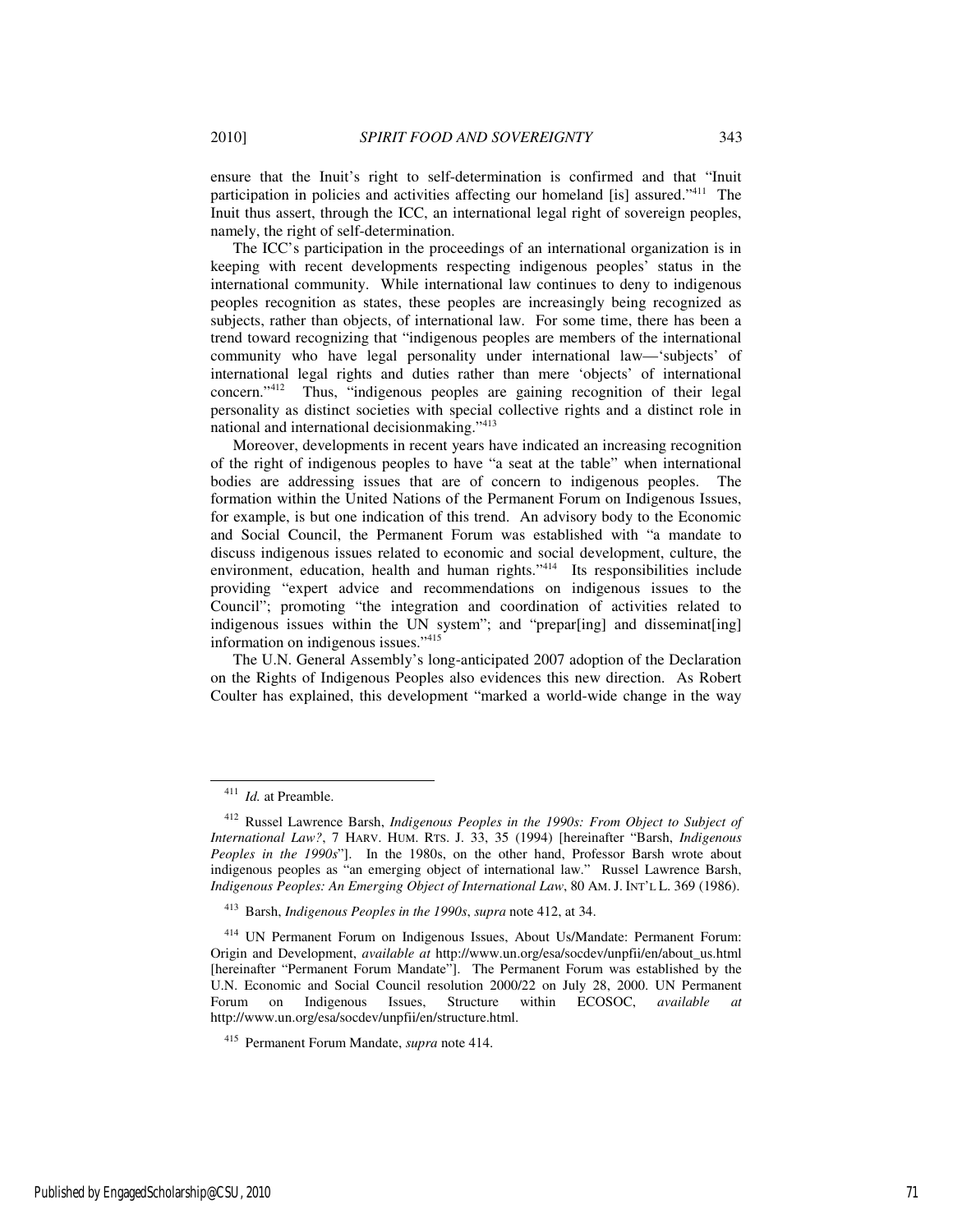that the countries of the world treat indigenous peoples."<sup>416</sup> The international community had "at long last formally recognized that indigenous peoples have a permanent right to exist as peoples, cultures, and societies."<sup>417</sup> As the Declaration was developed, hundreds of representatives of indigenous nations from all over the world participated in the drafting process and in debates on key issues.<sup>418</sup> The Declaration was adopted with the overwhelming support of the nations of the world, as indicated in the vote of 143 in favor and 4 (Australia, Canada, New Zealand, and the United States) against.<sup>419</sup>

The Declaration recognizes indigenous peoples as being "equal to all other peoples"<sup>420</sup> and having the right to self-determination, by virtue of which "they freely determine their political status and freely pursue their economic, social and cultural development. $\frac{1}{421}$  In exercising this right of self-determination, indigenous peoples "have the right to autonomy or self-government in matters relating to their internal and local affairs." $422$  They have the "right to participate in decision-making in matters which would affect their rights"; $423$  to "be secure in the enjoyment of their own means of subsistence;"<sup>424</sup> and to "maintain . . . their distinctive spiritual relationship with their traditionally owned or otherwise occupied and used lands, territories, waters, and coastal seas and other resources."<sup>425</sup>

Although the Declaration is, on its face, non-binding, it stands as "an official statement by most member countries of the United Nations that these are the legal rights of indigenous peoples in international law."<sup>426</sup> The Declaration thus enjoys, as Coulter has observed, "considerable political and moral force, creating the basis for it to become binding international law."<sup>427</sup> The ICC's petition to the Inter-American Human Rights Commission represents the increasing willingness of indigenous peoples to demand respect for the rights to which they are entitled under this developing area of the law. The Commission's holding of a hearing, while not the response requested by the ICC, indicates a recognition of the need to takes steps albeit only preliminary steps—to address claims by indigenous people that their rights have been violated.

-

<sup>419</sup> *See id.*

- <sup>421</sup> *Id.* art. 3.
- <sup>422</sup> *Id.* art. 4.
- <sup>423</sup> *Id.* art. 18.
- <sup>424</sup> *Id.* art. 20.
- <sup>425</sup> *Id.* art. 25.
- <sup>426</sup> *See* Coulter, *supra* note 416, at 546.

<sup>427</sup> *Id.*

<sup>416</sup> Robert T. Coulter, *The U.N. Declaration on the Rights of Indigenous Peoples: A Historic Change in International Law*, 45 IDAHO L. REV. 539, 539 (2009). Mr. Coulter participated in the development of the Declaration for thirty-one years. *See id.* at 540.

<sup>417</sup> *Id.* at 543.

<sup>418</sup> *See id.* at 545.

<sup>420</sup> Indigenous Rights Declaration, *supra* note 162, art. 2.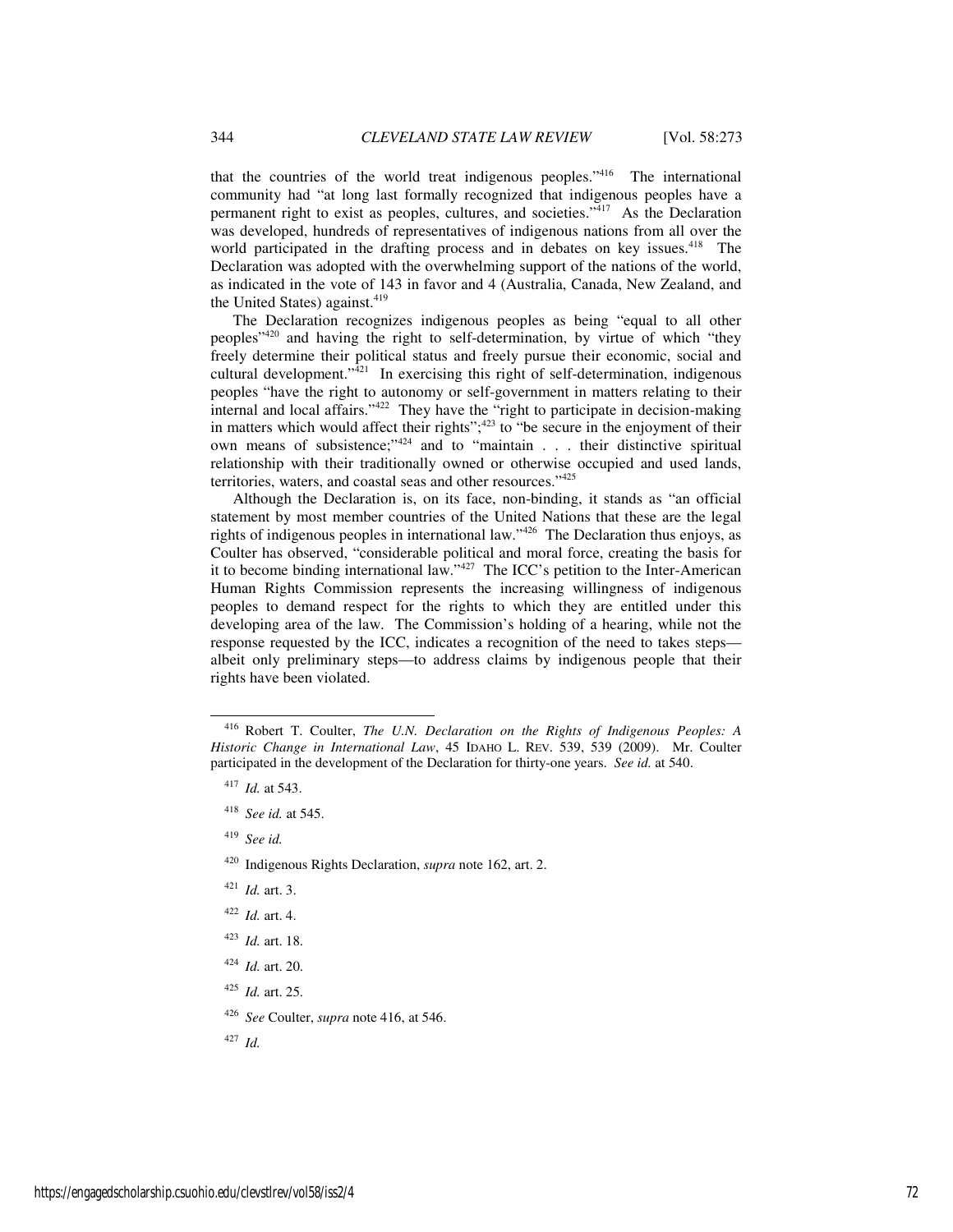## 2. Indigenous Peoples and Sovereignty—Political, Cultural, and Environmental

In a 2001 article, Wallace Coffey, former Chairman of the Comanche Tribe and a cultural resources specialist, and Professor Rebecca Tsosie called for a reappraisal of the doctrine of tribal sovereignty, "one which looks *within*—to the 'cultural sovereignty' of Indian Nations—for the core of its meaning rather than to an externally defined notion of tribal 'political sovereignty.'"<sup>428</sup> While Indian law is "structured around the idea that tribal governments are separate political sovereigns with their own territorial boundaries,"<sup>429</sup> the Supreme Court has imposed limitations on tribal sovereignty in the name of the United States' "overriding" sovereignty.<sup>430</sup> The doctrine of tribal sovereignty that has been developed by the Supreme Court, which is "rooted in the notion of *political sovereignty*," consequently understands tribal political sovereignty as being "subject to the supremacy of the federal government."<sup>431</sup> Because Indian law views tribal political sovereignty as dependent upon the federal government's acknowledgment, "Indian nations will always be vulnerable to restrictions on their sovereignty, and perhaps even to the entire annihilation of their sovereignty."<sup>432</sup> Such restrictions include the limitations on tribal regulatory authority over non-Indians with which tribes have had to contend in their efforts to establish water quality standards programs, as discussed above.<sup>433</sup>

In view of the limitations that have been imposed on tribal political sovereignty, it is necessary, Coffey and Tsosie explain, to develop an alternative vision of tribal sovereignty "that is based in the conceptions of sovereignty held by Indian nations and which responds to the challenges that confront Indian nations today."<sup>434</sup> This vision should "embody *cultural sovereignty*: that is, the effort of Indian nations and Indian people to exercise their own norms and values in structuring their collective futures."<sup>435</sup> Cultural sovereignty and political sovereignty should not, and cannot, be divorced from each other. Rather, cultural sovereignty, which "posits that culture is the living basis for the survival of Indian nations as distinct political and cultural groups,"<sup>436</sup> can "provide a different context for political sovereignty, one rooted in autonomy of Native people as distinct cultural groups."<sup>437</sup> As W. Richard West has observed, "[p]olitical sovereignty and cultural sovereignty are inextricably linked, because the ultimate goal of political sovereignty is protecting a way of life."438 Similarly, Anishinaabe scholar Lawrence Gross has described sovereignty as "an

j

- <sup>434</sup> Coffey & Tsosie, *supra* note 404, at 195-96.
- <sup>435</sup> *Id.* at 196 (emphasis in original).
- <sup>436</sup> *Id.* at 202.
- <sup>437</sup> *Id.* at 201.
- <sup>438</sup> *Id.* at 202 (quoting W. Richard West).

<sup>428</sup> Coffey & Tsosie, *supra* note 404, at 191 (emphasis in original).

<sup>429</sup> *Id.* at 192.

<sup>430</sup> *Id.* at 193.

<sup>431</sup> *Id.* at 194 (emphasis in original).

<sup>432</sup> *Id.*

<sup>433</sup> *See supra* notes 257-61 and accompanying text.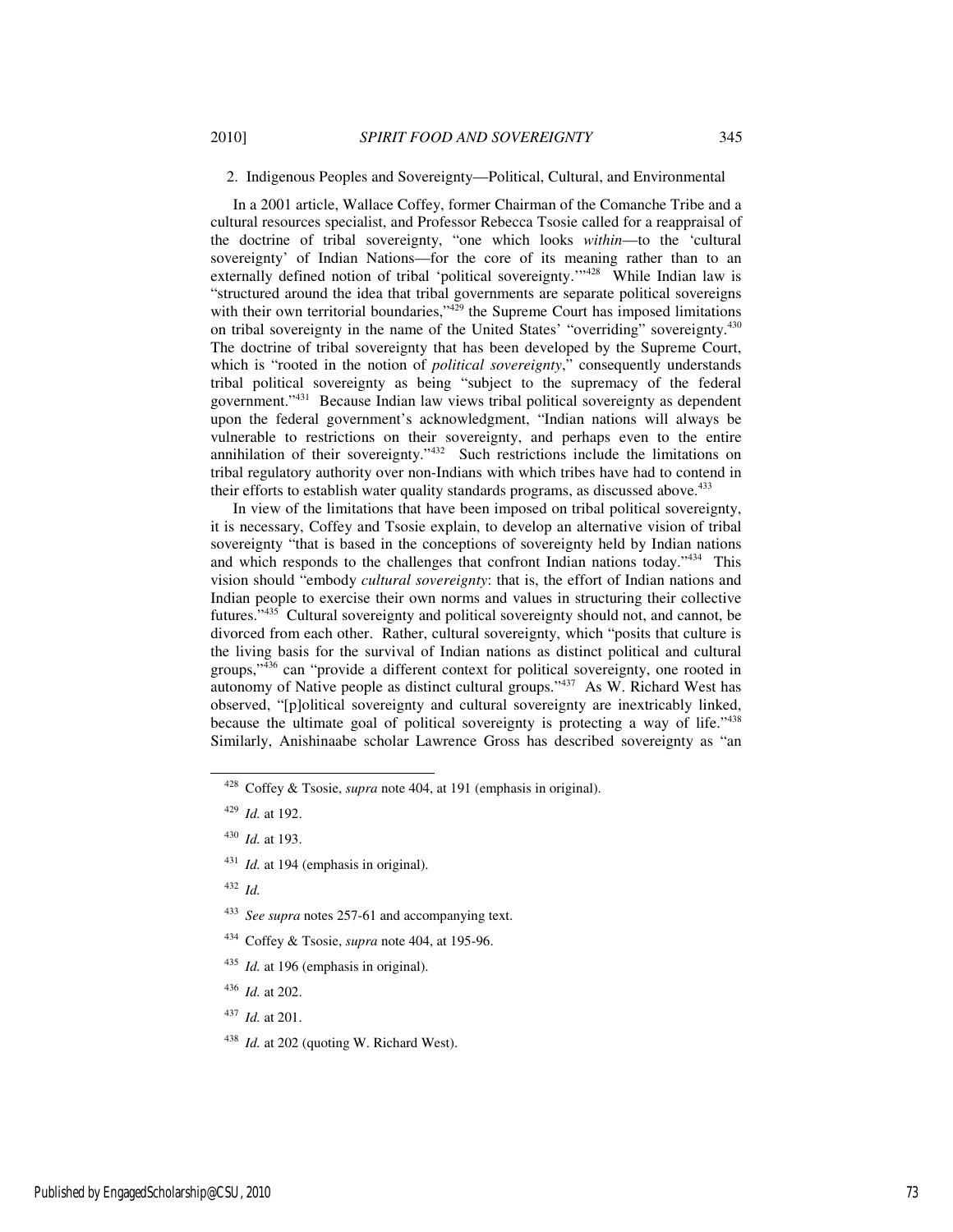issue that works on many different levels," explaining that although "issues of land and politics must figure greatly into any discussion of self-determination[,] . . . issues of cultural sovereignty must be taken into account as well."<sup>439</sup> After all, if "Native Americans achieved sovereignty over their land and politics, would that accomplishment have any functional meaning if, at the same time, Native Americans were fully assimilated into the culture of the dominant society?"<sup>440</sup> At its most basic level, sovereignty involves "maintaining an identity apart."<sup>441</sup> Coffey and Tsosie cite several examples of tribes exercising cultural sovereignty in relation to land and resources, including efforts to protect treaty-guaranteed off-reservation hunting, fishing, and gathering rights. They note that these efforts represent the "crucial intersection of political and cultural sovereignty."<sup>442</sup>

The efforts of the tribes and communities discussed above to protect their subsistence rights represent exercises of both cultural and political sovereignty. The pathways that they have chosen all demonstrate an effort to exercise cultural sovereignty—in other words, to "exercise their own norms and values in structuring their collective futures."<sup>443</sup> They have explained the value of subsistence activities, for example, in terms of what these activities mean to the survival of their communities not in just an economic sense, but also in a cultural and spiritual sense. Moreover, their efforts reflect the "notions of relationship, respect, and continuity between generations" upon which the indigenous concept of sovereignty is based.<sup>444</sup>

Finally, the struggles of these tribes and communities demonstrate utilization of their political sovereignty, despite the limitations that have been placed upon it by the legal legacy of colonialism. Thus, they have relied on treaty rights in bringing legal claims. They have ignored the non-nation status that international law has accorded to them and banded together to seek assistance from international bodies. They have asserted the right to set water quality standards that will limit the activities of non-members not just on their reservations but also beyond its borders. And they have joined together to pursue common goals despite the divisions, such as the separation of the Ojibwe Nation and its lands into individually recognized tribes and scattered reservations, imposed by the U.S. government.

Additional insights into the efforts of tribes and communities to protect their subsistence rights come from considering their actions as exercises of *environmental* sovereignty. Professor Mary Wood and Zachary Welcker have written about the legal mechanisms that tribes can use to "assert their environmental will" and restore their "trust role over aboriginal lands."<sup>445</sup> The native environmental sovereignty

-

- <sup>443</sup> *Id.* at 196.
- <sup>444</sup> *Id.* at 200.

<sup>439</sup> Lawrence W. Gross, *Cultural Sovereignty and Native American Hermeneutics in the Interpretation of the Sacred Stories of the Anishinaabe*, 18 WICAZO SA REV. (no.2) 127, 127 (2003). *See also id.* at 132 (describing the author as a scholar and an Anishinaabe).

<sup>440</sup> *Id.* at 127.

<sup>441</sup> *Id.* at 134.

<sup>442</sup> Coffey & Tsosie, *supra* note 404, at 205.

<sup>445</sup> Mary Christina Wood & Zachary Welcker, *Tribes as Trustees Again: The Emerging Tribal Role in the Conservation Trust Movement* (pt. 1), 32 HARV. ENVTL. L. REV. 373, 375-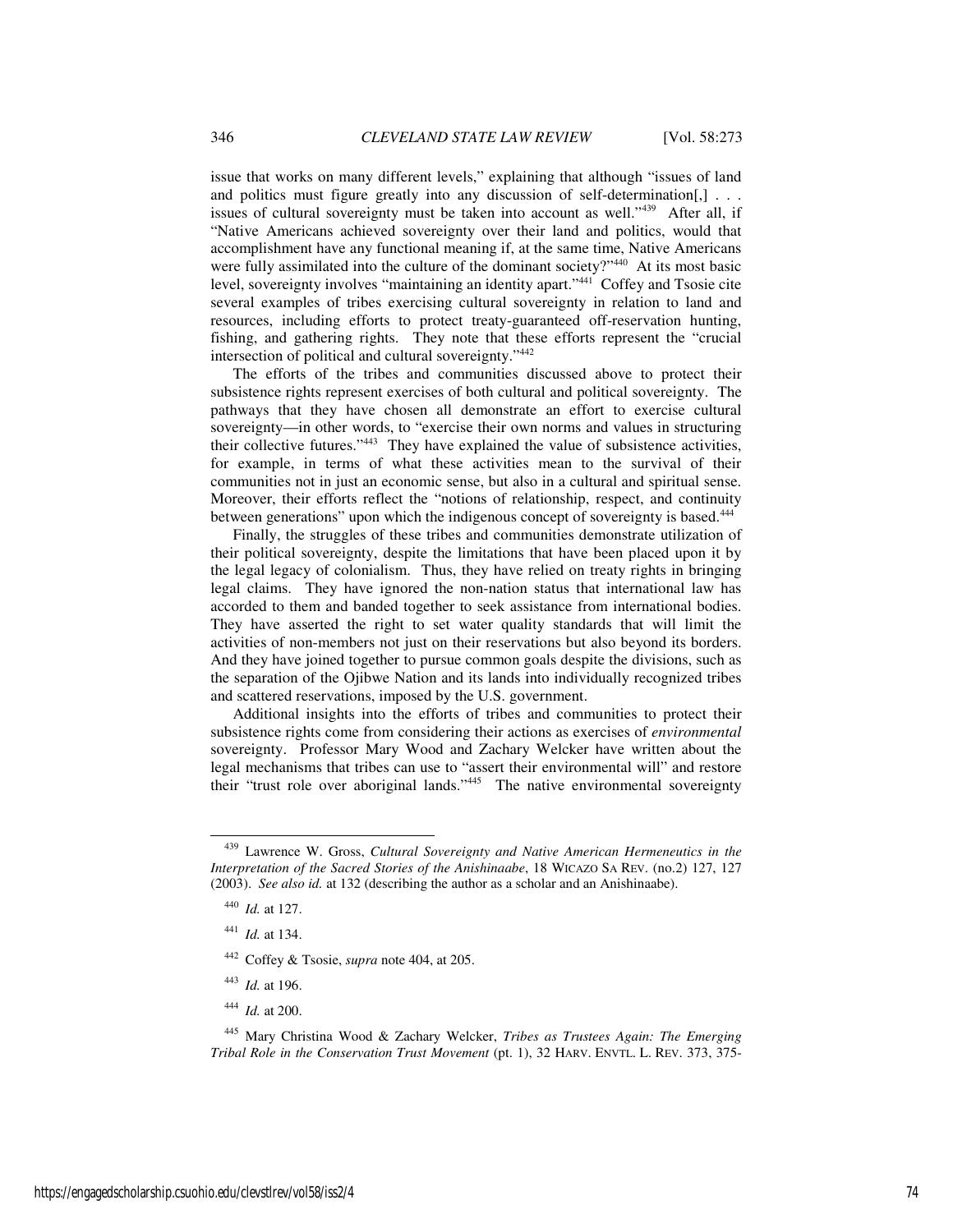movement recognizes that "[e]nvironmental damage originating outside of reservations jeopardizes traditional economies, cultural ways of life, and the health of tribal citizens," and that tribes "must develop ways of protecting off-reservation resources."<sup>446</sup> Thus, in offering comments to EPA on mercury emissions regulation, the Eastern Shawnee Tribe of Oklahoma cited its sovereignty as the basis for intervening to urge the adoption of appropriate mercury emissions standards: "As it is our sovereign responsibility to protect the health of our tribal members and surrounding community, and to protect the air resources for this and future generations, we respectfully submit this comment."<sup>447</sup>

Each of the tribes and communities discussed above can be understood as asserting its environmental sovereignty over those whose actions, both within tribal territory and outside of it, threaten the continued availability of subsistence resources. The tribes involved in the *New Jersey v. EPA* litigation and participating in the proposed mercury emissions regulation comment process, the tribes seeking recognition of their inherent authority to set reservation water quality standards, and the Inuit who petitioned the Inter-American Human Rights Commission because of their concern over global warming, all sought to control the actions of non-Native people that threatened the continued existence of crucial resources. By asserting the right to exert their environmental will over people and activities both within and outside of the boundaries of the lands and waters that domestic and international law recognize as theirs, they are reclaiming their authority as sovereign stewards of the environment.

## V. FINAL REFLECTIONS

[There is a] need for a greater spirit of solidarity and multilateral engagement in approaching the urgent problems facing our planet. The cultivation of the values of 'life, liberty and the pursuit of happiness' can no longer be seen in predominantly individualistic or even national terms, but must rather be viewed from the higher perspective of the common good of the whole human family. . . . Multilateralism . . . should find expression in a resolve to address the whole spectrum of issues linked to the future of humanity and the promotion of human dignity, including secure access to food and water, . . . climate control and care for the environment . . . . 448

Much is at stake in the struggle to restore a fuller role for tribes and other Native peoples in management and protection of subsistence and other natural resources, for both indigenous and non-indigenous communities. As environmental degradation

l

<sup>76 (2008).</sup> The article explores the use of conservation trust mechanisms by tribes to protect resources.

<sup>446</sup> *Id.* at 375.

<sup>447</sup> Letter from Charles Enyart, Chief, Eastern Shawnee Tribe of Oklahoma, to Jeff Holmstead, Assistant Adm'r for OAR (Apr. 30, 2004) (providing a comment on proposed Utility Mercury Reductions Rule).

<sup>448</sup> Pope Benedict XVI, Remarks accepting the letters of appointment of Miguel Diaz as U.S. Ambassador to the Vatican, Catholic Online, Oct. 2, 2009, *available at* http://www.catholic.org/politics/story.php?id=34557.